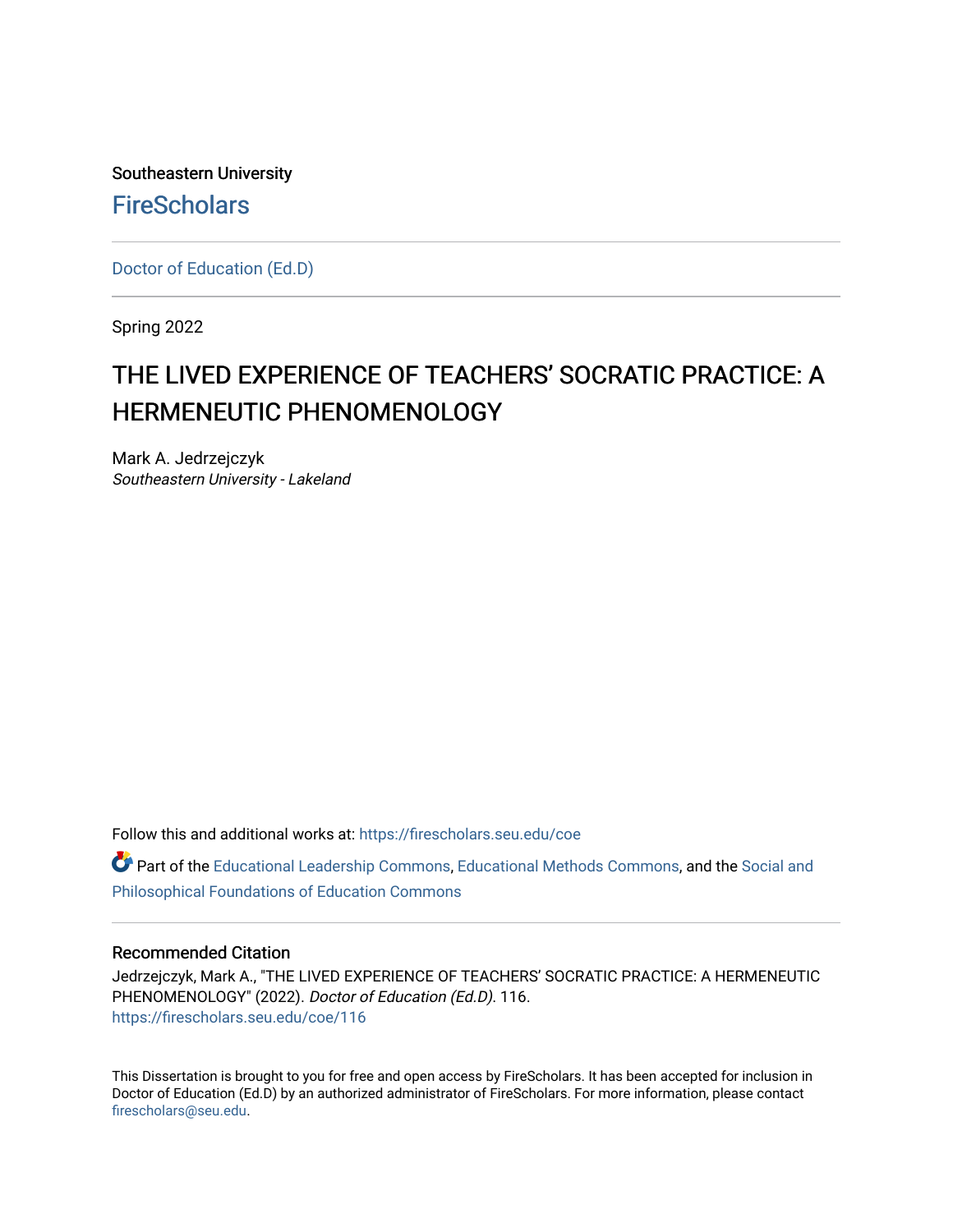# THE LIVED EXPERIENCE OF TEACHERS' SOCRATIC PRACTICES: A HERMENEUTIC

### PHENOMENOLOGY

By

# MARK A. JEDRZEJCZYK

A doctoral dissertation submitted to the College of Education in partial fulfillment of the requirements for the degree Doctor of Education in Curriculum and Instruction

> Southeastern University March, 2022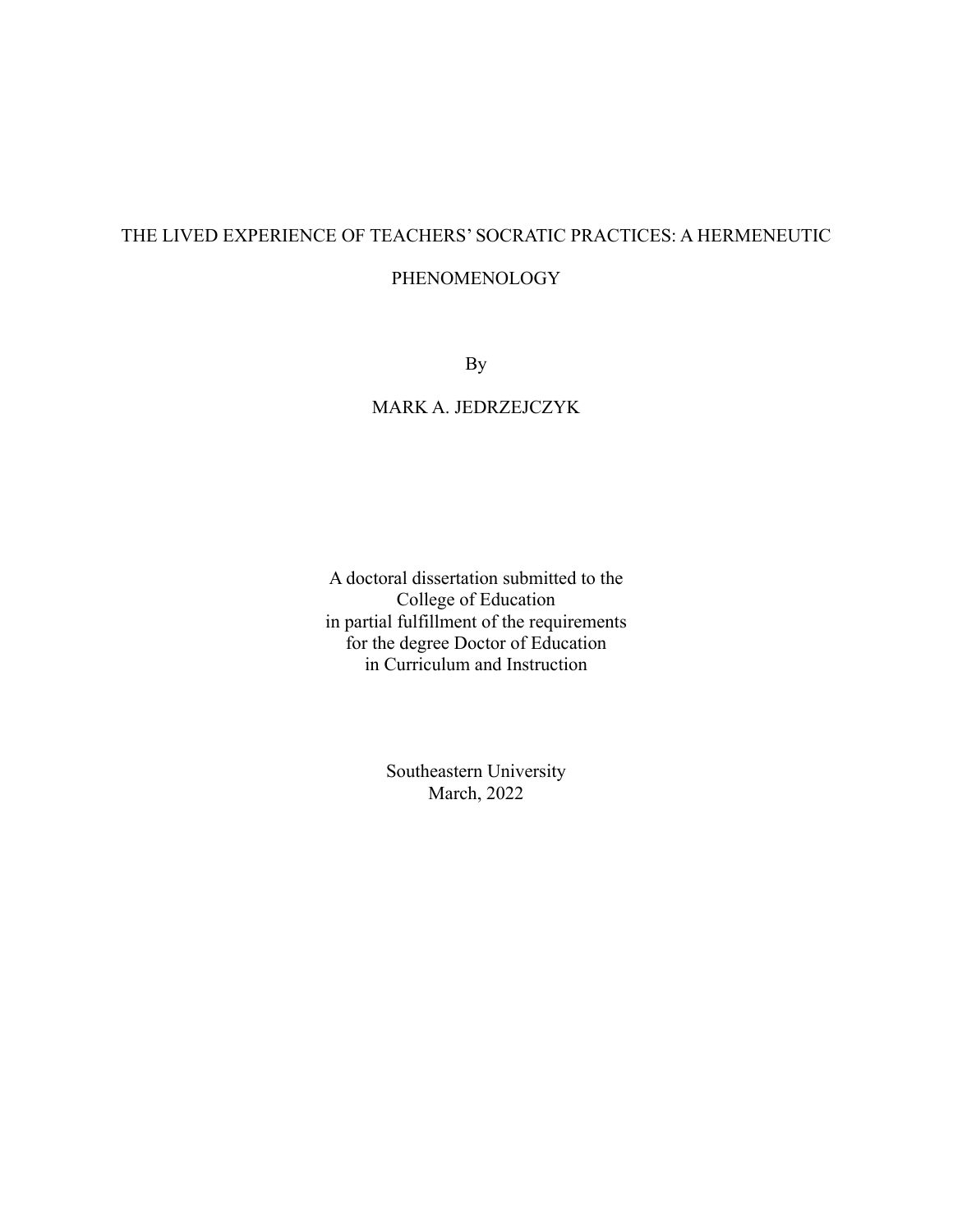## THE LIVED EXPERIENCE OF TEACHERS' SOCRATIC PRACTICE: A HERMENEUTIC

#### PHENOMENOLOGY

by

### MARK A. JEDRZEJCZYK

Dissertation Approved:

Mughey Miller Company Mughey Miller<br>Meghan L. Griffin, Ph.D., Dissertation Chair

Janet L. Deck, Ed.D., Committee Member

James V. Shuls, Ph.D., Dean, College of Education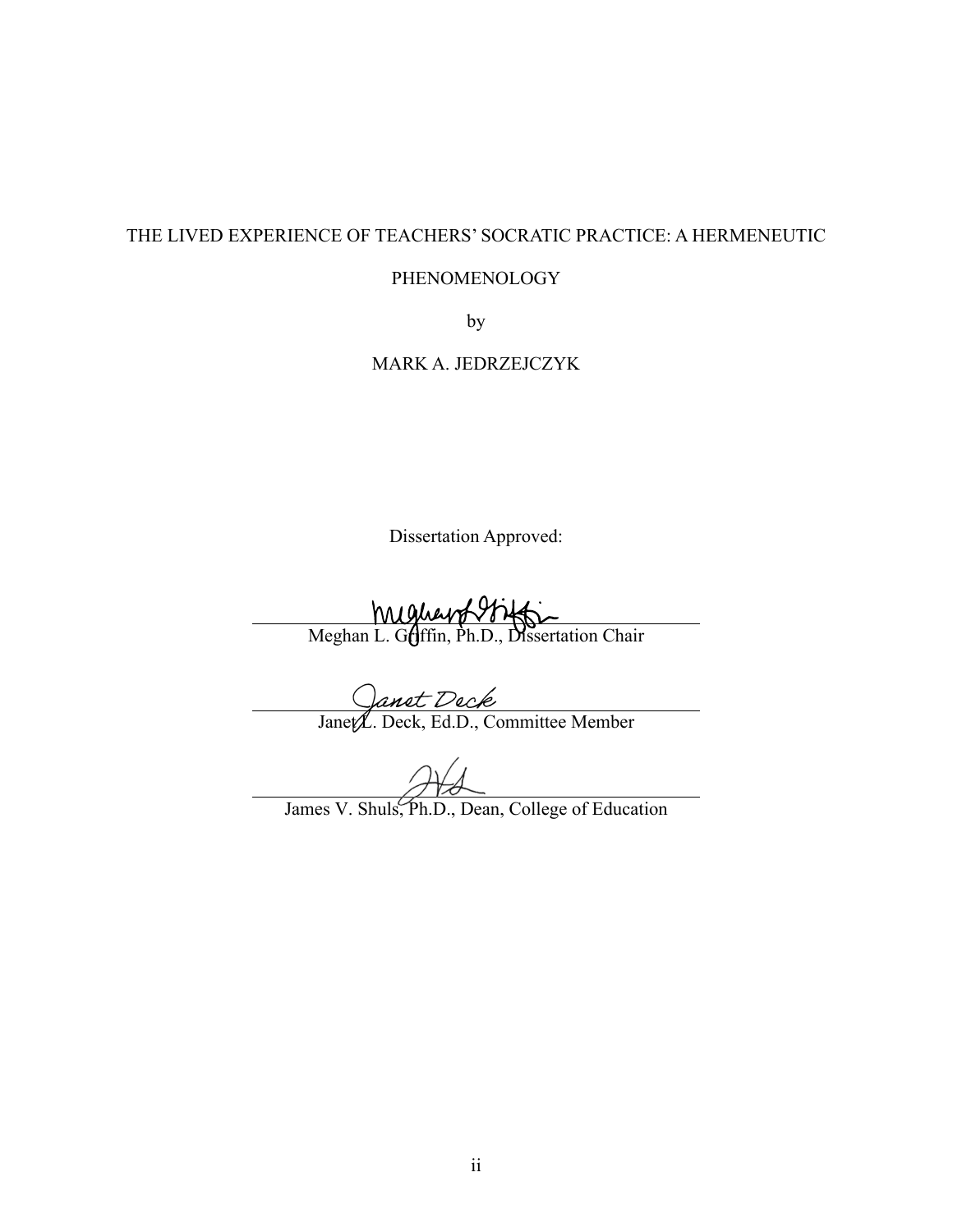### DEDICATION

For mine own Elizabeth,

To whom even long-suffering Penelope in all her glory

Cannot compare in beauty and dignity.

*She* bore a household, a child, and a legacy

With equal parts shrewdness and longsuffering

While her many-minded husband struggled against time and fate.

As did you.

But you better her in wisdom and strength.

For you carried me

When I was lost on the windy plains

Of my own mind.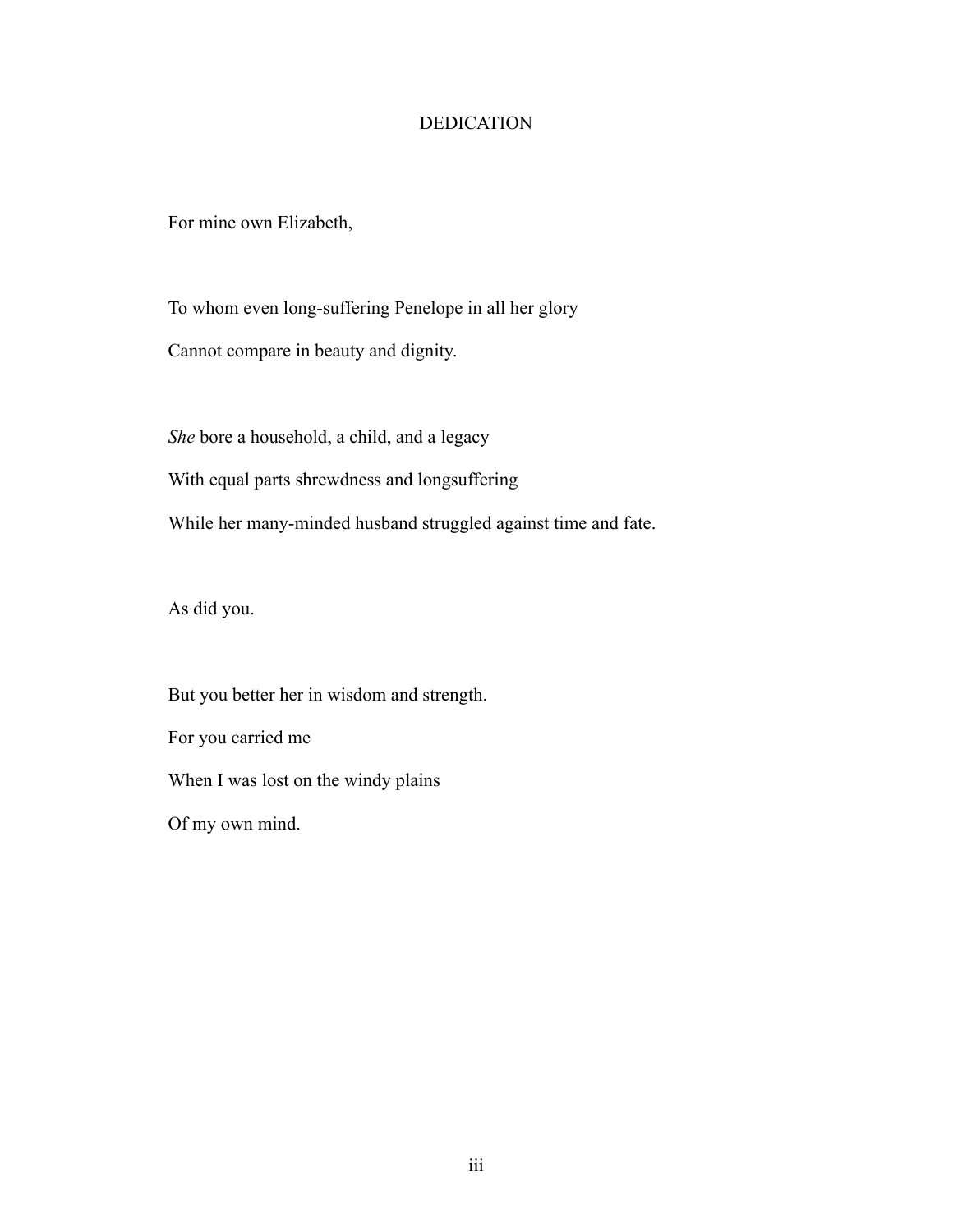#### ACKNOWLEDGMENTS

I want to thank all my family members, immediate and otherwise. Because I want to thank you, I will do so. Thank you. To my wife, Liz: I dedicated the dissertation to you because you are the best part of my life. (You probably discovered the dedication when you read the previous page, so consider this repetition symbolic of my tendency to pepper you with questions like, "Where are we going today?" and "Where are the keys in my right hand?") You are everything to me, and I would be utterly lost without you. I did not know what living was until I married you. Thank you for your patience. Thank you for your confidence when I had none. To my children: I cherished your tendency to ignore me when I said, "I am writing. Leave me alone. I love you. Go away." And so, Emrys, Kian, Persephone, and Aidan, thank you. Thank you for begging me to play, read you books, and get you juice. I (sometimes) welcomed the interruptions and (mostly) pretended to be exasperated. You daily draw me into a life of purpose and remind me of this world's richness and beauty. Thank you for revealing the hidden meaning of your lives. I did *this* to show you that you, too, can achieve impossible dreams. I love you and believe in you.

Thank you, Mom and Dad, for letting me read as many books as I wanted and rarely grounding me from reading. Thank you, Nana and Papa, for letting us use the condominium when we were in Florida for intensives. Not only did you give us a place to stay, but you gave us the confidence to keep going. The ancient Greeks claimed to understand hospitality, but they should have taken lessons from you. To my sister-in-law Naomi Lindstrom: you were the best au pair ever. We could not have made it through intensives without you. I do not have the faintest idea what an au pair *is*. However, you are one of the best people I know. Thus, by the transitive

iv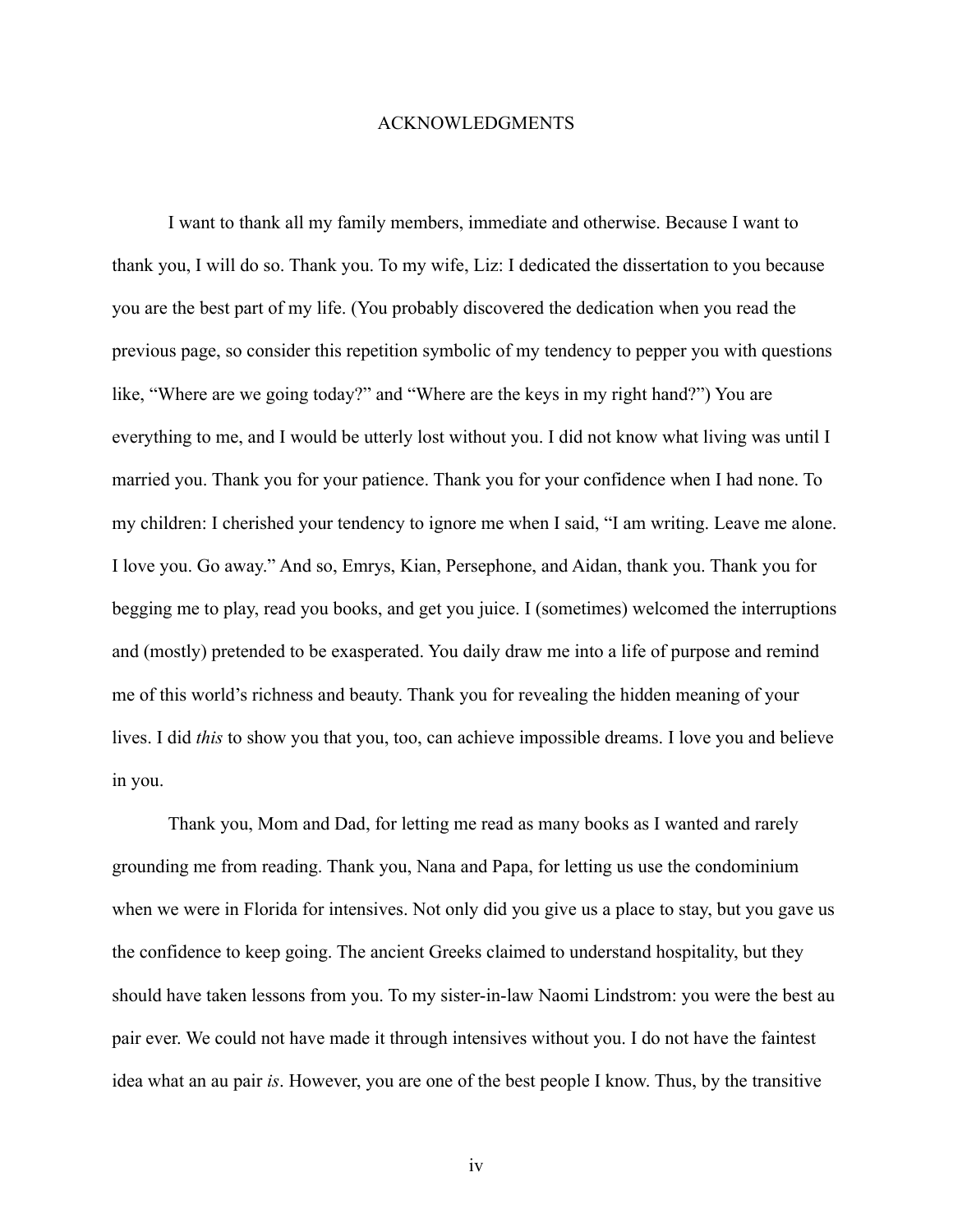property, you must be one of the best au pairs as well. But seriously—thank you, Nay, for your calm, collected presence.

Dr. Griffin, thank you for being my chair. You were exactly who I needed to guide me through this tangled, confusing process. I was blessed by your confidence, praise, and willingness to read and reply to my endless emails. Thanks for thinking with me, like me, better than me. Dr. Deck, thank you for knowing me and encouraging my efforts. I valued your candor and careful attention to detail. You made me a better writer and researcher. Dr. Yates, thank you for helping me upon life's way and for always being there to answer my questions. Finally, I am grateful for your editing skills, Dr. Hoskins!

RK, I haven't the words. Thank you for all you have done, are doing, and will do for me.

I would be remiss if I did not mention the long-dead Søren Kierkegaard. Kierkegaard saved my life and started me on this path. He taught me to love philosophy, made me comfortable with doubt, and introduced me to Socrates. May I one day be a knight of faith rather than a knight of infinite resignation. Until then, thank God for grace.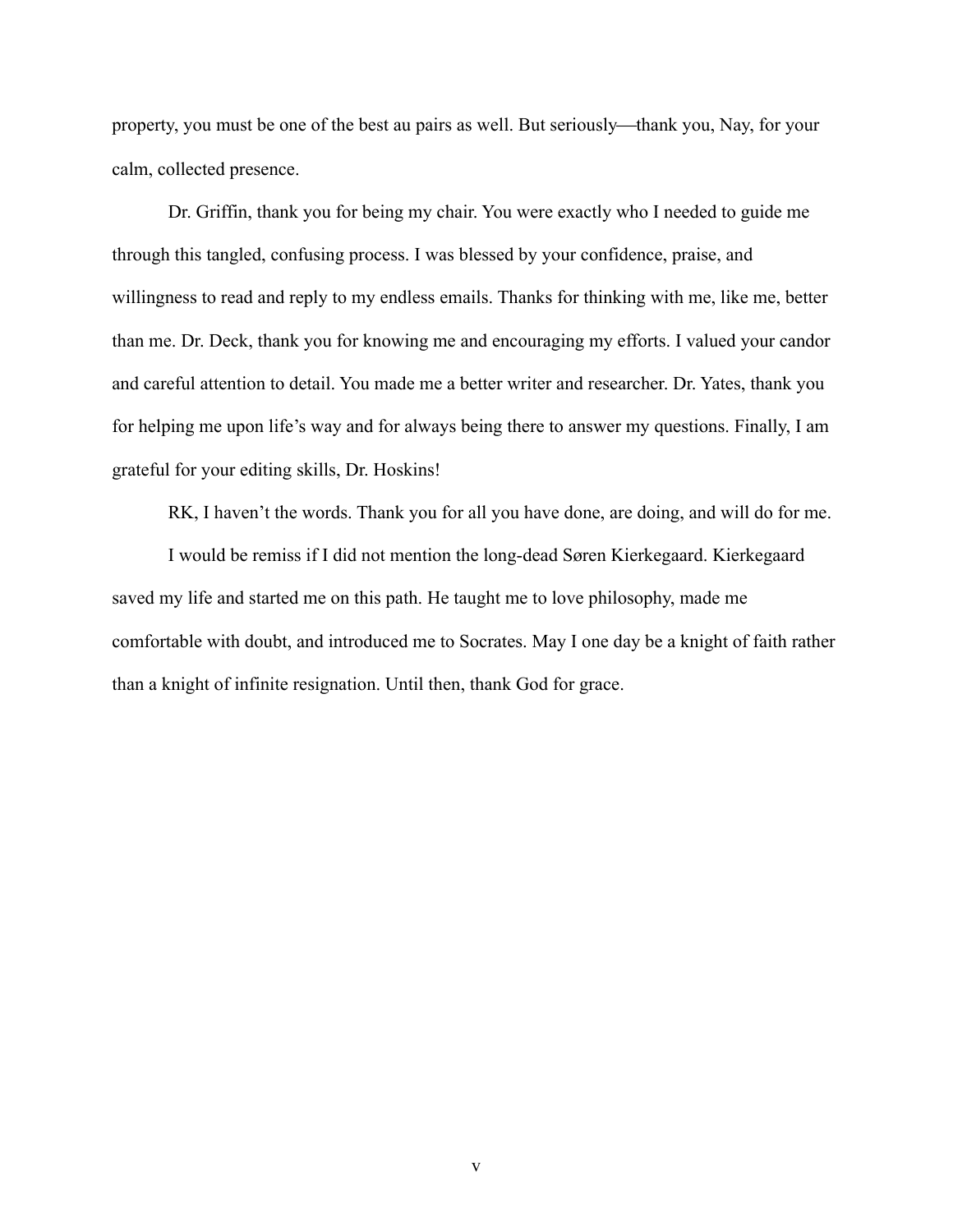#### **Abstract**

This hermeneutic phenomenology studied the lived experiences of four high school teachers' Socratic practice. The purpose of the study was to describe the essence of high school teachers' lived experience of Socratic practice and explore what the teachers' lived experiences suggested about their understanding of Socratic practice. The data for this study were collected in semistructured interviews with four teachers. As a hermeneutic phenomenological study, the researcher did not bracket himself. Instead, he clarified his reflexivity and examined transcripts of the written interviews through a hermeneutic circle. The study found four significant themes among teachers' descriptions of their lived experiences with leading Socratic discussions: being delighted, being troubled, being a dialogue-builder, and being Socratic. The four themes were also broken down into subthemes. The subthemes for being delighted were being delighted by different perspectives, being delighted by student ownership, and being delighted by student growth. The subthemes for being troubled were being challenged with engagement, being timebound, being self-doubting, and being conflicted. The subthemes for being a dialogue-builder were being process-oriented, being goal-oriented, being growth-oriented, being clear about expectations, being in control, and being empathetic. Finally, the subthemes for being Socratic were being a guide, being argument-followers, being observant, and being a gadfly. The teachers' experiences suggested some disagreement about Socratic practices. The study also described the differences between Socrates's and the teachers' approaches to the Socratic method. The study's findings emphasize a need for further research into the definition, purpose, and nature of Socratic practices in the classroom.

*Keyword*s: Socratic method, Socratic seminars, Socratic discussion, teaching strategies, teaching challenges, Socratic circles

vi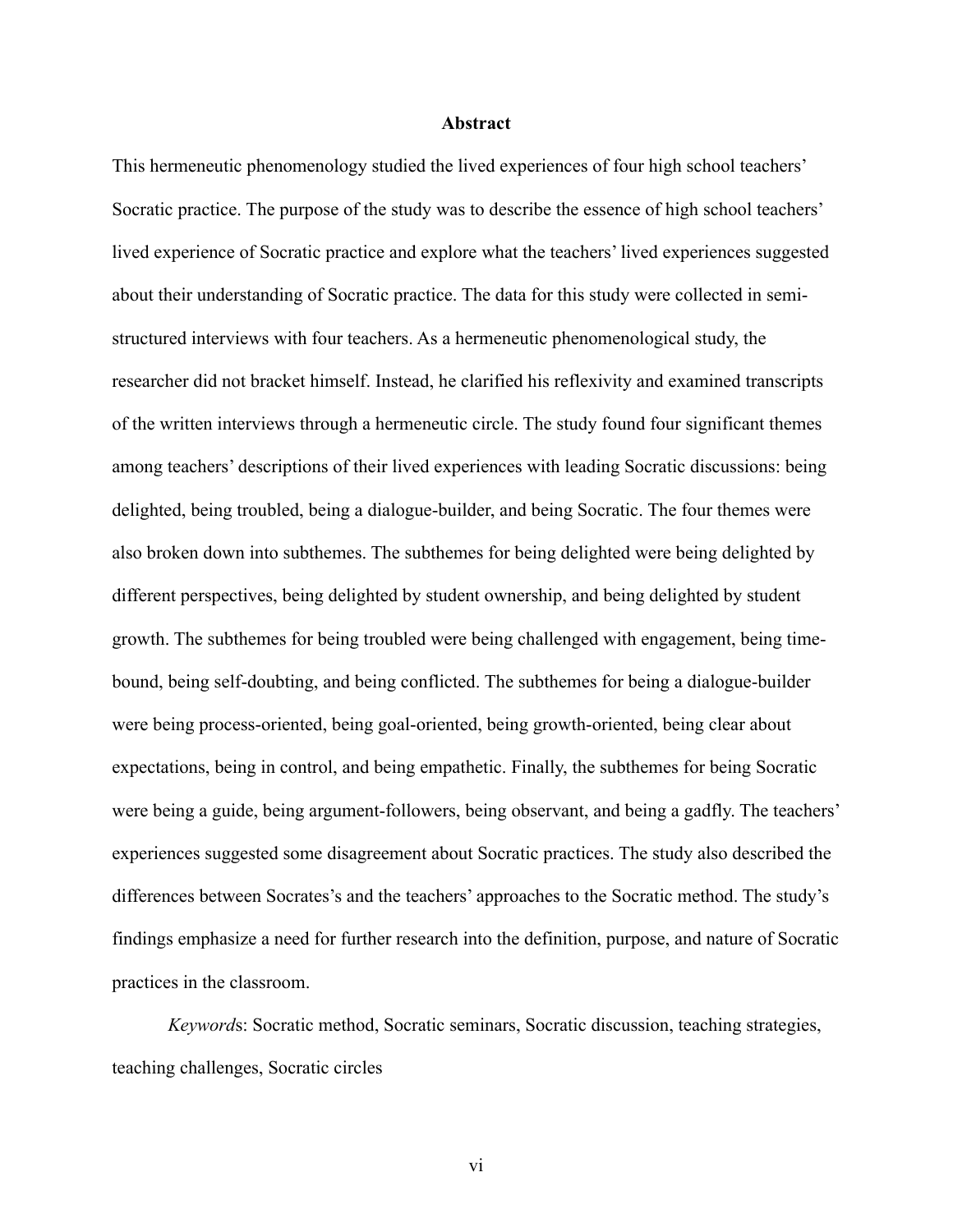# TABLE OF CONTENTS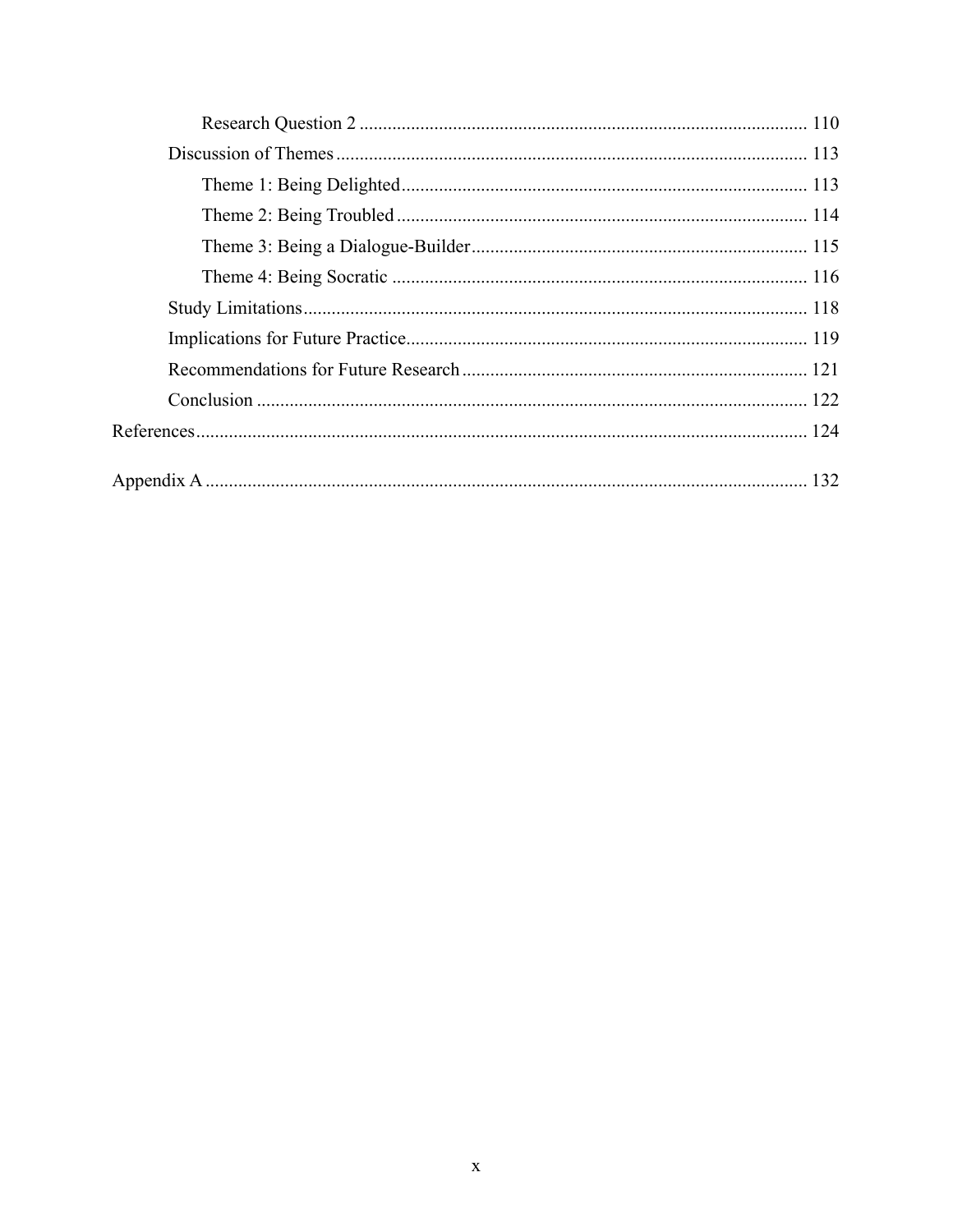# LIST OF TABLES

| Table | Page |
|-------|------|
|       |      |
|       |      |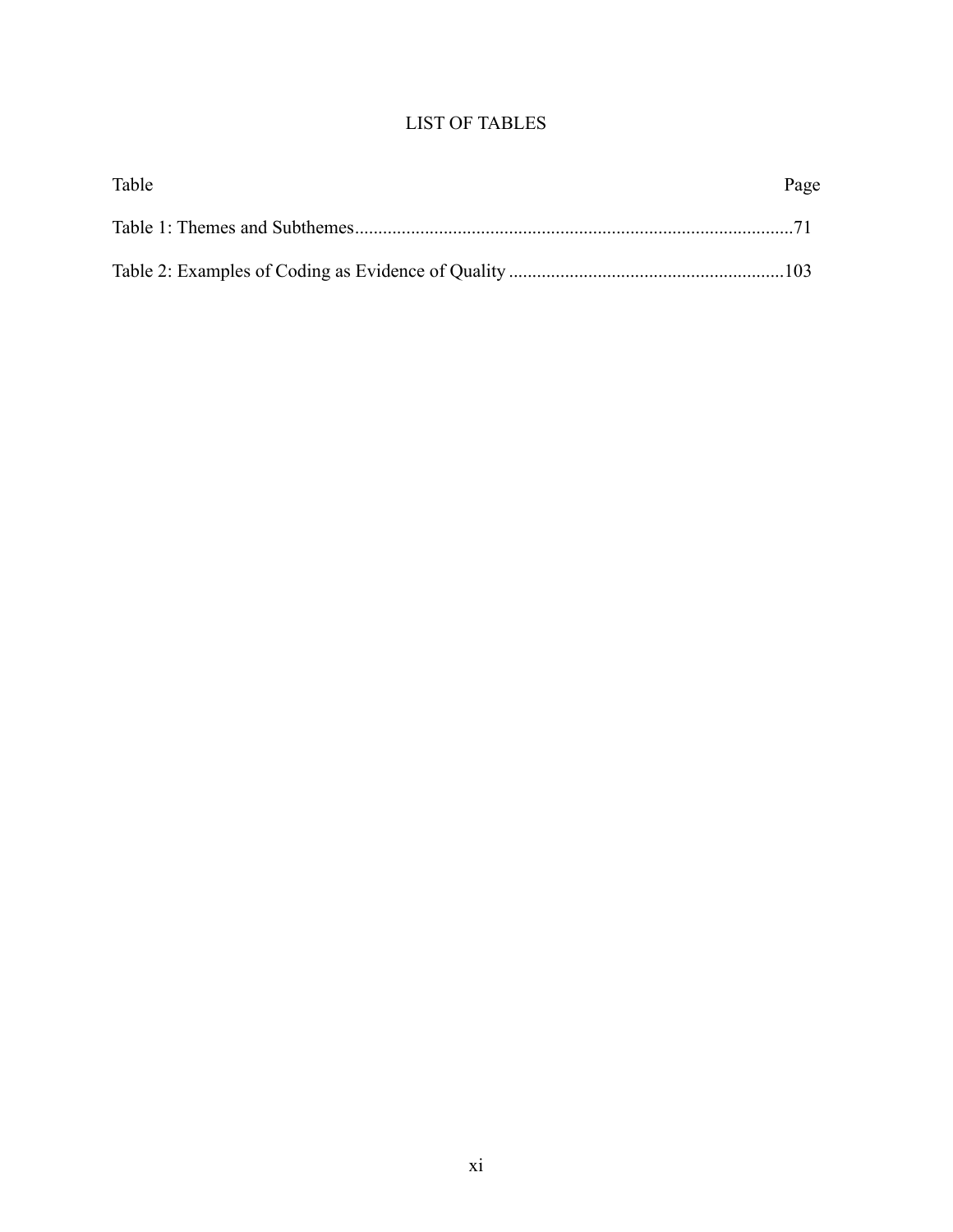#### I. INTRODUCTION

In the 1920s, a Grecian court denied a pardon for a man long dead, though a lawyer pursued the case and argued that the man's conviction and execution were unjust. However, the court denied the request because the guilty man, Socrates, was convicted two millennia ago under a different political system (Waterfield, 2009). That Socrates considered the judgment just was not a factor in the judge's decision. In fact, the lawyer may have regretted the case had the court accepted the argument. After all, the court may have declared Socrates a hostile witness due to his questions about the nature of things. Yet Socrates's method of asking questions to discover truth lingers beyond his death in the realm of modern education. His teaching method, if the method can be called teaching, remains vital in classroom practice throughout the world. However, the literature on the use of the Socratic method in the classroom largely does not address the essence of teachers' experiences; the teachers'state of being Socratic remains as obscure and enigmatic as Socrates himself.

This study contributes to the literature by describing the essence of an experience that Socrates described as painful, numbing, and, in some respect, dangerous. The term "Socratic practice" was chosen to characterize the broad understanding of Socratic approaches that exist within the modern educational context and reduce theoretical assumptions about the researcher's particular understanding of the Socratic method. This chapter details the background of Socratic practice, the theoretical framework, the researcher's positioning within the study, and the study's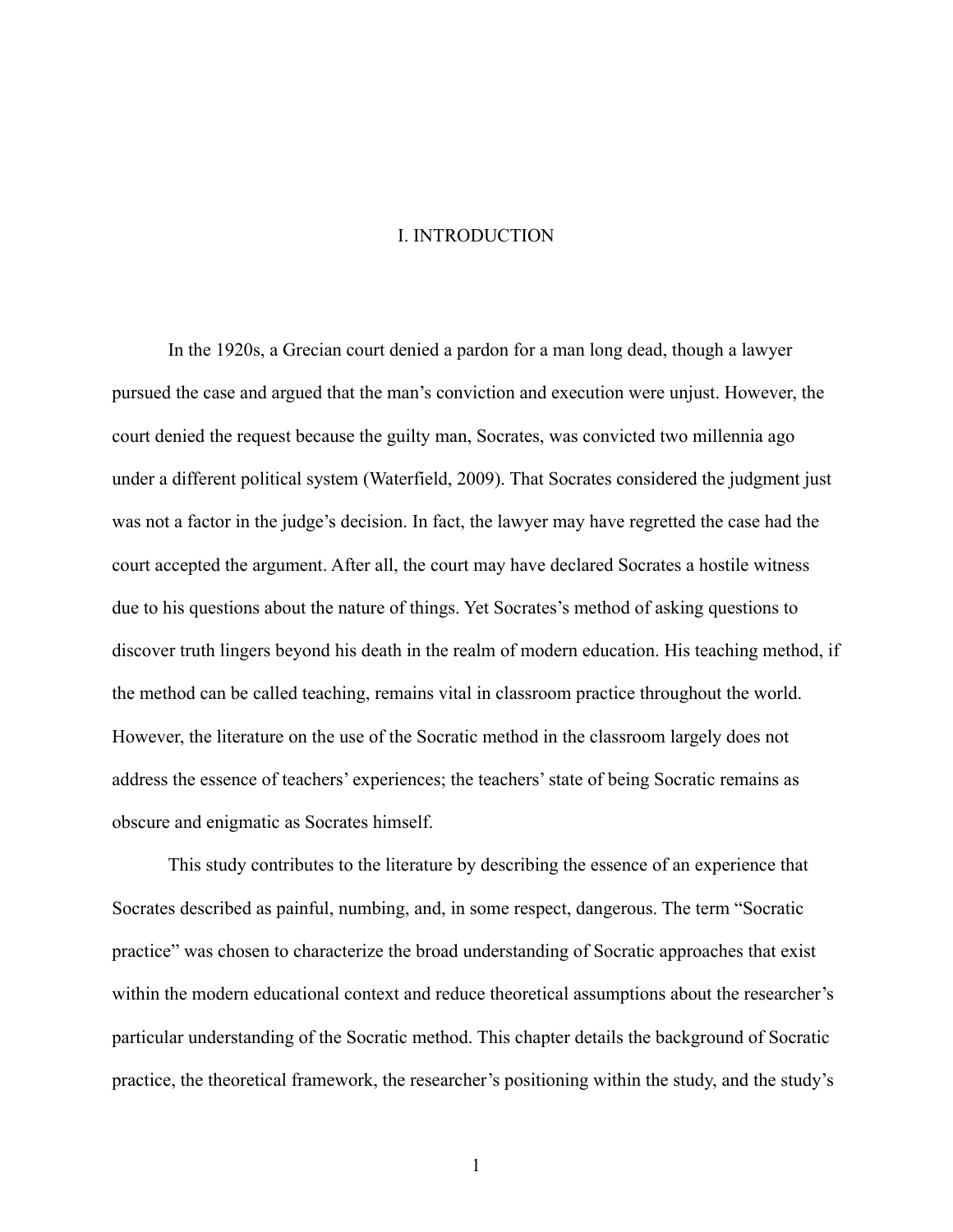purpose and problem statements. Furthermore, the chapter enumerates key terms, methodology, and the significance of the study.

#### **Background of the Study**

#### **History**

Researchers have struggled to uncover the historical Socrates. If Socrates recorded any writings, no record exists. Thus, the only records of Socrates are the stories written by his contemporaries and later authors (Sheehan, 2007). Thus, Brun (1962) argued that "Socratic thought dominates history to such an extent that the man himself eludes historical research" (p. vii). Yet, the authors who knew Socrates had different motivations for writing about him and often used Socrates as the mouthpiece for their own views. Therefore, historians have the *Socratic problem*. Biographers acknowledge the existence of a historical Socrates. However, they are uncertain as to the extent of agreement between the character of Socrates in posthumous works and the historical Socrates (Brun, 1962).

*Elenchus*, the method Socrates used in the works of Plato, was a form of dialectic by which Socrates showed that his interlocutor's claims were inconsistent and violated the laws of non-contradiction. Elenchus involves exploring a moral proposition through a series of questions and answers to determine whether a person's position is logically consistent (McPherran, 2010). After such a conversation with Socrates, his dialogue partners were left confused. Yet, Socrates believed that perplexity was the beginning of wisdom. Thus, elenchus was the tool Socrates used to bring people to wisdom (Flanagan, 2006). In *Socratic dialogues*, two or more people typically participated in informal conversation. Socrates claimed that he conversed with people to teach Athenians to think about the nature of virtue. Indeed, in the *Apology*, Socrates claimed that the purpose of his approach was to produce virtue (Plato, 2002).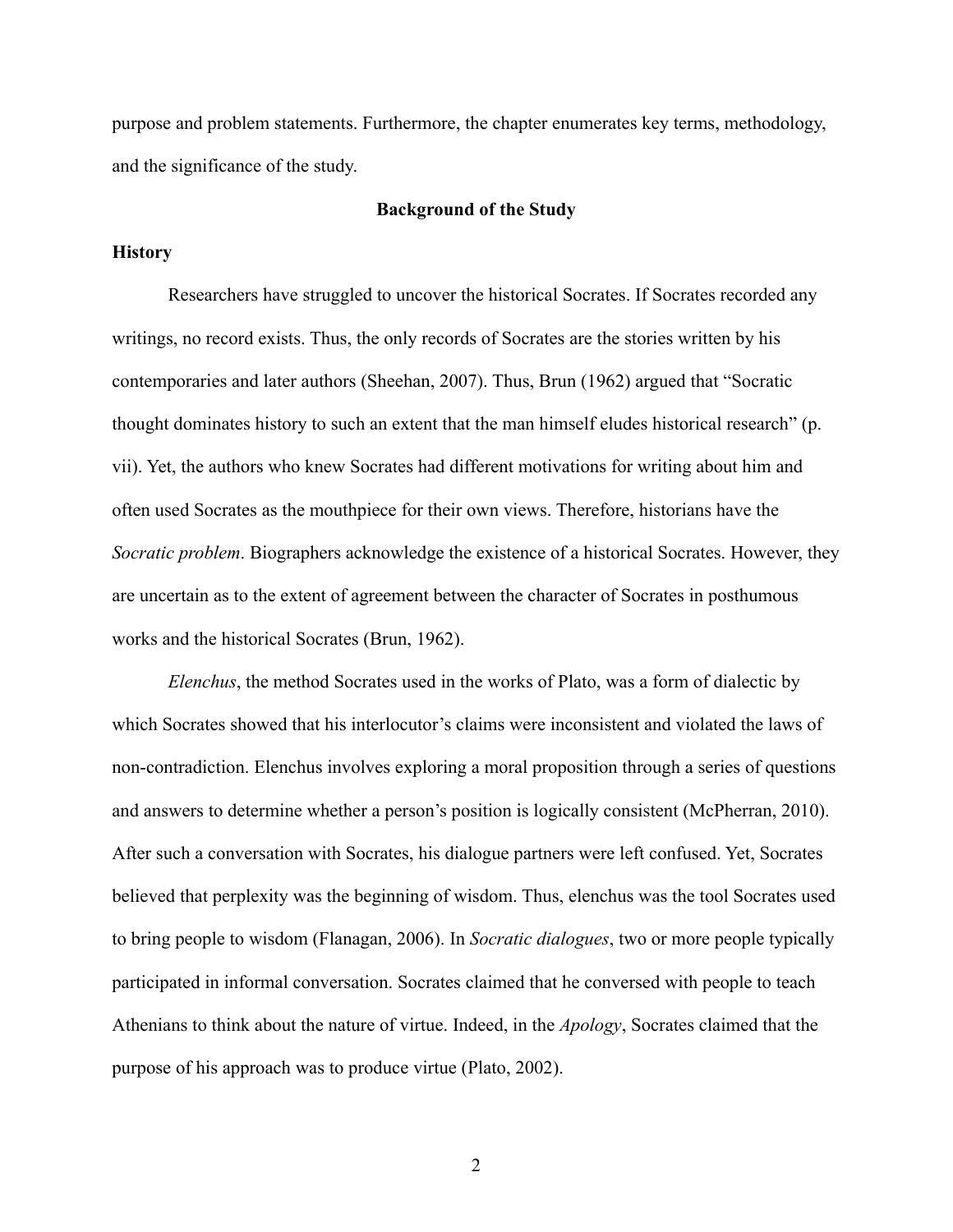The famous allegory of the cave explains Socrates's view of learning and the role of the educator. In this tale, Socrates described prisoners in a cave who see only shadows on the walls and, having only that experience, believe those shadows are the objects themselves. A prisoner, for example, who sees the shadow of a horse might come to believe that this shadow is an actual horse. Socrates suggested that the person who escapes, leaves the cave, and sees the sun begins to understand the very nature of things. Such a person sees because their eye has been directed toward the light, not because anyone has placed sight in their eyes. In the same way, argued Socrates, every student has the power of knowledge in their soul, and the teacher's role is, and can only be, a guide (Plato, 1991). Thus, Socrates in *Theaetetus* argued that the teacher is like a midwife of the truth: Like a midwife who simply delivers what is already there, the teacher neither gives birth to truth nor places truth in another person. Because birth is associated with pain and the midwife is associated with delivery, the midwife of truth, argued Socrates, is also associated with pain. However, Socrates claimed to be a midwife who guided people through the pain to gentle peace at the end (Plato, 1992). As a teacher, then, Socrates did not claim knowledge of the conversation's content. Instead, Socrates was one who "watches over the labour of [human] souls" (Plato, 1992, p. 12) in search of truth.

#### **Modern Forms of Socratic Practice**

In modern times, Socratic educational practices are similar in that they use questions to elicit responses. The practices can vary with respect to the spatial organization, the nature of the questions and anticipated responses, the text of the conversation, the goals of the conversation, and whether the class is student-led or teacher-led. Mintz (2006) distinguished between two specific approaches to Socratic practice: one used almost exclusively in law schools and another used mainly in elementary schools to colleges. The Socratic method's law school form, Mintz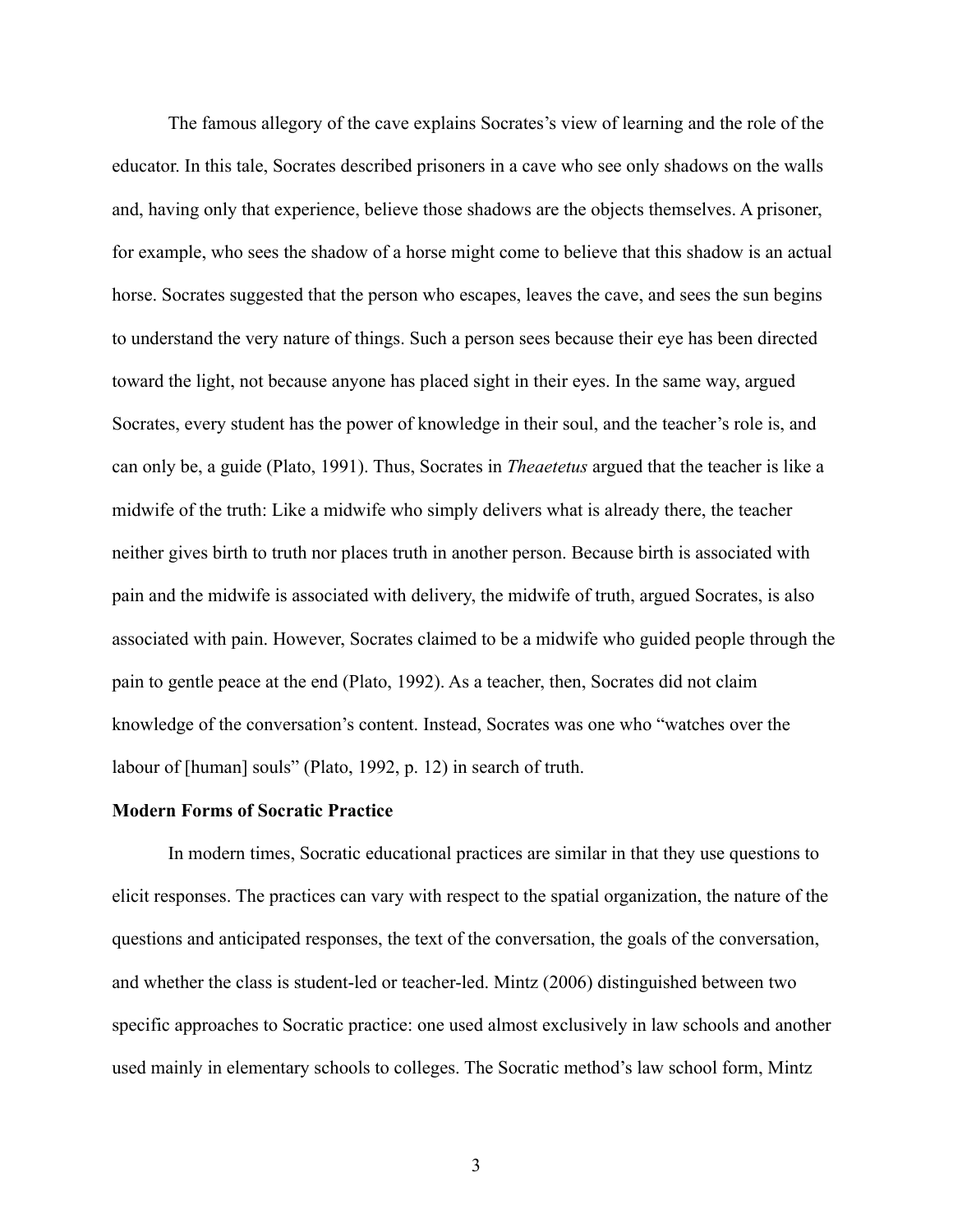(2006) wrote, was used in 97% of freshman law school classes as of 1996 and is historically related to Harvard Law School's Socratic approach. The tactic used in Harvard Law School refers to the professor calling upon students to answer questions without warning; thus, the approach can produce fear and anxiety (Gersen, 2017). In this approach to Socratic practice, classrooms can contain over 100 students arranged in rows, with the teacher serving as the focal point of conversation. Hence, argued Mintz (2006), a sense of community is limited, and egotism and individualism dominate; the approach is not so much about dialogue as scoring points.

Mintz (2006) argued that the cold-calling approach has the goal of eliciting students' correct answers. Thus, the strategy presupposes that the teachers have the correct answer: To demand correct answers is to know the correct answers from a position of superior knowledge. Therefore, the approach places the teacher at the center of the classroom practice; teachers command their class and test their command. Consequently, Mintz argued that the law school approach is not Socratic in the sense that Socrates did not seek facts and, instead, asked broad questions that did not allow for simple, factual responses. Therefore, the law school form of Socratic practice is Socratic in respect to asking questions, but the law school form is not Socratic with respect to asking students to respond with facts rather than reasons and certainty rather than perplexity.

The second form of Socratic practice is more prevalent in elementary schools, middle schools, high schools, and colleges. This practice can be considered a broad method of responding in all language-based communications (Strong, 1996) that encompass various classroom practices intended to develop reading and thinking skills. These classrooms tend to be smaller than the law school classrooms, with usually between 10 and 15 students (Mintz, 2006; Strong, 1996). The *Socratic seminar* includes small group discussion, an organization of the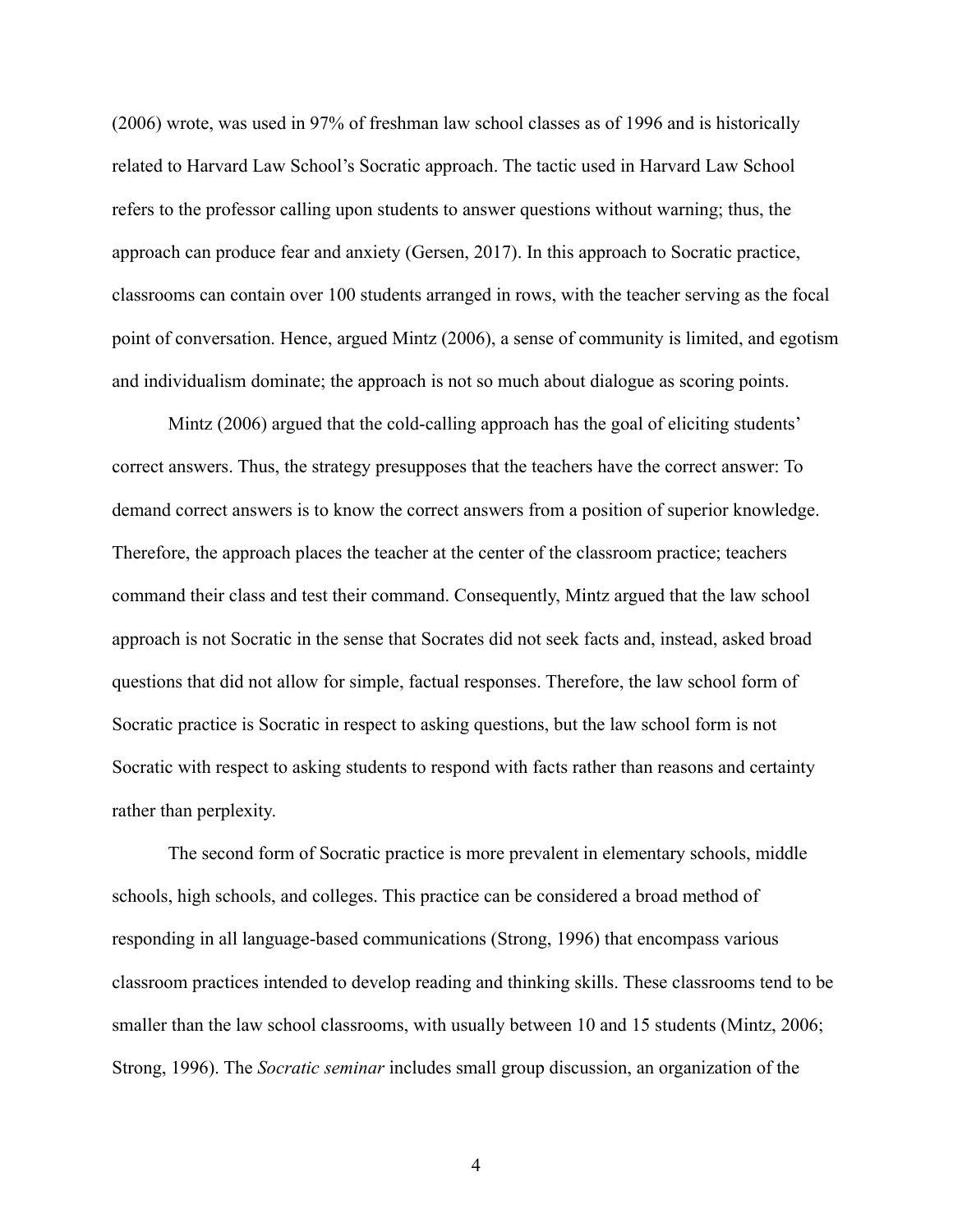classroom in a manner symbolic of equality and collaborative learning, and spontaneous discussion with the end goal of discovery (Altorf, 2019; Balbay, 2019; Barr, 1968; Burns et al., 2016; Strong, 1996).

The practice's particular goal may vary from teacher to teacher or subject to subject based on the instructor's specific objectives. Tredway (1995), for example, suggested that Socratic seminars provide a context in which students learn essential social and reasoning skills, improve critical thinking in both students and teachers, and build self-esteem. In addition to improving critical thinking, the Socratic seminars can also be used to uncover students' hidden assumptions (Balbay, 2019), make people into philosophers, and create a sense of community (Altorf, 2019).

According to Strong (1996), a specific form of Socratic practice, the *Socratic dialogue*, was developed by Scott Buchanan. Buchanan was a founder of St. John's College's New School in 1937. In New School, education was entirely discussion-based and centered around key texts. Thus, Socratic dialogue refers to conversations surrounding the discussion of challenging texts. Strong called Socratic dialogue the Socratic seminar. Within the Socratic seminars, as implemented at St. John's College and similar programs, the focus is the reading of challenging texts and a conversation surrounding those texts that follow "the argument wherever it leads" (Barr, 1968, p. 4). Within this context, the teacher is removed from the center of the classroom and placed in a learner's role. Indeed, at St. John's College, the title "tutor" has replaced the title "professor" because the school believes that discussion leaders should shape the conversation, ask difficult questions, and help students understand the text and themselves through deep inquiry (Strong, 1996). Hence, Socratic seminars'sole authority is not the teacher but reason itself. The teacher, then, is part of the circle and does not stand at the center of the discussion.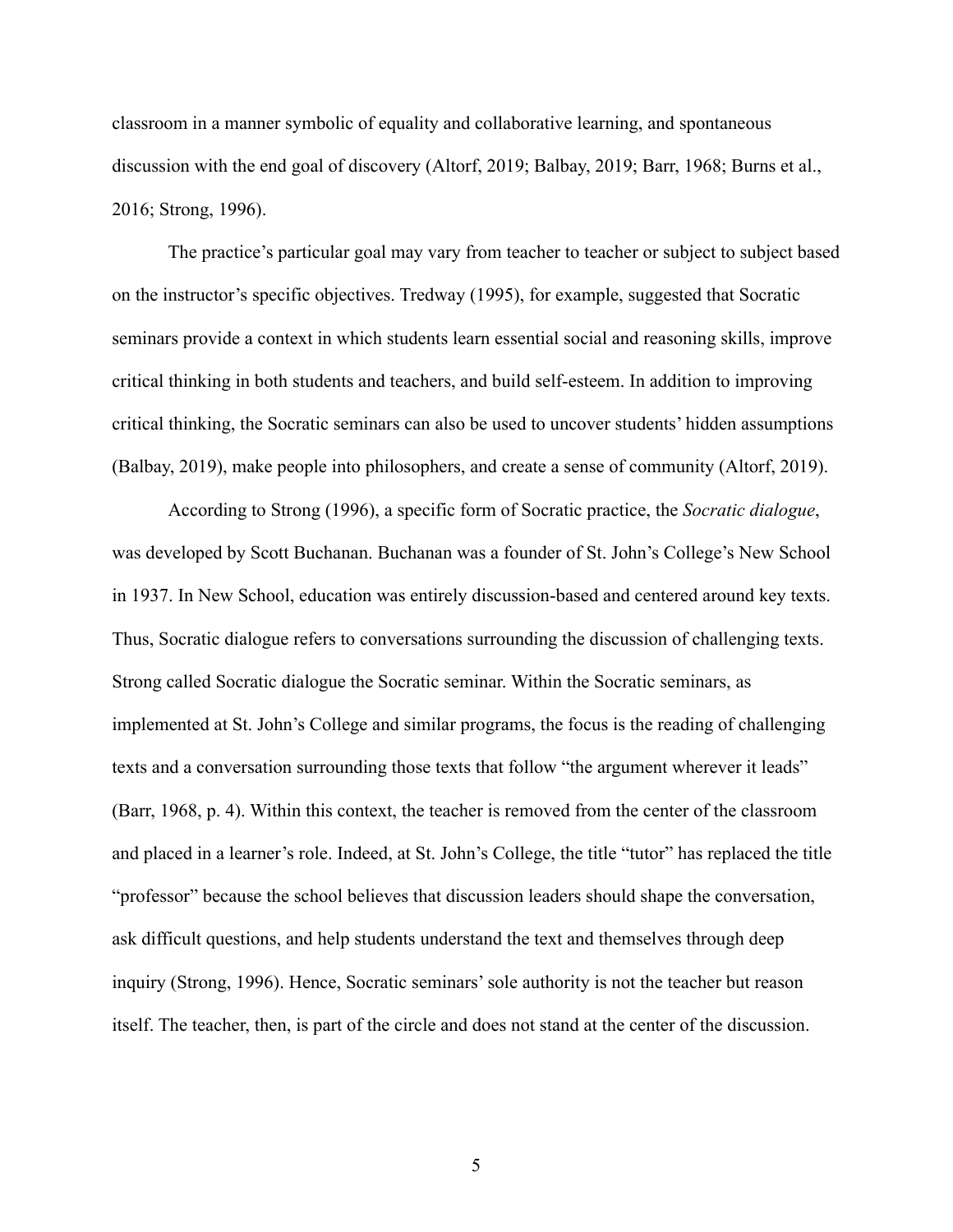Through Mortimer Adler in the 1980s, the concept of the Socratic seminar became a key curricular innovation in the Paideia program (Strong, 1996). As proposed by the Paideia Institute, the great books/classical education movement placed Socrates and the Socratic method at the center of their pedagogy (Adler, 1984). Chowning (2009) suggested that the historical roots of the Socratic method could be found in Adler and the Paideia program and offered advice in applying the seminars to science classes, referring to this approach as the Paideia seminar. Adler viewed the teacher as a coach who, despite perhaps having superior knowledge of their content area, teaches students primarily through a discussion format in a room with chairs arranged around tables so that the classroom's comportment is one of collaboration rather than didactic instruction (Adler, 1998). Thus, Magrini argued (2014) the Adlerian position assumes a view of "Socrates-as-teacher," neglects Socrates's claims of ignorance, and assumes that Socrates knew where he was guiding the conversation. Consequently, the Adlerian view of the Socratic method still centers the classroom around the teacher but at an offset: The teacher can be viewed as part of the group but as a shepherd, nudging students in the proper direction.

Finally, a third form of Socratic practice used in education today is *Socratic questioning*. In a study of California's teacher education programs, Paul et al. (1997) suggested that Socratic questioning was the most popular method of teaching critical thinking in California schools. However, they also observed that few teachers could clearly define critical thinking or how to teach it. Paul and Elder (2008) described Socratic questioning as a means of asking questions in such a way that students' ideas are carefully scrutinized. Unlike Adler's Socratic seminars, Socratic questioning is teacher-centric and teacher-guided. Socratic questioning is Socratic in the sense that, historically, asking questions is associated with the Socratic method (Golding, 2011; Schneider, 2013).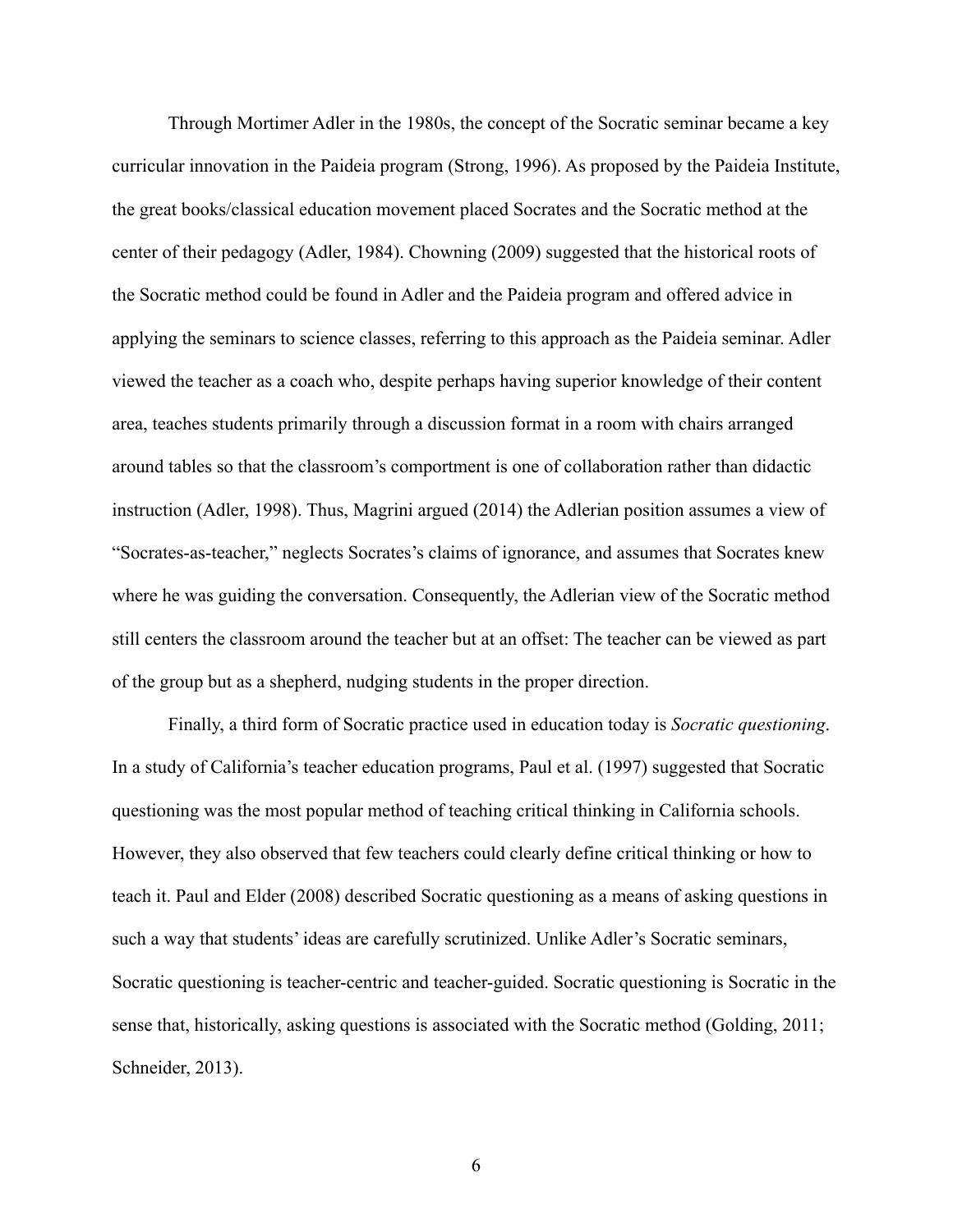#### **Philosophical Framework**

A theoretical framework conveys the researcher's working assumptions and makes those assumptions explicit to clarify research goals and provide guidance for research-based decisions (Creswell & Poth, 2018). Consequently, the theoretical framework provides a foundation, guidance, and boundaries to the study. However, because this study adopted hermeneutic phenomenology as the philosophical framework to provide the boundaries for study, the term theoretical framework more accurately describes the researcher's approach because phenomenology studies the lived experience as demonstrated in reflection and consciousness and does not attempt to interpret a phenomenon through a theoretical lens (Peoples, 2020).

Phenomenology is both a philosophy and a methodology (Kafle, 2011). Thus, Peoples (2020) claimed that the theoretical framework for phenomenological research is always phenomenology as the methodology is rooted in philosophy. Kafle (2011) argued that the researcher acquires an understanding of the research process through the philosophical literature of phenomenology. Phenomenology, as a philosophy, emphasizes existence or the relationship between an extant being and the world. Consequently, phenomenological research describes lived essences or an individual's shared understanding of an experience or concept (Creswell & Poth, 2018; Moustakas, 1994). That is, phenomenology examines the essential meaning of the world as the meaning reveals itself to the human consciousness (Lindseth & Norberg, 2004).

Phenomenology originated with Edmund Husserl, whose philosophical framework was founded on a subjective willingness to understand new experiences (Moustakas, 1994). Husserl's transcendental approach sought to suspend the subjective experience and its preconceptions to get at the true essence of scientific phenomena (Kafle, 2011). Hence, science's preoccupation with natural explanation assumed that those objects had an understandable meaning—that is,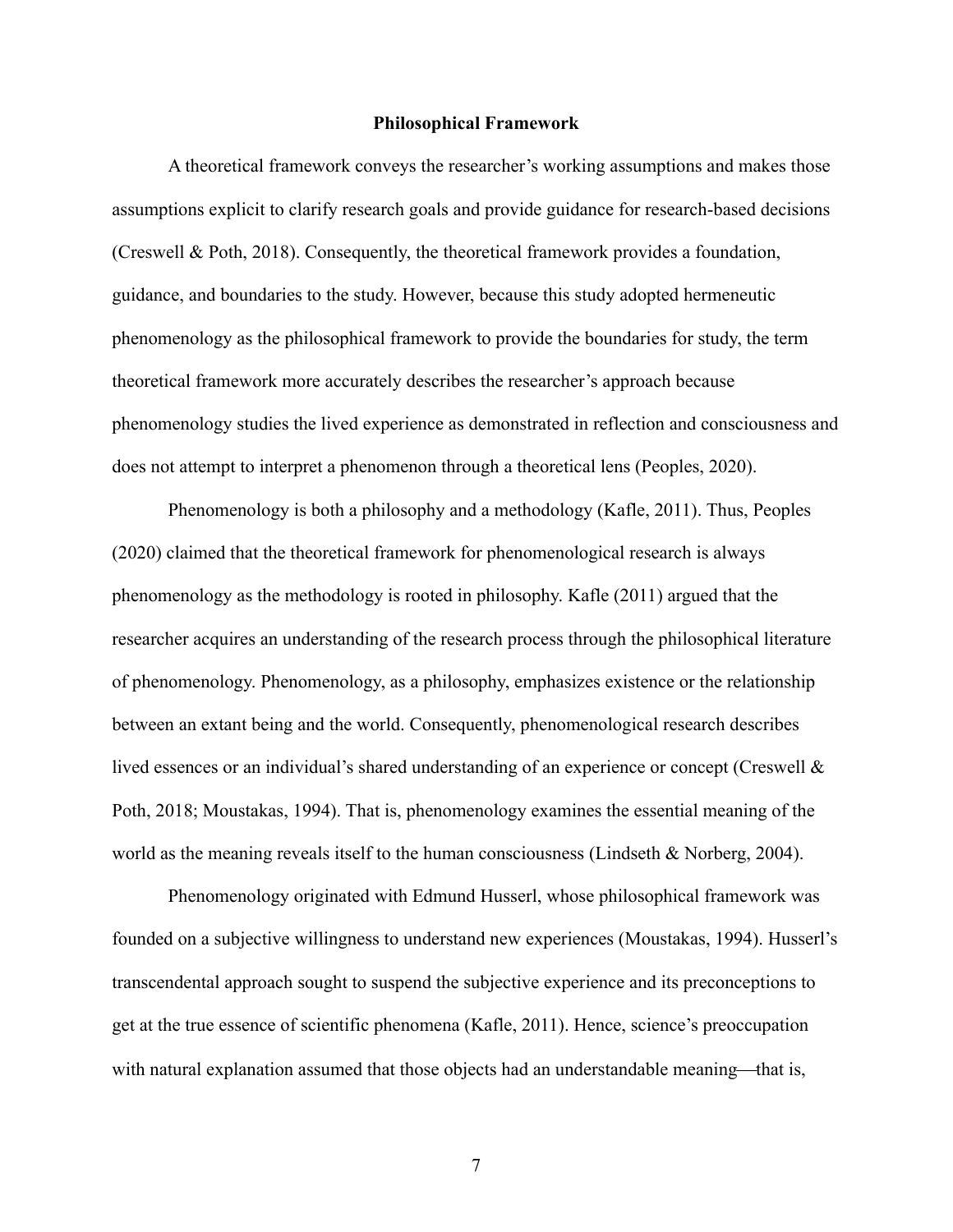science took the intelligibility of the world for granted and assumed the essential meanings of the world that science was attempting to describe. For example, Lindseth and Norberg (2004) argued that the biologist does not need to explain the essential meaning of tree, as the familiar meaning needed no obvious explanation.

However, this study used a later development, the hermeneutic phenomenological approach. Martin Heidegger, based on Husserl, developed the hermeneutic phenomenological approach, and van Manen further refined Heidegger's approach (Creswell & Poth, 2018; Kafle, 2011). In Heidegger's view, thinkers cannot separate themselves from their object of study, nor can they separate themselves from their preconceived notions. That is, the thinker cannot suspend the subjective (Kafle, 2011). Instead, researchers are *Dasein* or "in the circumstances of each one's own existence" (Peoples, 2020, p. 31). To put it another way, people are being-in-theworld (Huttunen & Kakkori, 2020). Thus, the researcher cannot fully remain objective as Husserl proposed because people are actively engaged in the process of living and cannot separate themselves from that process. Instead, the researcher strives toward the object of study through revision of preconceived notions. The researcher approaches the problem with fore-conception that must be amended and changed as the researcher adds new information to the researcher's perceptions of the world (Peoples, 2020). Thus, hermeneutic phenomenological researchers uncover (*aletheia*) the wholeness of the subject's lived experiences through a spiraling process of revisiting and revising their own understandings (Creswell & Poth, 2018; Huttunen & Kakkori, 2020).

Aletheia is a sort of practical discovering; that is, Dasein is a knowing through the experiencing of the thing rather than primarily through theory. However, aletheia is not a denial of truth, for Heidegger suggested three kinds of truth: propositional truth, the truth of entities,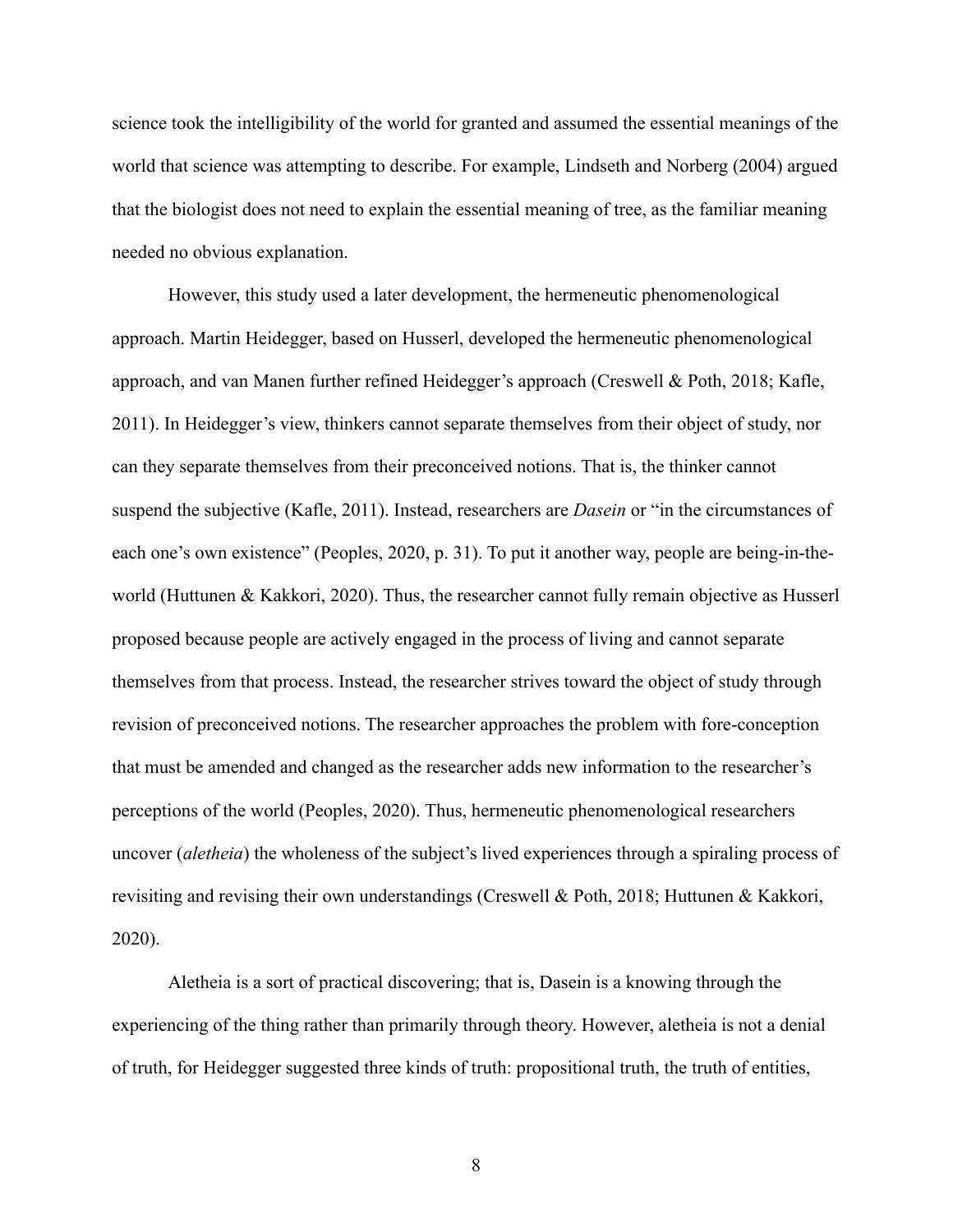and the truth of being. Aletheia belongs to the second category of truth, the uncovering of entities as they are, that they are. Consequently, Heidegger did not deny the correspondence theory of truth but, instead, argued that propositional truth can only exist and be known through being-inthe-world (Huttunen & Kakkori, 2020). Indeed, Heidegger argued that the modern world, through the Romans, understands truth as veritas; that is, the correspondence of idea to object. However, the phenomenological researcher uncovers the truth in the same way that an observer of art uncovers the truth in the experience of the art. That is, aletheia, as truth, is the experience of meaning and meaningfulness (van Manen, 2016). Consequently, aletheia points to the hermeneutics of hermeneutic phenomenology: The interpretation of the text of other's lived experiences to reveal through description other people's shared lifeworld concerning the phenomenon in question (Lindseth & Norberg, 2004).

#### **Problem Statement**

The essence of Socratic practice as lived by teachers is an area that has minimally been explored in the literature. Researchers, in general, have examined either the effectiveness of Socratic practice in producing particular outcomes or simply describing the methodology (Balbay, 2019; Burns et al., 2016; Chowning, 2009; Strong, 1996). Some literature describes the individual's lived experiences as Socratic practitioners (Altorf, 2019). However, the description of the practice tends to focus on the researcher's experience as a model rather than a rich description of the teachers' inner experiences. Investigation into how teachers experience Socratic practice is an understudied area and could lead to a better understanding of the fundamental challenges and insights teachers have of Socratic practice rather than theory, which could provide potential guidance for educational leaders implementing Socratic practice in their schools or classrooms.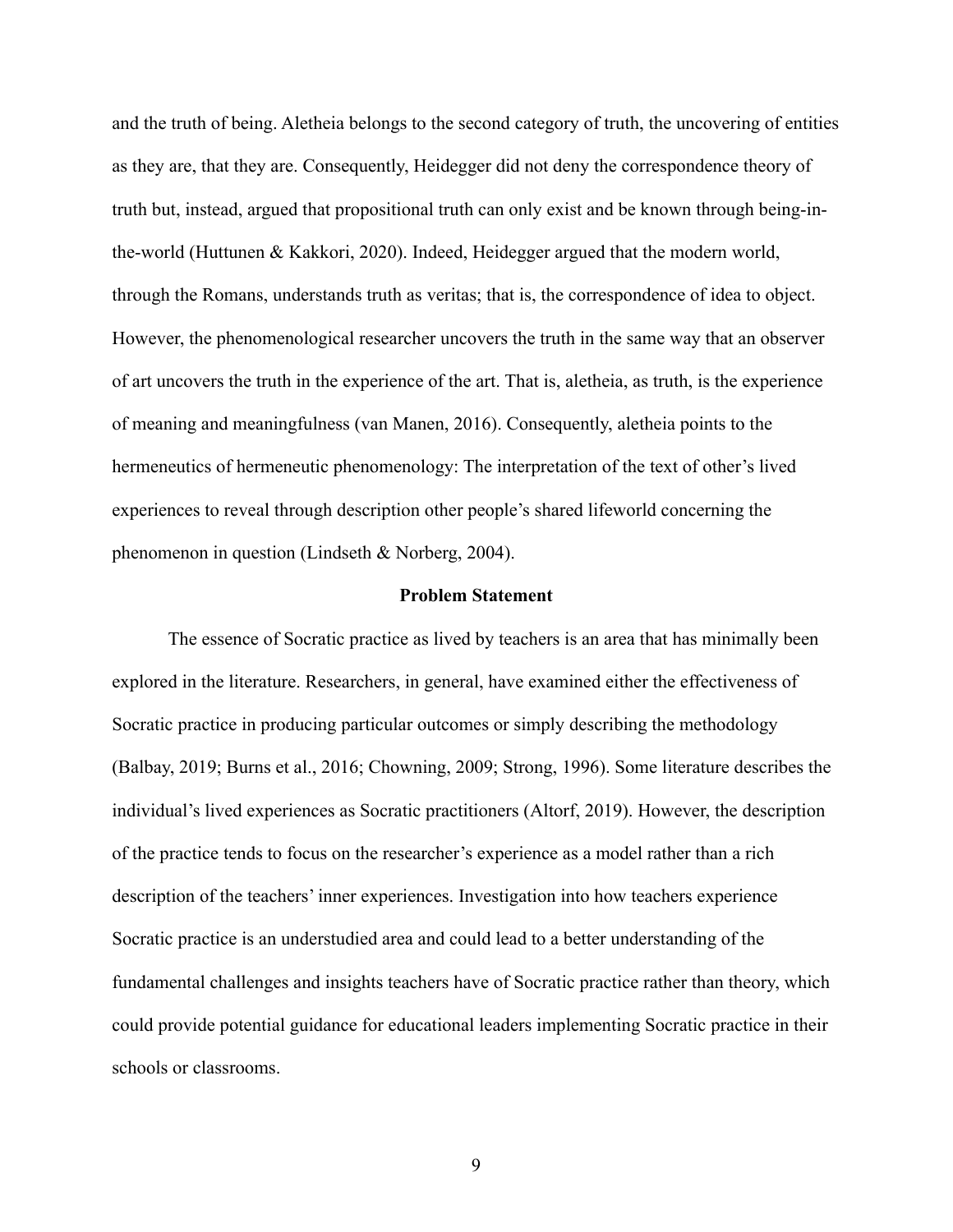Van Manen (2016) noted that phenomenological researchers often discover research topics through their subjective experiences. Thus, the research problem emerged from the researcher's experience as an instructor who makes use of the Socratic practice. In the researcher's lived experience, he has noticed that Socratic practice is often discussed but rarely understood. When teachers speak about Socratic practice, they generally discuss the methodology and not their experiences. However, the researcher's experience of implementing the Socratic method in his classes has been a story of confusion and suffering. Often, students' questions have caused him to experience aporia, or confusion. The classroom's physical structure has appeared to the researcher to affect student behavior. Furthermore, the researcher has often experienced doubts about his skills, wondering whether his approach was effective, useful, and engaging. Thus, the researcher's being-in-the-world has led to curiosity about other teachers' lived experiences with Socratic practices.

The extant literature, as noted earlier, cannot be categorized generally as phenomenological. For example, Burns et al. (2016) examined the effectiveness of Socratic teaching methods in producing an understanding that knowledge is socially constructed. Other studies examine Socratic practice's efficacy in reading groups or critical thinking (Balbay, 2019; Cruchett, 2017; Sahamid, 2016). Research has been conducted on how teachers perceive the Socratic method. A doctoral study by Edwards (2019) described how teachers perceive the Socratic method's role in enhancing students' critical thinking skills. Nevertheless, the study was not phenomenological, for the study did not explore the essence of teachers' experiences. Finally, a substantial body of literature addresses methodology. Colombos (2020), for example, discussed how to apply the Socratic practice in therapeutic and educational interventions, and Paul and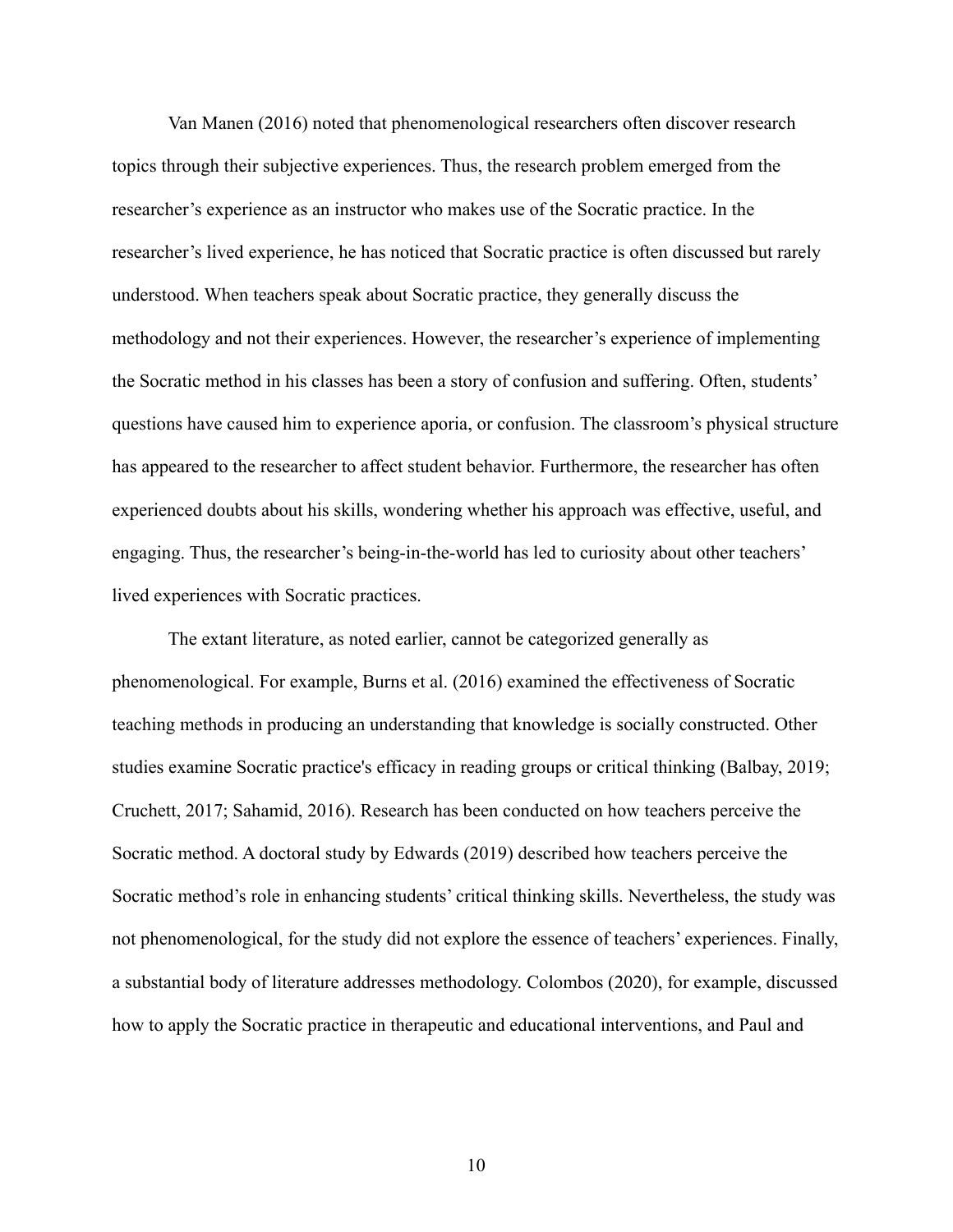Elder (2008) discussed a taxonomy of questions, kinds of questions, and the theory of the Socratic method.

This study adds to the literature by using phenomenology to describe the lived experiences of teachers who have implemented Socratic practices. Even Plato explored lived experiences only to a degree. In the allegory of the cave, for example, Socrates described the teacher's experiences as difficult and unpleasant. The teacher who returns to the cave loses the ability to see the darkness and is mocked by those who know only shadows. In fact, foreshadowing his own death, Socrates claimed that the teacher would be killed by those who live in the cave (Plato, 1991). When the literature addressed individuals' lived experiences, the research tended to either focus on the student experiences or described teachers' experiences for the purpose of illustration and training. For example, Gersen (2017) discussed how trauma survivors might react to Socratic practice; however, Gersen did so in a primarily theoretical manner rather than a phenomenological manner. Gersen provided advice about her own experiences and practices but did not attend to the practice's essence. Instead, the focus was on the theory and the practical implications of the practice.

Similarly, Altorf (2019) reflected on her experience as a facilitator but within the framework of using Socratic practice to build community. Although Altorf (2019) framed the Socratic method within the context of phenomenology, she did so as a means of suggesting that Socratic practice involves interpreting phenomena and understanding others' lived experiences. Hence, the report's focus is primarily on theory and how theory should inform practice as triggered by her own experience of Socratic practice. Thus, the literature is deficient because when phenomenological experiences are addressed, the experiences are addressed tangentially rather than as things-in-themselves. Yet, as van Manen (2016) noted, phenomenological research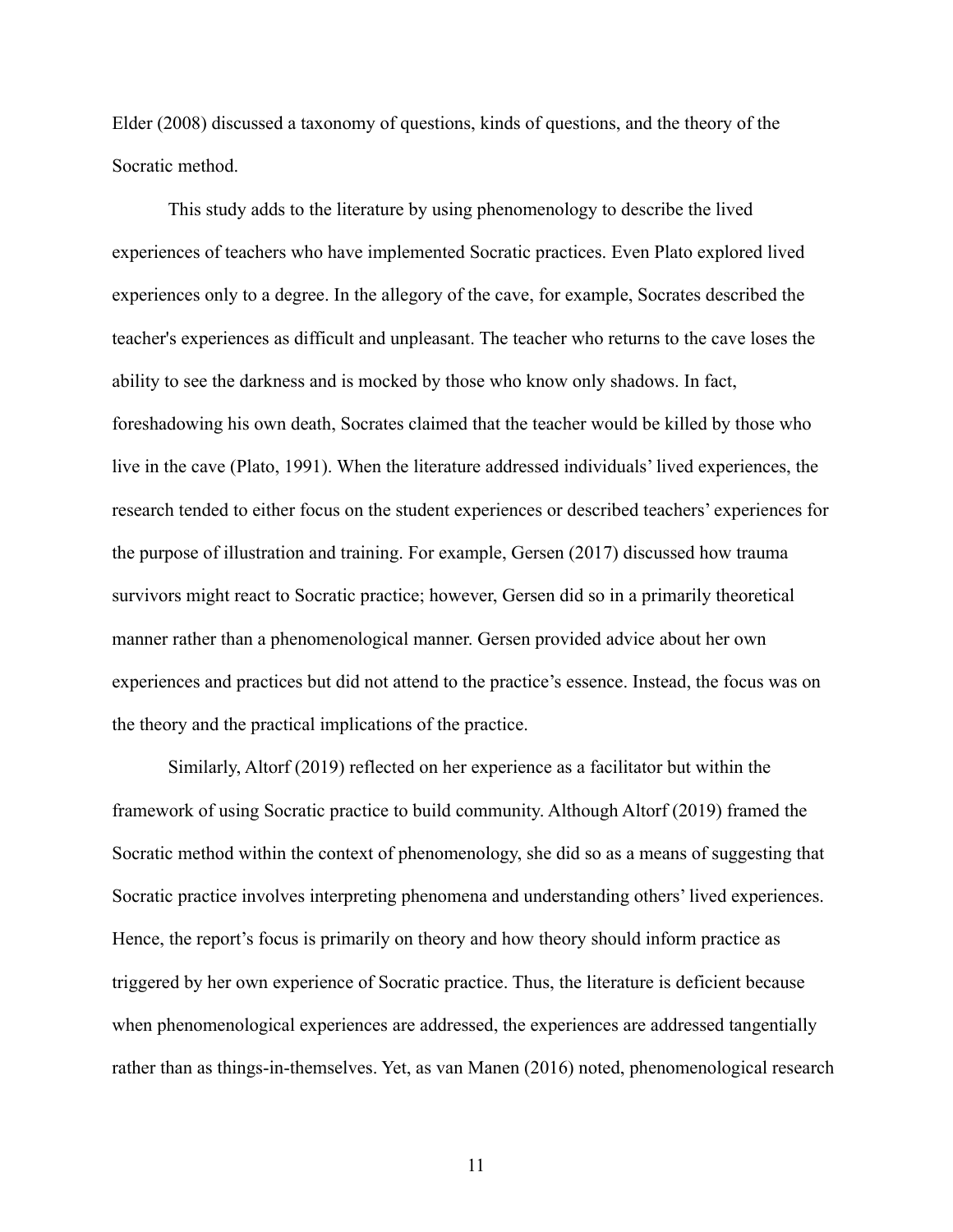does not aim at laws, rules, or theories. Instead, the aim is a description of what lived phenomena mean.

#### **Purpose Statement**

The purpose of this hermeneutic phenomenological study was to describe the essence of high school teachers' lived experience of Socratic practice. At this stage in the research, the Socratic practice was generally defined as a method of classroom instruction that uses nonjudgmental questions to encourage the development of understanding, empathy, and a clearer understanding of objective reality (Balbay, 2019). However, the purpose of phenomenological research is not to theorize, define, or develop theories (van Manen, 2016). Thus, the preliminary definition of the Socratic method served as a description of the researcher's philosophical assumptions as he engaged in the spiraling process of hermeneutic phenomenological research.

#### **Overview of Methodology**

This hermeneutic phenomenological study examined a heterogeneous group of four teachers. The research subjects were delimited to teachers in high who had experience with Socratic practice in their classrooms. Semi-structured interviews were conducted using an interview protocol (see Appendix A). The goal of phenomenology is to arrive at the essence of individuals' lived experiences. Consequently, the researcher described those experiences rather than generating a theory of those experiences (van Manen, 2016). Hence, the data were analyzed in a spiraling process that allowed for the continual revision of the researcher's fore-conception to arrive at a fusion of horizons.

#### **Research Questions**

This study addressed the following primary research question: "What are the lived experiences of high school teachers implementing the Socratic method?" The study addressed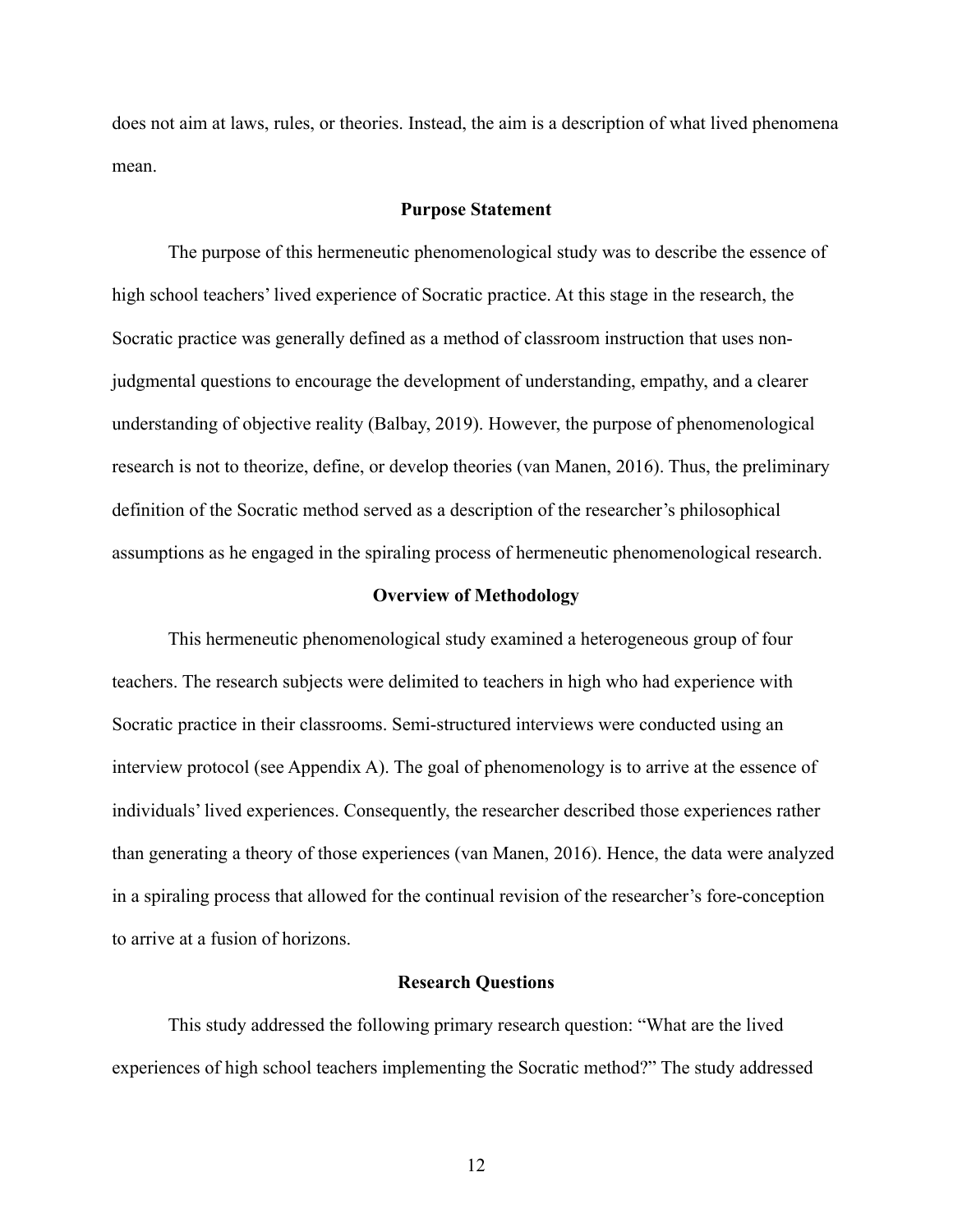one secondary question as well: "What do teachers' lived experiences of leading Socratic discussion suggest about their understanding of the Socratic practice?"

#### **Research Design**

Phenomenological research typically uses a heterogeneous group of from three or four participants up to 10 to 15 participants (Creswell & Poth, 2018). Moustakas (1994) pointed to literature that encouraged interviews of between five and 25 participants. However, van Manen (2016) said that phenomenological research has no exact requirement for interview subjects and that data saturation should not be the goal since phenomenology examines unique phenomena that may occur a single time in the data. Moreover, van Manen (2016) argued that the sample should be individuals who can verbally express their understanding of the phenomenon. Furthermore, van Manen suggested the relationship between interviewer and interviewee should be friendly. In addition, the participants had experience leading classroom discussions using Socratic practice and, thus, have experience with the phenomenon in question (van Manen, 2016). These qualifications were chosen to avoid such diversity that the researcher would be unable to find common themes but sufficient heterogeny to discover essences (Creswell & Poth, 2018). Hence, the study used a criterion sampling strategy: subjects were teachers known to be capable of describing their own experiences and who reported experience implementing Socratic practices in their classes.

Before conducting the study, the Southeastern University Institutional Review Board was asked to grant approval for the study. Once the institutional review board granted approval for the study, written authorization was requested from study participants. The purpose of the study was described as well as any potential risks, benefits, and rights. Interview subjects were given a consent form before any interview. The form detailed their rights, potential risks, and the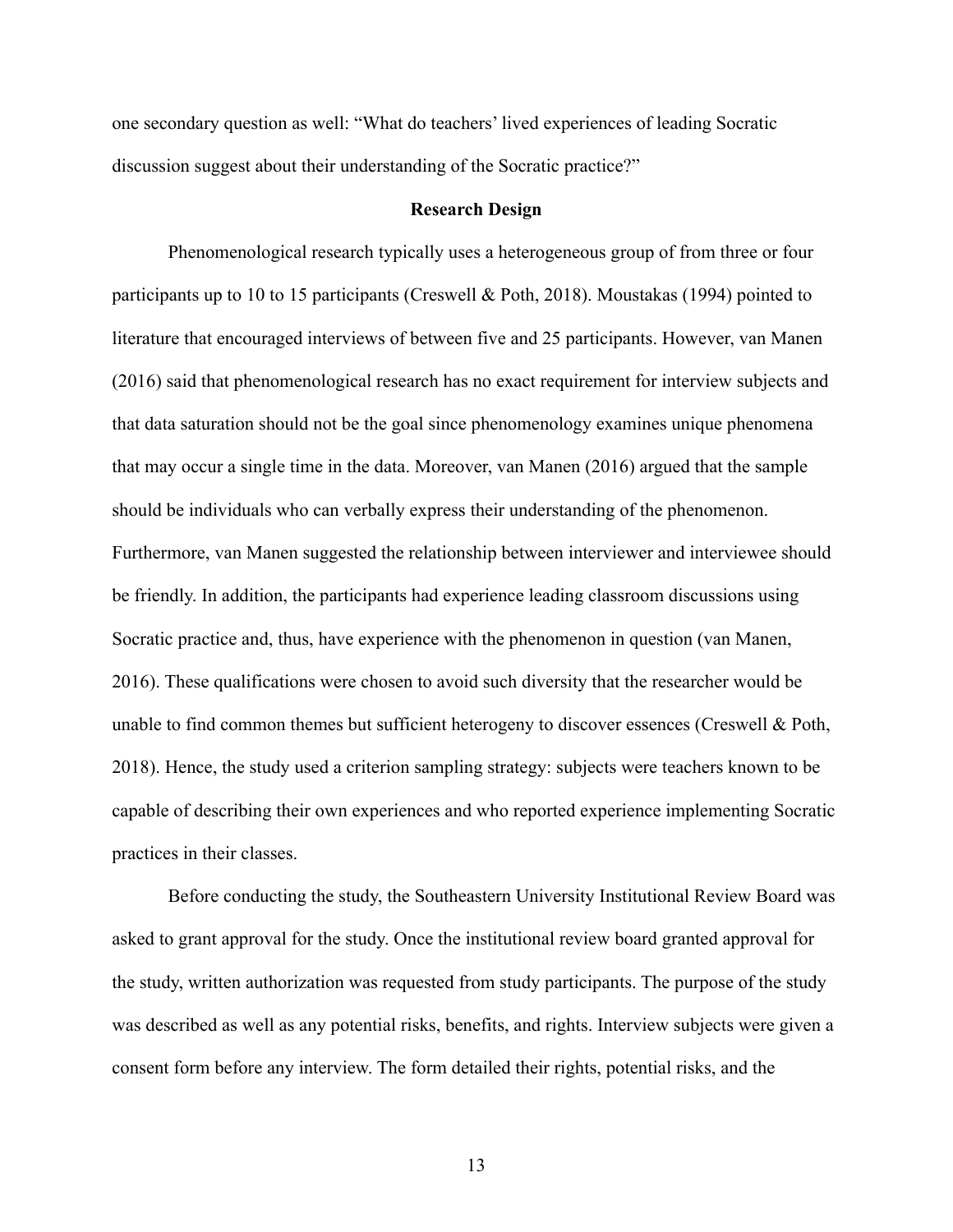possible benefits of the study, as well as a description of the purpose of the study. Names and identifying information were obscured during the final publication for the protection of the teachers' privacy. Any data obtained during the research study were stored securely on the researcher's password-protected computer in password-protected files and will be permanently deleted from storage after five years.

#### **Data Collection**

Data were gathered through a series of semi-structured interviews. When possible, interviews were in the teacher's classroom or another comfortable, safe location because the subject's comfort is essential to producing quality data (van Manen, 2016). As a result of the pandemic and issues relating to cost and distance, some interviews were conducted via Zoom. Interview questions were prepared and asked of the subject. Interviews were recorded and stored locally on the researcher's password-protected computer before being transcribed into text via speech conversion software. The researcher reviewed the transcription while listening to the interview recording to ensure the transcripts' accuracy. The transcripts were sent to the interview subject for a final review of accuracy. Interviews were semi-structured, as recommended by Peoples (2020), to allow for the researcher to address the topic and enable the researcher the flexibility to explore issues that may be relevant to the study. Interview questions focused on the participants' lived experiences of Socratic practice rather than their perceptions.

#### **Analysis**

Data were analyzed through a spiraling process that did not proceed in a linear fashion but, instead, returned to the data in a process of revision and reflection (Creswell & Poth, 2018; Peoples, 2020). Because hermeneutic phenomenology—and phenomenology in general—is a methodology for describing essences, the word analysis does not align with the study's goals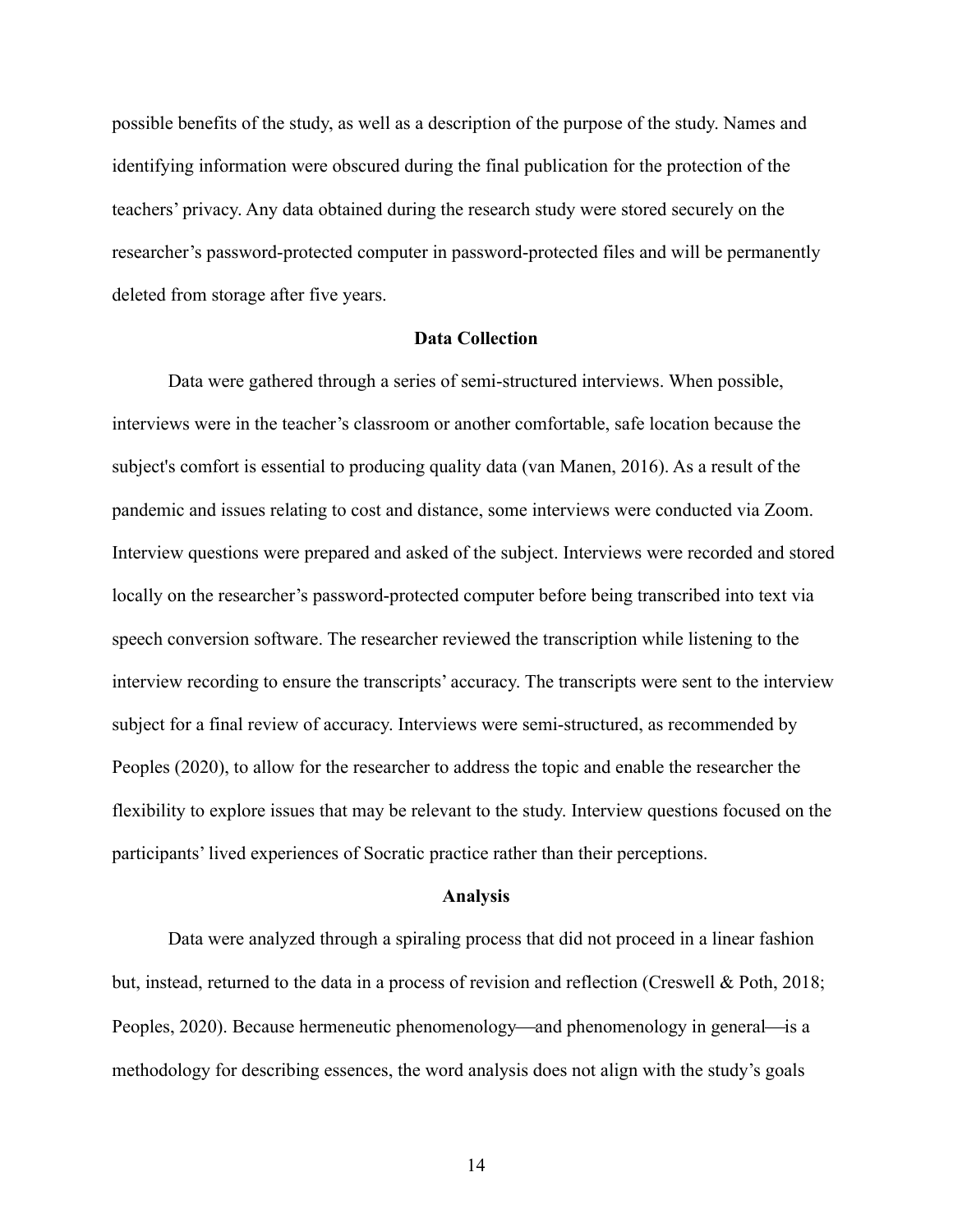considering analysis breaks concepts down into parts. Rather, phenomenological researchers aim to understand a phenomenon as a whole. Thus, the study was an explication of the phenomenon using, in accordance with hermeneutic phenomenology, a hermeneutic circle to allow the parts to inform the whole and the whole to inform the parts (Peoples, 2020).

Interview transcripts were first read through several times to gain a sense of the overall content. The transcripts were annotated in the margins with memos during this pre-coding process, and critical passages were highlighted. A codebook was created. Condensed meaning units were developed from relevant passages. Subthemes were assigned to passages identified by the researcher as sharing similar linguistic or conceptual messages. Subthemes were then compared for redundancies or inconsistences and modified as necessary. At that point, subthemes were arranged and rearranged into groups that shared conceptual similarities, and themes were created around those similarities (Creswell & Poth, 2018; Lindseth & Norberg, 2004; Peoples, 2020).

Van Manen (2016) cautioned against a formula for seeking themes and suggested, instead, an intuitive process. Thus, despite the appearance of analytical linearity, a spiral approach was used by the researcher, for the phenomenological understanding of the essence is always partial and developing as the researcher attempts to read the book of the lifeworld (Kafle, 2011). For example, potential codes were noted during the pre-coding process, and marginal notes were made during the coding process; then, the development of themes led to a reexamination of codes. Furthermore, data analysis included reflective writing as the researcher considered the parts, the whole, and the relationship between the researcher's theoretical assumptions and own lifeworld. The process of reflection through journaling allowed the researcher to grow more aware of his fore-conception and how his fore-conception impacted his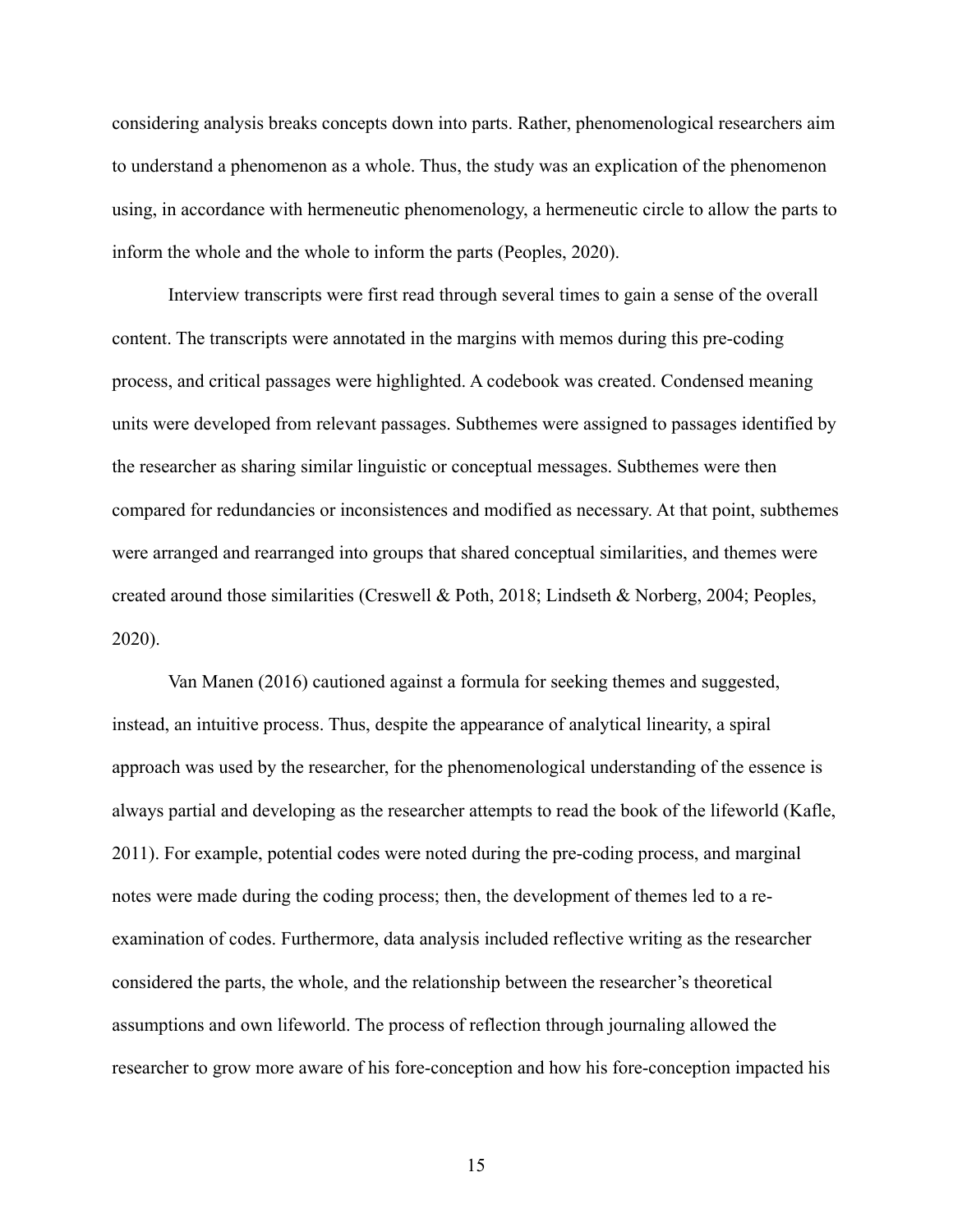interpretations (Lindseth & Norberg, 2004; van Manen, 2016). In addition, van Manen (2016) suggested three ways of viewing the transcripts. He suggested reading transcripts as a whole story, at the level of a paragraph, and at the level of a word or phrase. Furthermore, van Manen (2016) argued that the researcher should use each approach with an intuitive and complex "process of insightful invention, discovery, and disclosure" (p. 319) and that the researcher should ask questions about how the part relates to the whole and the whole relates to the part to find a "shared understanding with the world" (Lindseth & Norberg, 2004, p. 147). As a result, the analytical conclusions emerged as a work in progress rather than a single, linear, definitive conclusion.

#### **Limitations**

Four teachers were interviewed during the study, meeting the requirements for a phenomenological study (Creswell & Poth, 2018; Moustakas, 1994). However, more subjects may have added insight into teachers' experiences. In addition, all teachers were female. Two participants were from the same Christian private school, and two participants were from different Christian classical education organizations. Three of the four participants lived in the same geographical region. Thus, the participants' gender, narrow geographical region, and religious orientations could be limitations. Furthermore, the researcher only interviewed each teacher once. Additional interviews and classroom observations may have provided more insight into teachers' experiences. The use of videoconference software for two interviews limited the researcher's ability to create a comfortable atmosphere for interview subjects, a key component of interview research, according to van Manen (2016). Participants might be more likely to discuss difficult issues and personal challenges in person than in video conferences (Sedgwick & Spiers, 2009). Thus, the mode of interview for those two participants might be a limitation.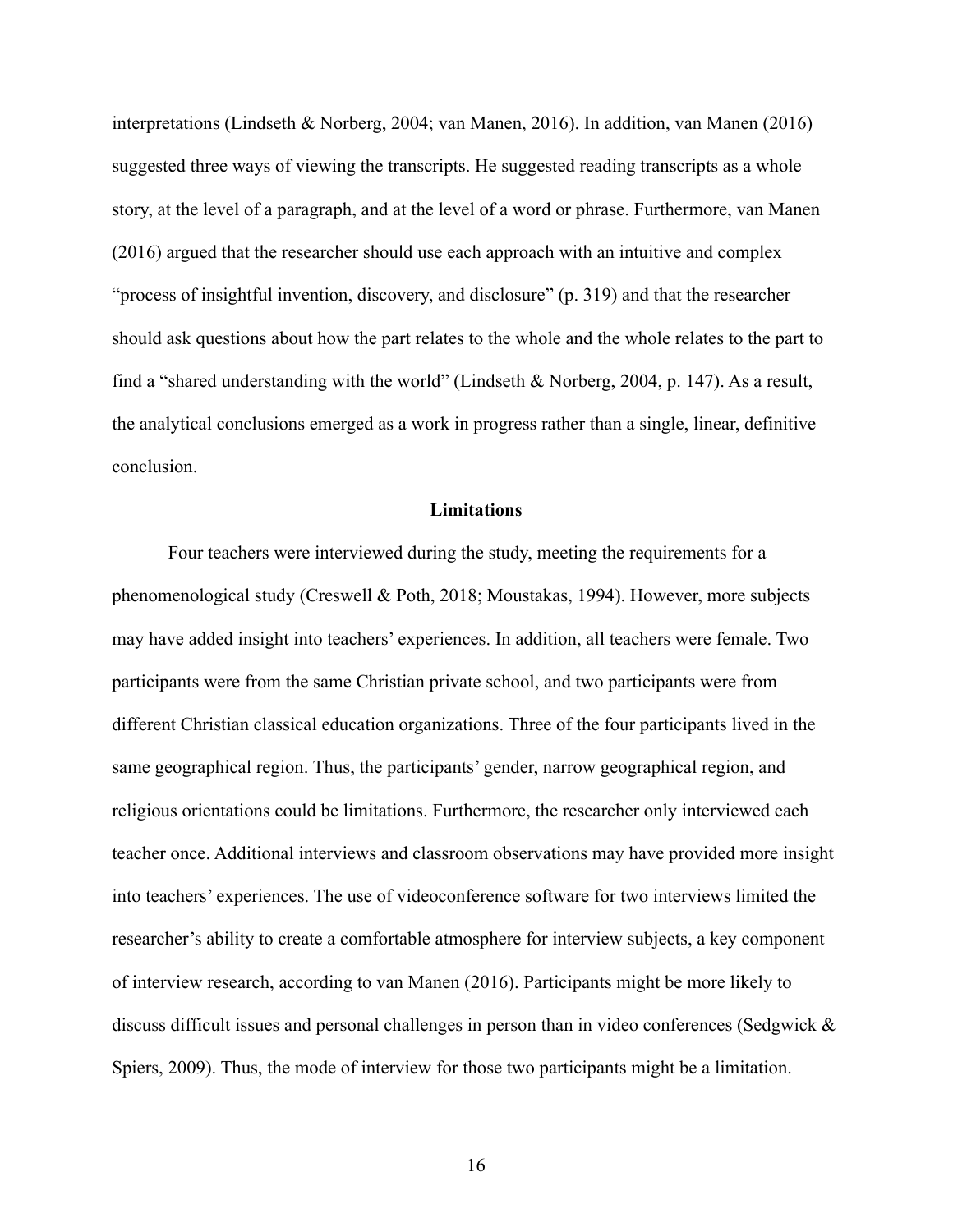Finally, the researcher's fore-conceptions were a limitation of the study due to the nature of his lifeworld's interaction with other lifeworlds. That is, despite the spiral process of interpretation, the researcher's fore-conceptions about Socratic practice may have an impact on his interpretation, considering the researcher could not arrive at a pure state of hermeneutic reduction (van Manen, 2016). As a result, the nature of being-in-the-world is a limitation of this study.

#### **Definition of Key Terms**

The following words and phrases are key terms for the study.

- **aporia:** perplexity, confusion, or difficulty as part of a dialectic discussion (Fullam, 2015)
- **daimon**: An inward warning of error (Plato, 2002)
- **Dasein**: "in the circumstances of each one's own existence" (Peoples, 2020, p. 31) or the way that a human and his or her activities interact with and give meaning to the surroundings, objects, and things, while, simultaneously, the way those same surroundings, objects, and things reflect back and make meaning in the Dasein (Wrathall, 2006)
- **elenchus**: a systemized question and answer process that is directed by the teacher and depends on student involvement (Boghossian, 2006, p. 716)
- **fore-conception:** "preconceived knowledge about a phenomenon" (Peoples, 2020, p. 34)
- **fusion of horizons:** the end result of the hermeneutic circle as understanding becomes complete and an understanding between the researcher and the researched object emerges (Suddick et al., 2020)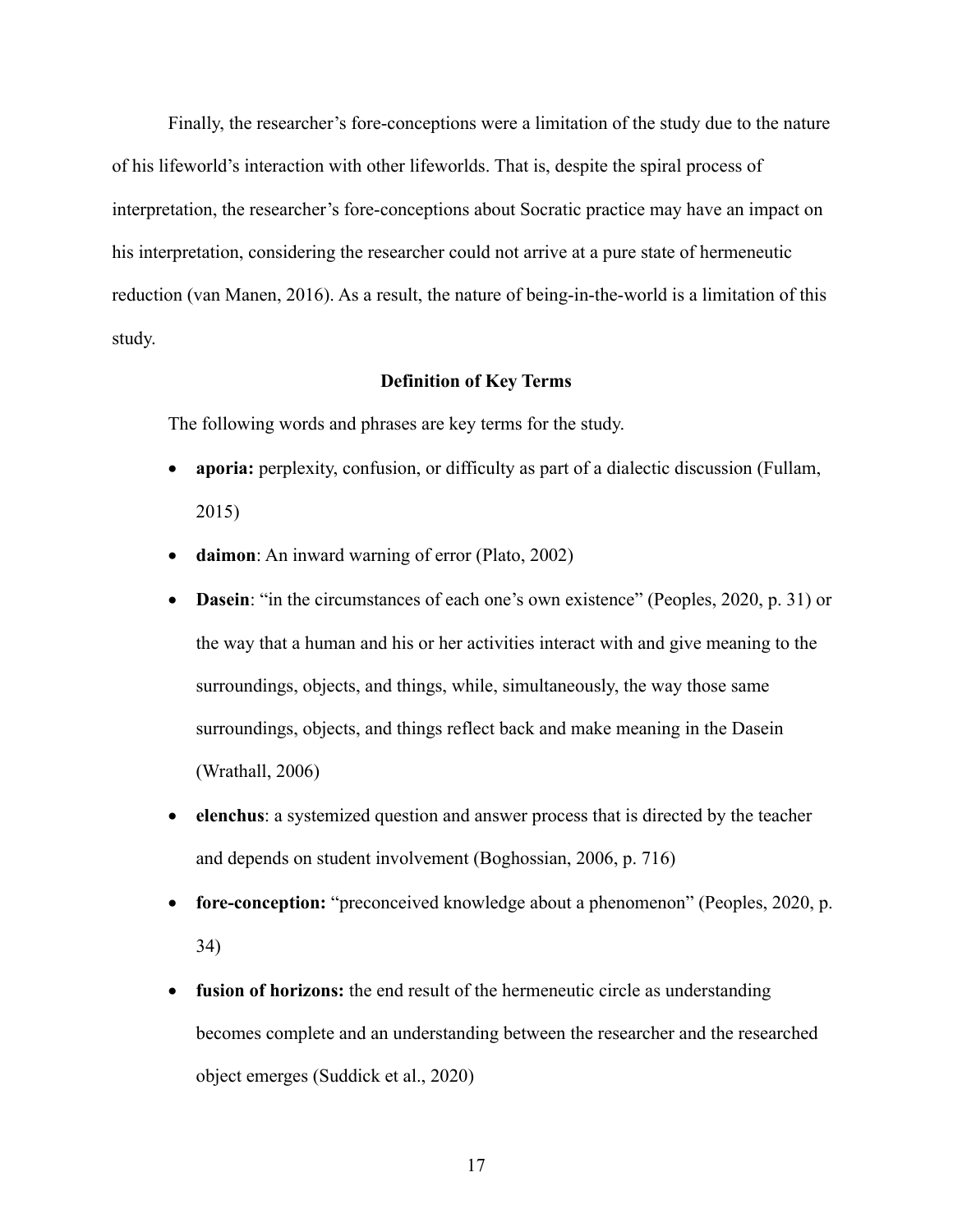- **hermeneutic circle:** the spiral process of dialogue by which the parts of the object and the author's fore-conception repeatedly return to and are integrated into a complete conception of another object of study (Suddick et al., 2020)
- **lifeworld:** "the world of everyday lived experience" (van Manen, 2016, p. 312) that is "both the source and object of phenomenological research" (van Manen, 2016, p. 312) or how the objective world reveals itself in human experience (Lindseth  $\&$ Norberg, 2004)

#### **Significance of the Study**

This research added to the body of literature by addressing teachers' lived experiences as they engage in the Socratic practice. Educators and instructional leaders may discover how practitioners experience the method through a narrative exploration of Socratic practitioner's experiences. By providing this rich description, the researcher may provide insight that may lead to increased empathy and understanding of the struggles and successes of those who attempt to engage in Socratic practice in the classroom.

#### **Summary**

This hermeneutic phenomenological study of Socratic practice among high school teachers shares the same openness that Socrates had when he engaged in dialogues. Concerning the subjects, the researcher considers himself, like Socrates, no more than a midwife to the truth—not himself a source of ideas, but helping others bring forth their own ideas (Vivilaki  $\&$ Johnson, 2008). Within the context of phenomenology, the researcher seeks to draw out the lifeworld of teachers' experiences of Socratic practice to understand the essence of their shared experiences. In doing so, this study unveiled the vague and secret world of teachers' lived Socratic practice.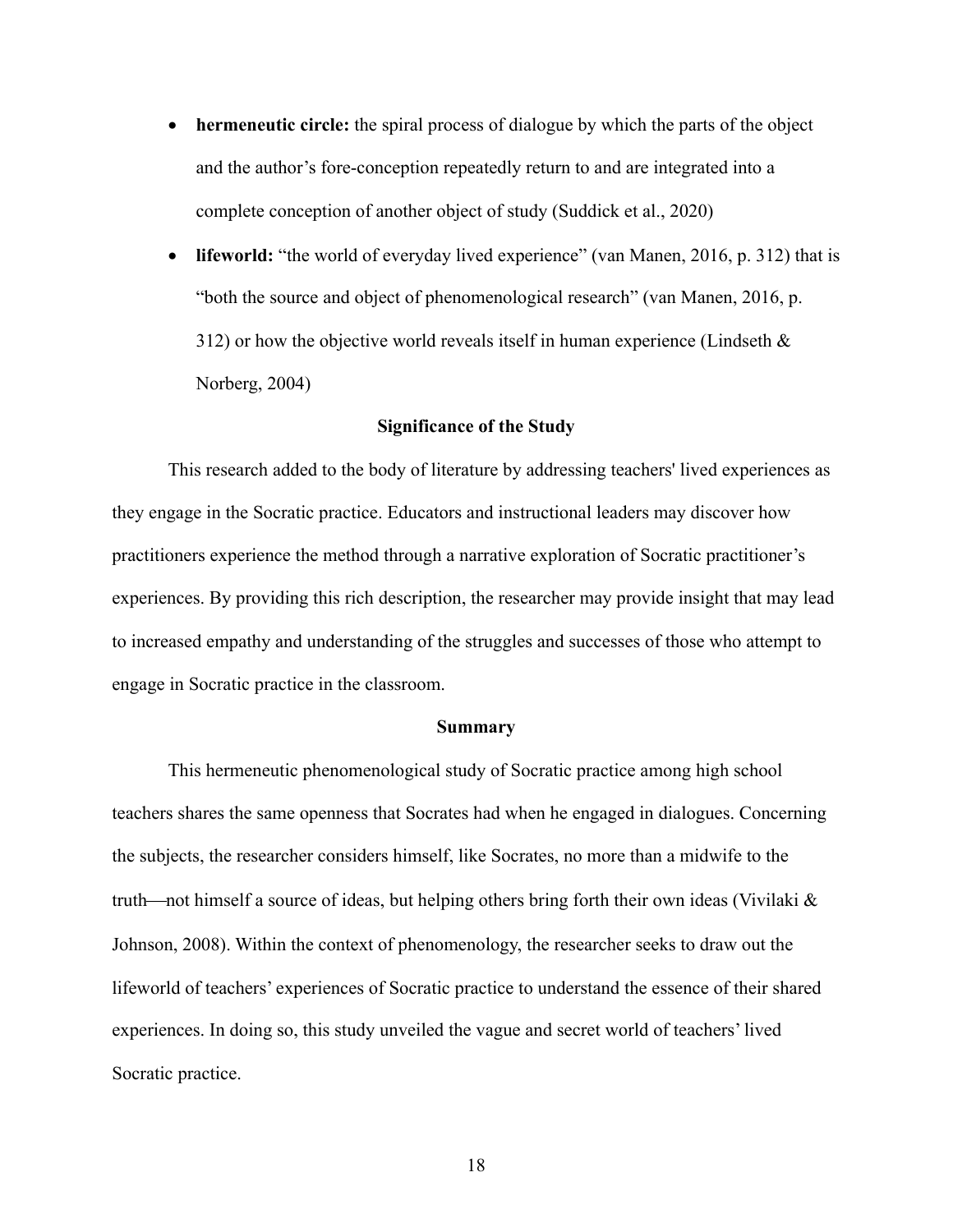#### II. REVIEW OF LITERATURE

The purpose of this study was to examine the phenomenology of Socratic practice among teachers. The following literature review will describe the broad history of Socratic practice from Socrates's own time through the modern-day. Phenomenology, as a research methodology, does not attempt to interpret a phenomenon through a theoretical lens nor examine a phenomenon's effectiveness. Instead, phenomenological researchers seek to understand the phenomenon as it is lived (Peoples, 2020). Consequently, the literature review describes how Socratic practice has been understood and lived throughout educational history. This background is part of the foreconception of the researcher within the framework of hermeneutic phenomenology. Thus, the researcher's explication of Socratic practices' history forms part of the fore-conceptions that lead to a fusion of horizons (Peoples, 2020).

#### **Foundations of Socratic Practice**

#### **The Historical Socrates and His Method**

According to Sheehan (2007), Socrates was born in either 470 or 469 BCE in the city of Athens. Socrates was, of course, the progenitor of the eponymously named Socratic method. His mother, Phaenarete, was a midwife. Sheehan noted that Phaenarete's name meant making virtue visible, a name appropriate for the mother of a man who called himself the midwife of truth and virtue. Socrates's father, Sophroniscus, was a stonemason, a career that would not have been highly regarded in ancient Greece (Winspear & Silverberg, 1960). Despite his low upbringing,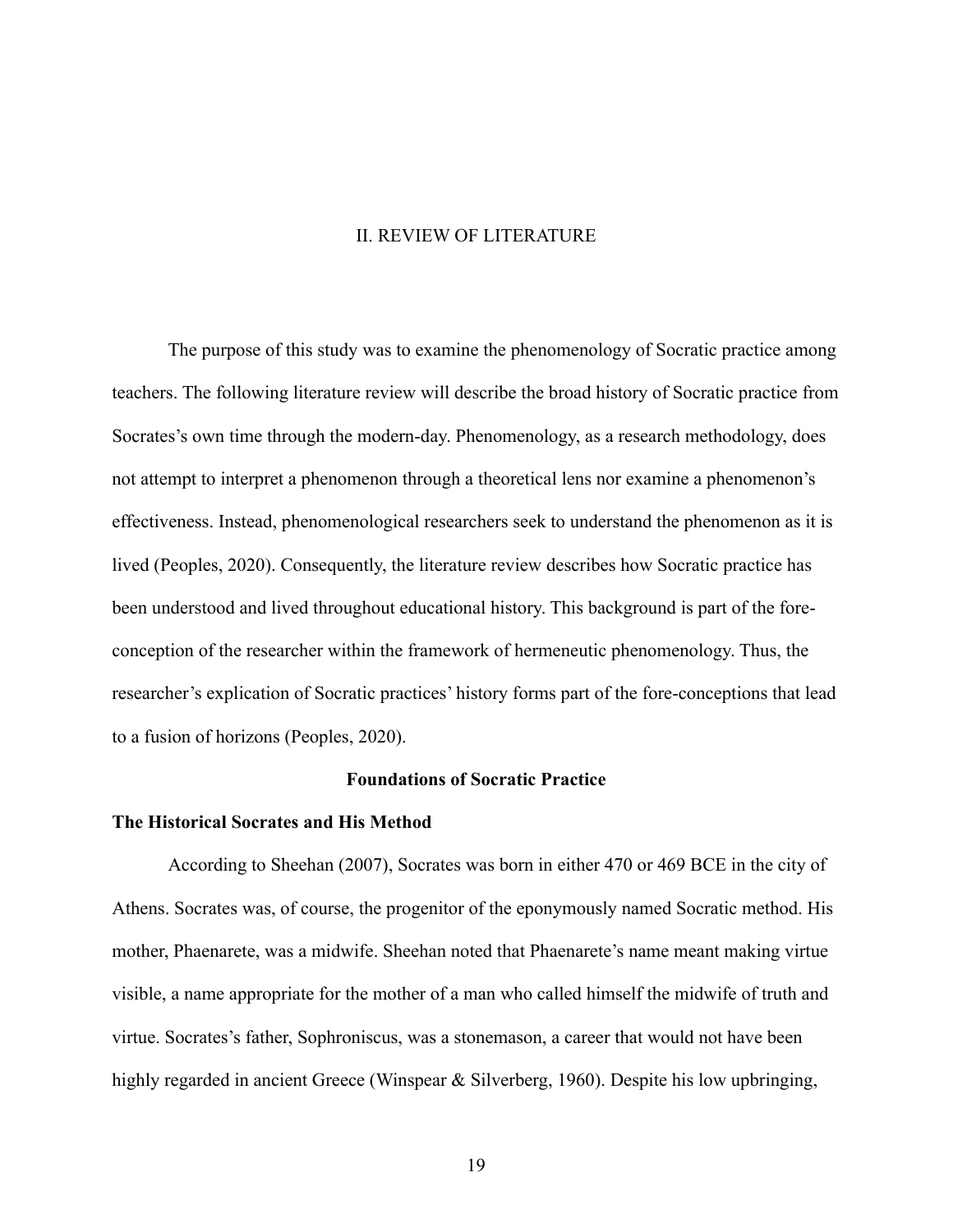Socrates would have been likely to have had the usual Greek education in music, gymnastics, and grammar. The Greek word for this form of education is paideia. The goal of paideia was to educate the totality of the student in culture and ethics (Jurić, 2013). Athens was at its cultural heights during Socrates's youth, having entered its golden age after establishing peace with Persia after a long war and extending the Athenian empire across the Mediterranean Sea (Brun, 1962; Sheehan, 2007).

Around the age of 40, Socrates seemed to have experienced an awakening in his intellectual and social life (Taylor, 1976). Socrates's friend, Chairephone, came to him with a message from the oracle at Delphi. The oracle claimed that Socrates was wiser than every other man. Socrates, however, rejected the idea and expressed confusion about the riddle for, he said, "I am very conscious that I am not wise at all" (Plato, 2002, p. 26). From that moment onward, Socrates sought to discover if he was, in fact, the wisest man alive. Thus, Socrates spent the remainder of his life pursuing philosophy and testing Athenians to see who might be the wisest. Socrates spent his time primarily in the agora, or marketplace, where he challenged tradesmen, aristocrats, and humble citizens with "questions about goodness, truth, and beauty" (Gutek, 2011, p. 35). Despite this pursuit of wisdom and encouragement of discussion, Socrates did not consider himself a teacher. He did not teach children about moral truth and, thus, was not part of the formal paideia. He also did not charge money for his teaching like the Sophists. He did not charge money, in part, because, unlike the Sophists, Socrates did not claim he could teach virtue (Plato, 2004; Scott, 2000). Instead, Socrates asked probing questions that demonstrated the ignorance of his interlocutors. Thus, Socrates claimed that no one knew just what virtue and goodness were (Gutek, 2011; Smith, 1997). Socrates himself claimed to be as ignorant as anyone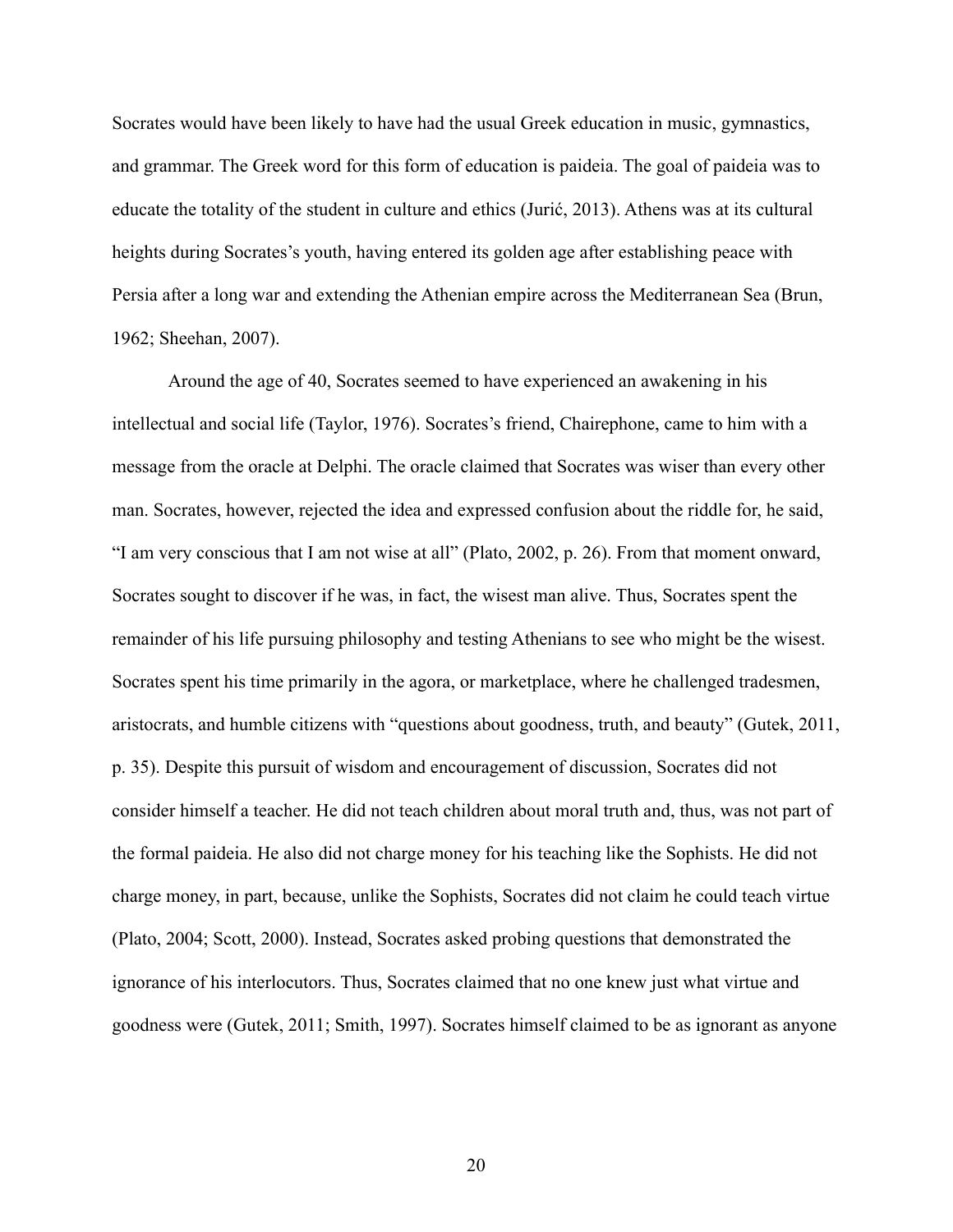else. The greatest wisdom, asserted Socrates, was the knowledge of one's own ignorance (Plato, 2002).

Socrates, in modern terms, was a poor educator. He failed to transform many of his students for the better. In fact, "students" such as Alcibiades or Critias may have become worse because Socrates's method required humility rather than arrogance (Scott, 2000). However, as a democrat and lover of wisdom, Socrates persisted in asking questions of Athenians regardless of their social status or actual interest in truth. Thus, Socrates's pursuit of the good, true, and beautiful was egalitarian (McPherran, 2010). However, Brun (1962) argued that many Athenians disliked Socrates for his incessant challenges and, therefore, the Athenian citizens put Socrates trial for denying the city's gods, introducing new gods, and corrupting the city's youth. Socrates, asserted Brun, insisted that his practice of asking questions in pursuit of wisdom was a divine mandate and for the good of the city. Though Socrates could have chosen to be defended by a professional, Socrates maintained his innocence and defended himself. Thus, wrote Brun, rather than tailoring his approach to his audience, Socrates continued his practice of asking questions and challenging propositions. Socrates's self-defense failed, and he was executed in 399 BCE (Gutek, 2011). Yet, Socrates died as he lived, asking questions. Even as the poison that would kill him coursed through his veins, Socrates engaged in questions and dialogue with his friends about the nature of the good and the true (Brun, 1962; Gutek, 2011).

#### **Socrates's Method**

Socrates was famous in Athens because of his discussions with the people around him, Delić and Bećirović (2016) claimed. The subject of his conversations, they wrote, included justice, virtue, friendship, and temperance. Consequently, to engage with Socrates was to participate in a conversation on how humans should live their lives. The conversations were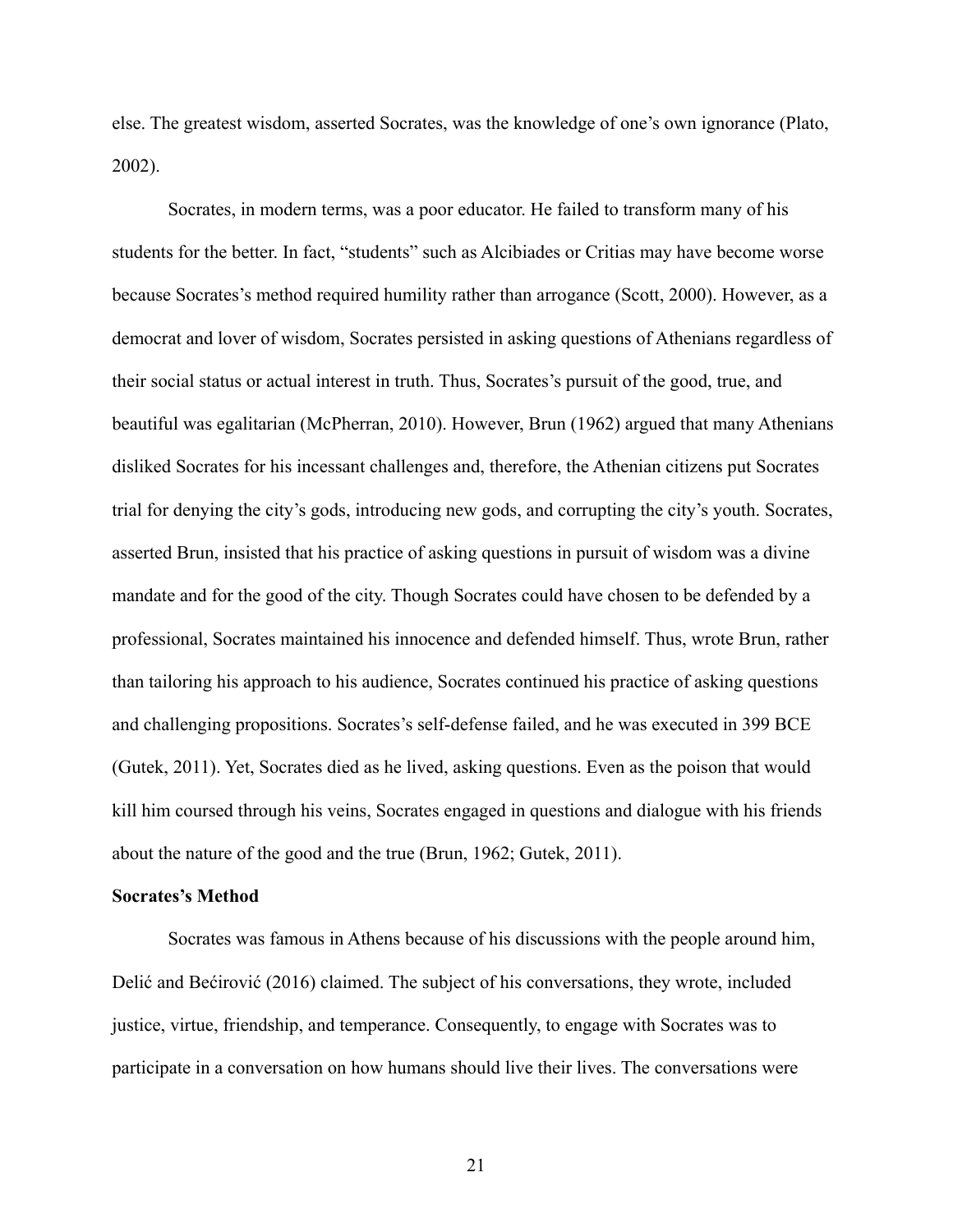student-centered and focused on developing a deep, rich understanding of the ideas being explored, argued Delić and Bećirović. However, Socrates never once claimed to have a specific way of studying problems; instead, his method, known as elenchus, is inferred by later scholars (Boghossian, 2012). Indeed, Vlastos (1994) asserted that the method was not named until modern times. The literature reveals disagreement on the nature of Socrates and elenchus. For example, Robinson (1971) argued that there are two definitions of elenchus: a broad definition and a narrow definition. Broadly, elenchus is simply asking questions that challenge the truth claims another person makes. More narrowly, however, elenchus is a method of crossexamination and refutation.

Socrates left no writings of his own. Historians only have accounts of Socrates through his contemporaries like Plato, Xenophon, and Aristophanes and later authors (Sheehan, 2007). Thus, modern biographers are presented with the "Socratic problem": biographers know that Socrates was a historical figure but disagree as to what degree the authorial character agrees with historical personality (Brun, 1962). Yet, while Xenophon presented Socrates as a simple, moral thinker, Plato presented the Socrates most familiar to modern readers: a radical, challenging thinker with a singular focus on discovering how to live a virtuous life (Sheehan, 2007). Thus, the discussion of Socrates and his methods tend to analyze the Socrates of Plato because Xenophon's Socrates lacks many of the innovations in belief and reasoning found in Plato (Gendron, 1999; Vlastos, 1982).

#### *The Socratic Method*

Vlastos is widely credited for his studies on Socrates's elenchus in the works of Plato (Ahbel-Rappe & Kamtekar, 2006). Vlastos (1982) characterized elenchus as Socrates's "main instrument of philosophical investigation" (p. 711). Vlastos argued that the Socratic elenchus of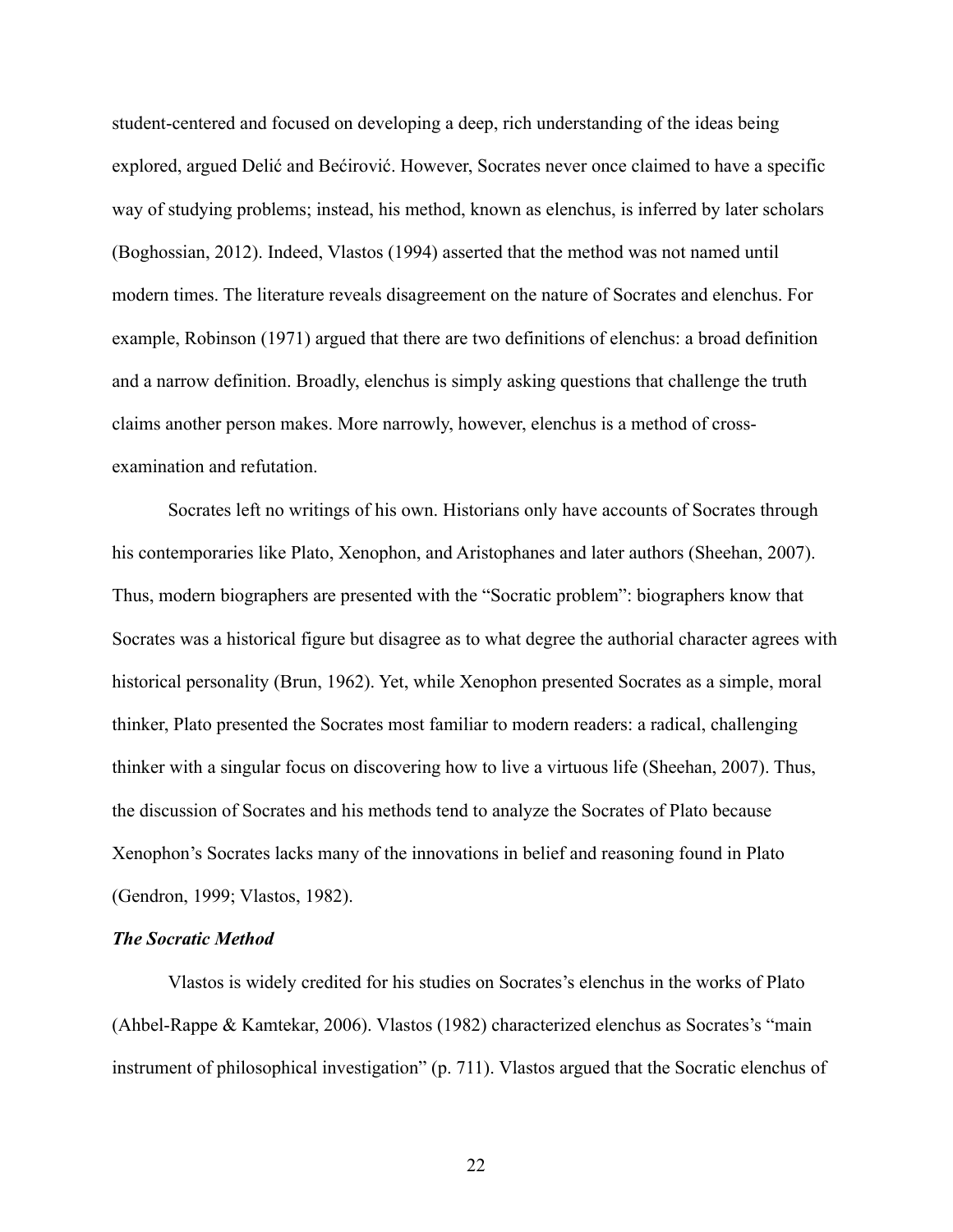Plato—which he termed the "standard elenchus"—was an accurate reflection of the historical Socrates's approach to exploring inconsistencies within an interlocutor's beliefs about moral truths. Vlastos maintained that the process consisted of four steps. First, the interlocutor made a statement of beliefs that Socrates viewed as false. In a second step, Socrates asked the interlocutor questions that led the interlocutor to agree to a separate set of independent premises. Vlastos contended that, in the third step, Socrates challenged the initial statements with the different collection of independent premises. In this step, Socrates claimed that the two sets of premises contradicted each other. Thus, Socrates claimed that the contradiction demonstrated that the initial premise was false in the final step.

Vlastos (1982) contended that the standard elenchus contained several essential features. First, elenchus was not investigated through elenchus. The method was not used to analyze the method, and Socrates used elenchus only in moral inquiry. Second, Socrates assumed the intellectual honesty of the participants when he applied his method. That is, the goal of elenchus was truth rather than winning the argument. Consequently, Socrates assumed that the claims the interlocutor made reflected the honest opinion of the participant. Third, the reasons for the questions that Socrates asked to form the second set of independent premises were never explained. Instead of drawing from first principles, Socrates simply asked the participants if they agreed with the new set of premises. Thus, Socrates's elenchus broad philosophical claims were avoided. Fourth, Socrates allowed the interlocutors to say what they believed. Finally, Vlastos submitted that Socrates claimed to have disproven the initial claim by the end of the process.

Boghossian and Lindsay (2018), however, described five steps to the Socratic method and placed elenchus within the context of the Socratic method. The first stage of the Socratic method, according to these authors, was "wonder." During this stage, a question was put forth by either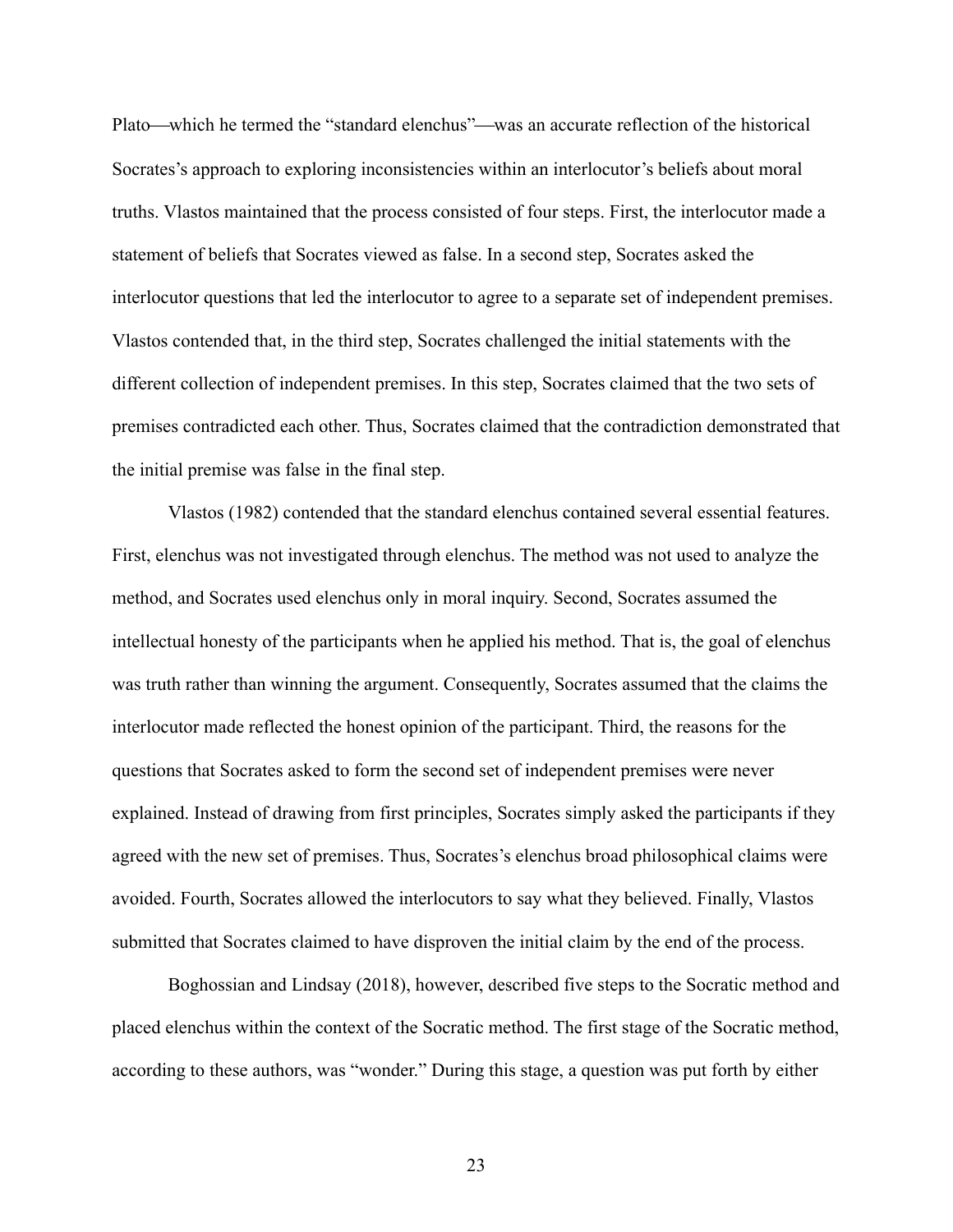the facilitator or the participants. For example, wrote Boghossian and Lindsay, dialogue participants in the *Meno* wondered what it meant to be virtuous, and, in the *Republic*, participants speculated on the definition of virtue. In the second stage, hypothesis, a tentative answer to the question was offered by participants in the conversation. Boghossian and Lindsay (2018) characterized the third step of the Socratic method as elenchus and defined elenchus as asking "systemized questions that target the hypothesis for refutation" (p. 247). Boghossian and Lindsay argued that the hypothesis was challenged in this stage to determine if it was faulty. If the proposition survived the testing, the hypothesis was thought to be true knowledge or at least a step toward gaining knowledge (Boghossian, 2006; Boghossian & Lindsay, 2018). During the elenchus stage, Socrates often used a counterexample to test the hypothesis and show that the hypothesis was false and the interlocuter's claim to knowledge was, thus, disproven (Boghossian, 2012). After challenging the hypothesis through elenchus, the fourth stage was entered: the hypothesis was either accepted or rejected. Here, the conversation partners either agreed that the elenchus undermined the hypothesis or not. If the hypothesis was rejected because of the counterexample, a new hypothesis was adopted, and the dialogists returned to step two and tested the initial hypothesis with another counterexample (Boghossian, 2012). However, if the counterexample was rejected, the hypothesis was tentatively accepted, and other counter examples were examined (Boghossian, 2012). When enough counterexamples were explored and the hypothesis could not be rejected, the fifth and final stage of the Socratic method was to act according to the claim. Thus, behavior changed in this non-verbal stage as a result of the Socratic practice (Boghossian & Lindsay, 2018).

In contrast, Haroutunian-Gordon (1990) argued that Socrates did not have a method or, if Socrates did, he did not follow any particular sequence or applied the method inconsistently. For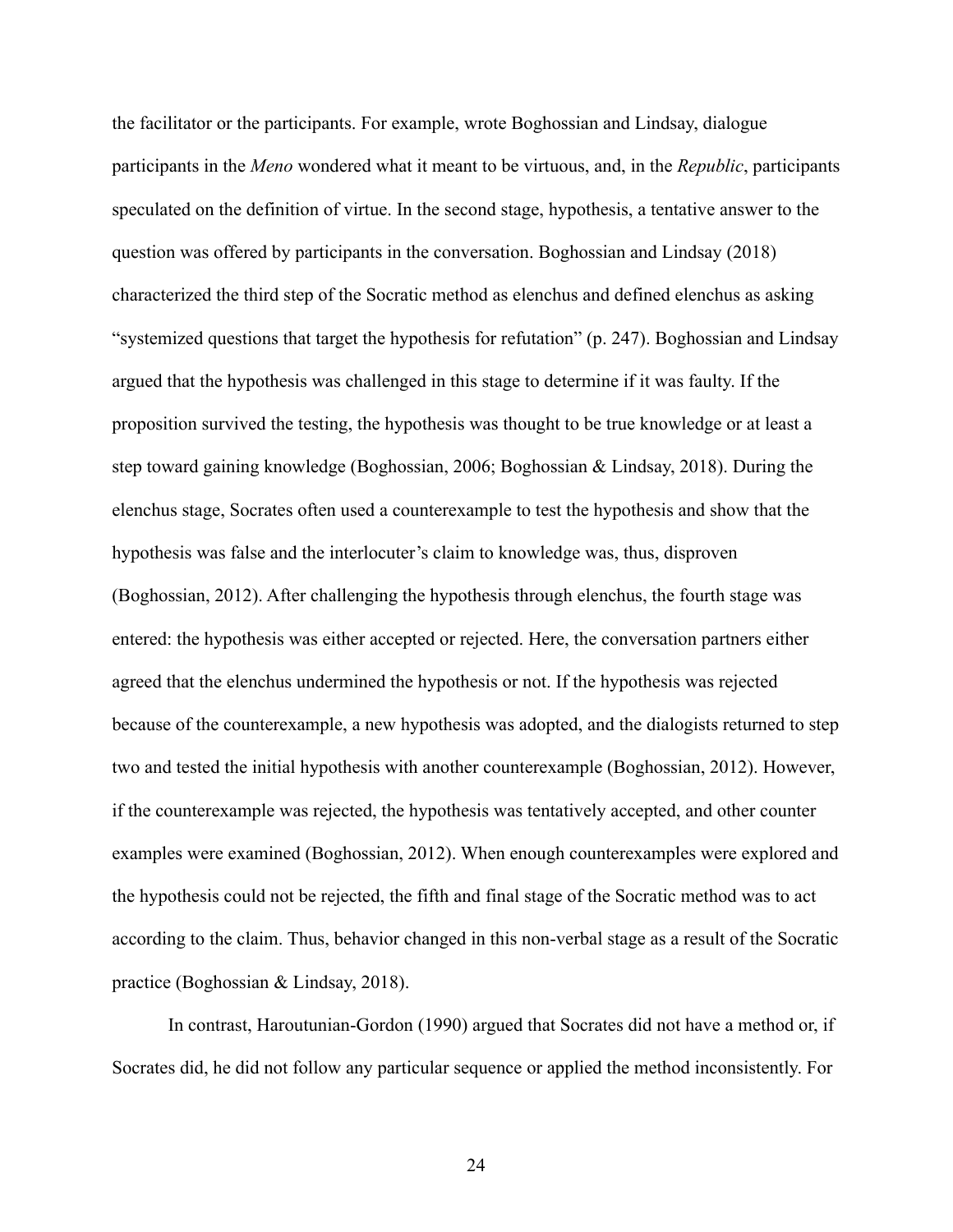example, Haroutunian-Gordon contended that Socrates, in the *Phaedo*, espoused a method known as the "method of hypothesis" (p. 140) but failed to use his own method. The four steps method suggested by Haroutunian-Gordon consisted of first, developing a hypothesis about the nature of a thing; second, accepting premises that agree with the hypothesis; third, testing any challenges to the hypothesis to see if they are internally consistent; and fourth, if the challenge and hypothesis were shown to be consistent, the hypothesis was to be accepted.

However, despite Socrates's claim of this method, Haroutunian-Gordon (1990) submitted that Socrates did not follow the steps. For example, at one point in the *Phaedo*, Socrates rejected a hypothesis but not because the hypothesis was internally inconsistent. Socrates deduced that the soul is immortal but failed to examine direct challenges to his assumptions in a different place. Nevertheless, Haroutunian-Gordon suggested that Socrates's advocation of a method may have been an expression of intent in the *Phaedo* rather than a perfect execution. A teacher, wrote Haroutunian-Gordon, may claim to follow a method but not actually follow that method. Thus, Haroutunian-Gordon asserted that the Socrates of Plato's *Phaedo* might have had the intent but failed to fully live up to that intent.

Haroutunian-Gordon (1988) asserted that Socrates discussed in the *Philebus* a method that he claimed to practice continually. In the *Philebus*, Socrates proposed an approach that consisted of looking for a single form, then looking for another and another and another until each form of a thing had been discovered in the investigation of the nature of the thing being studied. Haroutunian-Gordon reasoned that a reader, in considering Socrates's attempt to persuade Philebus and Protarchus that a life of reason was better than a life of pleasure, would expect Socrates to follow the method he espoused. Based on four examples of Socrates's failed attempts to apply the method, Haroutunian-Gordon concluded that Socrates did not intend to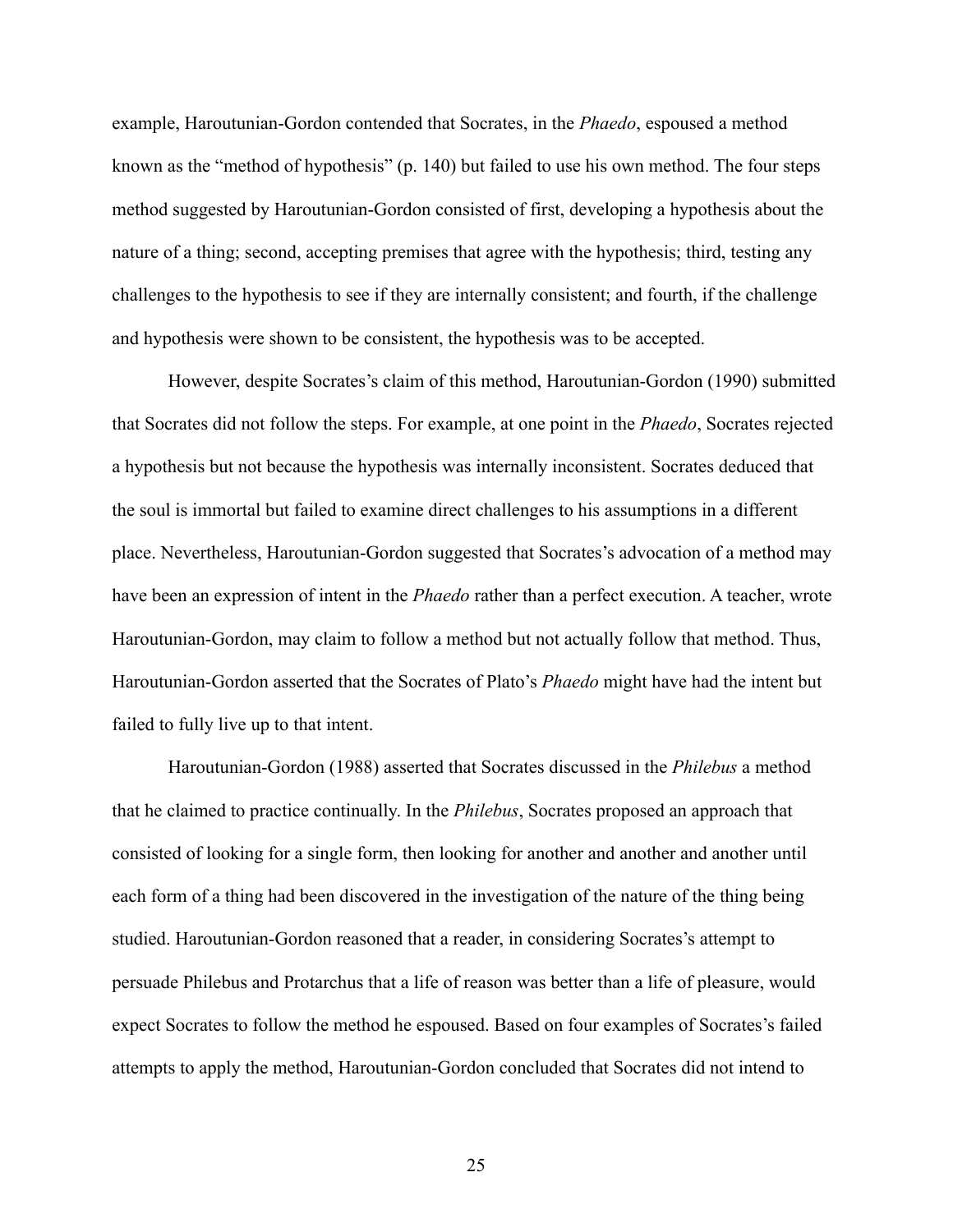suggest an overriding practice that should be universally applied. Rather, Haroutunian-Gordon maintained that Socrates's method was determined by the question being addressed and that Socrates was working in an ill-structured teaching environment. As a result of this environment, Socrates was continually adjusting his plans based on the students' needs. Thus, Haroutunian-Gordon proposed that Socrates's method was not intended to be a set of universal principles to be applied in all circumstances. Instead, Socrates's approach was determined by the pedagogical problems being addressed.

#### *Aporia and Humiliation*

In Plato, Socratic practice focused on a dialectic that turns the soul to the light (Fullam, 2015). The allegory of the cave illustrates the process. In the tale, Socrates describes a cave in which people are chained to rocks and forced to look at a cave wall. On that cave wall are moving shadows projected by a fire and figures in front of the fire that cast the shadows. The chained individuals have lived this way their entire life; thus, they believe that the shadows are the objects themselves, and the only way to convince them otherwise is to unchain them and pull them into the sunlight above ground. However, in Socrates's story, those people would be unwilling to leave the comfort of their cave and their previous understanding. Thus, Socrates described an education that includes force and tension because of the difficulty of getting people to abandon their previous beliefs for new insights (Blosser, 2014; Plato, 1991).

The allegory of the cave illustrated an essential element of Socratic practice, for the people of the cave did not perceive the actual object and were blinded and confused by the sun when they emerged in the upper world. Thus, the process of elenchus may bring about humiliation and confusion as the teacher asks questions that challenge what students believe about morality, life, or their previous understanding (Blosser, 2014). The Greek word for this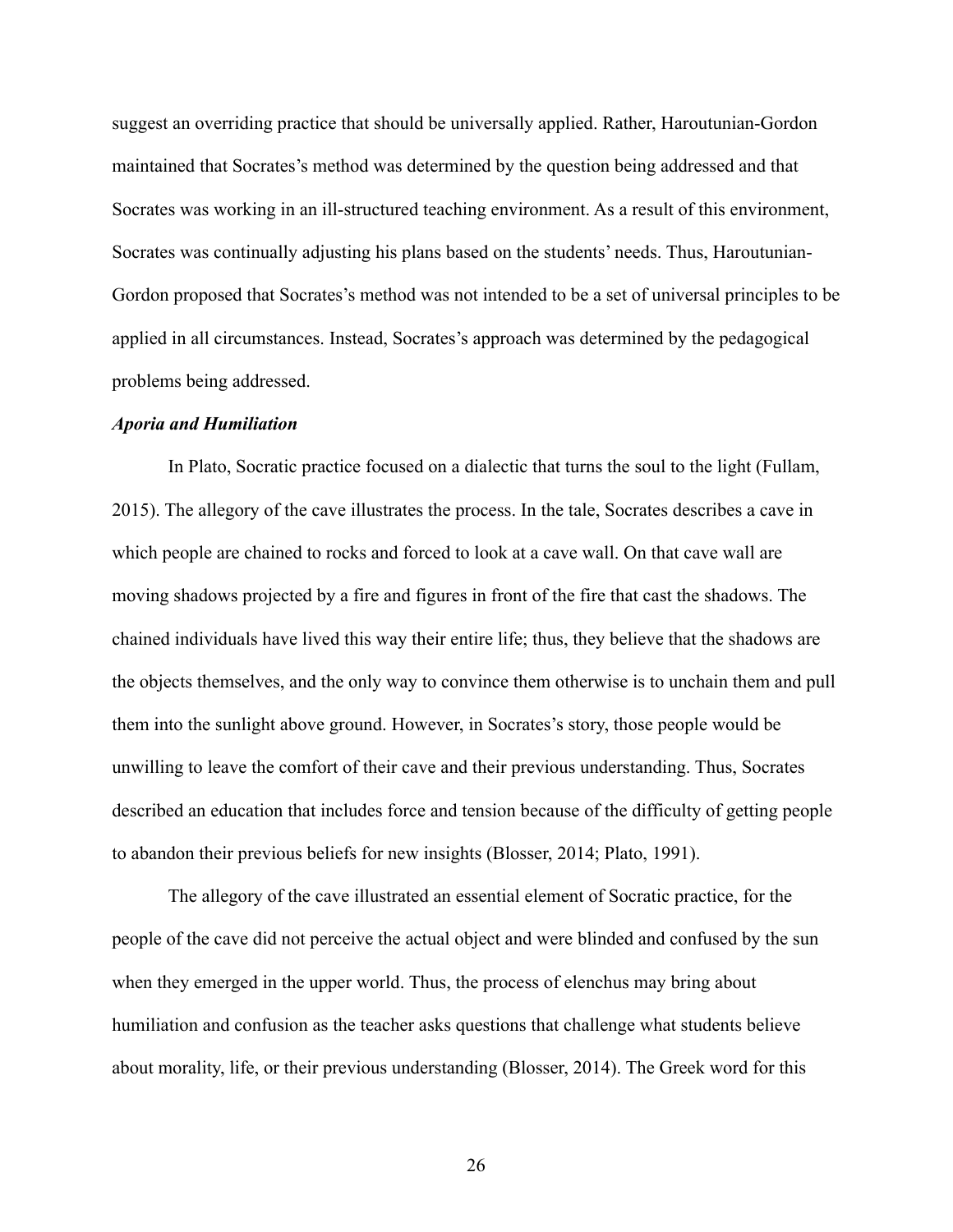state is *aporia*: a state of perplexity, confusion, or difficulty as part of a dialectic discussion and a recognition of error and ignorance. Socrates used elenchus to lead his interlocutors to a state of aporia, bringing them to admit their ignorance, just as Socrates himself does (Fullam, 2015; Plato, 2004; Weiss, 2006).

Weiss (2006) asserted that Socrates used aporia to shame and humble the arrogant. Thus, because the initial speakers thought themselves to know something they did not, the speakers could be said to be in a state of hubris (Gendron, 1999). Weiss (2006) claimed that the humbling of the interlocutor is an essential element of elenchus and that Socrates used the practice for four reasons: to show people's souls, to demonstrate their ignorance, to destroy their claims, and to humiliate them. Weiss further claimed that Socrates considered these as features and gifts of his method, rather than as problematic consequences, for Socrates asked his friends to use the same approach with his children when he was gone. Furthermore, Weiss noted that in Socrates in the *Republic* claimed that he reasoned with the citizens in Athens for the city's good. Thus, according to Weiss, the process of tearing down and humiliating was an essential element of moral discovery and the process of genuinely knowing truth. Consequently, the humiliation that resulted from aporia was good because it redirected people toward moral truth.

Many individuals who Socrates spoke with deserved to be humiliated because of their immoral beliefs; however, some of his dialogue partners did not did not deserve such ignoble treatment (Brennan, 2006). Yet Boghossian (2012) argued that humiliation was not a central feature of Socratic practice. Instead, the point of the Socratic practice was to show the interlocutor that they did not know something that they thought they knew or that their beliefs were inconsistent. Boghossian challenged the view that Socrates's goal was aporia and perplexity, asserting such an interpretation was a misunderstanding of the *Meno* when Socrates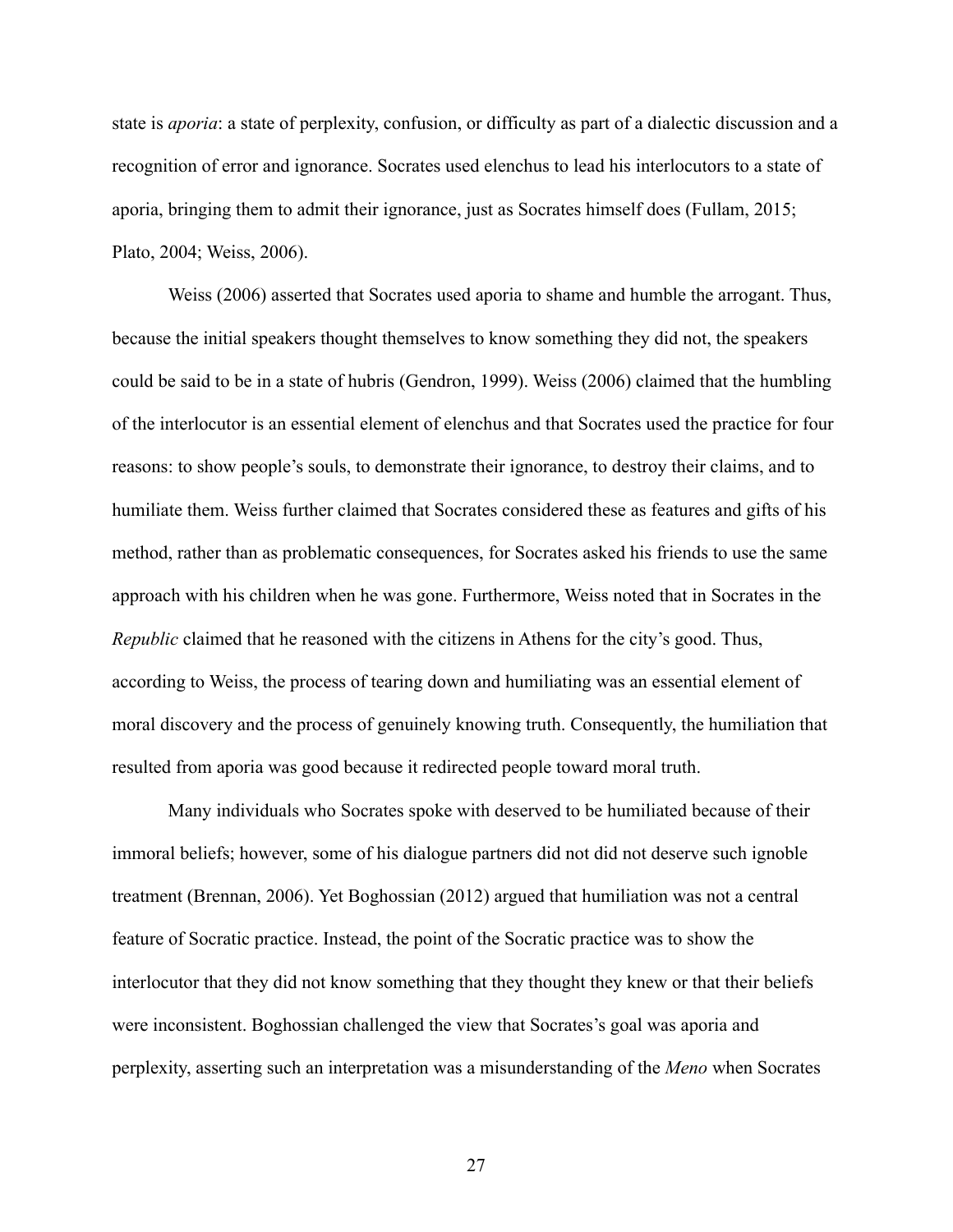engaged the slave boy in a discussion about how to find twice the area of the square. Socrates helped the slave boy see errors in his reasoning. However, Boghossian asserted that Socrates's ultimate goal was to encourage the slave boy to become interested in what was true, not simply confuse him about what was unknown.

Furthermore, Boghossian (2012) distinguished between two kinds of perplexity: first, perplexity that emerges from what is unclear or confusing; and second, bewilderment that is a consequence of engaging in novel and challenging problems. The Socratic method, argued Boghossian, produces neither kind of perplexity. Instead, the subject matter introduces the perplexity independent of the pedagogy. Boghossian, therefore, maintained that some students might feel shame and confusion because of the Socratic method because the subject matter is difficult. However, he concluded that the aporia was a psychological consequence of the content matter rather than a pedagogical goal of Socratic practice, as people may feel joy and excitement about discovering their ignorance. However, he acknowledged that poor teachers may use questions to humiliate and that some students may feel humiliation and confusion in the learning process.

### *Socrates and Socratic Education*

Socratic education is an active dialogue between Socrates and his conversation partners (Blosser, 2014). However, Socrates explicitly denied being a teacher (Mintz, 2014). Boghossian (2006) claimed that Socrates did not see himself as a teacher. Other authors argued that Socrates considered himself a teacher but of a different kind (Blosser, 2014; Mintz, 2014). Another author asserted that Socrates was, therefore, being ironic when he claimed not to be a teacher (Vlastos, 2007).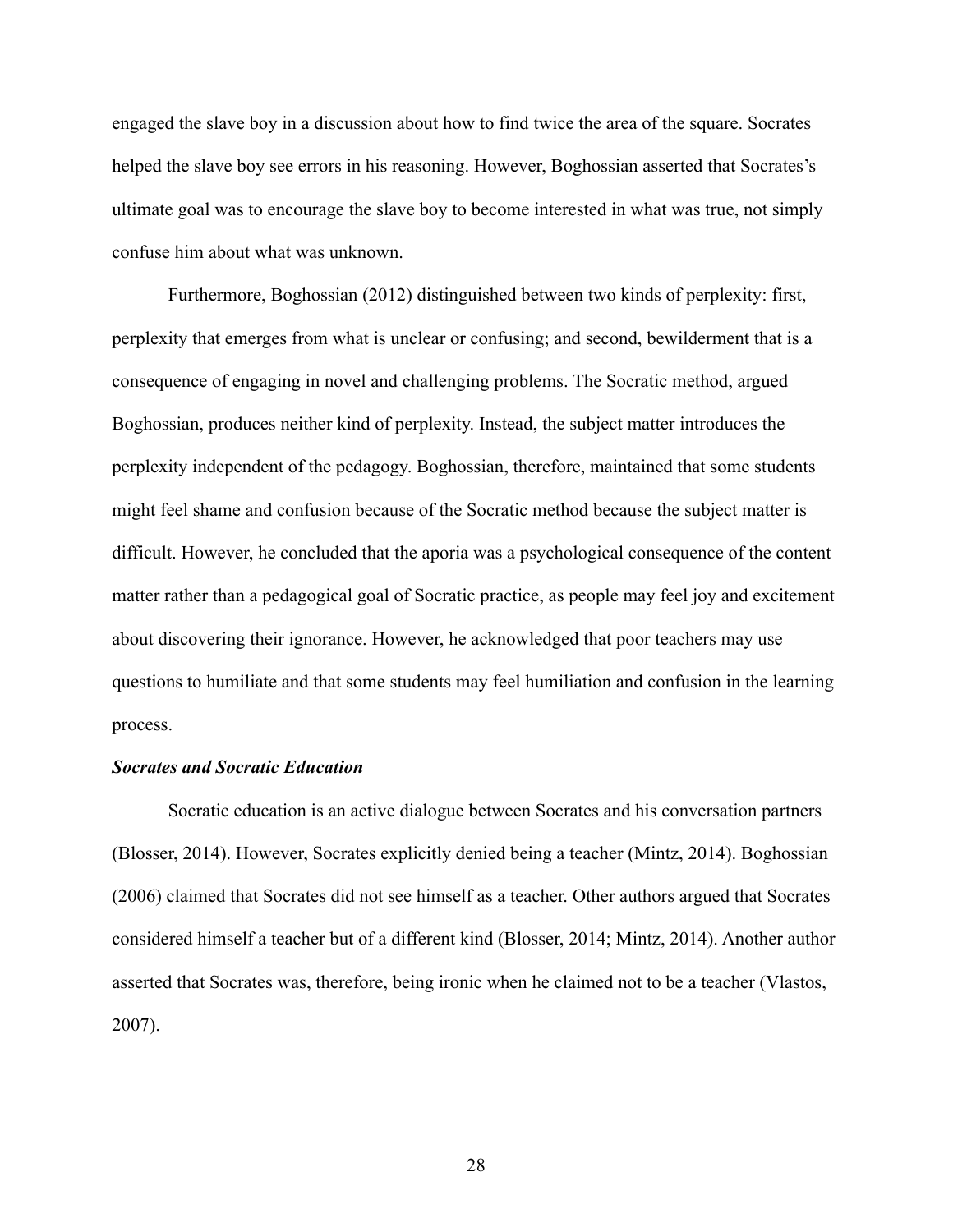Blosser (2014) argued that Socrates in the *Meno* challenged the Sophists' assumption that knowledge can be sold to another person like a commodity. The character of Meno was a product of the traditional methods of education of the day. Thus, Meno believed that knowledge comes from an external source rather than from discovery through an individual's own efforts. Consequently, Meno expected a teacher would transmit information that could be integrated through memorization and rote practice. Meno, who studied under Sophists such as Gorgias, expected teachers to communicate a clear set of information they intended to teach. Socrates, however, claimed he was not a teacher like the Sophists. However, Blosser (2014) asserted that Socrates did not begin the dialogue in the *Meno* in a state of ignorance but, instead, had an end in mind. The central question in the *Meno* surrounds the question of virtue: what it is and how it could come to be learned (Blosser, 2014; Plato, 2004). Socrates claimed that Gorgias gave students the answers about virtue. Socrates, however, guided students into discovering the answers for themselves. Because Meno anticipated a Gorgian style of education, he quickly became frustrated with Socrates's unwillingness to give answers. Thus, Meno eventually admitted that his understanding of virtue was inadequate and that neither Socrates nor Meno understood what virtue was or the source of virtue.

Despite the dialogue being nominally about virtue, Blosser (2014) asserted that the *Meno* was fundamentally about the nature of education. Meno failed to understand the Socratic teaching model, and Socrates encouraged Meno to think differently about education. Socrates, argued Blosser, conducted his dialogue with the slave boy to allow Meno to watch the kind of questioning and teaching Socrates had in mind. Though Socrates ostensibly claimed that he knew nothing, Socrates guided the slave boy to answers through well-formed questions. Socrates also challenged Meno's notions through a discussion about the Sophists with Anytus. Though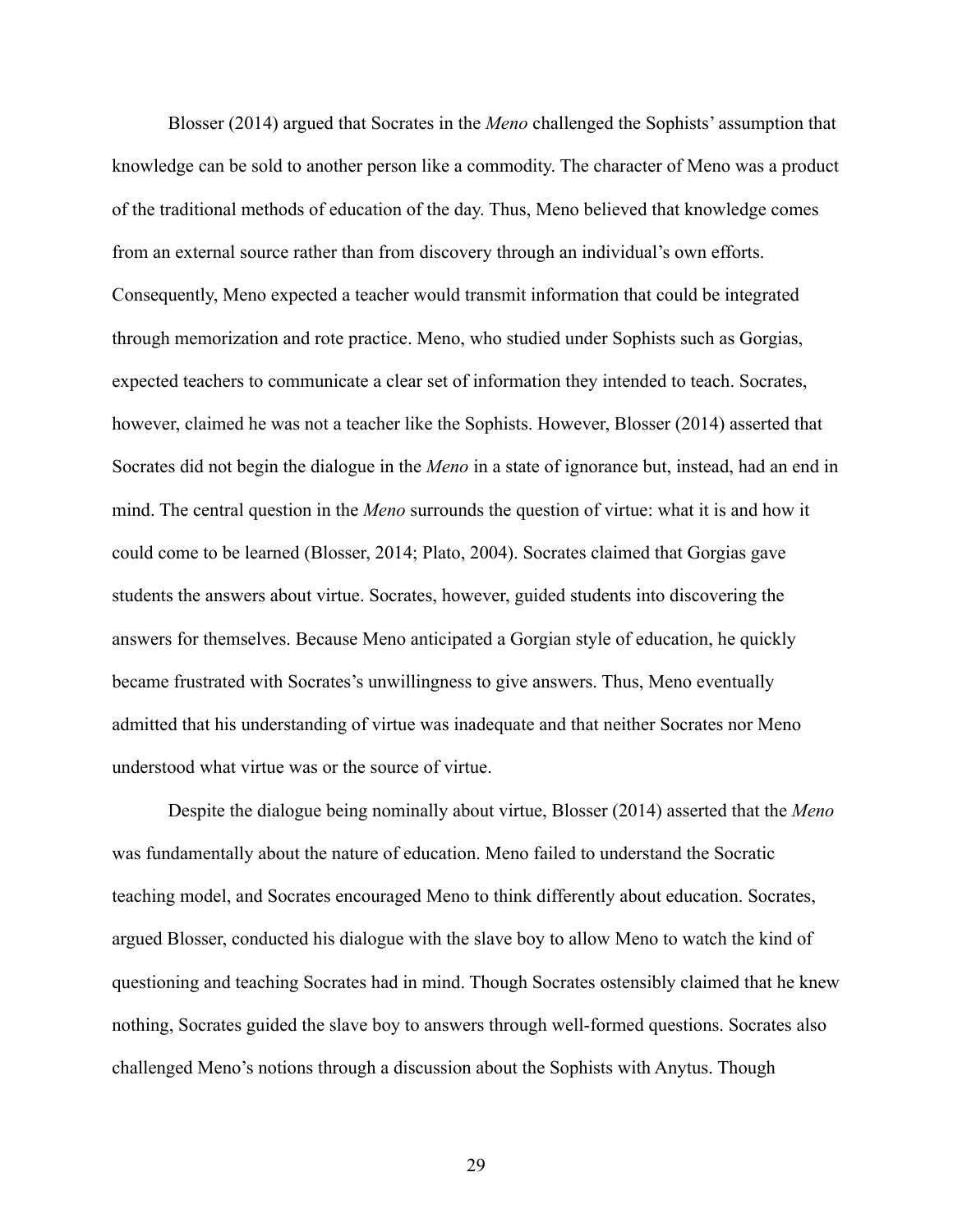Socrates failed to produce evidence of learning in Meno, Blosser suggested that Socrates had clear goals in mind in the *Meno*.

Blosser (2014) argued that the allegory of the cave in the *Republic* similarly illustrates the activity of Socrates. In the allegory, the teacher pulls people from the darkness, draws them above ground, and turns their eyes toward the light. Thus, the teacher had a goal in mind and attempted to direct the student toward the light. Blosser said that Socrates, therefore, was a teacher but one that encouraged active rather than passive learning and that his methods were not teaching in the sense that the techniques did not match the methodology of the age.

In contrast, Diener (2007) analyzed Socrates in the *Meno* by focusing on Socrates's relationship with the slave boy. Diener claimed that Socrates believed that teaching and learning were inexorably intertwined. Learning is recollection, argued Socrates, and when teaching occurs, learning (or recollection) occurs and vice versa. Thus, Diener asserted that Socrates's assertion that "if there are no teachers then there are no learners" (p. 142) was the logical equivalent to the statement "if there are learners then there are teachers" (p. 142). According to Diener, the logic follows: because Socrates directly linked teaching and learning and the slave boy learned, Socrates taught the slave boy. However, Diener argued that Socrates only appeared to challenge his own claims about education by asserting that he was not a teacher; instead, Socrates was challenging a narrow idea of teaching as imposing knowledge on a student. Vlastos (2007) argued that Socrates's denial of being a teacher was, indeed, deliberately ambiguous: Socrates was not a teacher in the sense of transferring information but was a teacher through questioning.

Diener (2007) derived five principles of Socratic teaching from the *Meno*. First, the teacher has some knowledge the students do not. Socrates claimed that the teacher must have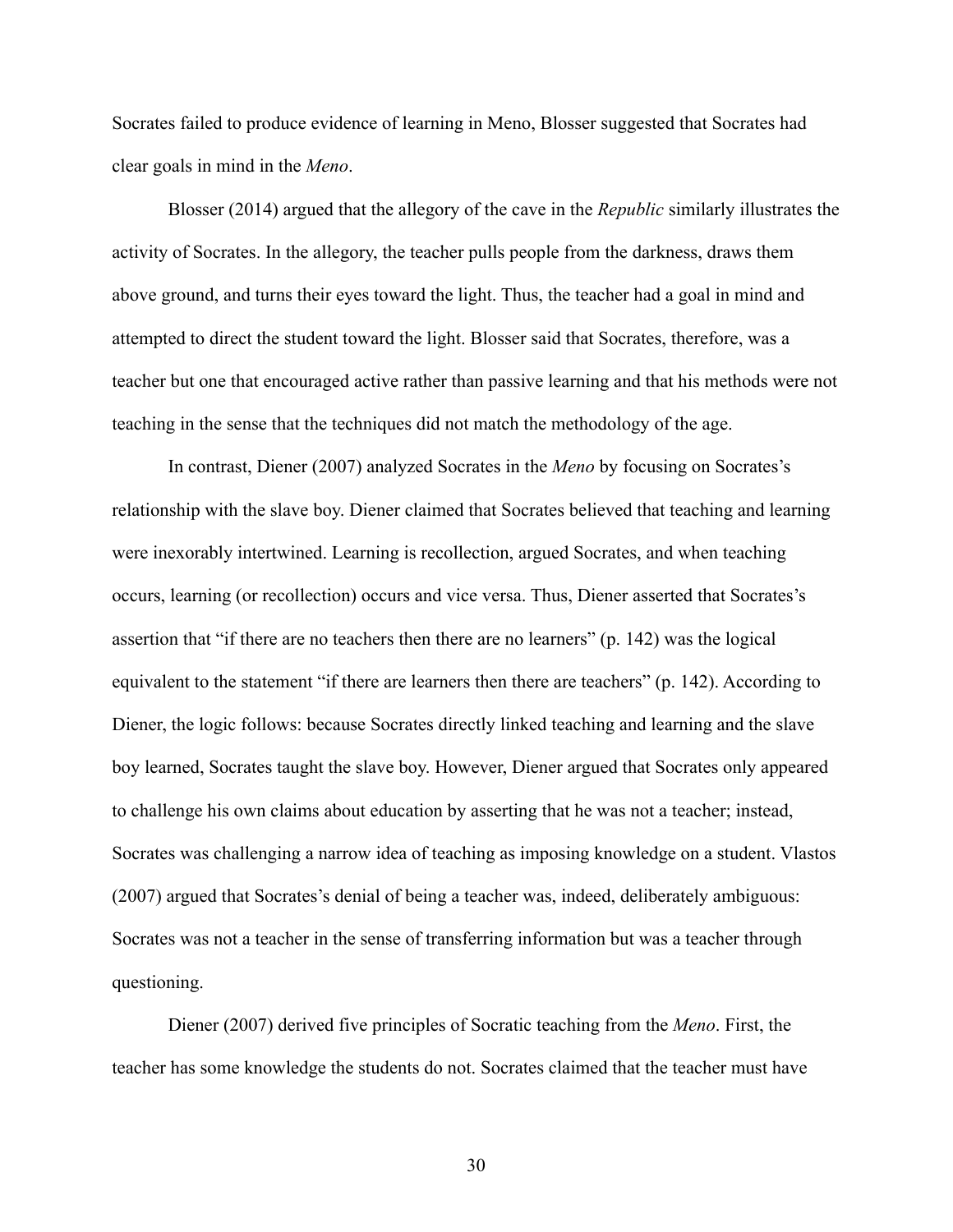knowledge and appear to know where the argument with the slave boy was going. Second, the teacher should show students that they lack knowledge. Socrates did so by questioning the confident boy about geometry until the boy admitted he did not know what he thought he knew. Third, the teacher helps students discover knowledge through pointed questioning. Socrates asked the boy questions but did not give the answers; the questions did not always produce correct responses, but Socrates continued to question until the boy understood the significance of his thoughts. Fourth, the teacher defines success by whether students gain an opinion that can withstand additional questioning. Thus, Socrates ended his lesson when the boy assessed his own reasoning and concluded that the logic was not faulty. Finally, the teacher uses illustrations and examples to test the validity of students' conclusions; Socrates's questions related to the models that he created in the discussion. Thus, Diener claimed that Socrates was a teacher who had genuine goals and objectives and an educational relationship characterized by those five traits.

Boghossian (2006), however, agreed with the claim that Socrates truly did not see himself as a teacher; he cited Socrates in the *Gorgias* when Socrates claimed to be simply a fellow traveler in the hunt for truth. Consequently, Boghossian placed Socrates on the same level as the student. Socrates, then, knew that truth existed but did not know what the truth was and, consequently, pursued truth together with his interlocutors. Although Boghossian (2002) acknowledged a power differential between the teacher and student, he also argued that Socratic practices change the power dynamic because the teacher no longer claims to have all the answers. Consequently, participants in a Socratic conversation become, to a degree, co-equals in the conversation. Thus, Socrates said in the *Gorgias* that he enjoyed showing others that their claims were false and being shown that his claims were false. However, Socrates liked being proven wrong the best (Boghossian, 2003).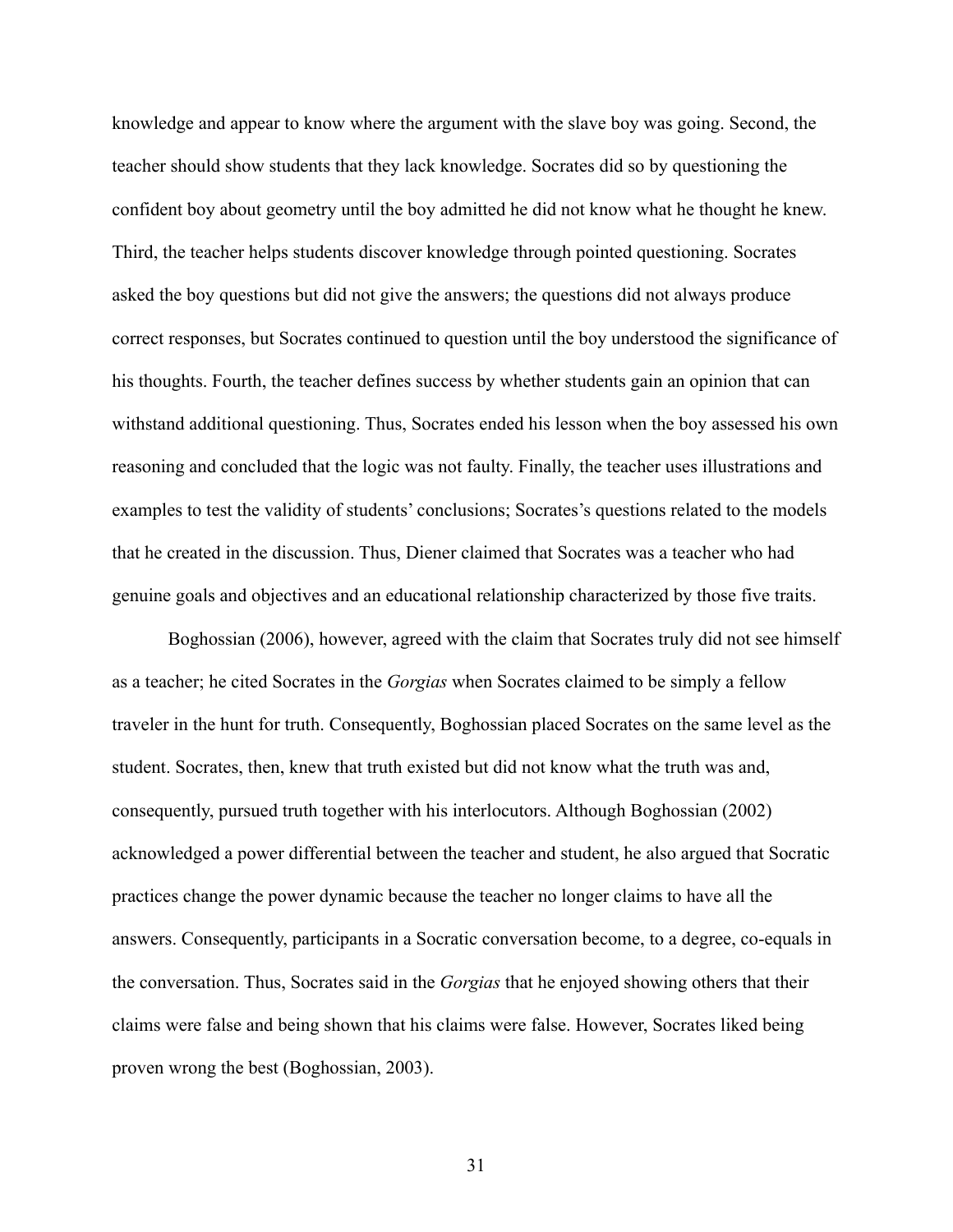Fullam (2015), in response to Jacques Rancière's (1991) critique of Socratic education, framed Socratic education within the context of the *Republic*. Fullam (2015) argued that the *Republic* was an ideal piece to analyze Socratic practices for two reasons: first, Socrates used a variety of techniques, and second, the character of Glaucon allowed Socrates to follow his educational program to its end. Fullam presented Socrates as a complex character who used a variety of techniques to achieve his pedagogical ends. For example, asserted Fullam, Socrates found his perfect student in the character of Glaucon and allowed Plato to show the variety of techniques used in Socratic teaching. Socrates used "negative dialectical questioning" (p. 56) (used in many law schools) to challenge Thrasymachus's claims about justice, bringing Thrasymachus to a state of frustrated perplexity. Thus, Socrates used challenging questions and contradictions to bring Thrasymachus to a state of aporia. Mirroring Vlastos's (2007) and Thrasymachus's assertion that Socrates was perpetually ironic, Fullam (2015) declared that Socrates's claim about not being a teacher was an example of complex irony. That is, though Thrasymachus said that Socrates was simply deceiving people, Socrates was, in fact, a teacher in some respects but not others. Fullam (2015) suggested that Socrates "stealthily stultifies" (p. 64) his audience; Socrates produces aporia in other individuals because of his superior intellect and skill in using elenchus. However, the negative dialectical questioning is followed by a more positive process.

After the stultification achieved through Thrasymachus, Fullam (2015) made the case that Socrates sought "sublimation" (p. 65) of Glaucon's mind. Glaucon's mind was dangerous and passionate, according to Socrates, capable of much good and much evil. Accordingly, Socrates sought to encourage Glaucon to sublimate not only his emotions to reason but also his reason to Socrates's reason. Fullam did not claim the sublimation was intentional; instead, he argued that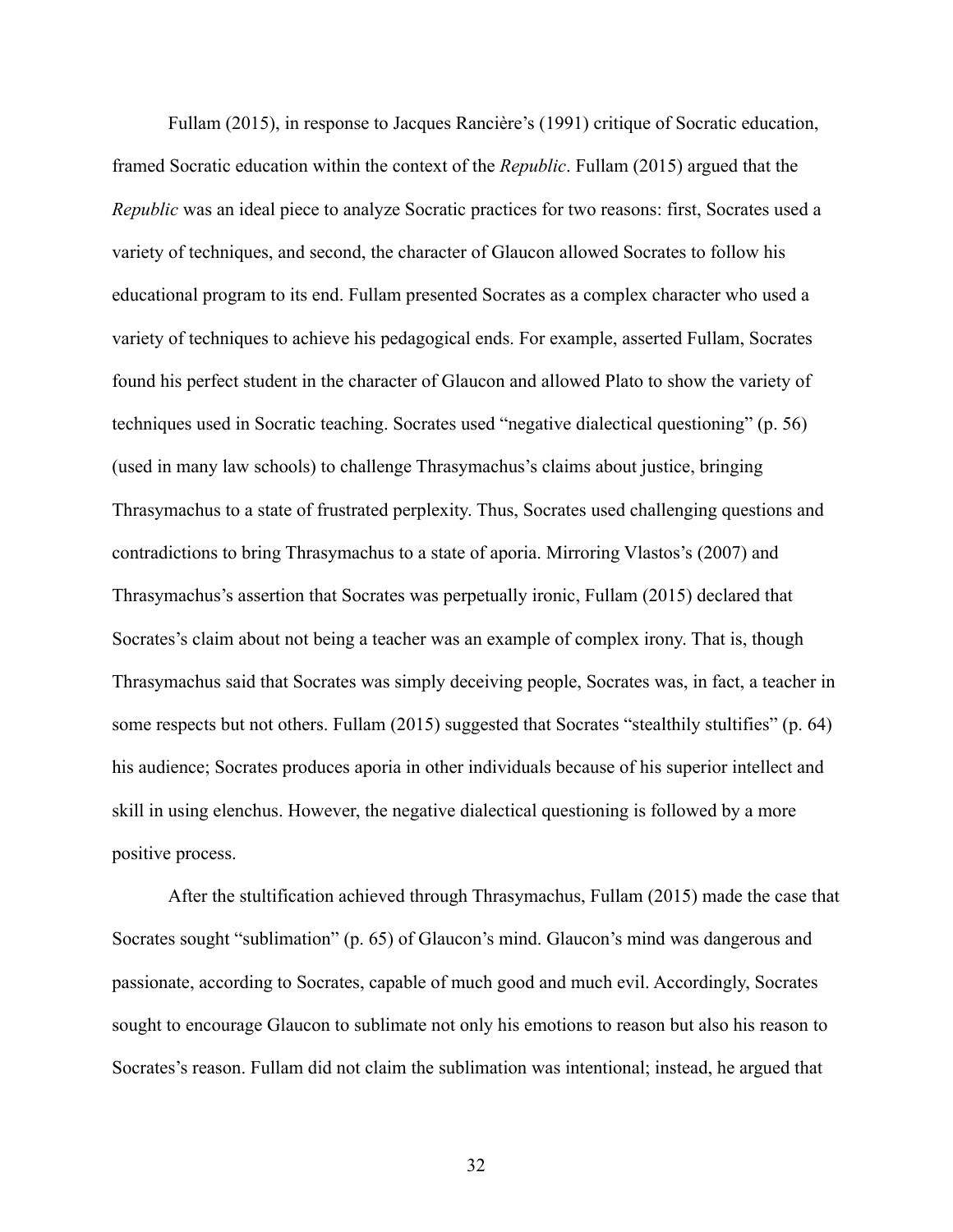Socrates's aloofness and irony had the side effect of producing intellectual sublimation. By using leading questions, argued Fullam, Socrates sought to make Glaucon like Socrates and encouraged intellectual dependence. The *Republic*, then, was the story of an older philosopher "liberating eros" (Fullam, 2015, p. 67) through elenchus and turning eros, or erotic passion, toward philosophy. Socratic education was deeply ironic in the process; Socrates claimed to know nothing but developed a rich, complicated philosophical system through a series of leading questions. In the *Republic,* elenchus both destroyed students and built them up; but, in both cases, the students were made dependent on Socrates.

Mintz (2014) framed the problem of Socrates as a teacher within the context of the *Apology.* Mintz argued that many scholars have attempted to resolve the conflict between Socrates's claim that he is not a teacher with an evident pedagogy by distinguishing between direct instruction and practicing philosophy. Socrates appeared to create a distinction in the *Apology* when he spoke of refusing money for his work and set himself directly against the Sophists. However, Mintz argued, Plato was a careful writer, too meticulous for Socrates to accidentally use the Greek words for "teach" or "instruct" to describe himself when he could have used words that suggested persuasion rather than instruction. Consequently, Mintz inferred that Plato did not wish to imply a clear distinction between philosopher and teacher. Mintz also pointed out that, though Socrates denied a formal Sophist-like relationship between himself and students, he undermined the point by asserting that he had followers he was holding back from exposing the ignorance of Athenian citizens. Therefore, Mintz concluded that although Socrates can be distinguished in many ways from the Sophists and other teachers, the distinction was not absolute.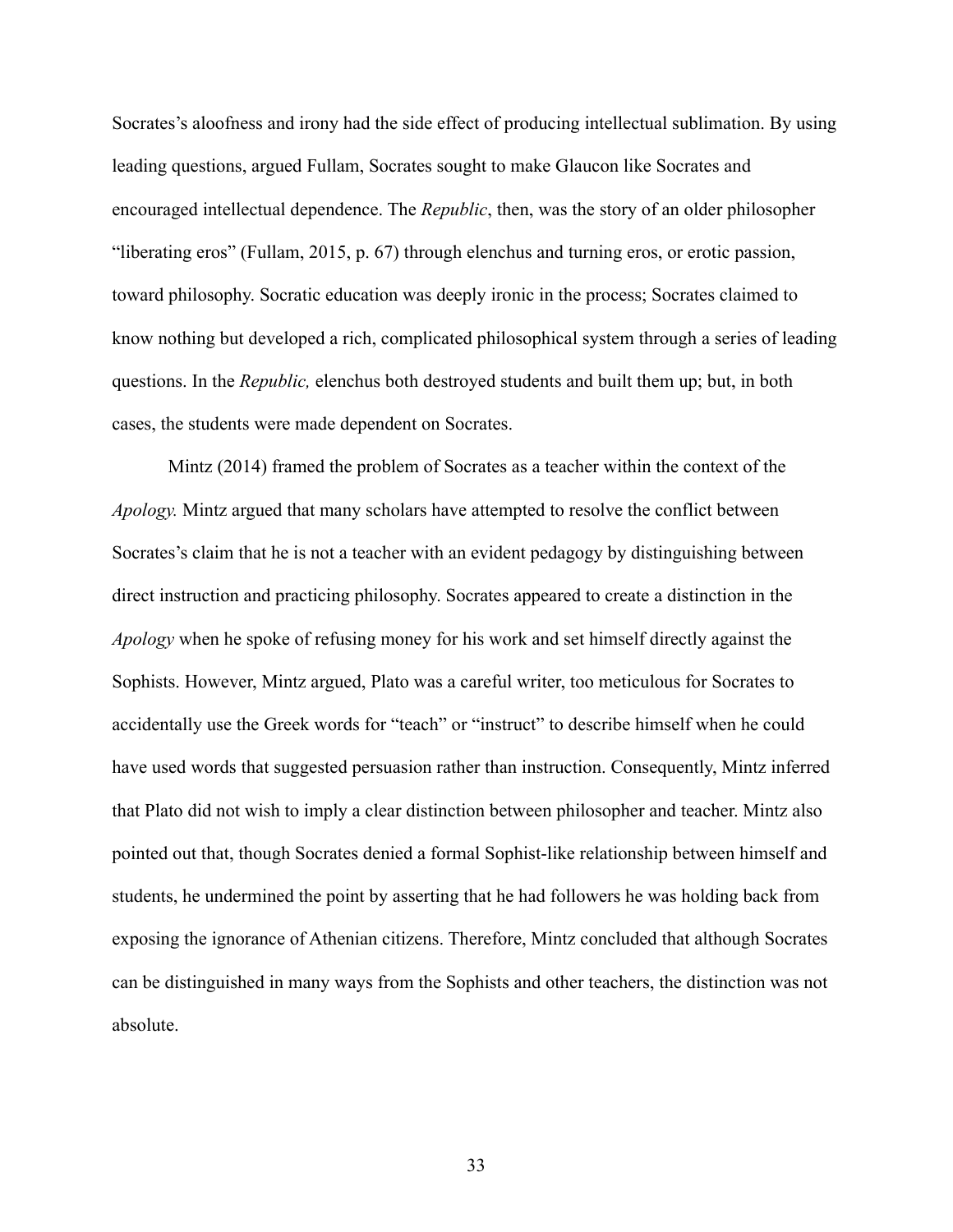Instead, Mintz (2014) claimed that the *Apology* was written not as an attempt to characterize Socrates as either a teacher or a philosopher but as a critique of both traditional and emerging Athenian educational models that included the Sophists. Plato presented Socrates as an individual whose instruction exposes the tension between Athenian educational ideals and reality. Traditional Athenian education was centered around the father, who held responsibility for controlling the education of his sons, including selecting good citizens who might provide for their son's education. However, like many cities in Greece, Athens valued like-mindedness and a unified population. Socrates's point, argued Mintz, was that though they accused him of being divisive and teaching strange things, the very model they used encouraged students to learn divisive ideas and contributed to fragmentation. Therefore, the charge of corruption against Socrates was ironic. For though Athens challenged Socrates as a corruptor of youth that produced division, the traditional model of non-common education was already inclined in that direction, even with the emergence of paid teachers like the Sophists. Thus, Mintz asserted that the focus of the *Apology* was the nature of education itself rather than the nature of Socrates as teacher or philosopher. Like many Socratic dialogues which ended in uncertainty, Mintz concluded that the *Apology* provided no answers as to whether Socrates corrupted the youth or whether and to what degree Socrates was a teacher. After all, Mintz asserted, neither question could be answered without understanding the nature and purpose of education.

#### **Socratic Practice After Socrates**

After Socrates, Socratic practice often failed to be Socratic. The term "Socratic method" was often used as a tool to support pedagogical innovations that were only somewhat related to the method Socrates practiced. At times, Socrates's name was used to support religious or philosophical beliefs that were tangentially related to Socrates's or Plato's thinking. The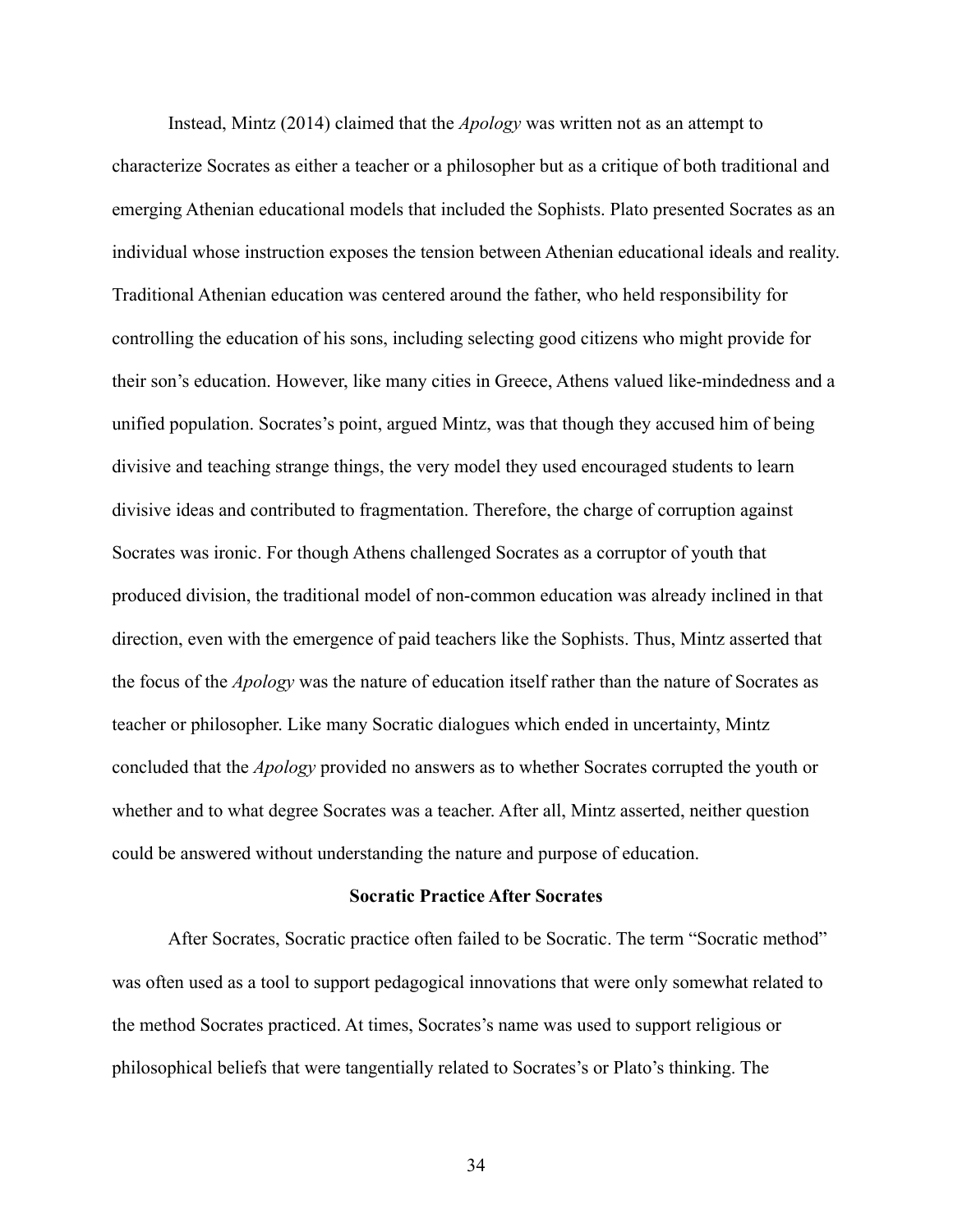historical Socrates and his method were a valuable tool for asserting academic respectability but were often not Socratic in the Platonic sense. The following review of Socratic practice after Socrates examined the historical view of Socrates as an educator rather than Socrates's broader influence on later philosophers because of the study's concern for Socratic practices as a tool education.

#### **In Rome**

According to Brennan (2006), Epictetus was a Stoic philosopher who taught roughly between 60 CE and 130 CE. He was born a slave but was freed in his late teens or early 20s and became a student of a Stoic philosopher. Like Socrates, he wrote nothing and was noted for talking with the people around him. Thus, knowledge of Epictetus is limited to the writings of others. Like Socrates, Epictetus was noted for his poverty, simplicity, interest in virtue, and willingness to speak with anyone. Indeed, Brennan noted, Epictetus referred to Socrates more than any other historical character and quoted Socrates regularly. Epictetus also modeled his life upon Socrates's life. Epictetus's student, Arrian, was a Roman noble who wrote dialogues that featured Epictetus, much like Plato wrote dialogues featuring Socrates. In these dialogues, Epictetus used a form of elenchus to teach others. However, the structure of elenchus changed in the dialogues of Arrian. As a Stoic, Epictetus did not believe in the forms like the Socrates of Plato but instead argued that all humans gain preconceptions about the world through their senses. Preconceptions were concepts about the natural world like "human being" or "water" or even virtue itself. Because the preconceptions are universal, Brennan asserted that Epictetus could use elenchus to help people apply the preconceptions consistently to their daily lives.

However, Brennan (2006) asserted that Epictetus's elenchus was never as well developed as Socrates's elenchus nor as complex. For example, the refutation failed to emerge at times, and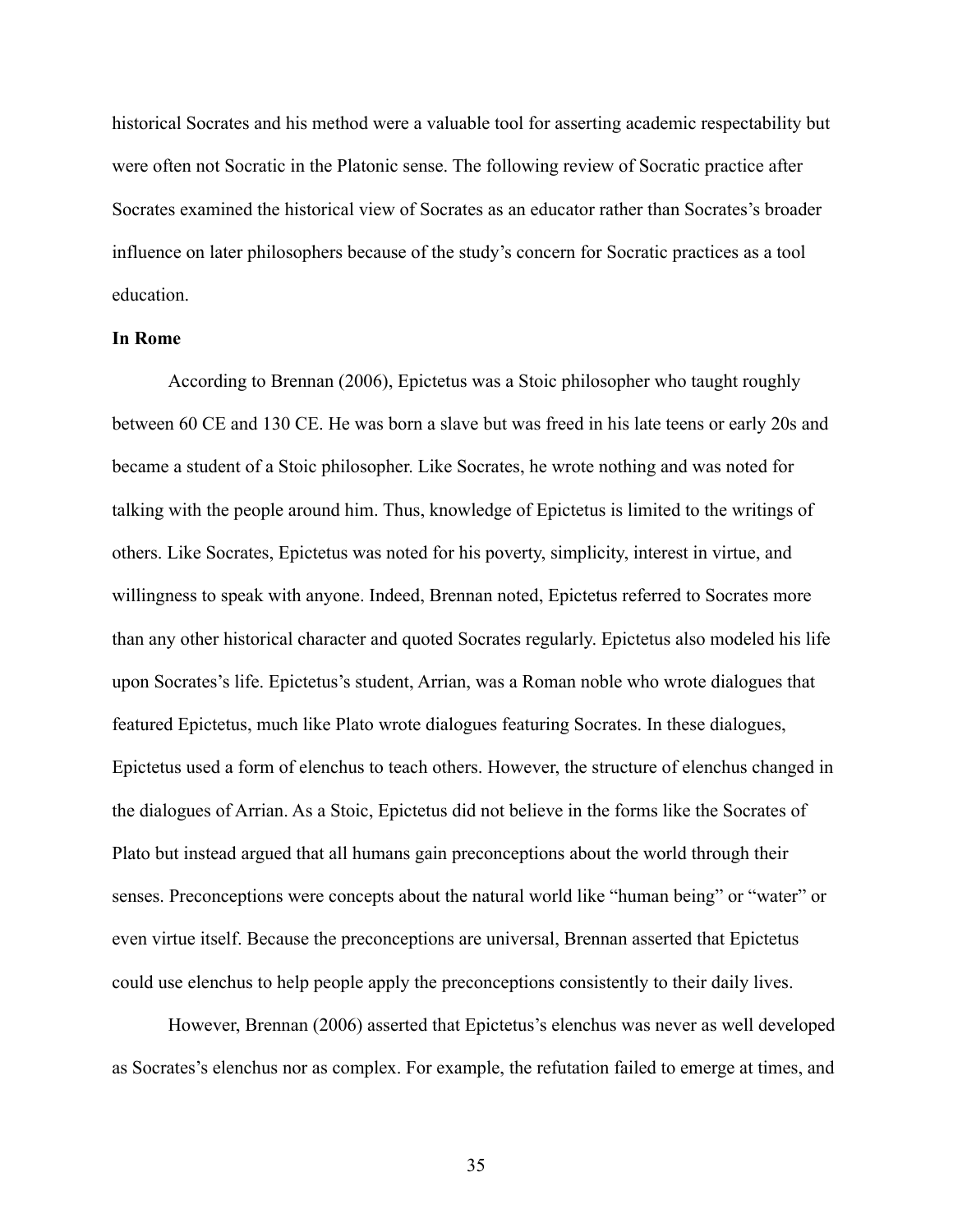no character demanded it. Furthermore, dialogue partners agreed with Epictetus too quickly, and the arguments were underdeveloped. With Socrates, Brennan claimed that the people's preconceptions led to surprising conclusions through complex, carefully developed arguments and argumentative defeats were understood as an opportunity for further conversation. With Epictetus, however, Brennan pointed out that the counterexample that challenged the hypothesis did not explore contradictions in the interlocutor's definition; instead, Epictetus argued that the interlocutor had the preconception but failed to apply it properly to the circumstance. For example, Brennan maintained that in Plato, Socrates and Laches disagreed on a definition of courage because Laches claimed courage was holding your position in battle, and Socrates countered that it, at times, took courage to retreat. The disagreement allowed Socrates to encourage more conversation about the nature of courage. However, wrote Brennan, disagreement was assumed by Epictetus to be a simple misapplication of knowledge.

#### **In Arabia**

In Arabia, thinkers generally viewed Socrates as a moral teacher rather than a philosopher, argued Alon (2006); based on Arabic translations of Plato, Xenophon, and others, Arabic authors interpreted and applied Socrates to their cultural context. Stock wisdom sayings were attributed to Socrates, added Alon, though the same sayings were sometimes attributed to other famous figures. Therefore, historical Socrates was not as important as the usefulness of Socrates in advancing Arabic causes. Socrates combined philosophy and ethics, like Muhammed, and was, therefore, an attractive figure in the Islamic community. However, because of the interplay between Christianity and Islam and Christian leaders' tendency to use foreign wise men to promote their causes, Alon suggested that Muslim leaders may have adopted the same technique. Thus, Socrates served a religious role within Islamic literature and was used to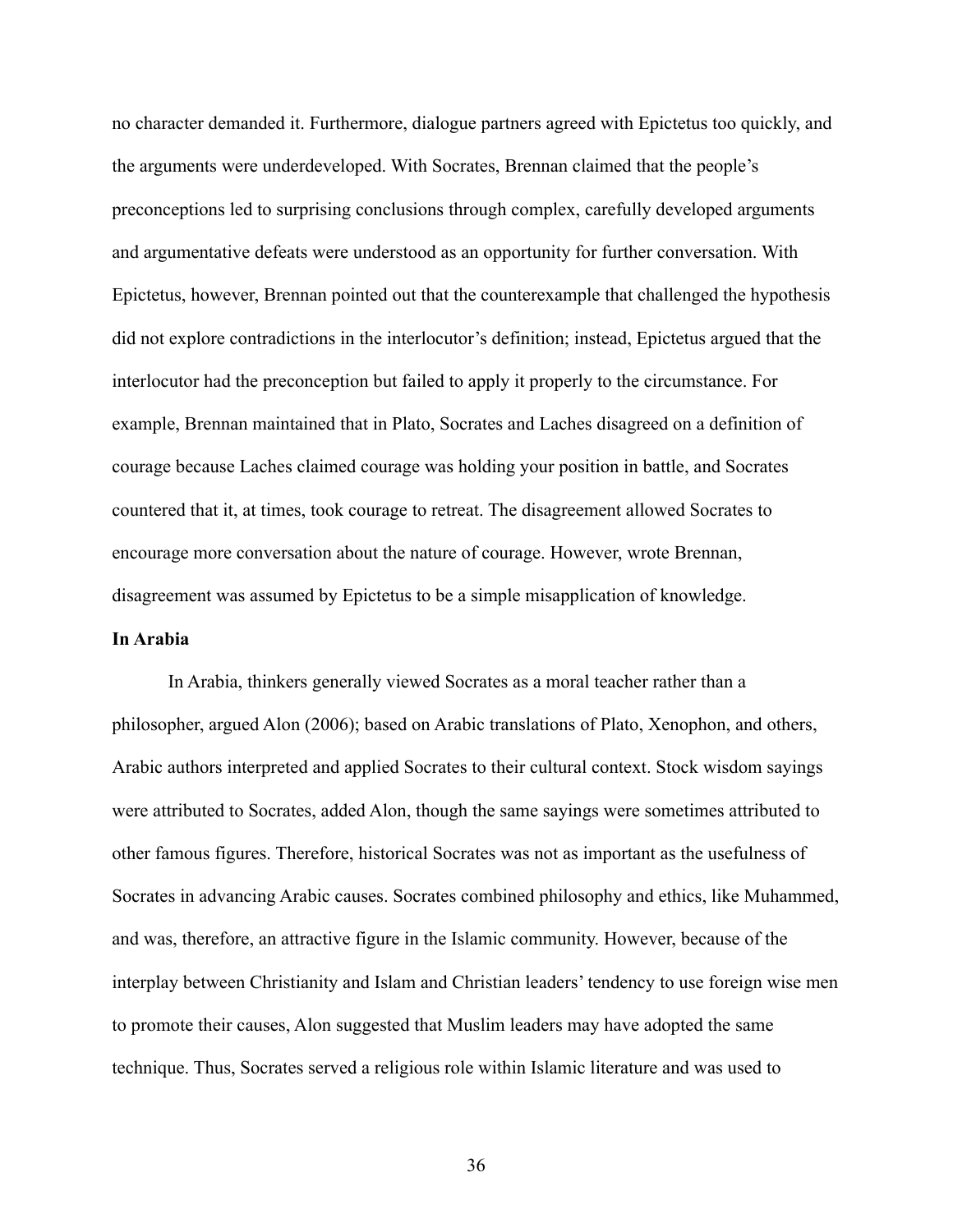support Islamic thought, though some considered him to be a dangerous atheist. Islamic thinkers argued that Socrates believed in the value of education and that Socrates asserted spending time in the presence of knowledgeable people would permit people to learn virtue. Thus, wrote Alon, the Islamic Socrates was said to believe that education was "like agriculture, where the teacher is the farmer, the student is the field, and study is water" (p. 326).

### **In Europe**

Schneider (2013) suggested scholarship fell into decay in the West after the Roman Empire fell in that medieval thought focused on religious studies rather than philosophy. However, Schneider maintained that Greek studies continued in the Arabic world and, eventually, were passed back to Europe. Thus, wrote Schneider, though the historical Socrates was lost, Socrates was not wholly forgotten in the West. According to Hankins (2005), Socrates's thinking was known by Christian writers, including Augustine and Jerome, and non-Christian writers like Cicero and Seneca. Socrates would have also been read in medieval schools. In addition, Socrates was viewed as the model of pagan virtue in the 11th and 12th centuries, and some of Plato's works were available to Latin thinkers in the 12th century. However, asserted Hankins, the major works about Socrates, including the most of Plato's dialogues and the works of Xenophon, Aristophanes, Lucian, and Diogenes Laertius, were not explored in Europe until the Hellenistic revival in Italy in the 15th century.

Hankins (2005) added that the rise of humanism led to a revival of interest in classical literature as a means of gaining the moral character of early, great thinkers. The new humanists argued that reading such thinkers would not undermine the Christian faith since if the pagan authors were morally better, they should induce shame in Christians who had been given the power of salvation. Consequently, asserted Hankins, Socrates became yet another tool for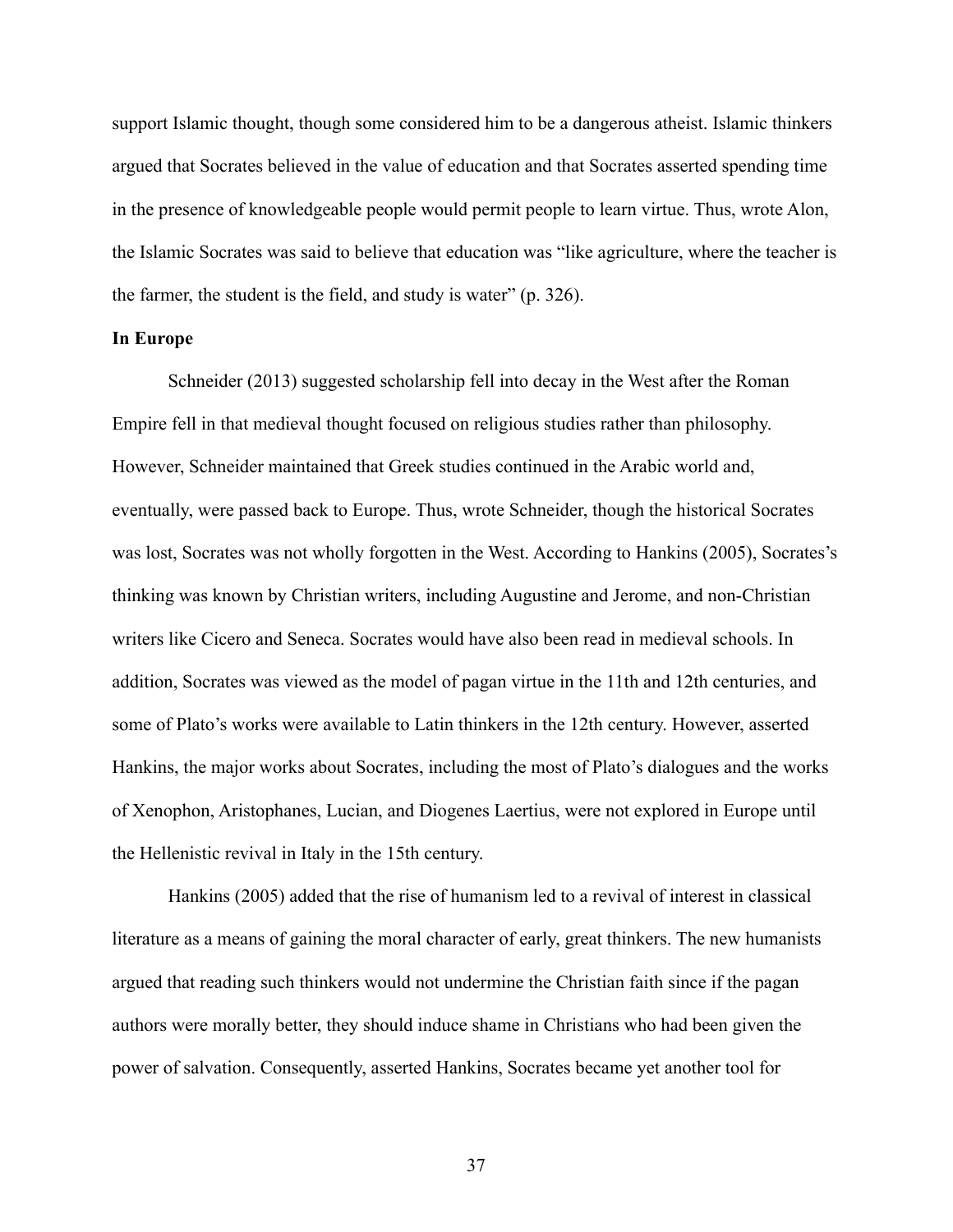teaching virtue, and scholars attempted to salvage Socrates and fit him within their religious tradition; Socrates was translated and changed into a moral teacher who supported good Christian values.

For example, Hankins (2005) claimed that Marsilio Ficino was the greatest Platonic scholar of the Renaissance and that Ficino viewed Socrates as a moral teacher. Indeed, asserted Hankins, Ficino may have thought of himself as a modern Socrates who also sought to make people pious and good. Skeptics came to Ficino for dialogue, spiritual counseling, and to learn that the secularization of universities was inferior to the church fathers' Platonism. According to Hankins, Ficino used a form of Socratic method to make people good citizens; thus, he avoided lectures and offered few formal classes. Instead, Ficino tried to engage in dialogue and threw banquets like that of Plato's *Symposium*. Consequently, like Socrates before him, Ficino's teaching did not take place in the classroom but in houses and churches or outside the city. Therefore, argued Hankins, Ficino believed that education should be informal, occur between coequals, and that the teacher did not have an elevated place in instruction.

According to Schneider (2013), many scholars in the 16th century studied Socratic dialogues, including Socratic techniques. However, noted Schneider, the first mentions of Socratic teaching only appeared in the 1700s and were only casually related to the actual texts of Plato. Indeed, the statements about Socratic teaching rarely referenced each other. Generally, suggested Schneider, 18th century Europe viewed Socrates positively. However, a term for a Socratic method or Socratic teaching strategy (described in the present with the word "elenchus") did not appear until the mid-1800 (Vlastos, 1994). The strategy was contrasted with memorization and lecture and presented as means of developing moral and ethical consciousness (Schneider, 2013).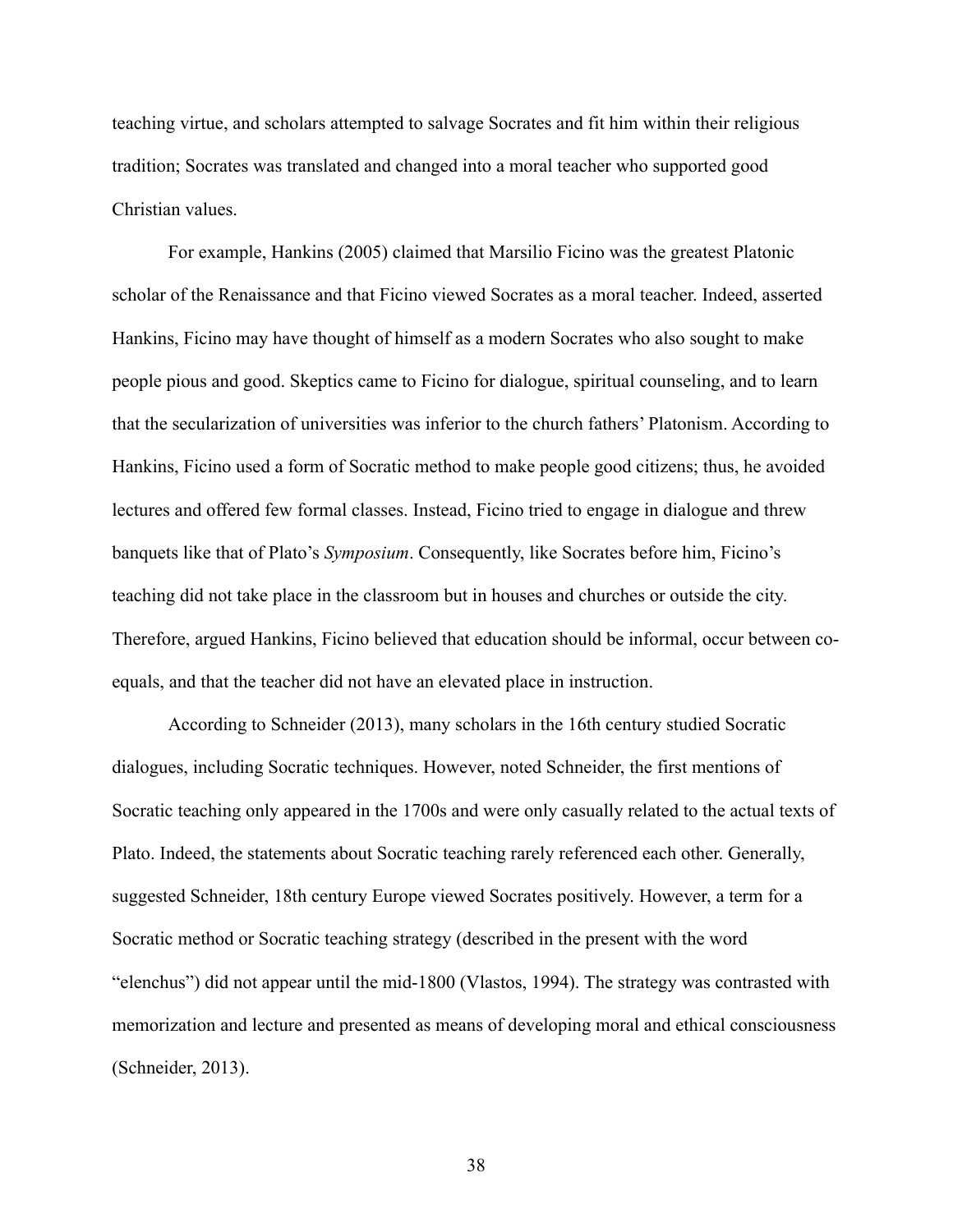# **In America**

Schneider (2013) maintained that American educators admired Socrates before the 19th century but, as in Europe, did not subscribe to any one definition of the Socratic method. According to Schneider, education was decentralized early in American history, Early American educators encouraged traditional pedagogical methods like memorization and lecture rather than top-down innovations. As the educational system grew, American educators became interested in European instructional innovations, including Socratic practices. By the 1830s, as cities allowed students to join their charity schools and centralization of education increased, systemization, standardization, and professionalism were implemented to manage the scope of the educational system's transformation and overcome the poor reputation of many common schoolteachers. Thus, argued Schneider, the emphasis on professionalism encouraged the adaptation of professional, standardized techniques. The Socratic method had the advantage of being a purportedly historical practice that traced back to the Greeks and could be part of shared teaching techniques. Thus, teachers adopted an instructional strategy called the Socratic method. However, the definition was vague, based on the needs of the times, and standardized in name though not practice. Classroom rules for implementing the Socratic method, said Schneider, were vague and unclear. Thus, Schneider argued that educators were not overly interested in studying the ancient texts; instead, they were interested in appropriating the historical character to provide the basis for their pedagogy.

Schneider (2013) added that the K-12 educational system became formalized through standardized pedagogy and required licenses by the late 1800. Thus, teaching became a profession. However, the Socratic method continued to be defined vaguely and disconnected from Socrates's actual techniques, though the Socratic method was more frequently taught to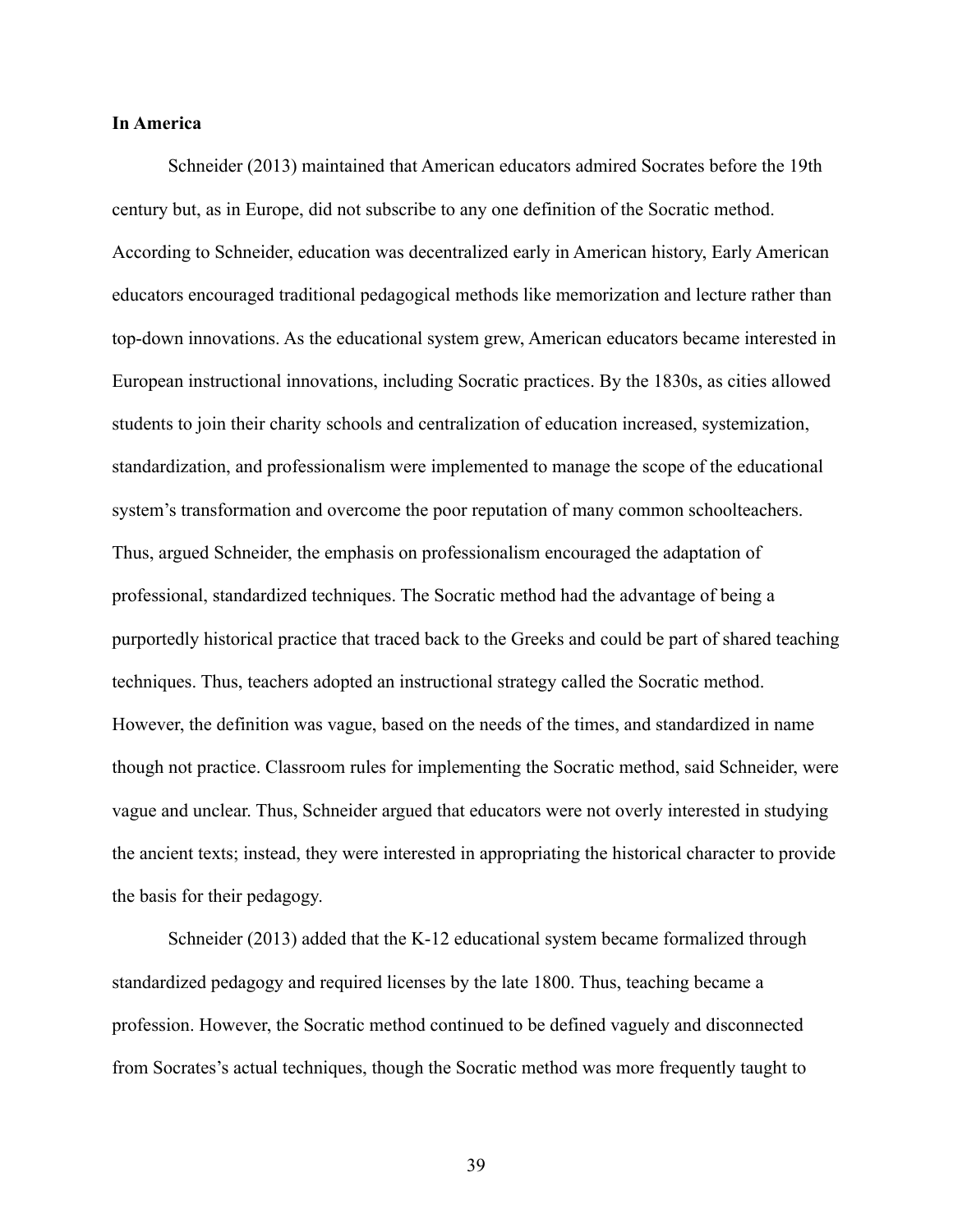teachers and more commonly included in the literature. For example, argued Schneider, many licensing tests had questions about the Socratic method, and the Socratic method was regularly listed as a technique that educators might use in the classroom. However, the definition of the Socratic method was still vague, often broadly defined as asking questions or a method of engaging students in classroom discussion.

By the early 20th century, contended Schneider (2013), interest in the Socratic method had waned. A universal definition had emerged for the Socratic method: teaching through asking questions. However, educators no longer thought the Socratic method was relevant to the needs of the modern age. Whereas the claimed historical lineage of the Socratic method encouraged adaptation in previous centuries, asserted Schneider, the heritage now discouraged adaptation due to the assertation that a change in teaching conditions and the needs of students meant that old techniques were no longer effective. Thus, the assumption was made that the Socratic method was part of an unbroken history tracing back to the Greeks rather than a creation of modern pedagogy. By the mid-20th century, Schneider wrote, the term Socratic method was widely known among teachers in K-12 education.

#### **Modern Approaches to Socratic Practice in Law Schools**

A parallel form of Socratic practice emerged at the collegiate level. The Harvard Law approach to Socratic practice makes use of "negative dialectical questioning" (Fullam, 2015, p. 57) and is, in this respect, relatively faithful to Socrates's elenchus. Although less common in the research literature than other Socratic practices, the Harvard Law approach is used at a graduate level to train law students to prepare them for litigation (Fullam, 2015). In this instance, the Socratic method refers to calling on students in class and asking them to give reasons for their positions and arguments to support those positions. However, instructors using the Harvard Law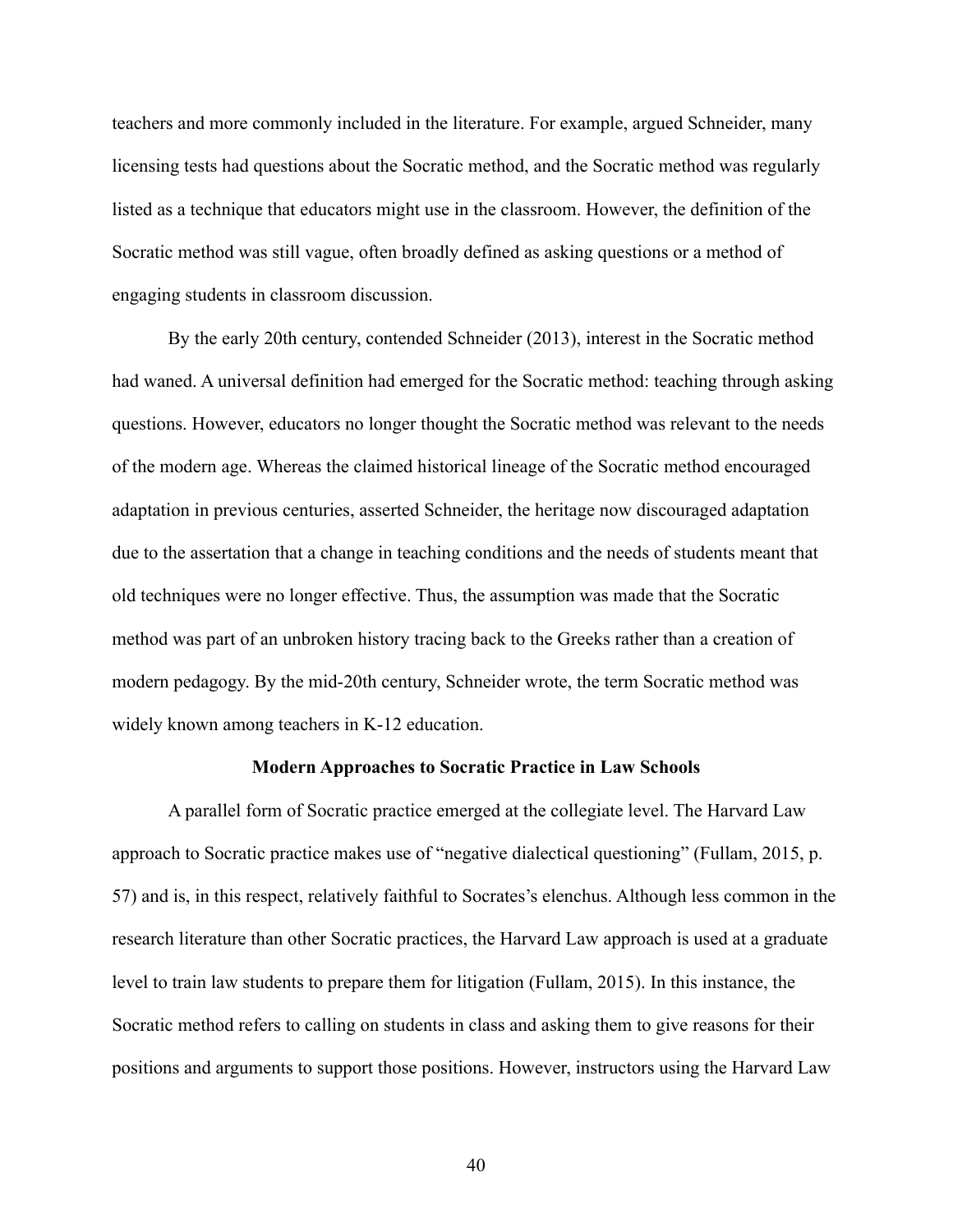approach generally do not ask students to volunteer responses, nor do they answer questions that students ask. Instead, the instructor calls on as many students as possible during a class session to encourage whole-class engagement (Gersen, 2017). However, some authors argued that this approach abuses Socratic tradition and is a cruel practice (Gersen, 2017; Rud, 1997).

Schneider (2013) asserted that prior to Christopher Langdell, the Harvard professor who created the approach, Harvard Law School's foremost pedagogical approach was the lecture. Teachers would read aloud from textbooks or summarize legal rules (Fessenden, 1920). However, law schools at the time were concerned with how to distinguish themselves as a legitimate, superior, and formal mode of education. They sought to justify their superiority to a law book and an internship (Schneider, 2013). When Langdell joined the Harvard faculty in 1870, he proposed that students be assigned original cases to read, began to publish casebooks himself, and engaged students by asking them to analyze casebooks, despite resistance from other faculty (Kimball, 2009). Gersen (2017), a professor at Harvard Law, described the goal of the approach to look for "conflicts and justifications" (p. 2343) in students' arguments. Gersen argued that the Harvard Law approach to Socratic practice was relevant in the 21st century for two reasons: teaching through questions guides students into independence, and verbal practice teaches students how law is practiced.

#### **Modern Approaches to Socratic Practice in Education**

Three primary approaches to Socratic practice are found in education today. The first form, the Harvard Law approach, was discussed earlier and is primarily used in law schools (Fullam, 2015; Mintz, 2006). Fullam (2015) claimed that a second major form is used mainly in K-12 schools. Fullam and Mintz (2006) broadly referred to this methodology as "Socratic teaching." Socratic teaching, Fullam (2015) asserted, is the most prominent form of Socratic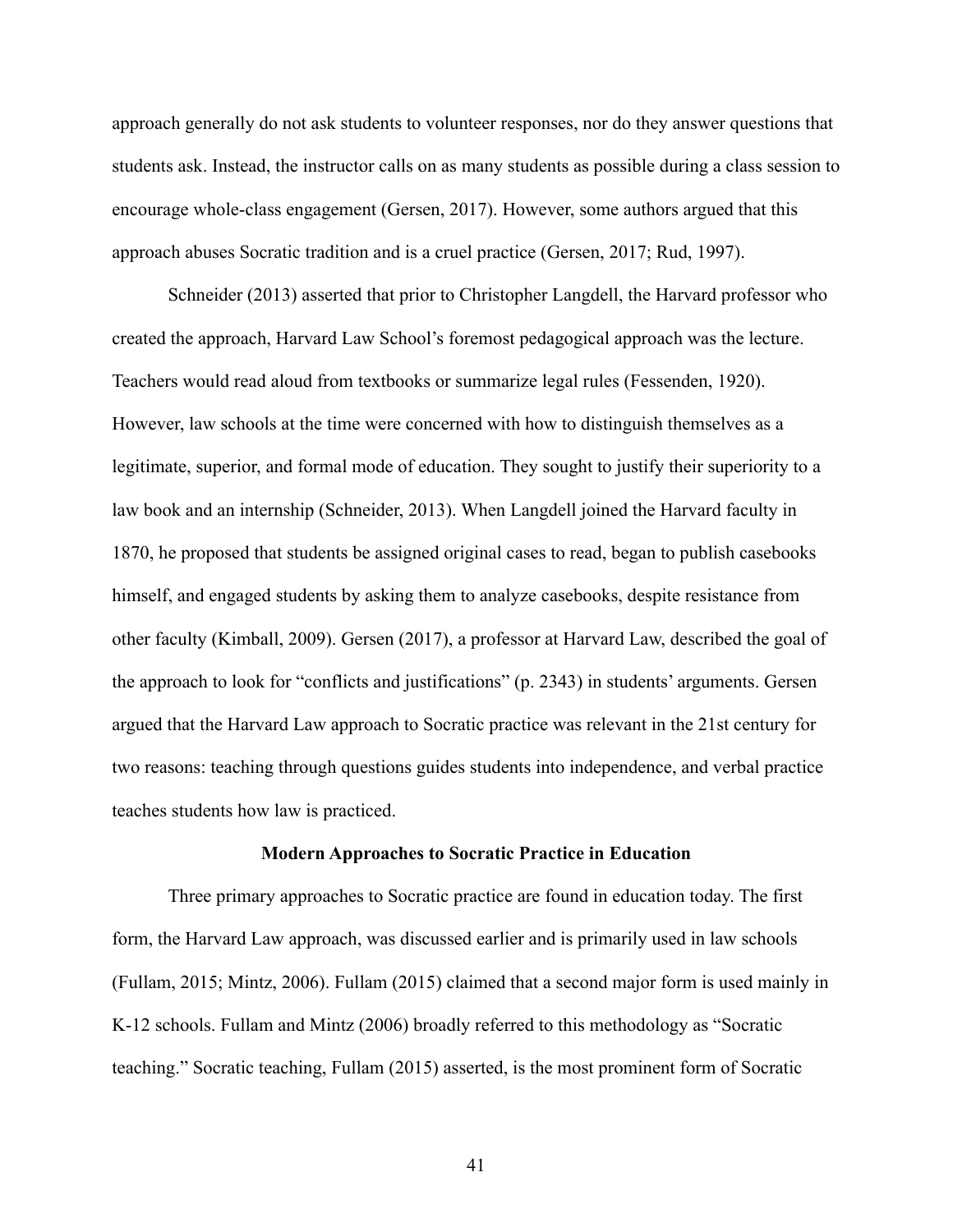education in the scholarly literature. The primary advocates of Socratic teaching have been Matthew Lipman and Mortimer Adler, argued Fullam. Socratic teaching deemphasizes the teacher-directed classroom in favor of Socratic seminars, or discussions, in which students ask and answer their own questions about a text. Unlike the historical Socrates's approach, this form of Socratic practice deemphasizes leading questions and eschews claims of correct answers to the questions being discussed (Fullam, 2015). In contrast, a third form of Socratic practice called Socratic questioning follows the historical practice of associating the Socratic method with asking questions (Paul & Elder, 2008; Schneider, 2013).

# **Socratic Seminars**

According to Fullam (2015), Mortimer Adler popularized the Socratic seminar in *The Paideia Proposal*, as did Matthew Lipman in *Philosophy for Children*. Schneider (2013) claimed that the Socratic seminar's historical lineage traces back to John Erskine of Columbia University and Alexander Meiklejohn, president of Amherst College and, later, founder of the University of Wisconsin-Madison's Experimental College. At the beginning of the 20th century, educators were concerned with a rising anti-intellectualism and an educational system that turned toward vocational training rather than learning for the sake of learning. Schneider observed that the Socratic seminar was understood to be a means to encourage liberal arts studies through the reading and open-ended discussion of great books.

John Erskine, an English professor at Columbia College, has often been credited with being at the root of the Socratic seminar tree, wrote Schneider (2013). Erskine thought that Socrates was a powerful symbol of intellectual life. In 1917, Erskine proposed a radical 2-year program involving reading and discussing important historical texts. Although Erskine's proposal was interrupted by World War I, wrote Schneider, his student Mortimer Adler carried on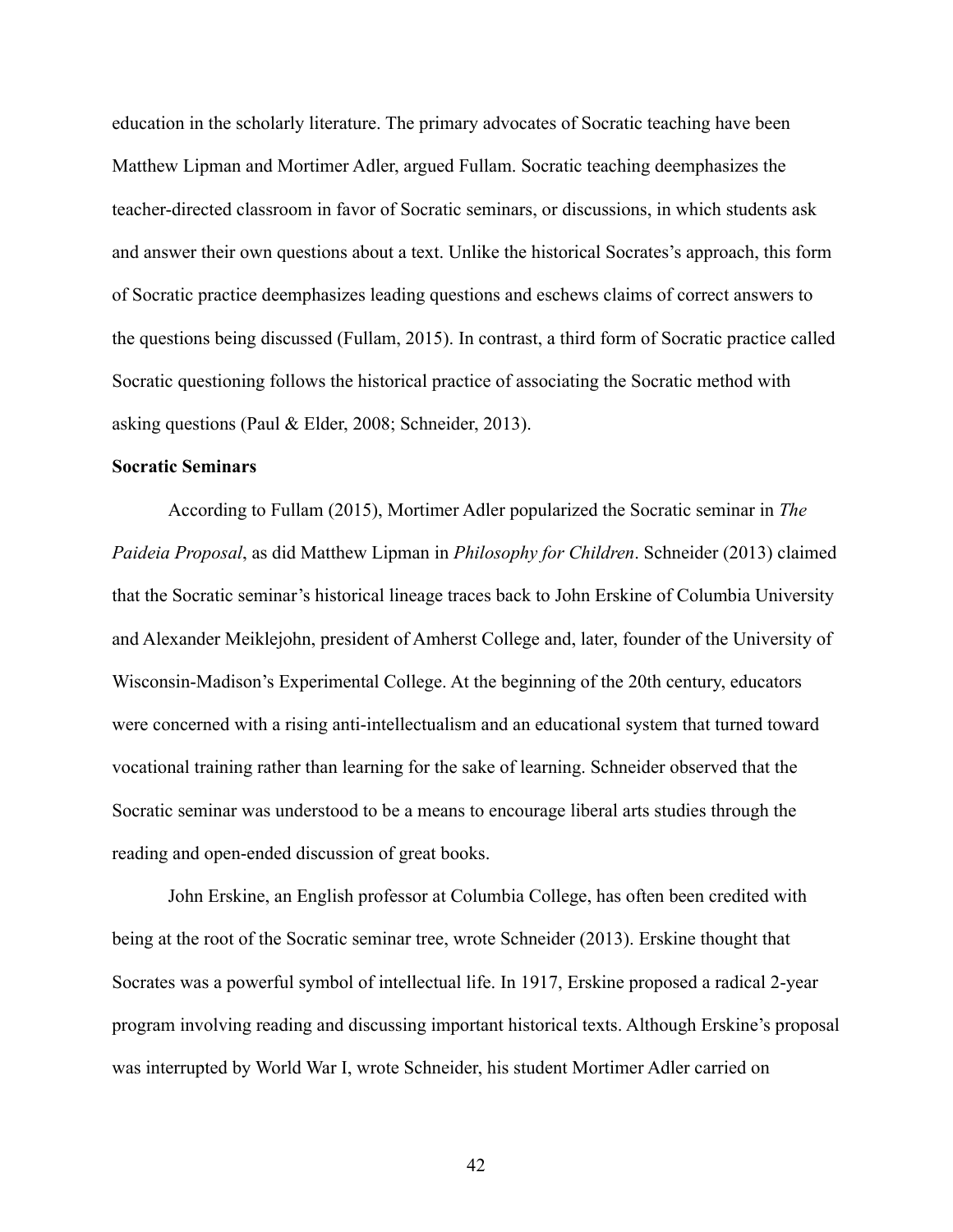Erskine's legacy. Adler loved Socrates's dialectic and was invited to join the faculty of the University of Chicago in 1930 by its president, Robert Hutchins. Hutchins was committed to building a liberal arts education and was concerned that vocational training, which was the trend at the time, did not encourage students to learn for learning's sake. Thus, contended Schneider, both Adler and Hutchins embraced the ideal of a liberal arts education to shape students while acknowledging that historical liberal arts educators did not use their methods. For Hutchins and Adler, Socrates was a discussion leader who promoted free conversation of ideas surrounding books. At around the same time, wrote Nelson (2001), Alexander Meiklejohn founded the Experimental College at the University of Wisconsin-Madison. In the Experimental College, students were led by "educators who subtly concealed their own prior role as philosopher-kings in order to cultivate a sense of freedom" (p. xii). Thus, teachers in Meiklejohn's school hid their wisdom. Rather than telling students what to think, the teachers turned students toward knowledge through questions and conversation (Nelson, 2001).

According to Schneider (2013), when Hutchins proposed a Committee on Liberal Arts in 1936 and invited Scott Buchanan (a follower of Alexander Meiklejohn) to join Adler on the committee, the move was resisted by faculty. The symbol of Socrates, wrote Schneider, was insufficient to overcome resistance from the faculty of the University of Chicago about the idea of undergraduates participating in free-ranging great books seminars. Scott Buchanan, as a result, went with Stringfellow Barr to St. John's College, where they founded the New Program, a program around Socratic discussion of important books. In the New Program, Barr (1968) described the discussion as non-antagonistic and designed to understand the nature of things rather than an attempt to win an argument. Indeed, Barr (1968) asserted that dialogue of this sort was a basic human need and a necessary condition for "wholly human lives" (p. 1). St. John's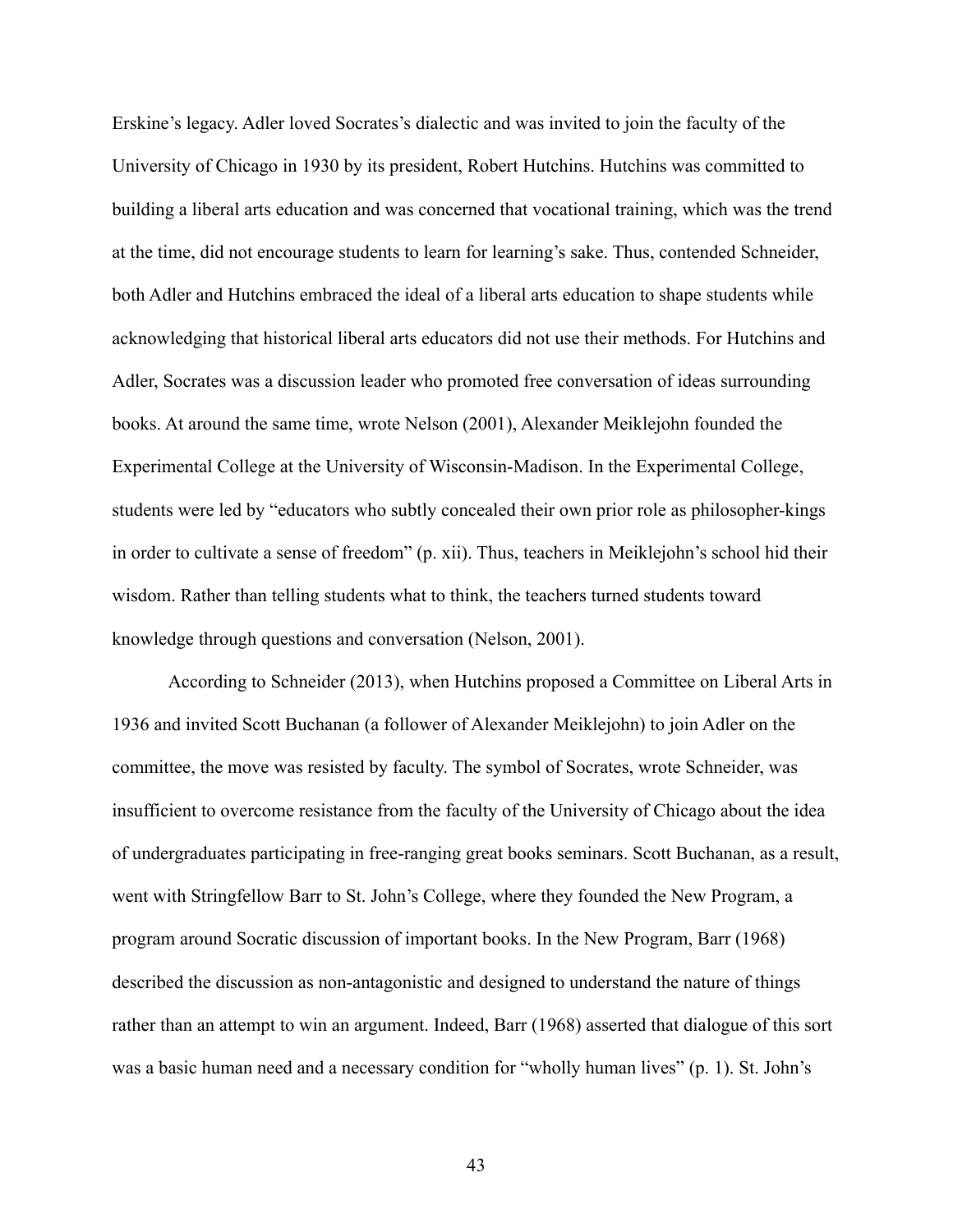College's New Program was entirely seminar-based, observed Schneider (2013), and other colleges followed suit (with limited success) or implemented Socratic seminar courses within their traditional or honors colleges. In such programs, the term Socratic seminar took on a life of its own as a description of a program centered around the reading and discussion of a core set of books (Schneider, 2013). According to Strong (1996), the term Socratic seminar was possibly first used by Scott Buchanan to describe the mode of discussion at St. John's College, in which professors are known as tutors because they guided the corporate dialogue rather than "professed" (p. 7).

Unlike the approach modeled by Socrates, Socratic seminars focus on students asking and then answering questions. Socratic seminars are the most popular approach in K-12 education (Schneider, 2013). In Plato, Socrates asks the questions that are responded to by his interlocutors but then challenged by Socrates. Thus, in Plato, Socrates is at the center of the conversation. However, in Socratic seminars, the teacher is a guide, and the students are their own interlocutors (Fullam, 2015; Rud, 1997). Consequently, Adler (1984) described Socratic seminars as a "conversation" (p. 17) and said that the seminar teacher should guide the conversation as a moderator who keeps the discussion focused. Furthermore, Adler argued that the Socratic seminar should be grounded in a work of writing or art. He added that the seminar teacher's task is threefold: to ask questions to shape the conversation, to challenge questions by seeking students' reasons for their beliefs, and to encourage dialogue rather than debate when conflicts arise.

Adler developed a new educational model called the Paideia Program for K-12 education at the same time that Barr and Meiklejohn restructured higher education (Jurić, 2013). *Paideia*, in the ancient Greek world, was the word for an education that encompassed "the totality of the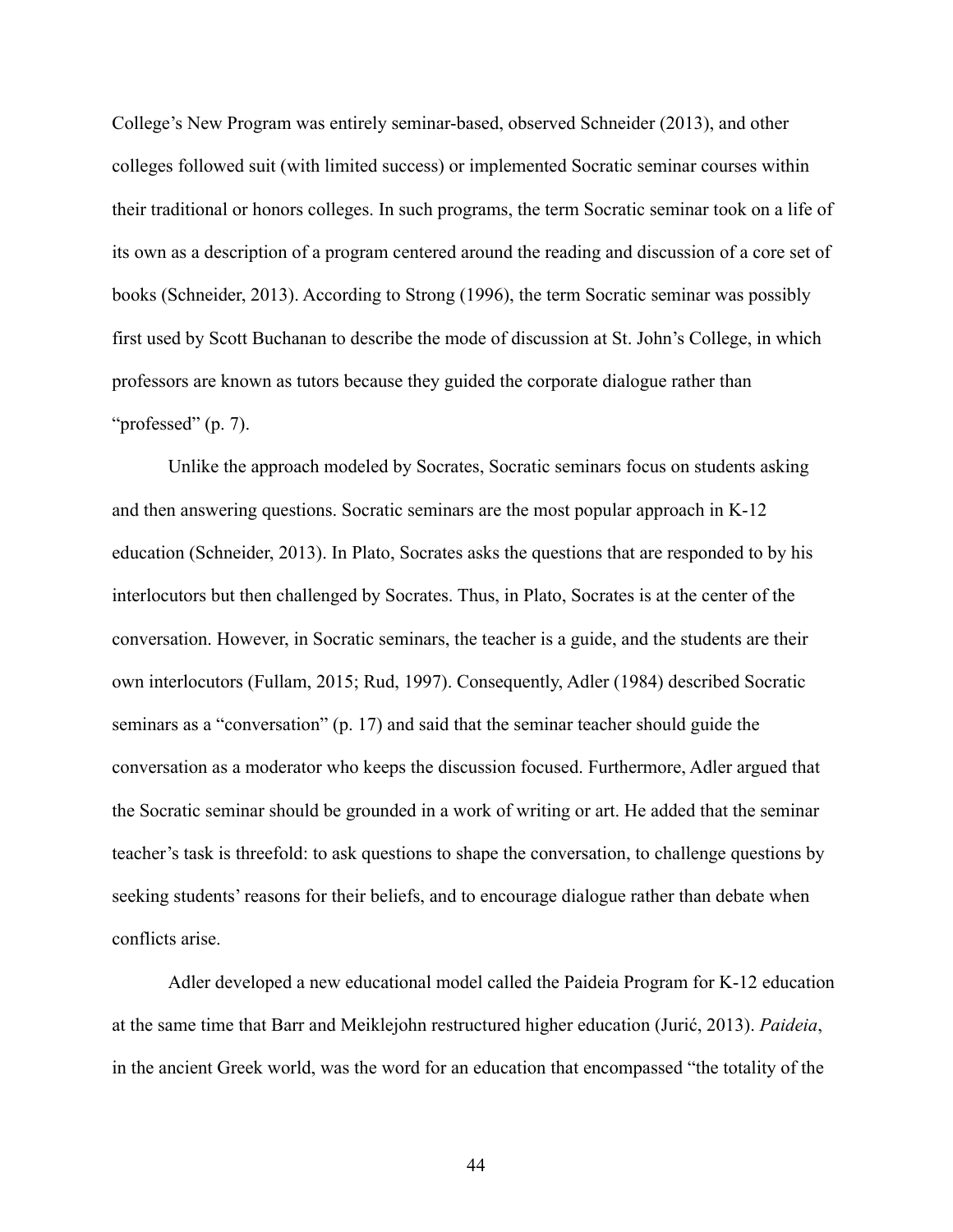cultural and ethical experience" (Jurić, 2013, p. 7). Similarly, Adler (1984) described paideia as "a general learning that should be in the possession of every human being" (p. 6). Adler acknowledged the need for direct instruction, especially in elementary school. However, he defined three modes of teaching: lecture, coaching, and Socratic questioning. Adler (1998) added that, in Socratic questioning, "the student bring[s] ideas to birth" (p. 29) through a process that was "virtually all innovative" (p. 28). Socrates did not lead seminars, Adler acknowledged. However, Alder said that the Socratic seminars "help[ed] [students] improve their understanding of basic ideas and values" (Adler, 1984, p. 15). Like Socrates in Athens, Adler asserted that Socratic seminars helped students pursue truth and virtue.

Delić and Bećirović (2016) suggested that Socratic seminars should not be debates but, instead, a collaborative process through which students make discoveries together. They advocated a physical design to Socratic seminars in which larger classrooms are divided into an inner circle of students who discuss the text and an outer circle of students who watch and listen to the conversation. When the students in the inner circle cease asking and answering questions, Delić and Bećirović recommended that the inner circle students and outer circles students swap places. Delić and Bećirović also noted that the length of the conversation may vary and that their approach balances two purposes of education—the building of shared values and free inquiry—with the end goal of encouraging lifelong learning. Finally, Delić and Bećirović suggested that the term Socratic seminar was the equivalent to the term Socratic circle.

However, Rud (1997) argued that Socrates rarely, if ever, encouraged debate between students. He also contended that few seminars rarely succeed in encouraging conversation between students and, although Socratic seminars feature a central text, Socrates's discussions never centered on a text. Thus, Rud pointed out that Socratic seminars may be Socratic in spirit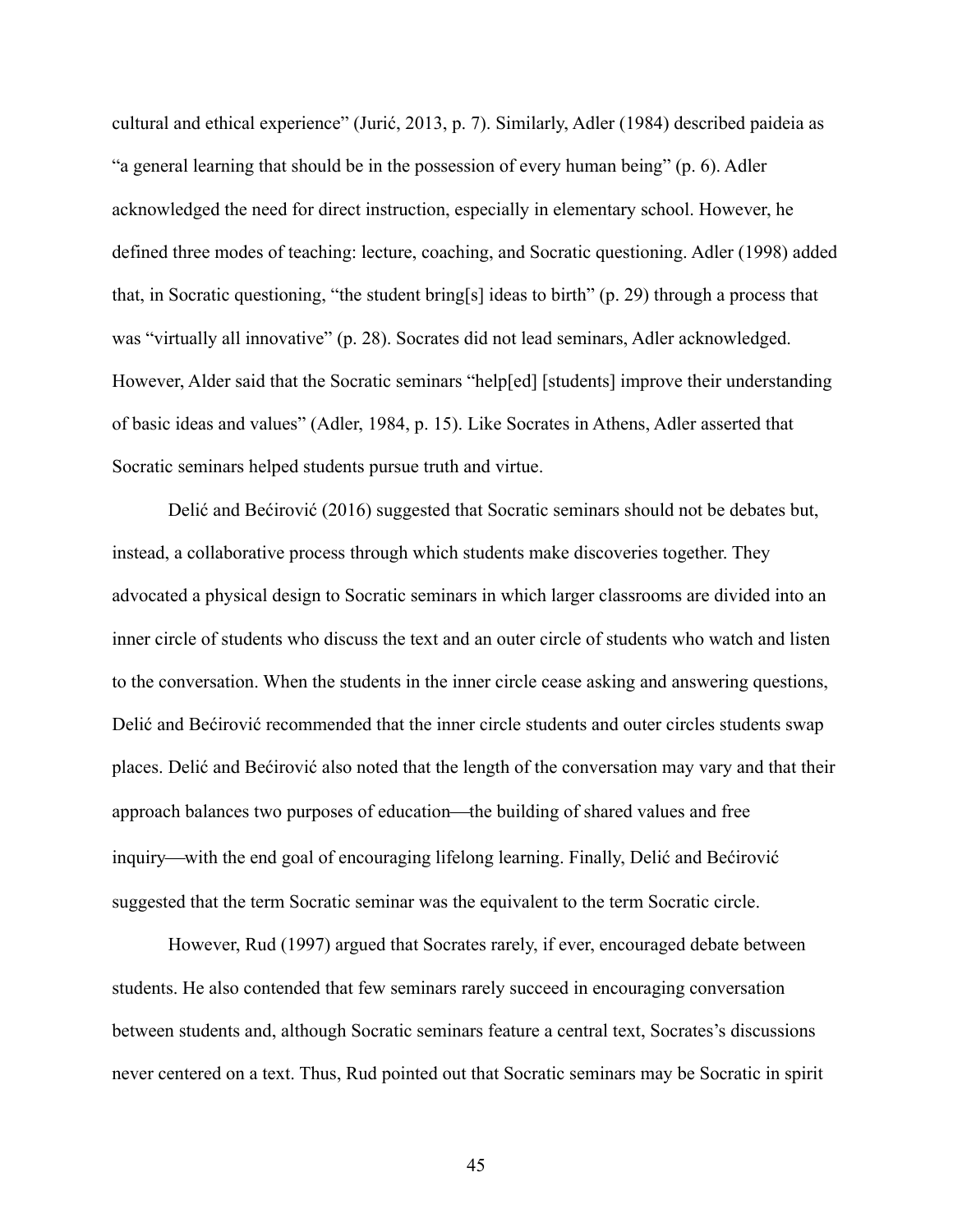but are not Socratic in practice. He also argued that true Socratic teaching should encourage selfknowledge, that such a goal is challenging to attain, and that the modern Socratic method does not guarantee self-knowledge. Many teachers believe, according to Rud, that Socrates was a simple teacher rather than a thinker who made use of various tools including irony. In contrast, Rud pointed out that Socrates was often ironic, challenging, and demanding. He suggested that truly Socratic teaching, thus, is at odds with modern education trends that emphasize the nurturing, supportive teacher.

### **Socratic Questioning**

Paul et al. (1997) suggested a broader application of Socratic practice called Socratic questioning. In a study of California's teacher education programs, the researchers identified Socratic questioning as a popular method of teaching critical thinking and suggested that Socrates used his mode of questioning to demand critical thinking and logical consistency. In interviews with teacher education faculty, Paul et al. showed that faculty members identified Socratic practice as a means of teaching critical thinking. However, they also noted that few teachers had a clear definition of critical thinking or an idea of how to teach it.

Paul and Elder's (2008) conception of Socratic questioning differed in kind from Socratic seminars. They defined Socratic questioning as "[a] mode of questioning that deeply probes the meaning, justification, or logical strength of a claim, position, or line of reasoning" (Paul & Elder, 2008, p. 177) that did not require a specific book or work of art as a focal point. Earlier, Paul and Elder (2007) characterized Socrates as a humble, autonomous, ironic teacher who sought to teach others to think critically, explore new ideas, and uncover their inconsistencies. They also argued that Socrates's method of asking questions was a teaching method called dialectic. Paul and Elder (2007) argued that Socrates's technique challenged poor reasoning,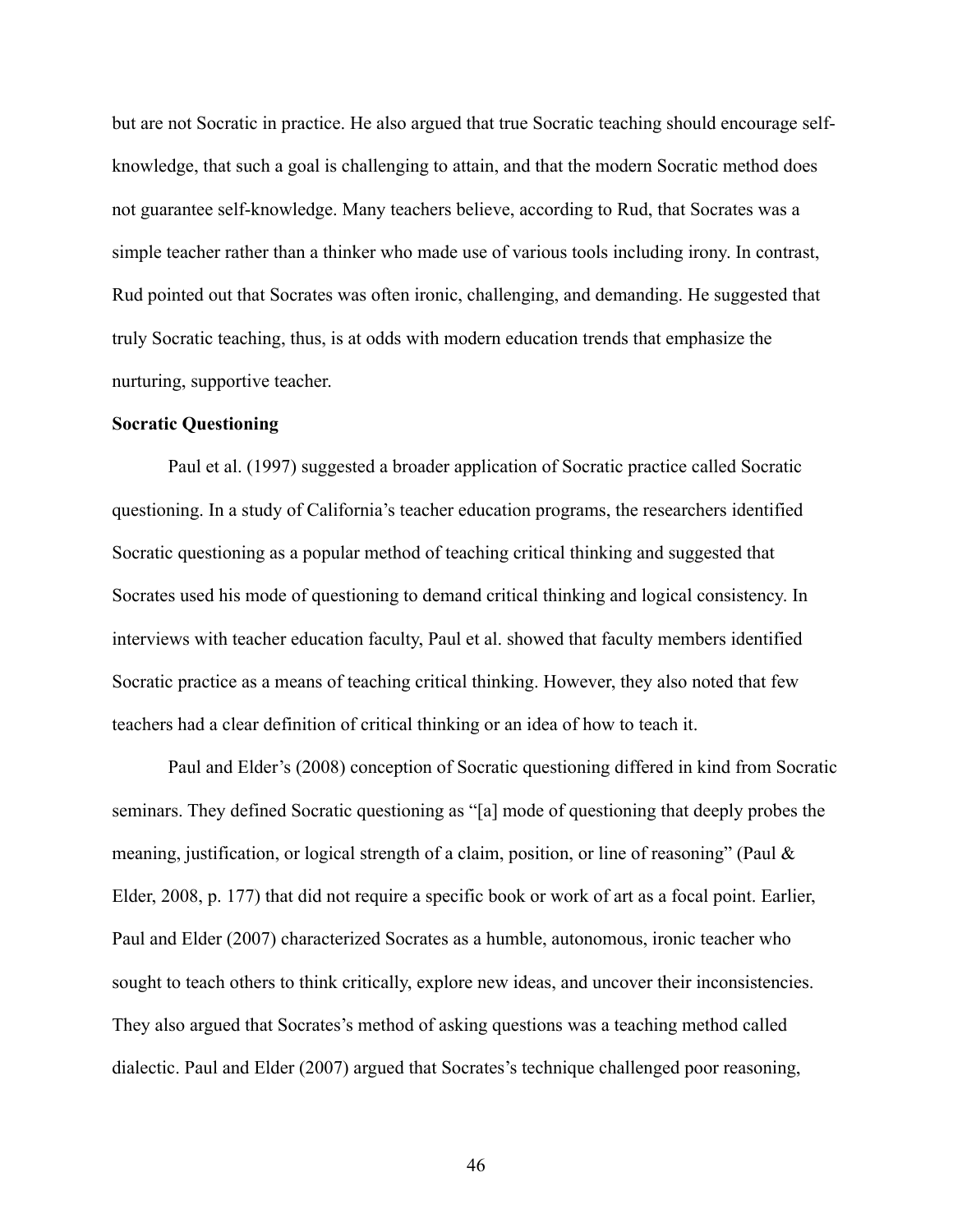helped students build stronger arguments, and facilitated students discovering reasoning errors. They also suggested that a primary goal of teachers was to help students develop principles for living life.

In contrast to Adler's Socratic seminars, which are student-centric and dialogue-driven though moderated by the teacher, Socratic questions are teacher-centric in that the teacher asks and controls the questioning (Golding, 2011). Thus, Socratic questioning is Socratic in that it involves asking questions and follows the historical practice of associating the Socratic method with questioning (Schneider, 2013). Paul and Elder (2007) characterized Socratic questioning as "systematic, disciplined, and deep" (p. 2) and focused on foundational matters. Consequently, they described Socratic questioning as not simply asking questions but asking questions that engage students in the higher levels of Bloom's taxonomy. Thus, Paul and Elder argued that Socratic questioning teaches students the art of asking questions. They also suggested that Socratic's dialectical methods may have been intuitive rather than consciously understood. Paul and Elder claimed that the conscious rules for reasoning are the basis for critical thinking and can be taught. Thus, Paul and Elder asserted that the Socratic questioning techniques they described provide teachers with an explicit methodology for conducting Socratic questioning.

Paul and Elder (2008) wrote about three kinds of Socratic questioning: spontaneous or unplanned, exploratory, or focused. Spontaneous or unplanned questioning occurs when a teacher genuinely is interested in what students are thinking (or not thinking) about a given topic and arises spontaneously during a class session. Exploratory questions involve teachers seeking to understand the context and content of students' understanding and are often used to introduce or review a topic after it has been taught. Focused questions are used to explore a specific topic in-depth, in a comprehensive, rigorous manner. Paul and Elder (2007) also suggested that the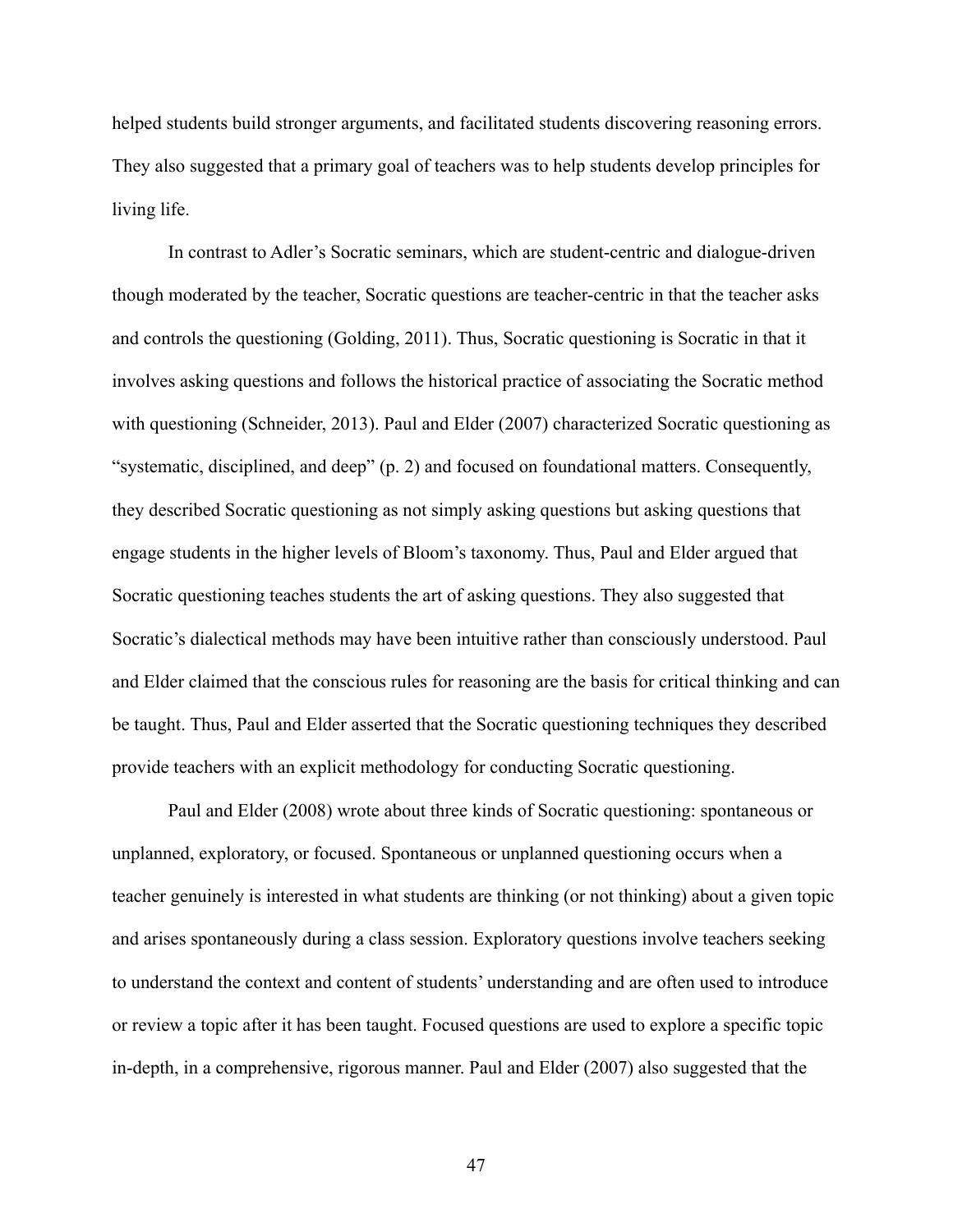teacher model questioning strategies to teach students to ask intellectually productive questions and also use those questions to help students distinguish between knowledge and ignorance. Critical thinking strategies are applied to questions asked of students to elicit responses that provide students clarity between truth and falsehood. Thus, critical thinking strategies provide the foundation for the Socratic questioning practiced by the teacher.

Adler (1984) claimed that the goal of Socratic seminars was to clarify ideas and common experiences and clarify students' understanding of the book or work of art being studied. He also asserted that the discussion should be student-led and teacher-guided. The distinctions are twofold: Whereas Socratic seminars are student-led but teacher-guided, Socratic questioning is teacher-led; and, while Socratic seminars are centered around a human artifact, Socratic questioning is intended to be more broadly applied to the general classroom (Paul & Elder, 2007). Nevertheless, both Socratic seminars and Socratic questioning are concerned with the difference between truth and falsity and the encouragement of clarity of thought (Adler, 1984; Paul & Elder, 2007).

#### **Research on Socratic Practice**

The point of a phenomenological study is not to explore or explain a theory but to examine experiences (van Manen, 2016). Consequently, the research into the effectiveness of Socratic practice is not directly significant to phenomenology. However, as a research method, a researcher using hermeneutic phenomenology seeks the fusion of horizons as fore-conceptions merge with the subjects' understanding of the phenomenon (Suddick et al., 2020). The following literature review forms part of the researcher's foreknowledge and suggests the need in the literature regarding phenomenological research into Socratic practice. Thus, this section provides a broad overview of research into Socratic practices.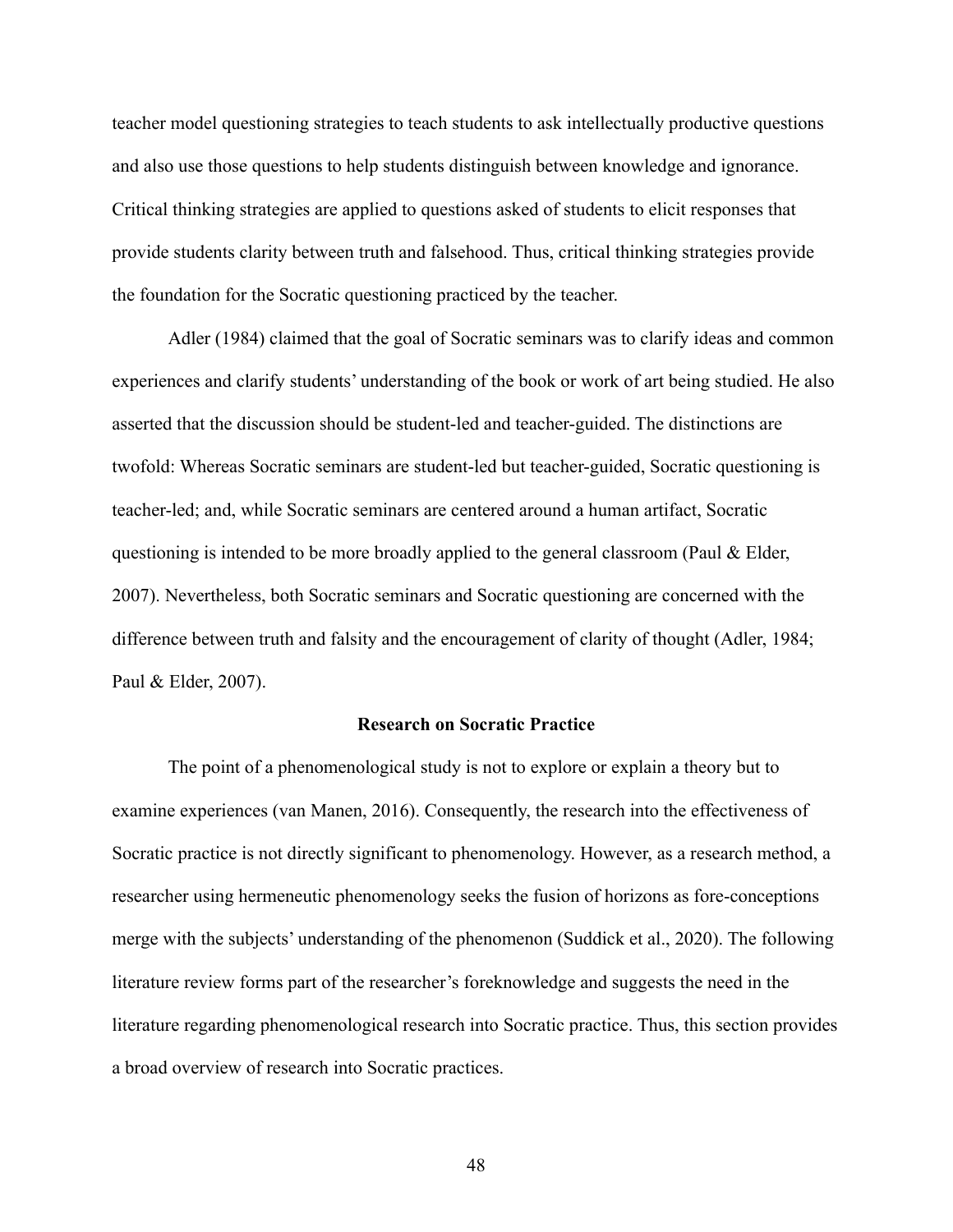## **Socratic Practice and Critical Thinking**

Burns et al. (2016) conducted a study of psychology students taking capstone courses at a major midwestern university. One-hundred sixteen participants were divided into a lecture-only comparison group and a Socratic method group. The Socratic method group used weekly readings to discuss student-submitted questions, which were discussed openly in class. Using the Learning Environment Preference (LEP) survey, which measured intellectual development over time, Burns et al. assessed the epistemological changes over the length of the courses being measured. A 2 x 2 mixed-design analysis of variance (ANOVA) was used to analyze whether there were differences in the cognitive complexity index (CCI). The difference in mean CCI score with the lecture-only group was not significant,  $F(1.247) = 1.72$ .  $p = 0.19$ . However, the mean CCI score for the Socratic method group was significant,  $F(1.249) = 30.26$ ,  $p = 0.0001$ . Thus, Burns concluded that the Socratic method group demonstrated an increased capacity to tolerate ambiguity in a 15-week Socratic seminar.

Sahamid (2016) conducted an action-research study of 24 Form Four level, 16-year-old Malaysian students participating in 16 one-hour literature lessons by applying Socratic questioning techniques in English literature classes. Initially, the students' English language skills were mixed: 25% were high proficiency, 54% were middle proficiency, and 21% were low proficiency. During three research cycles, Sahamid collected artifacts such as writing tasks, interviews, journals, and fieldnotes. An analysis of writing was evaluated through Paul's rubric assessment, using Paul's model of Socratic questioning, and interviews were analyzed and coded using a spiraling technique to obtain themes. As a result of the analysis, Sahamid concluded that all groups, over the three educational cycles, demonstrated varying degrees of growth in critical thinking.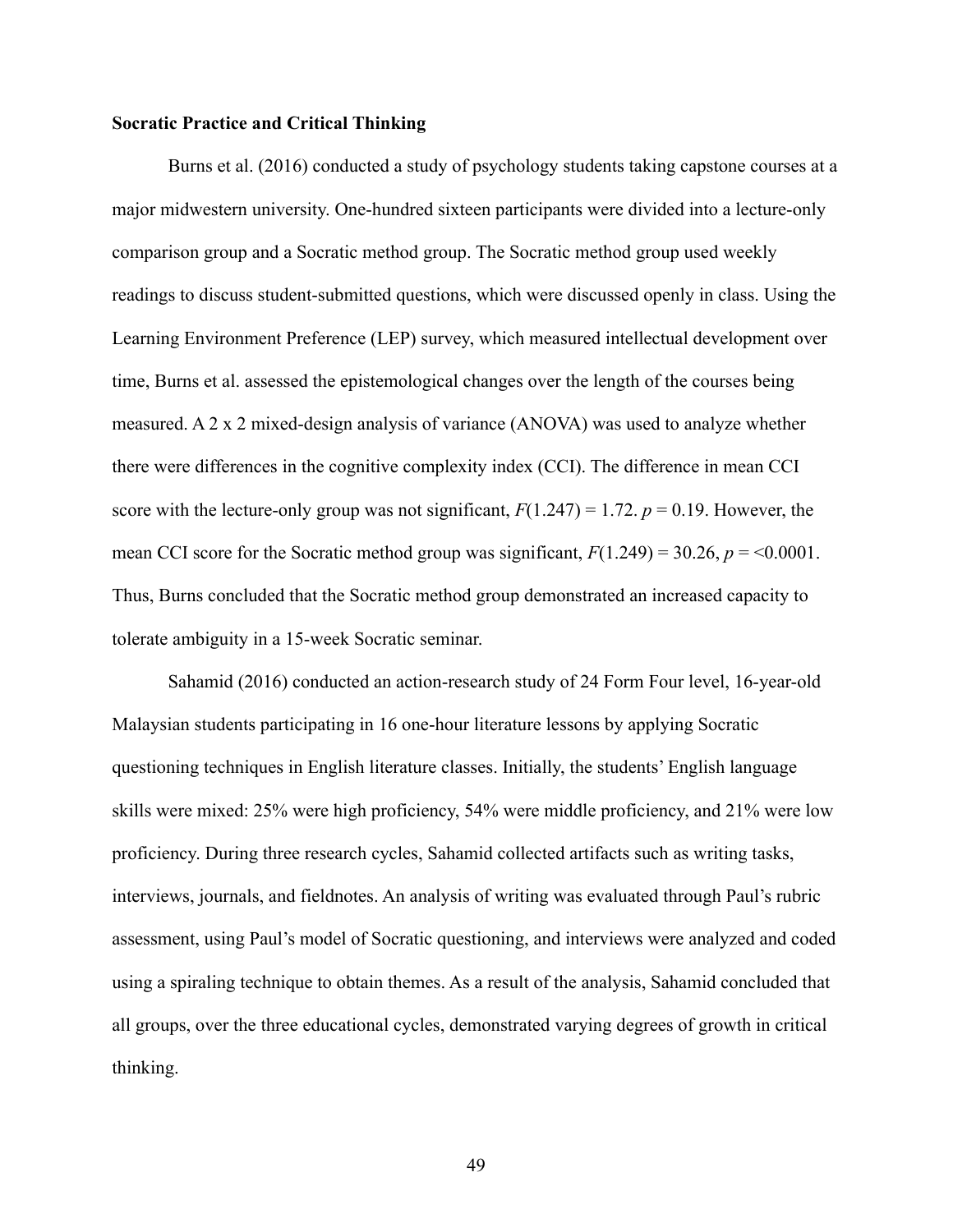# **Socratic Practice and Critical Awareness**

Balbay (2019) used a qualitative study to explore the effect of Socratic seminars using Socratic questioning strategies in increasing critical awareness in teacher education in a spoken English course. Balbay characterized critical awareness as a critical thinking skill that involves the ability to refrain from narrow, subjective opinions when considering phenomena. The Socratic method was the primary mode of delivery in the classroom, and students  $(N = 22)$ participated in conversations about controversial issues pertaining to teacher education. Using critical research methods, Balbay interviewed the students twice: once at the beginning of the semester and once at the end of the semester. Three themes emerged: education and politics, education and economics, and education and cultural diversity. The students, suggested Balbay, did not recognize the relationship between education and politics prior to starting the course. The students also developed an understanding of how economics or family finances could negatively or positively impact access and learning in English language education courses. Finally, though the students initially were sensitive to cultural diversity, their last interviews pointed toward more specific areas of concern in the classroom. Consequently, Balbay concluded that the Socratic method was an effective means of building critical awareness.

In a quasi-experimental study, Davis and Sinclair (2014) examined the impact of Socratic questioning based on the paideia method on the complexity and nature of interactions in middle school students' conversations with another. Davies and Sinclair selected six schools in New Zealand for the study. The researchers divided middle student participants ( $N = 720$ ) into an experimental group ( $n = 12$  classrooms) and a control group ( $n = 12$  classrooms). Teachers in the experimental classrooms were trained in the Paideia seminar and other stages in the paideia method (the Didactic stage of teaching and the coached project stage). Data were collected three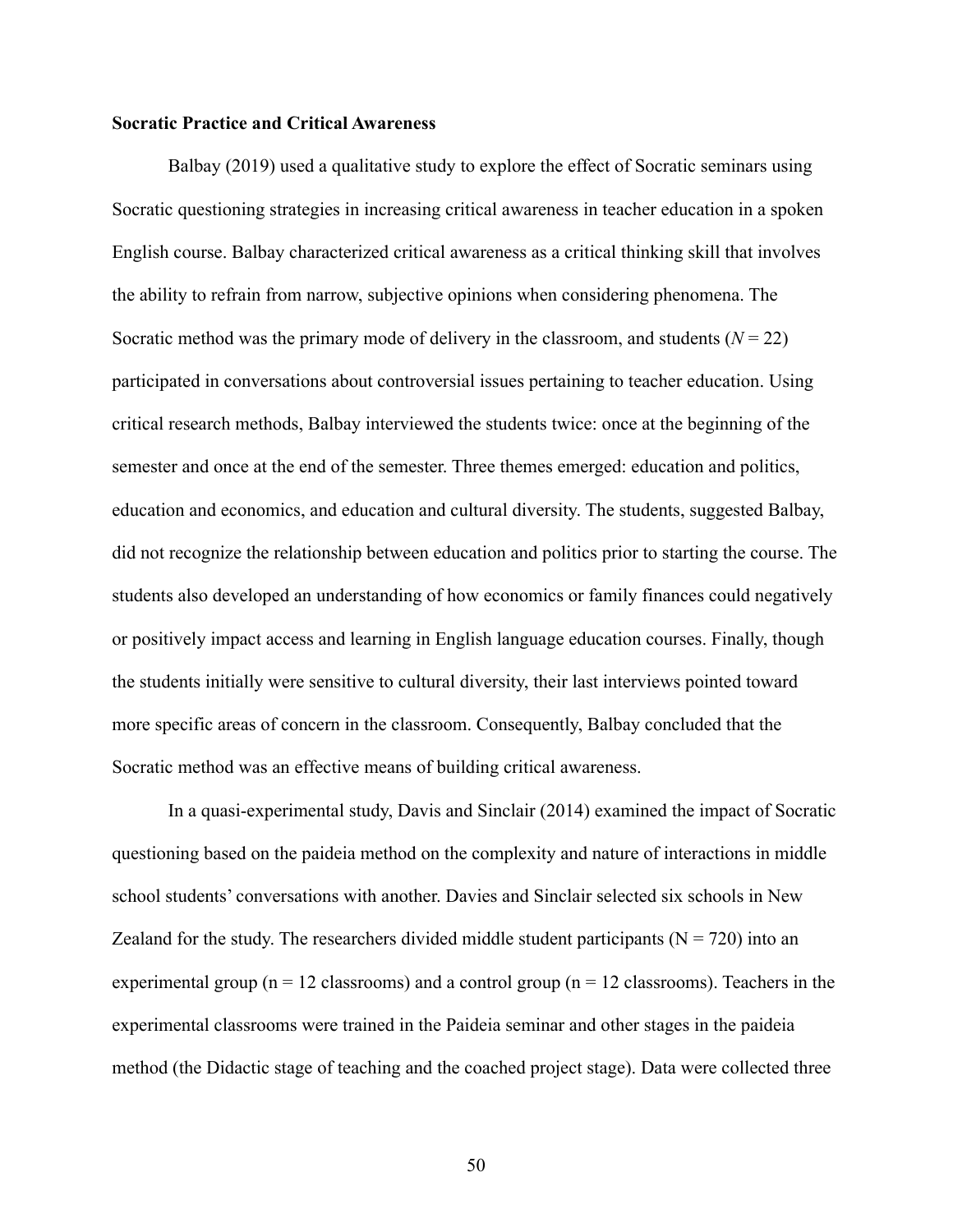times during the study. Initially, researchers filmed both the experimental classrooms and control classrooms and coded for the kinds of interactions students had with teachers and other students. Around the midpoint of the semester, researchers analyzed transcripts from Moodle discussions for the experimental group classrooms and filmed the classrooms for the control groups. Finally, researchers filmed both the control and experimental groups engaging in a Paideia seminar at the end of the semester. ANOVAs and *t*-tests were conducted to analyze the data (Davies & Sinclair, 2014).

Davies and Sinclair (2014) analyzed two main categories: the complexity of conversation (i.e., surface or deep) and the nature of the interaction (i.e., student-to-student, student-to-teacher, or teacher-to-student). In the final seminars, 17.4% of the experimental group's responses were coded as deep versus 7.5% of the control group's responses. The difference was statistically significant,  $\chi^2(1) = 39$ ,  $p < 0.0$ . The increase in deep questions among the experimental group from 7.5% to 17.4% was also statistically significant (Fisher exact test,  $p < 0.001$ ), but the increase among the control group from 5.5% to 7.5% was not statistically significant (Fisher exact test,  $p = 0.07$ ). In addition, deep student-to-student interactions in the experimental group were significantly higher than the interactions in the control group,  $\chi^2(1) = 10.9$ ,  $p < 0.01$ . Deep student-to-teacher interactions were also significantly greater in the control group compared to the student-to-teacher interactions in the experimental group,  $\chi^2(1) = 6.6$ ,  $p < 0.01$ . However, deep teacher-to-student interactions were not significantly different between the experimental group and the control group ( $p = 0.18$ ). A 2  $\times$  3 chi-square test found a significant difference between the kinds of interactions in the control group versus the experimental group,  $\chi^2(2) = 58$ ,  $p < 0.01$ , suggesting that the experimental group differed in the kinds of interactions. Finally, the study suggested no significant difference between the control group and experimental group in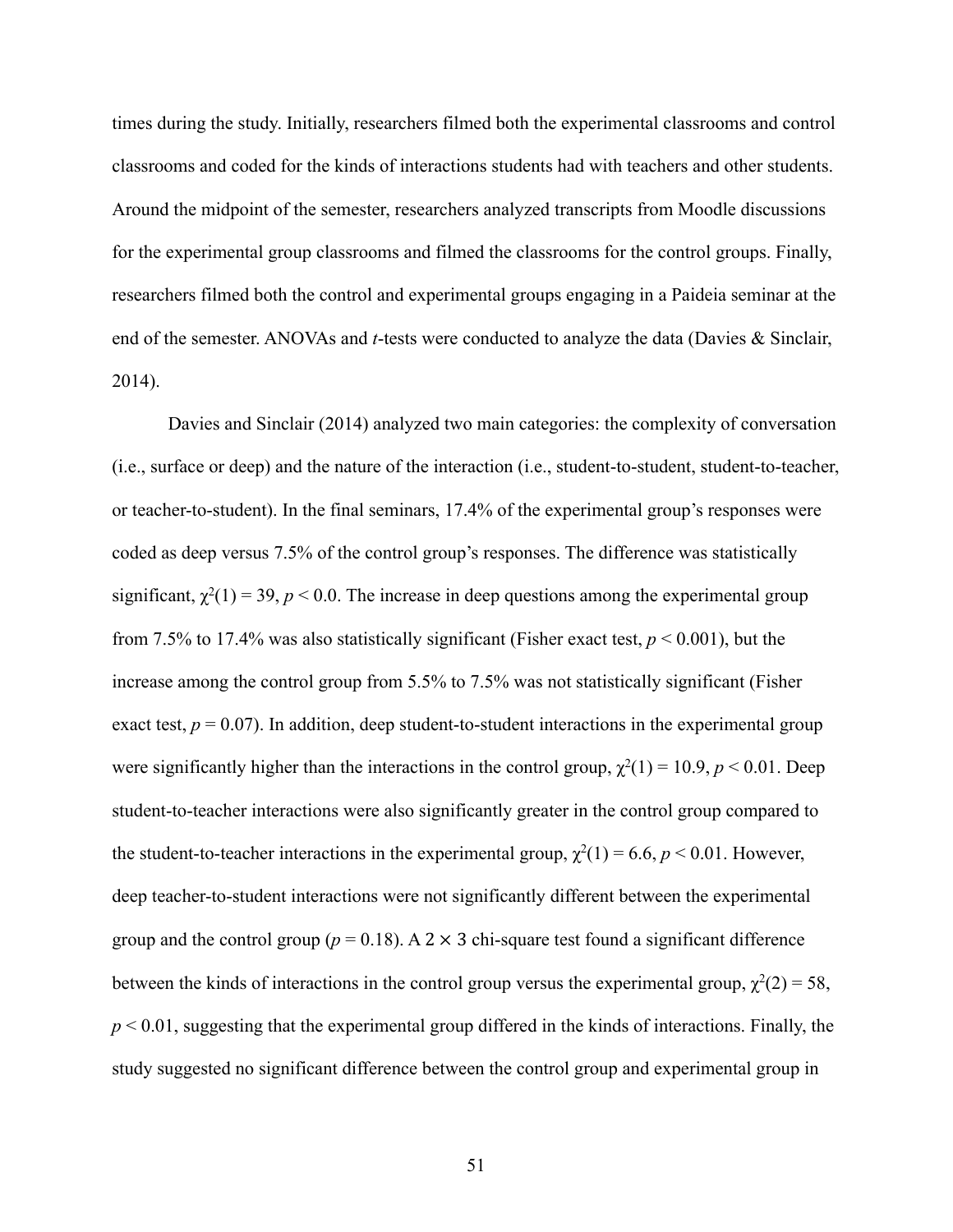the depth of responses for students of low socioeconomic status,  $\chi^2(1) = 1.6$ ,  $p = 0.2$ . However, low socioeconomic status students increased their percentage of deep responses in the final seminar compared to the initial seminar,  $\chi^2(1) = 3.7$ ,  $p < 0.5$ . Students of high socioeconomic status,  $\chi^2(1) = 40$ ,  $p = 0.01$ , and middle socioeconomic status,  $\chi^2(1) = 8.3$ ,  $p = 0.01$ , in the control group gave significantly more deep responses (Davies & Sinclair, 2014).

### **Perceptions of the Socratic Practices**

Blake (2018), as reported in her dissertation, examined teachers' perceptions of the Socratic method in online higher education classrooms. The purpose of Blake's study was to explain the instructors' perceptions of how the Socratic method can be used effectively in the online environment to promote critical thinking. The exploratory case allowed the researcher flexibility to explore a poorly understood topic. Blake characterized the Socratic method as a process of questioning assumptions in conjunction with active listening and reflection to discover underlying assumptions and strengthen critical thinking skills. To implement the Socratic method in the classroom, instructors suggested the following strategies: increasing collaboration between teachers and students and students and other students, giving more feedback that directly referenced the Socratic method, and explicitly incorporating the Socratic method into course design. Instructors suggested, too, that the Socratic method was an excellent tool for interventions through discussion boards. Instructors argued that the Socratic method, delivered asynchronously, generally supported high-level critical thinking skills, though some teachers were interested in other synchronous approaches. Finally, Blake's discussion suggested that instructors viewed the Socratic method as a valuable tool in developing problem-solving over time and shaping critical thinking skills that extend beyond academia. Thus, teachers in online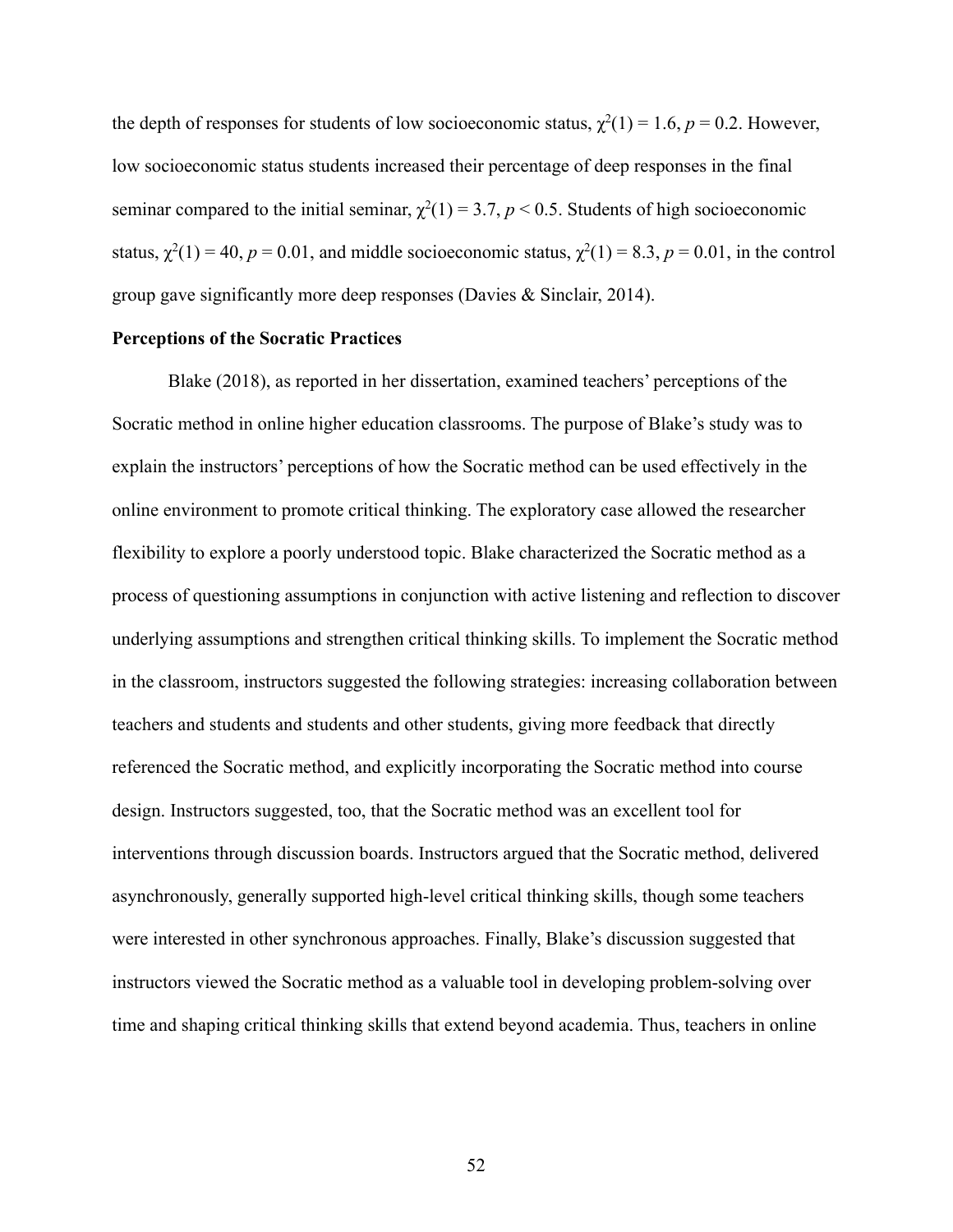courses viewed Socratic practices as beneficial for developing students' critical and independent thinking skills.

Edwards's (2019) doctoral study also explored teachers' perceptions of the Socratic method in developing critical thinking. In the descriptive qualitative case study, Edwards (2019) defined the Socratic method as "an educational method used to enhance classroom conversations. [It] places great emphasis on reading, listening, talking, and thinking" (p. 6). Edwards interviewed high school teachers and conducted observations of their classrooms. All interviewees asserted that the Socratic method increases critical thinking skills. In addition, three themes emerged during the analysis. First, teachers expressed a desire for more training in the Socratic method. Second, the teachers' comfort level with the method was dependent on their students' grade level, with teachers of 11th- and 12th-grade students expressing more comfort with the Socratic method than teachers of 9th- and 10th-grade students. Third, teachers believed that the Socratic method's usefulness in developing critical thinking skills depended on students' active involvement. Edwards suggested that his study pointed toward the importance of training students in the Socratic method.

### **Case Studies of Socratic Practice**

Using a case study design, Griswold et al. (2017) examined the usage of Socratic seminars in a high school diabetes curriculum used in an 8th-grade class. Griswold et al. described the characteristics of how one teacher used a Socratic seminar in a discussion about data. The teacher showed students two complex charts. One chart compared the effects of a placebo, Metformin (a diabetes medication), and lifestyle changes on overweight pre-diabetics. The other chart compared the effects of a placebo, Metformin, and lifestyle changes on people of various degrees of genetic risk for diabetes. The teacher first asked the students to interpret the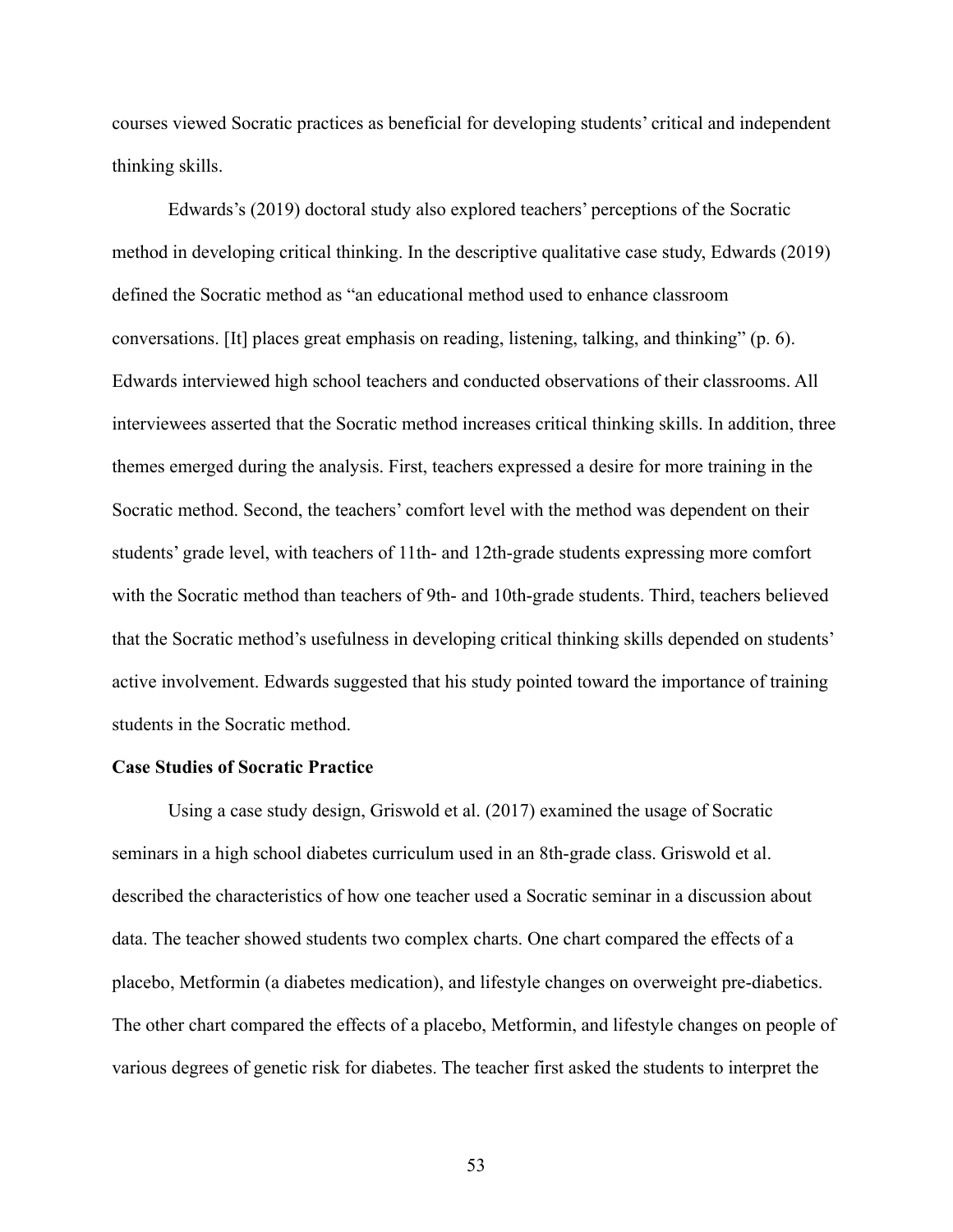charts by leading with a question about what the data literally communicated. The question led to a conversation about how to interpret the data, which caused a student to observe that some confusion resulted from misinterpreting the results. After the students understood what the graph literally communicated, the teacher asked the students to interpret the data. Students discussed the study's practical implications, how the study was designed, and other deeper questions. Finally, the teacher asked students to evaluate the charts for personal implications and make personal connections to the diabetes study. Many students, during this phase, suggested that they needed to exercise more. Although students gave the seminar high ratings, the researchers observed one major challenge: a few students dominated the conversation. In later seminars, the teacher trained students on the norms for conversation, how to disagree respectfully, and how to read other students' body language. In addition, the teacher used charts to track student engagement and asked students to note one thing they learned during the seminar. The case study concluded that three kinds of questions, in order, should be asked: literal questions about what data shows, interpretative questions about what the data means, and evaluative questions about how the data might apply to each student on a personal level. Finally, the researchers suggested asking students to reflect on and share their experiences in the seminar.

Haroutunian-Gordon (2009) conducted a case study using a grounded theory of two teacher candidates engaging in "interpretative discussion" (p. xi) of texts in fourth-grade classrooms. One teacher taught in an urban setting, and the other teacher taught in a suburban setting. Haroutunian-Gordon described interpretative discussion as an attempt to understand the meaning of text through the form of the text; that is, approaching a text with open-mindedness and seeking to explain the text in their own words. Although Haroutunian-Gordon did not explicitly call interpretative discussion the Socratic method, she framed interpretive discussion in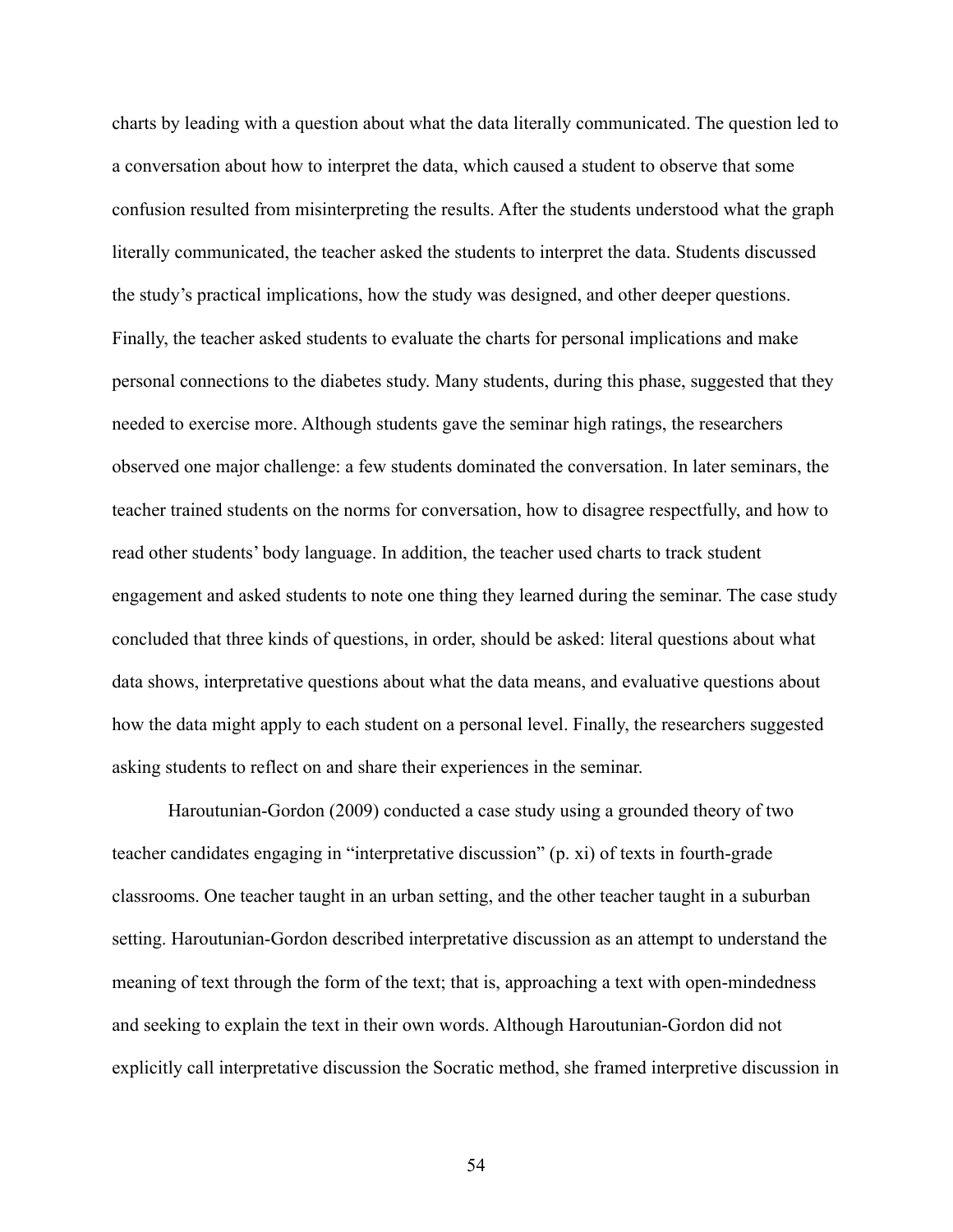the context of principles derived from Mortimer Adler's and the Great Books Foundation's concept of shared inquiry. Through rich description, Haroutunian-Gordon examined the experiences of the two teacher candidates as they engaged their classes in conversation. As she explored and described the teachers' experiences in the classroom, she drew four conclusions about teacher preparation programs that teach interpretative discussion. She argued that, first, teachers needed to practice leading discussions. Second, teachers needed to be trained in developing discussion questions. Third, teachers required time to reflect on the discussions they led. Finally, Haroutunian-Gordon concluded that teachers should themselves participate in interpretive discussions.

# **Experiences of Socratic Practice**

Altorf (2019) reflected on her experience as a facilitator but within the framework of using Socratic practice within the Nelson-Heckman tradition to build community. Although Altorf framed the Socratic method within the context of phenomenology, she did so as a means of suggesting that Socratic practice involves interpreting phenomena and understanding others' lived experiences; the reflection itself was not a phenomenological study. Altorf's focus was primarily on theory and how theory should inform practice, as understood by her own experience of Socratic practice. Thus, Altorf's work described Socratic practice within the Nelson-Heckman tradition and explained how a community could come together to investigate the essence of a phenomenon.

Gersen (2017) described her own experience as a student in Harvard Law School in the context of a document that described the Socratic method and the Harvard Law approach. Although the work was not explicitly phenomenological, it was deeply personal, and Gersen described herself as a shy Korean immigrant whose family rewarded reading and the arts but not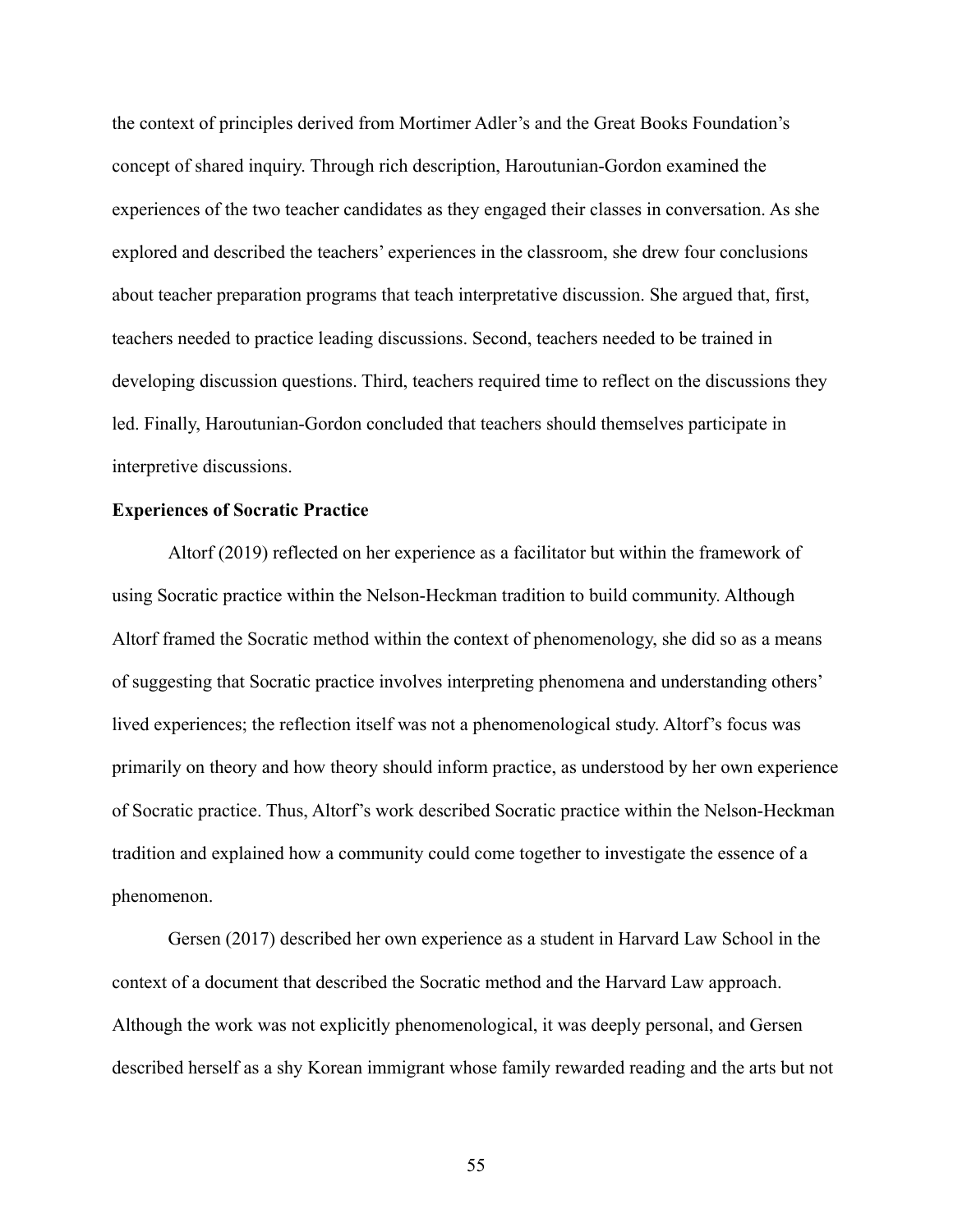confident verbal communication. Thus, in her family, Gersen tended to be punished for asserting herself, asking questions, and speaking up. Consequently, she learned to be quiet and passive. When Gersen (2017) went to Harvard Law School, however, and encountered the Harvard Law School approach to the Socratic method, she "heard her voice" (p. 2320) and "got through with [her] stumbles" (p. 2320). The encounter changed her. She soon actively engaged in the conversation and grew in confidence, independence, and critical thinking skills. Thus, portions of Gersen's work examined the phenomenon through her lived experiences.

### **Summary**

Socrates died as he lived. He philosophized cheerfully, scolded his friends for their tears, and, after drinking the hemlock, his body grew numb from the feet up (Plato, 1998). Socrates's method can be traced back to ancient Greece. However, modern incarnations of Socratic practice owe as much to Socrates being an authority figure that vindicates modern practices as they do to Socrates himself. Current research into Socratic practice varies in its rigor and focus but generally shows that Socratic practices improve critical thinking and critical awareness. Teachers and students typically have a favorable view of Socratic practices. Some researchers have described their experiences with Socratic practices. However, definitions of Socratic practice vary throughout the literature and in classroom practices. As Schneider (2013) noted, modern approaches to Socratic practice have become untethered from their textual roots and traditions. This study contributes to the literature by describing the inward experience of teachers as they participate in Socratic practices.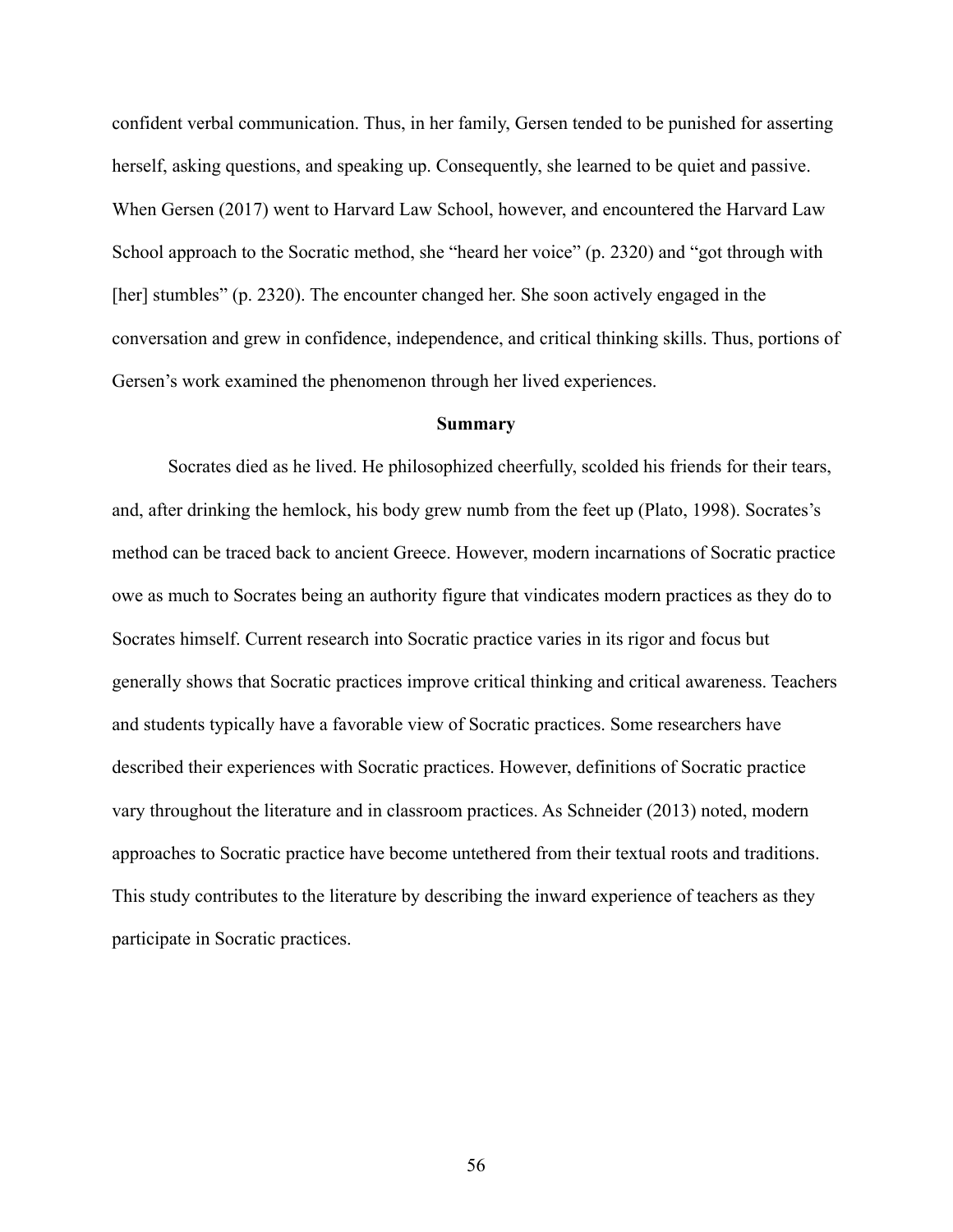### III. METHODOLOGY

The purpose of this study was to explore the meaning of teachers' lived experiences with Socratic practices. Hermeneutic phenomenology describes the lived experience of an individual or the essence of an individual's shared understanding of an experience or concept (Creswell & Poth, 2018; Moustakas, 1994). That is, phenomenology examines the essential meaning of the world as the meaning reveals itself to the human consciousness (Lindseth & Norberg, 2004). Data for the study were collected through interviews with four high school teachers. Following a hermeneutic phenomenological approach, the researcher did not bracket himself and approached the interviews with a consciousness of his fore-conceptions. Through a spiraling process of revisiting and revising his assumptions, the researcher analyzed the data to uncover the wholeness of the subjects' lived experiences as themes emerged (Creswell & Poth, 2018; Huttunen & Kakkori, 2020; Peoples, 2020).

### **Description of Research Design**

# **Participants**

Participants in this study were high school teachers with experience using Socratic practice. Participants were chosen based on a criterion sampling strategy: high school teachers who self-identified as experienced with Socratic practice, as the essential criteria for participation in phenomenological research includes experience with the phenomena, an interest in understanding the phenomena, and a willingness to participate in a recorded interview that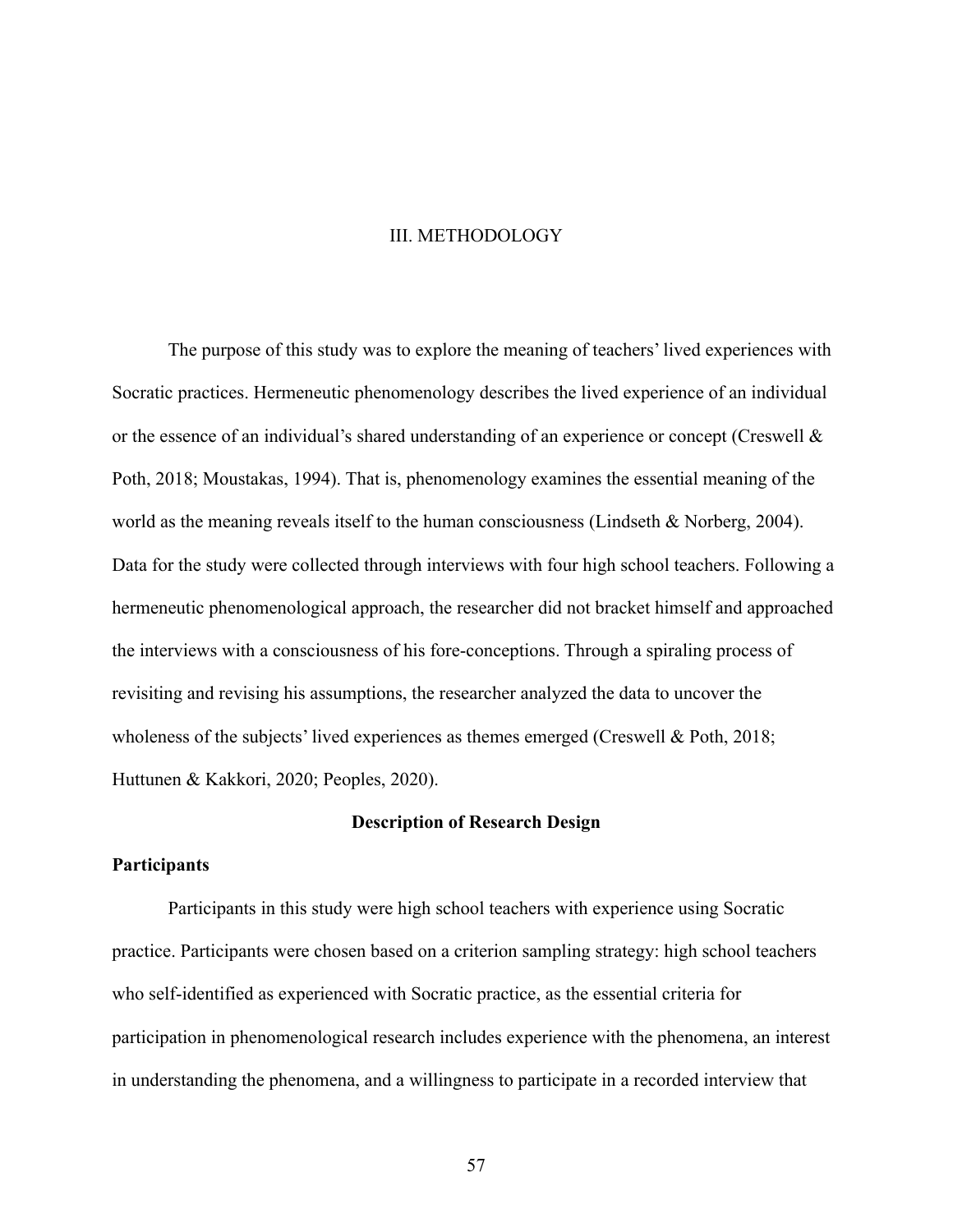produced a published report (Moustakas, 1994). The researcher identified two teachers as experienced in Socratic practice through his relationship with the two teachers. Thus, a convenience sampling technique was applied for the selection of those two teachers. Two participants self-identified as teachers experienced in Socratic practice. Two additional teachers self-reported themselves as having expertise because of their experience leading seminars in classically oriented schools that emphasize Socratic discussion as part of the curriculum. In the end, four teachers were chosen to participate in this study, fulfilling the requirements for phenomenological research (Creswell & Poth, 2018; van Manen, 2016). The participants included a high school English teacher from a private high school; a high school social studies teacher from the same private high school as English teacher; a middle and high school teacher associated with a classical education group; and a middle, high school, and college instructor with experience guiding Socratic discussions in different classical association, colleges, and nonprofit organizations.

#### **Role of the Researcher**

Hermeneutic phenomenology assumes that a "reader" of the world cannot fully separate himself or herself from the world of his or her own experience and pre-knowledge. The researcher must examine the phenomenon's essence through a spiraling process of revision and reflection. As a result, the researcher's foreknowing becomes significant in the research processes, as what is foreknown must intersect what becomes known. That is, the researcher must "acknowledge [his or her] implicit assumptions and attempt to make them explicit" (Kafle, 2011, p. 190). Van Manen (2016) argued that personal experience is an excellent starting point of inquiry. He wrote that phenomenologists, furthermore, should attempt to describe their lived relationship with the phenomenon in question insofar as possible.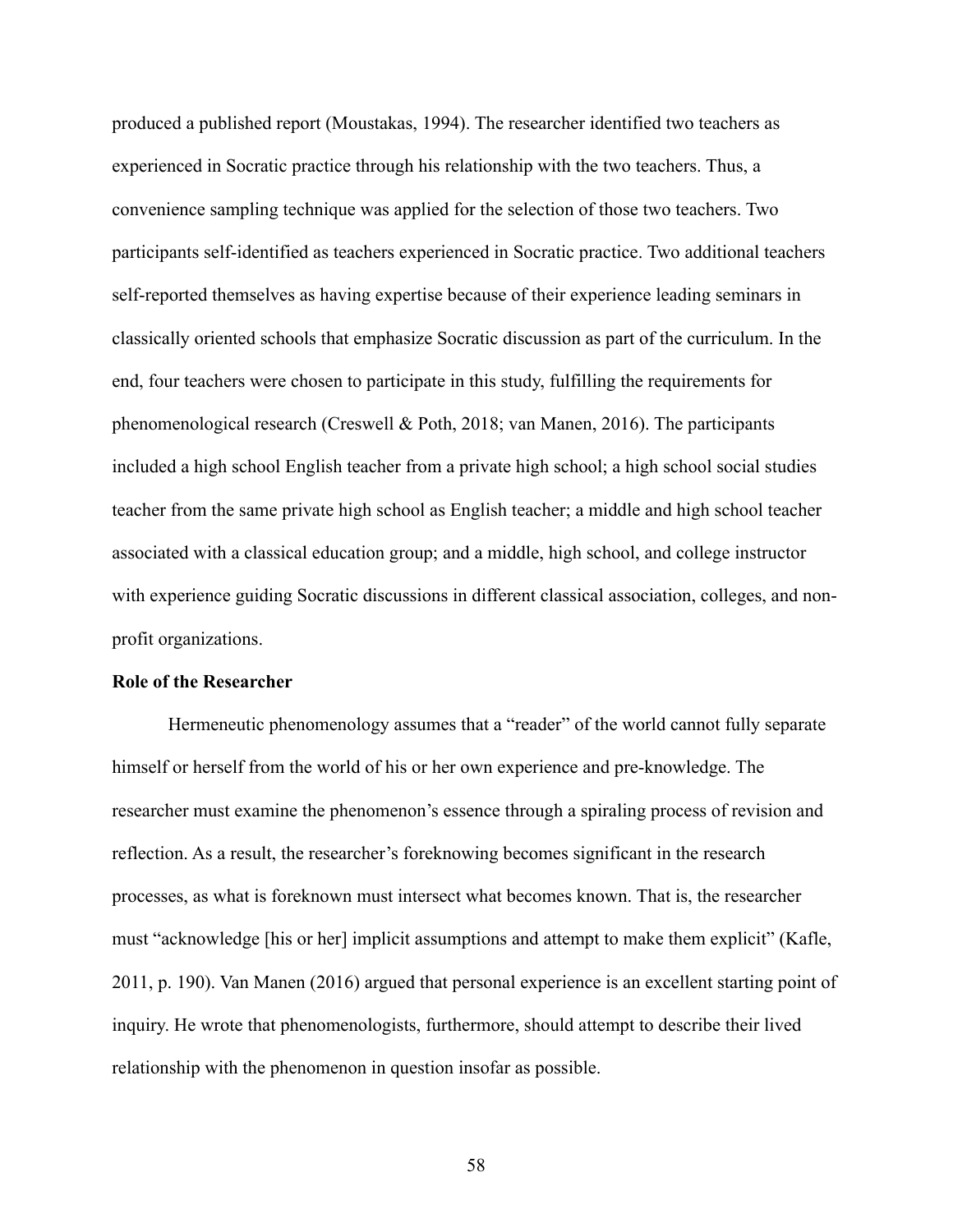Thus, the following describes the researcher's experience with Socratic practices. The discussion explicates a specific example of the researcher's lived involvement with the phenomenon and conveys his fore-conceptions. In 2020, the researcher taught a high school critical thinking and writing class using Socratic practice. He asked his class to define the idea of "chair" according to genus and specific difference. However, the students drove the need to define chair as part of a broader conversation about syllogistic form. The class's attempt to develop a syllogistic argument using the word chair led students to define the term before developing the argument. The researcher did not know how to define chair at that moment but felt that "wherever the argument, like the wind, tends, thither must we go" (Plato, 1991, p. 73). He felt pleasure at this process as he interpreted the students' attempts to define chair as the students applying previous lessons on creating definitions.

A few students made preliminary attempts to define chair. However, other students challenged those attempts on the grounds of being either overly specific or overly general. The researcher wanted to contribute but found himself in a state of perplexity. Regarding chairs, he saw no apparent connection between thing, idea, and word. Indeed, he felt—as he often did—a pang of anxiety even though he recalled Socrates's assertion that those experiencing aporia should be glad, for people who experience aporia know that they do not know and can proceed on to true knowing (Plato, 2004). Nevertheless, the researcher experienced a moment of intellectual dizziness and fear. Indeed, in front of his class, he regularly finds himself slackjawed and confused after discovering that he is ignorant about what is true.

As the researcher—and the class generally—asked questions and engaged in conversation, the discussion led to absurdities, laughter, and expressed frustration as definitions of chair were proposed and rejected for various reasons, including logical inconsistencies. One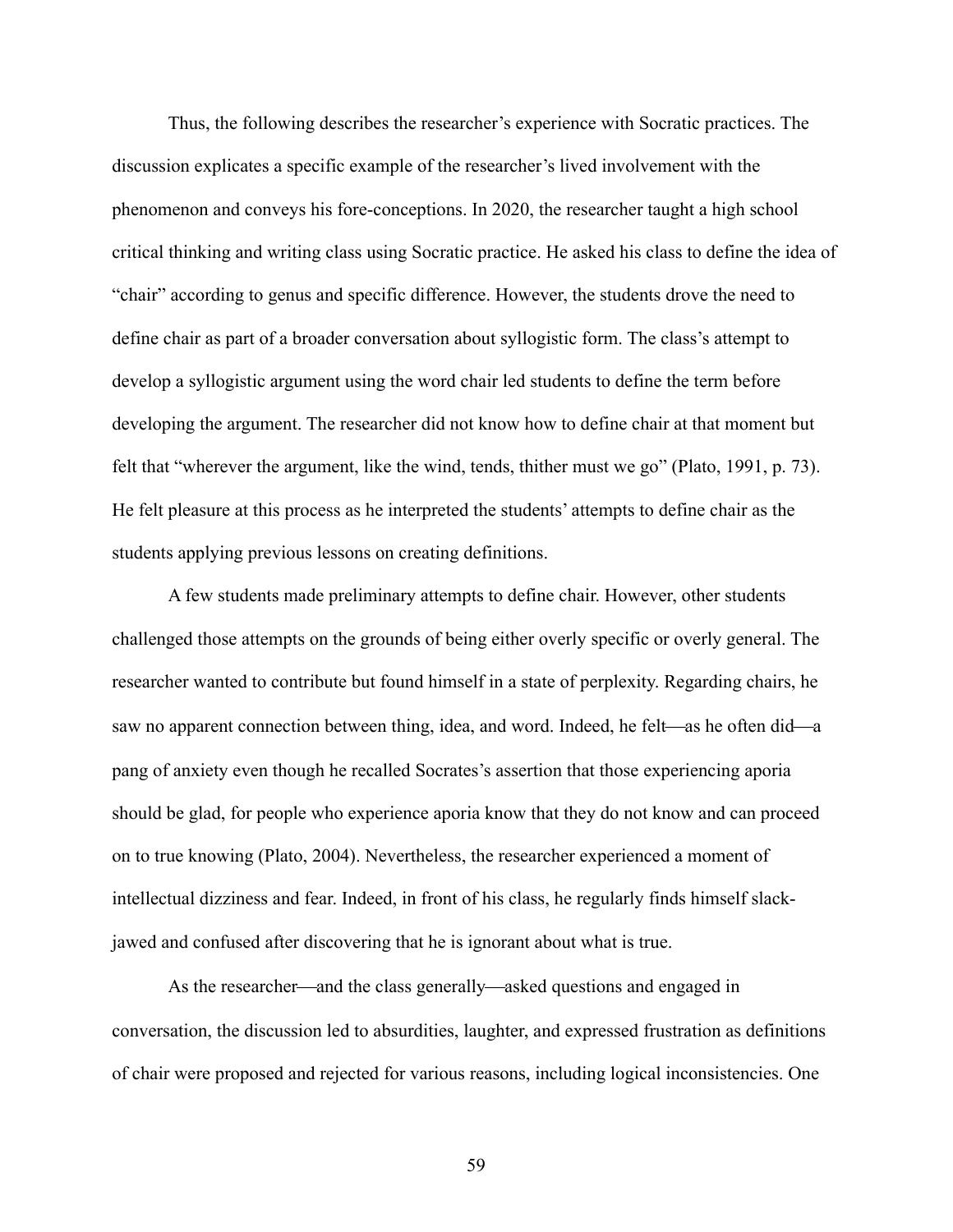student asked if she could use the restroom; half-joking, the student said she needed to leave the room because she could no longer tolerate her ignorance of a chair's true nature. At one point, the researcher and students expressed their doubt about what they should sit on and speculated as to whether tables were, in fact, chairs. The class continued their discussion, stated opinions, and asked questions as the researcher used a form of elenchus to explore contradictions in the premises. At times, the researcher felt doubt in his chest about specific assertions and would challenge those claims. Socrates might describe this experience as his daimon, a warning against a particular thought or action (Plato, 2002). Like Socrates, the researcher did not experience any positivity from his daimon. His heart warned him of a questionable conclusion but did not suggest new alternatives. The researcher expressed his concerns, asked questions, and redirected the conversation when he doubted the conclusion.

After about 15 minutes of discussion, a student suggested breaking down the idea of chair into Aristotle's four causes. This suggestion led to a breakthrough; seeing the final, efficient, material, and proximate causes of chair allowed the class to formulate a definition based on the genus and specific differences. However, the definition led to further problems. The researcher confronted unpleasant truths about chairs; the class laughed when it concluded that a toilet was a particular sub-category of chair or, to the researcher's chagrin, that a beanbag was a chair according to the class's definition. The bell then rang, students left for their next class, and the researcher took a moment to process the fear, confusion, and thrill of the class period.

The researcher's philosophy of Socratic practice was formed by his experience as a student at St. John's College in Annapolis, Maryland. One of St. John's College's New Program founders, Scott Buchanan, may have coined the term Socratic seminar and implemented Socratic dialogue as noted earlier (Strong, 1996). Thus, the researcher's experience with the Socratic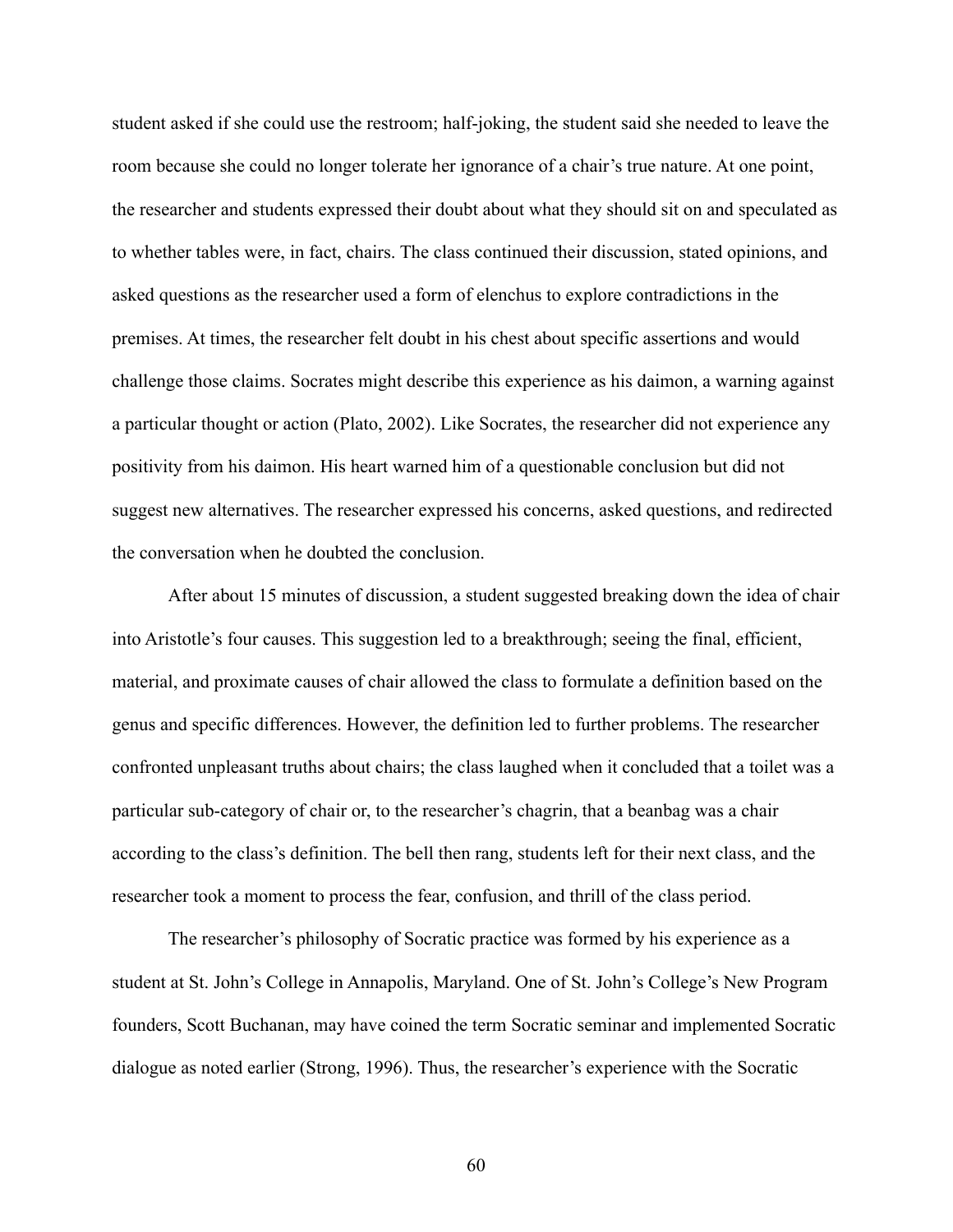method was in the form practiced at St. John's College: a student-driven discussion that deemphasizes the role of the teacher as such and centers dialogue on a discussion of texts. Key to this practice was following the argument wherever it led, humor, a willingness to make mistakes and display ignorance, and an underlying assumption that dialogue is an essential requirement of human nature (Barr, 1968). As the researcher pursued an educational and academic career, this philosophy has followed him into his classroom, where conversations often follow an unstructured and surprising path as his students attempt to work out the logic of a book, idea, or theory.

Furthermore, the researcher's assumptions about Socrates and the Socratic method are grounded in Plato's Socratics, not Xenophon or Aristophanes (Batista, 2015). Indeed, when the researcher thinks of Socrates, he parallels the understanding of Williams (1992) in his translation of the *Theaetetus*: the idea that the character of Socrates is so fully realized, as a person, that one can hardly speak of Plato at all. In line with hermeneutic phenomenology, the researcher believes that the text of Socrates is such that "Socrates is a perpetual mystery… present[ed]… never 'as such' or 'in himself,' but always in a continually shifting, and therefore life-like, context with an ever-varying set of interlocutors" (Brann et al., 1998, p. 1). Like the interlocutors, the reader of Plato must engage in a never-ending conversation to unveil the text's meanings. Thus, the Socratic task of uncovering meaning through dialogue is paralleled by readers' attempts to uncover meaning as they read—and the hermeneutic phenomenological charge to uncover meaning in the lived world. Indeed, Heidegger thought that Socrates was the model for doing philosophy. Gonzalez (2006) said Heidegger believed that the "truth of the matter in question shows itself... in the very act of questioning" (p. 426) and suggested that Heidegger disagreed with Socrates about the character of dialogue and the role of the logos. Thus, said Gonzalez,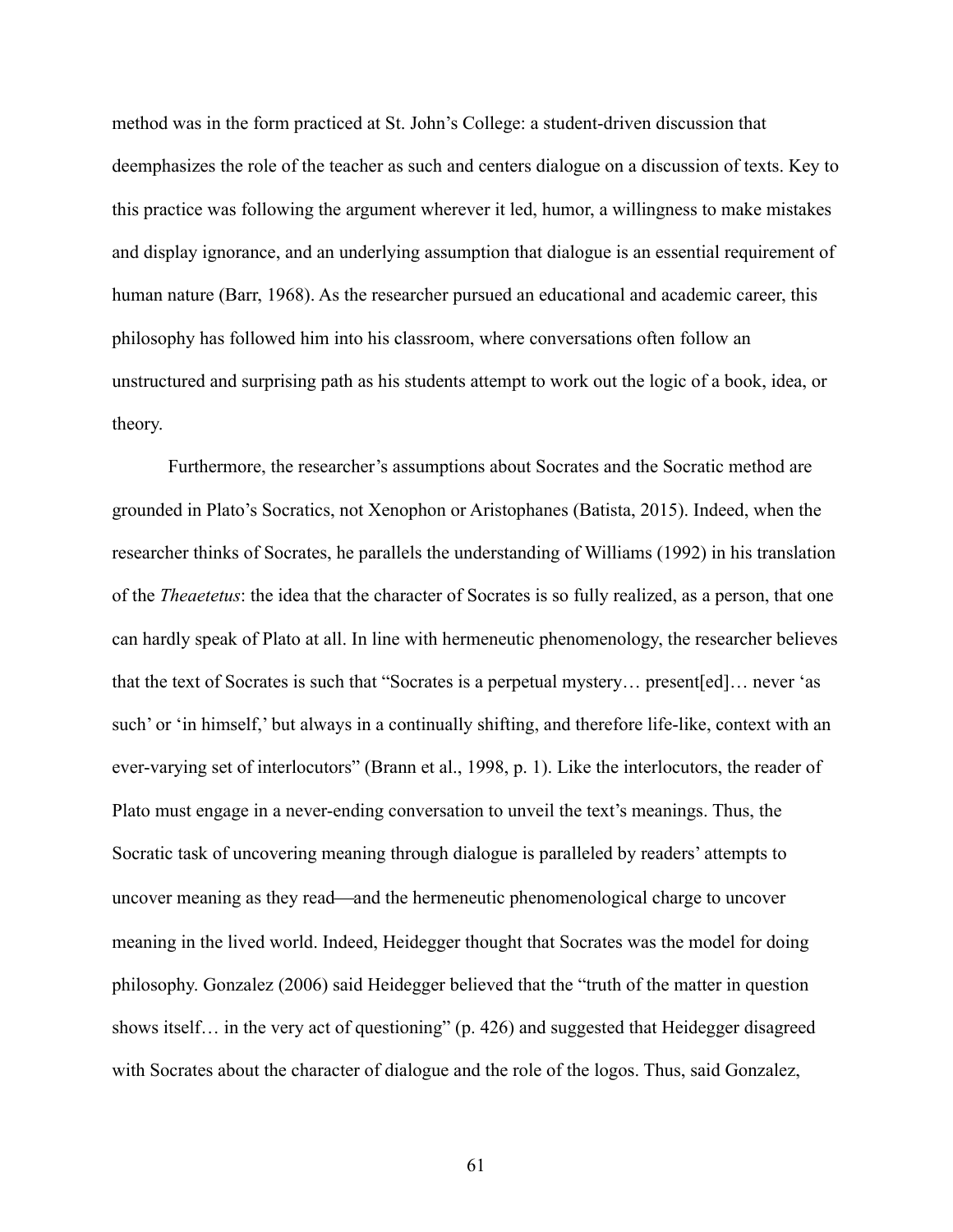Heidegger placed authentic dialogue within the soul as a silent engagement with the thing itself, rather than just the words being spoken.

In regards to educational theory, the researcher agrees with Socrates when he argues that education is a process by which the eye of the soul is "turned around from that which *is coming into being* [emphasis in original] together with the whole soul until it is able to endure looking at that which *is* [emphasis in original] and the brightest part of that which *is* [emphasis in original]" (Plato, 1991, p. 197). However, the researcher does not follow Socrates's belief in an uncreated, perpetually reincarnated soul that recollects knowledge it once knew. Nevertheless, Socrates and the researcher share two critical assumptions about ontology. First, "knowledge exists independently from the observer" (Boghossian, 2006, p. 717). Thus, following Boghossian (2006), the researcher presupposes that people can have shared experiences that permit mutual understanding while having unique perspectives. Furthermore, the researcher believes that individual cases can point toward universals (Altorf, 2019). Second, along with constructivists, Socrates and the researcher also assert that the teacher should be a fellow traveler toward truth with the students (Boghossian, 2006). The role of the teacher is to be a biting fly that irritates the city with its incessant questions (Plato, 2002). A good teacher functions as a "torpedo-fish" (Plato, 2004, p. 15) that "makes anyone who approaches and touches it grow numb" (Plato, 2004, p. 15) because Socrates, as Meno puts it, "exist[s] in a state of perplexity… and put[s] others in a state of perplexity" (Plato, 2004, p. 15).

Thus, the researcher's fore-conception of Socratic practice may differ from the foreconception of Socratic practices of other teachers regarding the purposes, goals, the teacher's role, and the teacher's experience of Socratic practice. The researcher's fascination with this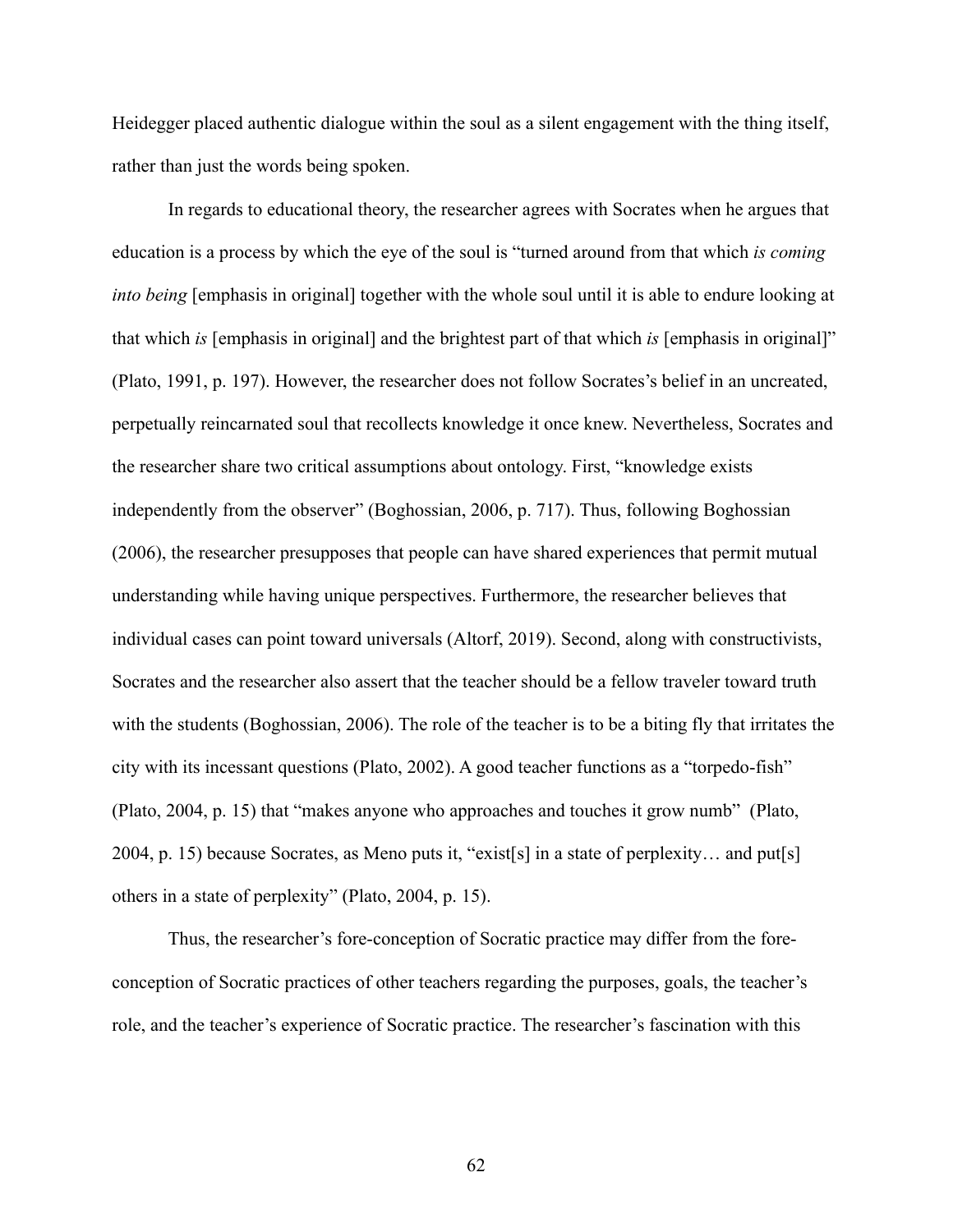topic, then, is grounded in his own experiences and interest in other instructors' practices as they use Socratic practice, whatever the form.

# **Measures for Ethical Protection**

The study was first approved by Southeastern University's institutional review board. Participants in the study were given a description of the study's purpose on a form describing the study's risks, rewards, and procedures. Participants read, signed, and dated the informed consent. The researcher collected and securely stored the form, and collection procedures involved the recording and transcription of the interviews. Upon completion of each recorded interview, the audio was transcribed using a password-protected transcription website. Participants were then asked to verify the transcripts. Digital recordings and written transcripts will be stored on the researcher's password-protected computer for five years. After five years, all data will be permanently deleted. Participants' names have not been associated with the research findings, and only the researcher knows the identity of the participants. Pseudonyms have been used in the final report. Given the nature of the study, individual responses have been reported. However, all possible efforts have been made to protect individual identities. All data, including the interviews, have been stored on a password-protected computer in password-protected files.

#### **Research Questions**

Two questions guided this study:

- 1. What are the lived experiences of high school teachers implementing the Socratic method?
- 2. What do teachers' lived experiences of leading Socratic discussion suggest about their understanding of Socratic practice?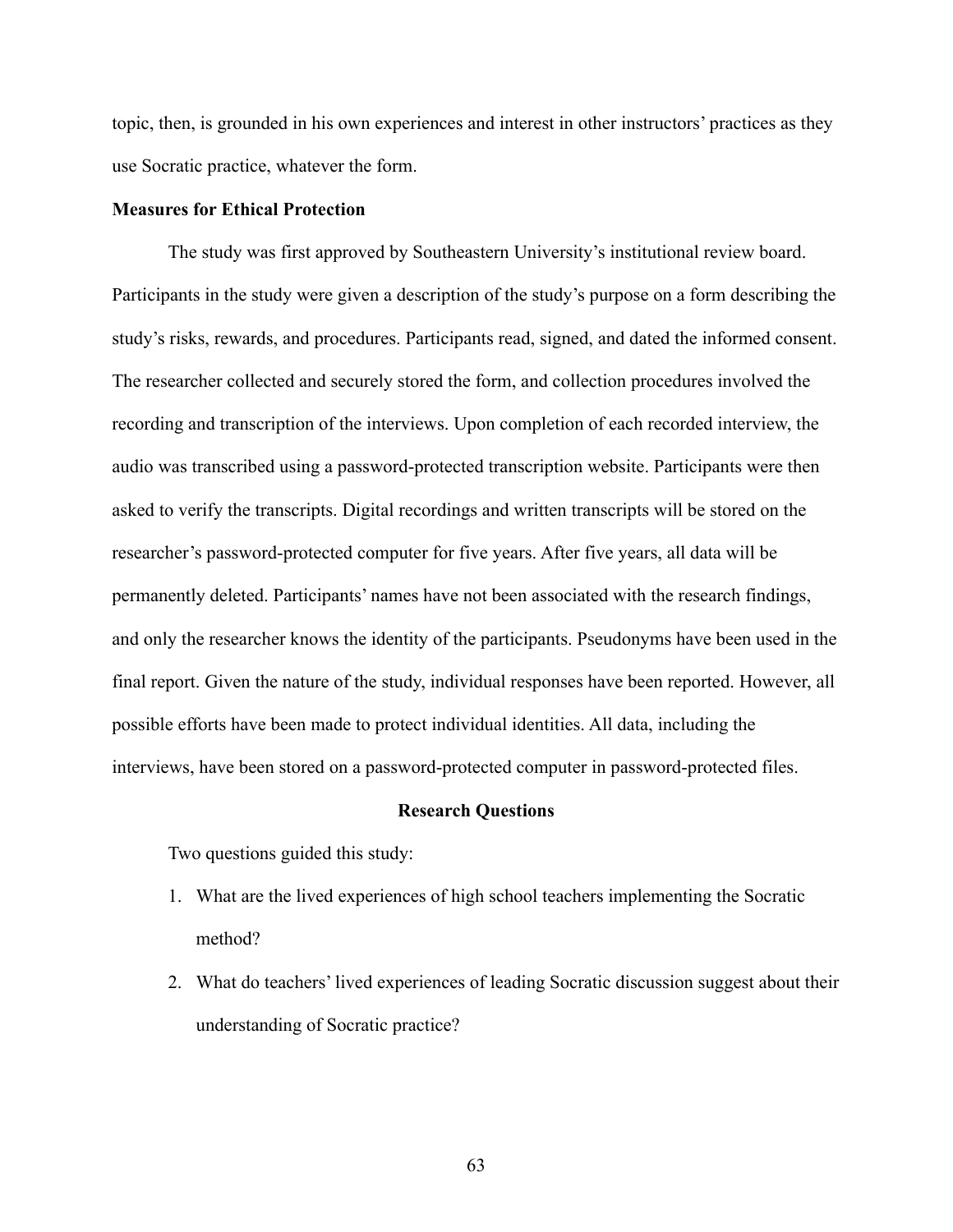## **Data Collection**

### **Instrument Used in Data Collection**

The data collection instrument (see Appendix A) was an interview guide with nine questions. As recommended by Peoples (2020), interviews were semi-structured to allow the researcher and participants the flexibility to explore issues that may be relevant to the study. Interview questions focused on the participants' lived experiences rather than their perceptions. Some phenomenological researchers suggest refraining from sharing personal experiences as part of the bracketing process (Creswell & Poth, 2018). However, van Manen (2016) noted that, at times, the interview subject might struggle to describe a life experience. In such instances, the researcher may share a story to illustrate the kind of life experience the researcher seeks. In hermeneutic phenomenology, the researcher does not seek to bracket himself (Peoples, 2020). Thus, the researcher occasionally shared experiences that modeled the stories he was seeking. The interviews were between 15 and 61 minutes long and occurred in two teachers' classrooms and over videoconference for the two remaining teachers. After completing the interviews, the researcher took field notes on his observations and experiences during the interview process.

#### **Validity and Reliability**

Creswell and Poth (2018) described nine strategies used to validate qualitative studies. They suggested that validity be established by using at least two of nine validation strategies. The study uses four strategies of nine strategies discussed by Creswell and Poth. First, the researcher solicited participant feedback by asking subjects to review and evaluate their interview transcripts for accuracy. Second, the researcher generated a detailed, thick description. Third, the researcher examined negative case analysis or discomforting evidence. Fourth, as a hermeneutic phenomenology, the researcher's reflexivity was clarified (Creswell & Poth, 2018).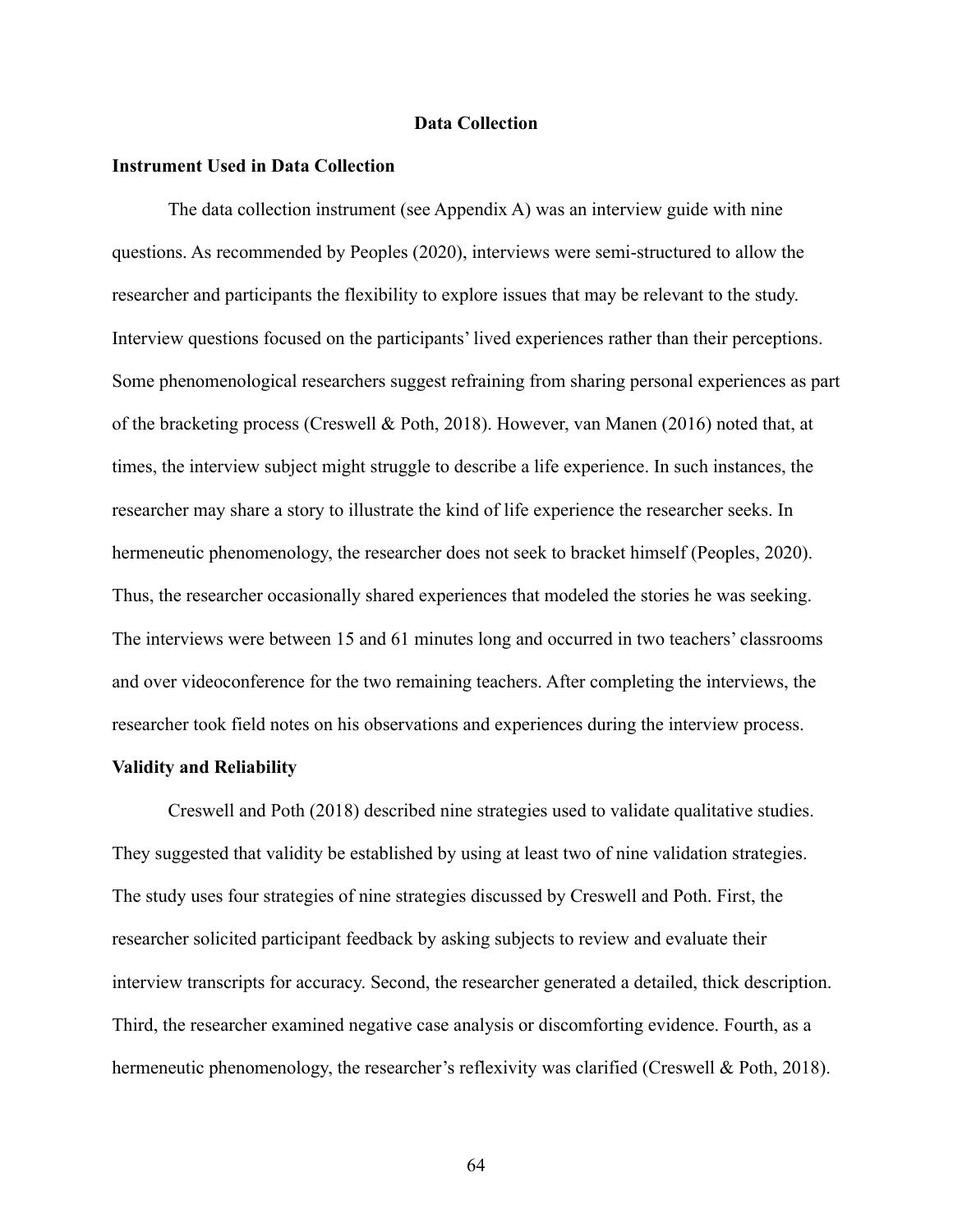Reflexivity is the researcher's self-consciousness of his participation in the research; the work of hermeneutic phenomenology is to convince the reader of the study's validity, in part, through clarification of the researcher's reflexivity (Cohen et al., 2000).

Reliability was ensured through the use of a computer with a high-quality microphone to ensure the accurate recording of the interviews. The audio recording was transcribed using online transcription software, then listened to and verified against the audio recording (Creswell & Poth, 2018). The researcher explored his growing understanding through fieldnotes and the data analysis process as another means of ensuring reliability; Peoples (2020) noted that a phenomenological study that completely affirms the researcher's biases lacks credibility. Furthermore, Peoples argued that rich descriptions of the phenomenon support reliability. Cohen et al. (2000) agreed, adding that reliability is affirmed when the thick descriptions are accompanied by enough of the transcript that readers can form their own interpretations. The author added that, at some point, the validity and reliability of a study becomes a question of usefulness or whether the reader can apply the research in their own lives. Thus, argued Cohen et al. (2000), "the findings of a hermeneutic phenomenological study can be judged only in the context of the intellectual discourse it joins and creates" (p. 92).

#### **Data Analysis**

Hermeneutic phenomenology explores the whole of a phenomenon. Thus, the word analysis does not accurately reflect phenomenological practices considering that analysis breaks concepts into parts, and phenomenological research is designed to understand the whole. Instead, the study explicated the phenomenon using a hermeneutic circle to allow the parts to reflect the whole and the whole to describe the parts (Peoples, 2020). Heidegger, the progenitor of hermeneutic phenomenology, argued that phenomenology should be concerned with a person's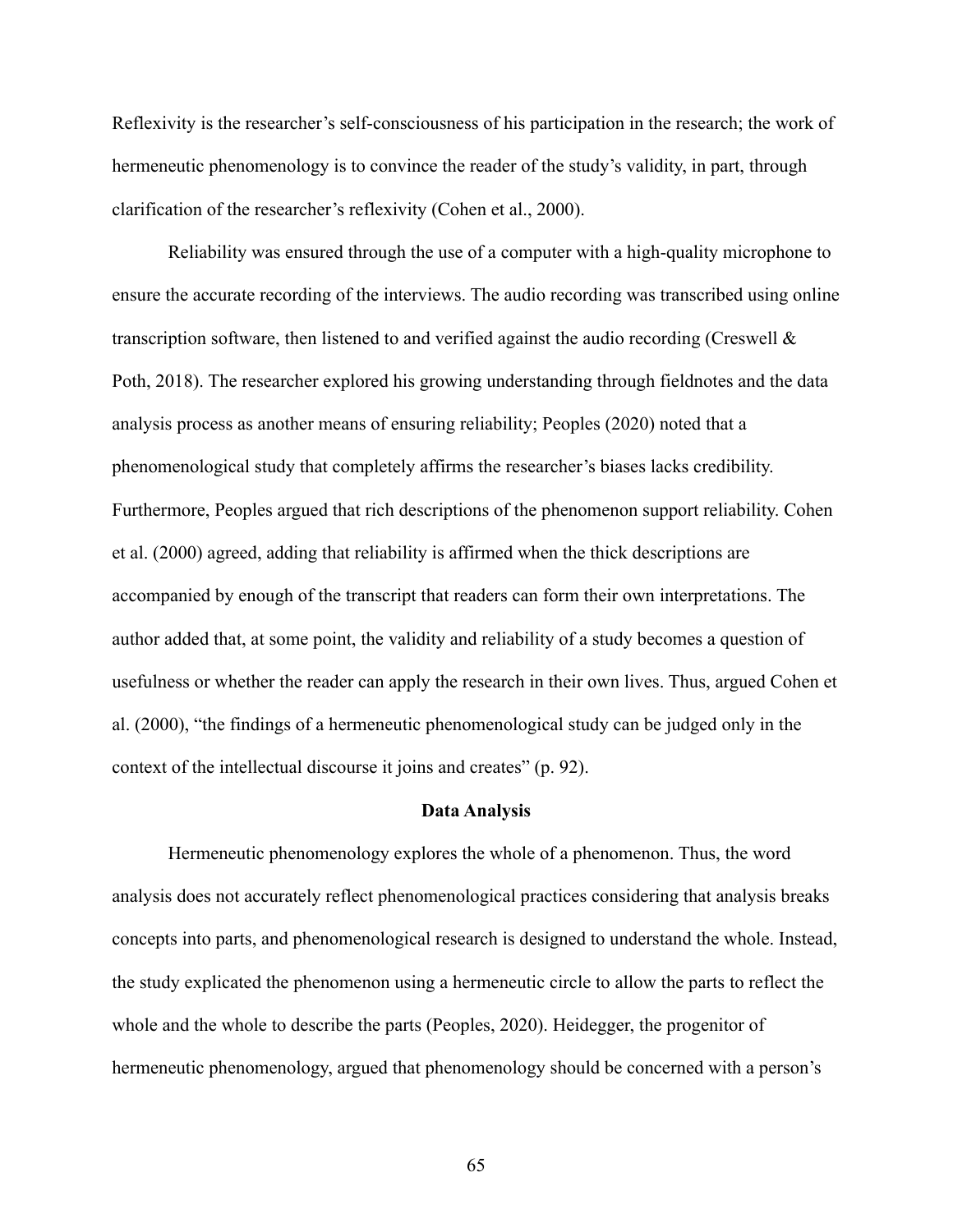mode of being in the world—Dasein—rather than being itself. That is, hermeneutic phenomenology is concerned with ontic meaning rather than epistemological meaning. Such insight cannot be planned because it is being struck by an original idea that emerges unexpectedly. Heidegger would have likely rejected hermeneutic phenomenology as a method of data analysis (van Manen, 2016). Thus, van Manen (2016) cautioned against a formula for seeking themes and suggested, instead, an intuitive data analysis process.

No assumption can be made about the researcher's objectivity in hermeneutic phenomenology. As a result, the researcher did not bracket himself. Since the researcher is Dasein or living in the sensory world, he has unavoidable assumptions, presuppositions, and lived experiences that produce a fore-conception of the phenomena (Peoples, 2020). To mitigate this fore-conception, the researcher used the hermeneutic circle to conduct data analysis; that is, in the analysis of transcripts, the data were examined as a whole, broken down into codes and themes, and then synthesized. However, the spiraling process did not proceed linearly but, instead, returned to the data in a process of revision and reflection (Creswell & Poth, 2018; Peoples, 2020). The spiral approach to data analysis was used because the phenomenological understanding of the essence is always partial and growing as the researcher attempts to read and revise his perception of the lifeworld (Creswell & Poth, 2018; Kafle, 2011). In attempting to read and revise his perception of the lifeworld, the researcher amended his preconceptions of the phenomenon through the revision process (Peoples, 2020).

Potential codes were noted during the precoding process, marginal notes were made during the coding process, and the development of themes led to a re-examination of the codes. Furthermore, data analysis included reflective writing as the researcher considered the parts, the whole, and the relationship of the parts and the whole between his fore-conceptions and own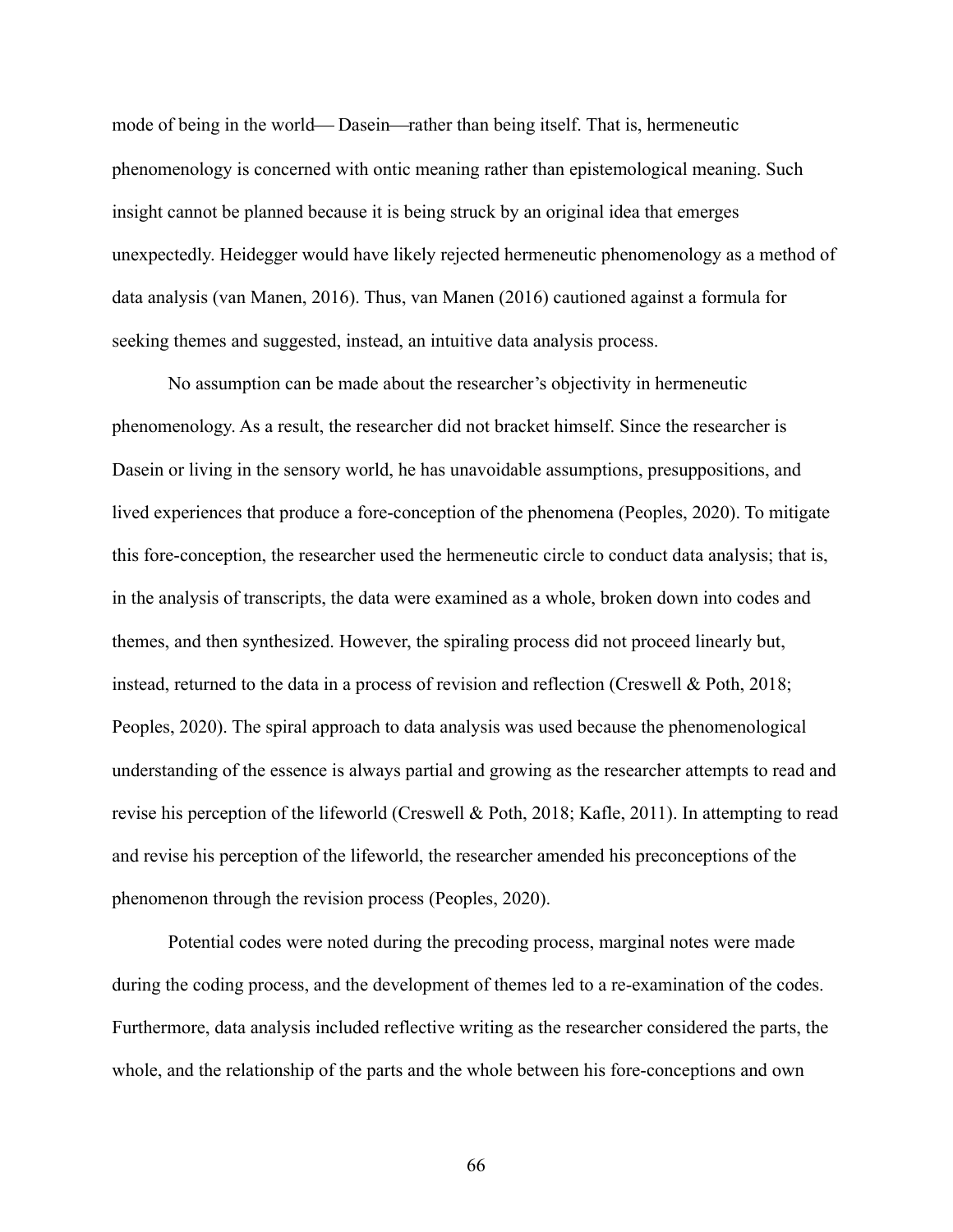lifeworld. The process of reflection through journaling allowed the researcher to grow more aware of his fore-conceptions and how the fore-conceptions impact his interpretations (Lindseth & Norberg, 2004; van Manen, 2016). The researcher followed van Manen's (2016) three ways of viewing the transcripts during the analysis process. Van Manen suggested reviewing the texts as a whole story as well as at the level of a paragraph and at the level of a word or phrase. He also argued that phenomenological researchers use each approach with an intuitive and complex "process of insightful invention, discovery, and disclosure" (van Manen, 2016, p. 319). In addition, the researcher asked questions about how the part relates to the whole and the whole relates to the part (Lindseth & Norberg, 2004)

Following Lindseth and Norberg (2004), the researcher conducted a "naïve reading" (p. 149). The researcher used a phenomenological attitude to develop and write down a first impression of the transcript to be proven or disproven by further analysis. During this stage, the researcher sought to gain an overall understanding of the transcript. During this part of the spiral analysis, the researcher highlighted passages and added memos that contained the researcher's preliminary thoughts (Creswell & Poth, 2018; Peoples, 2020). The second stage of the spiraling analysis involved structural analysis, which consisted of reading and re-reading the interviews with the naïve understanding considering that fore-conceptions cannot be escaped but can be developed through reading with an open mind, as Lindseth and Norberg (2004) suggested. A spreadsheet contained the codebook in which meaning units and condensed meaning units were listed and broken down into themes and subthemes. During the third part of the analysis, comprehensive understanding developed through summarizing the themes and subthemes, then re-reading the interview transcript again with a naïve understanding and an awareness of the researcher's fore-conceptions. The researcher's fore-conceptions and growing awareness of his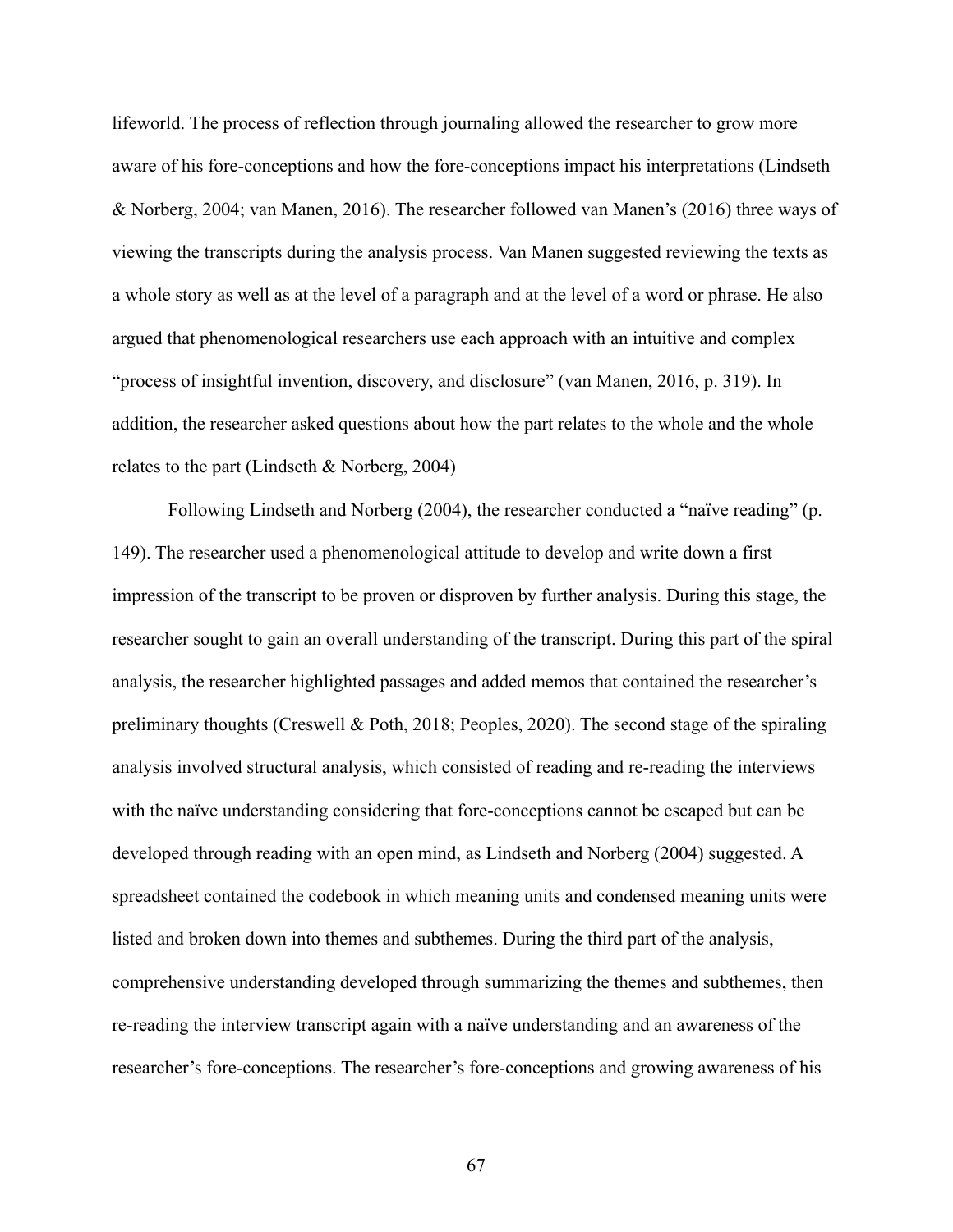fusion of horizons were recorded in a separate fieldnotes document and used to describe his reflexivity (Lindseth & Norberg, 2004). To reiterate: the spiraling process seems linear but is non-linear. The researcher returned to the data again and again as he revised his understandings (Creswell & Poth, 2018). This hermeneutic circle is the process by which the parts of the object and the researcher's fore-conception repeatedly return to and are integrated into a complete conception of the object of study (Suddick et al., 2020).

#### **Summary**

Hermeneutic phenomenology describes the lived experiences of individuals or the essential meaning of the individuals' understanding of phenomena (Creswell & Poth, 2018; Lindseth & Norberg, 2004; Moustakas, 1994). Chapter 3 described the process of collecting the data, the researcher's role and his fore-conceptions, the researcher's ethical responsibilities, the hermeneutic circle, and the methods used for producing valid and reliable results.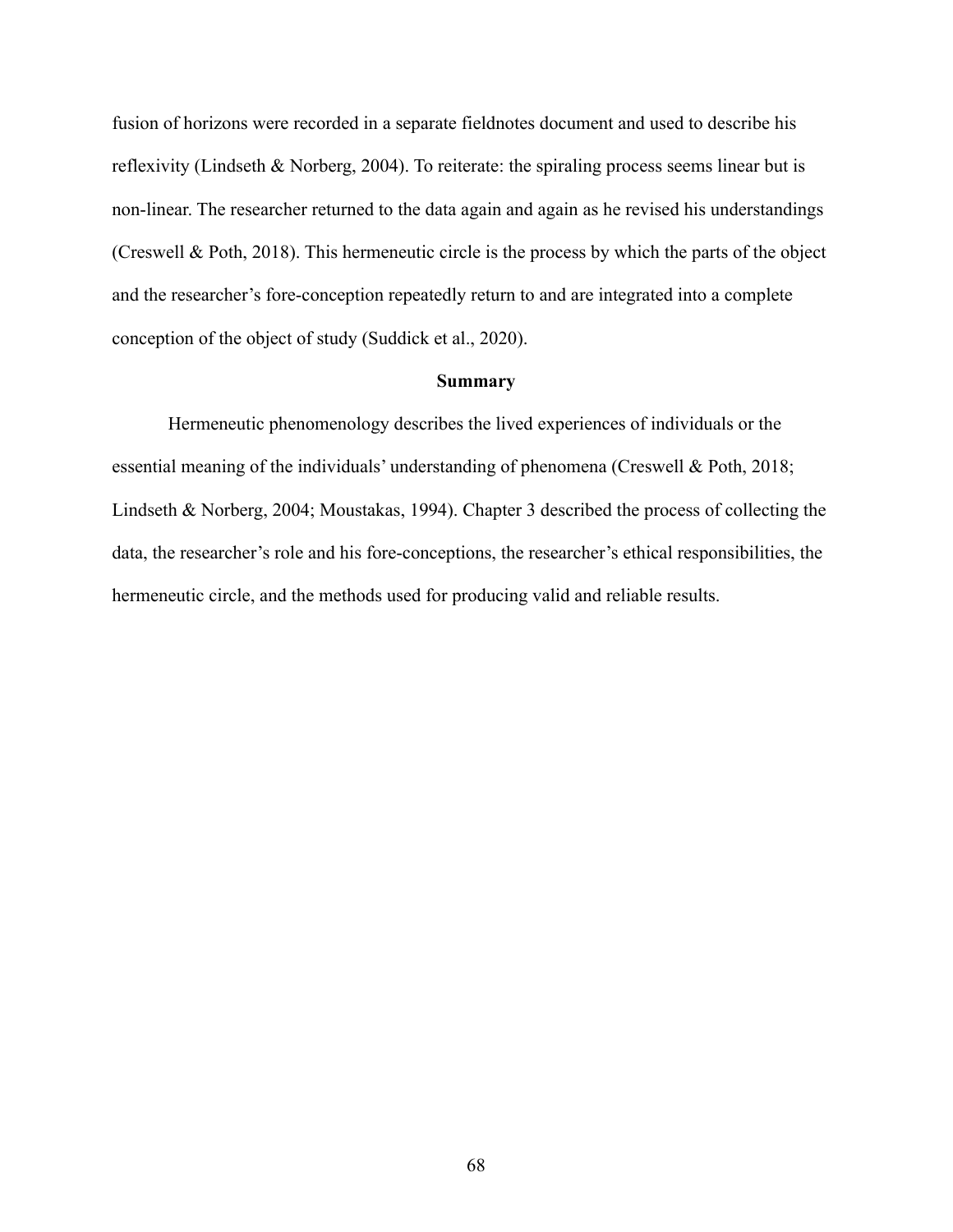### IV. RESULTS

The purpose of this study was to understand the lived experiences of Socratic practice among teachers. Thus, the study was designed to examine teachers' lived experiences as leaders of Socratic practices. As a hermeneutic phenomenology, the focus of the first research question (i.e., "What are the lived experiences of high school teachers implementing the Socratic method?") was on the teachers' Dasein or being-in-the-world (van Manen, 2016). That is, how teachers are as they participate in Socratic practices. The second research question (i.e., "What do teachers' lived experiences of leading Socratic discussion suggest about their understanding of Socratic practice?") addressed teachers' understanding of Socratic practices based on their being-in-the-world.

# **Methods of Data Collection**

Hermeneutic phenomenology addresses the whole, not the parts. The goal of hermeneutic phenomenology is to use the parts to inform the whole and the whole to inform the parts to describe the essence of lived experiences (Peoples, 2020). Thus, analysis and data collection focused on collecting teachers' lived experiences with Socratic practices. Interviewees were individuals who self-reported as being experienced with the Socratic method and who had a willingness to participate in a recorded interview (Moustakas, 1994). The interviews were conducted both in-person and via videoconference. The results were transcribed and sent to the participants for verification and revision.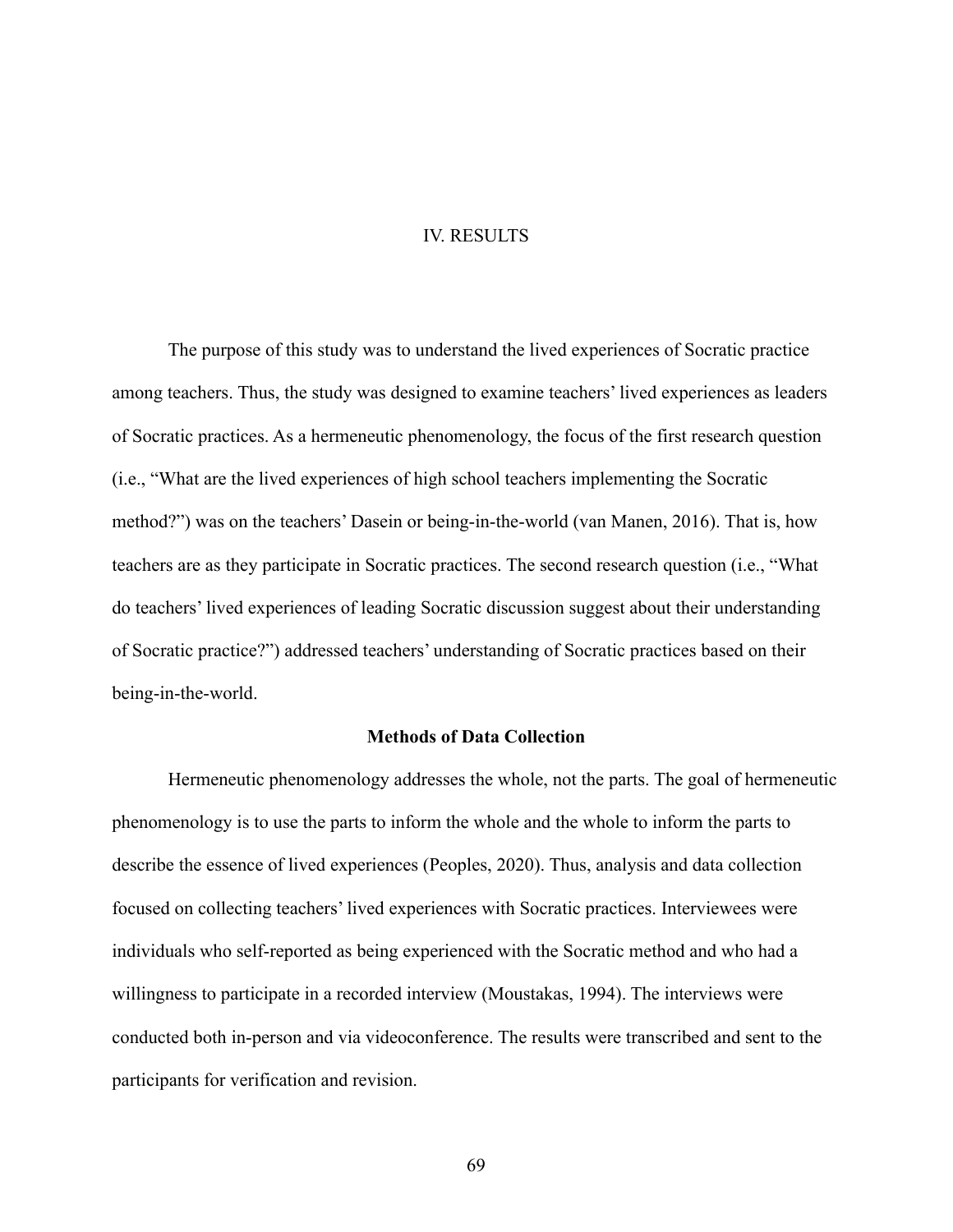A hermeneutic circle was used to conduct data analysis. A hermeneutic circle is a process by which the parts of the object and the researcher's fore-conception repeatedly return to and are integrated into a complete conception of the object of study (Suddick et al., 2020). Data analysis was non-linear as the researcher returned to the data due to his always-partial understanding of the individuals' lifeworld (Creswell & Poth, 2018; Kafle, 2011). In doing so, the researcher revised his preconceptions of the phenomenon through the revision process (Peoples, 2020). The researcher's fore-conceptions and growing awareness of his fusion of horizons were recorded in a separate fieldnotes document and used to describe his reflexivity (Lindseth & Norberg, 2004).

During the first phase, the researcher conducted a "naïve reading" (Lindseth & Norberg, 2004, p. 149), during which the researcher used a phenomenological attitude to write down his first impression of the work. Following the approach described by Lindseth and Norberg, the researcher's process included a second stage involved a structural analysis consisting of reading and re-reading with the naïve understanding in mind. A spreadsheet containing a codebook was developed. Meaning units were created, and condensed meaning units were written and assigned subthemes. The subthemes were then assigned to themes. The third part of exploration, comprehensive understanding, involved summarizing the themes and subthemes, then re-reading the interview transcript again with a naïve understanding and an awareness of the researcher's fore-conceptions, as suggested by Lindseth and Norberg. The researcher's fore-conceptions and growing awareness of his fusion of horizons were recorded in a separate fieldnotes document and used to describe his reflexivity in the results of the research.

While using the hermeneutic circle, the researcher revised the themes, subthemes, and condensed meaning units based on his growing understanding of both the phenomenon and his understanding of phenomenology. For example, the researcher realized that his coding failed to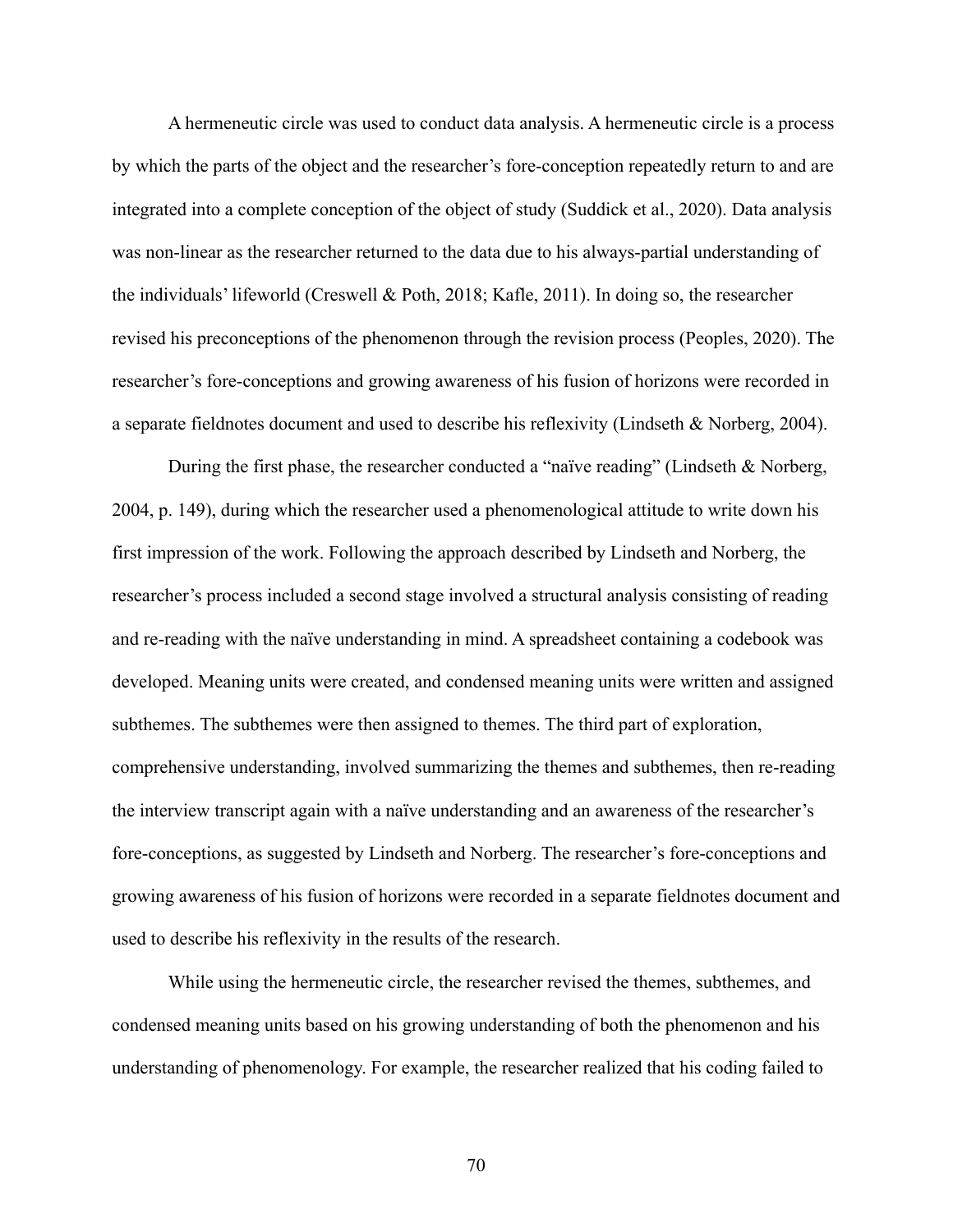capture the teachers' Dasein. As a result, he rephrased condensed meaning and recoded themes and subthemes. Following the example given by Lindseth and Norberg (2004), the researcher recoded using "being" words to capture the activity of teachers' being-in-the-world. Based on the similarities of the subthemes, themes were constructed and associated with subthemes (Lindseth & Norberg, 2004). Table 1 presents a summary of the themes and subthemes.

# **Table 1**

| <b>Themes</b>    | Being delighted                                   | Being troubled                                       | Being a dialogue- | Being Socratic  |
|------------------|---------------------------------------------------|------------------------------------------------------|-------------------|-----------------|
|                  |                                                   |                                                      | builder           |                 |
|                  | Corresponding Being delighted by Being challenged |                                                      | Being process-    | Being a guide   |
| <b>Subthemes</b> | different                                         | with engagement                                      | oriented          |                 |
|                  | perspectives                                      |                                                      |                   |                 |
|                  |                                                   | Being delighted by Being time-bound Being goal-      |                   | Being argument- |
|                  | student ownership                                 |                                                      | oriented          | followers       |
|                  |                                                   | Being delighted by Being self-doubting Being growth- |                   | Being observant |
|                  | student growth                                    |                                                      | oriented          |                 |
|                  |                                                   | Being conflicted                                     | Being clear about | Being a gadfly  |
|                  |                                                   |                                                      | expectations      |                 |
|                  |                                                   |                                                      | Being in control  |                 |
|                  |                                                   |                                                      | Being flexible    |                 |
|                  |                                                   |                                                      | Being empathetic  |                 |
|                  |                                                   |                                                      |                   |                 |

*Themes and Subthemes*

Passages that focused on teachers' lived experiences and their understanding of their lived experiences were collected. Because the goal of hermeneutic phenomenology is to address the essence of lived or shared experiences (Creswell & Poth, 2018; Moustakas, 1994) and the essential meaning of the world as the meaning reveals itself to the human consciousness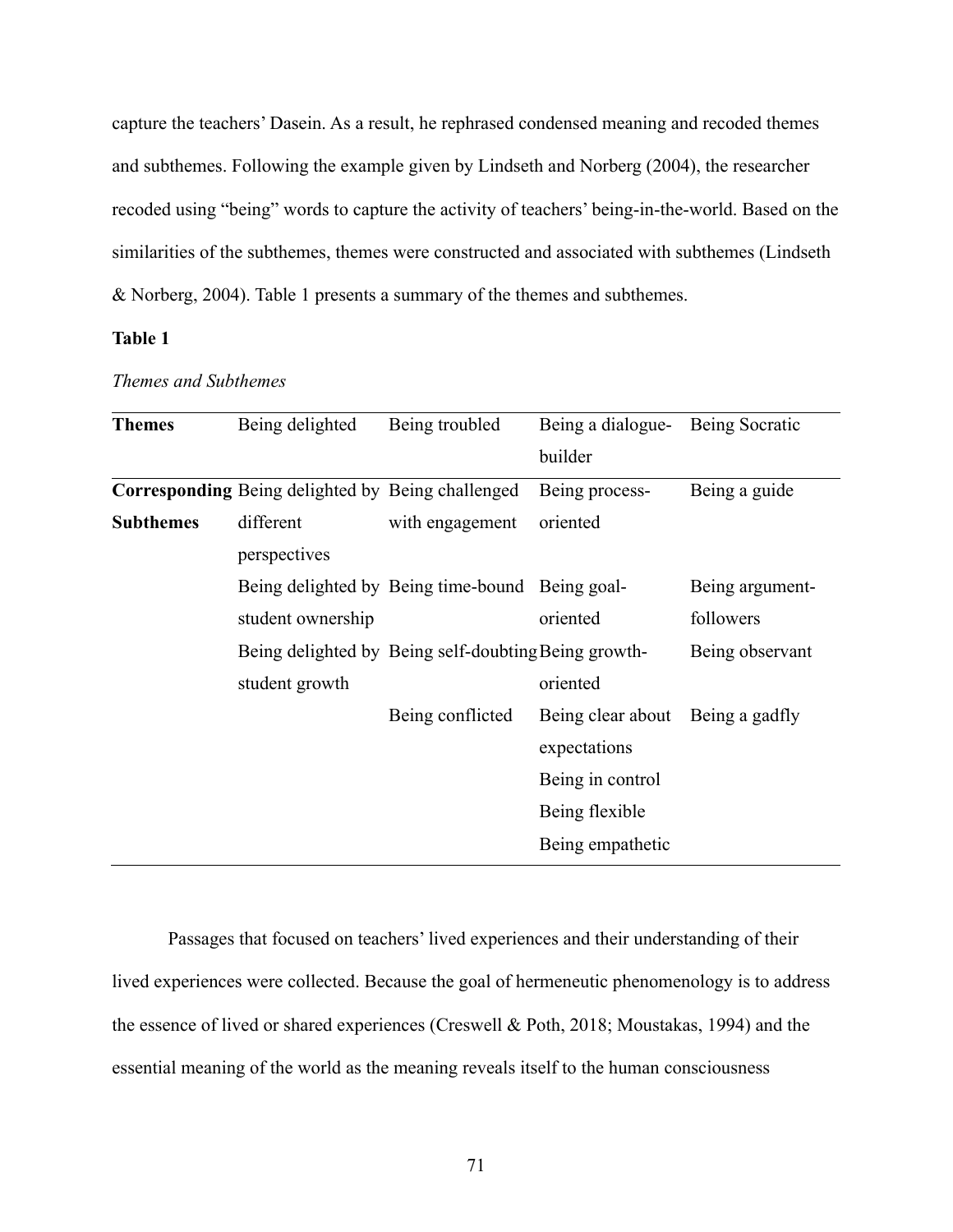(Lindseth & Norberg, 2004), the researchers' findings are based on the subthemes that two to four teachers shared. However, van Manen (2016) noted that the number of experiential descriptions does not define the saturation of the data; rather, the phenomenologist looks for what is unique to the particular experience.

#### **Findings by Research Question**

The researcher asked nine open-ended questions during the interview process. The questions were designed to elicit answers to the two research questions that guided the study:

- 1. What are the lived experiences of high school teachers implementing the Socratic method?
- 2. What do teachers' lived experiences of leading Socratic discussion suggest about their understanding of Socratic practice?

The results of the research questions have been described. All teachers who participated in the study were high school teachers. However, some participants surprised the researcher by describing experiences with Socratic practices that occurred outside the high school classroom. Two participants talked about their Socratic practices in their middle school or college classrooms. One participant described events that occurred in non-academic settings. The research questions asked about high school teachers' lived experiences with Socratic practices. However, the questions did not define the age group or the location where those practices were to be implemented. Since these teachers were high school teachers and their descriptions were part of their lived experiences, the data were included in the results.

#### **Research Question 1**

The first research question was "What are the lived experiences of high school teachers implementing the Socratic method?" Teacher A was a social studies teacher at a private school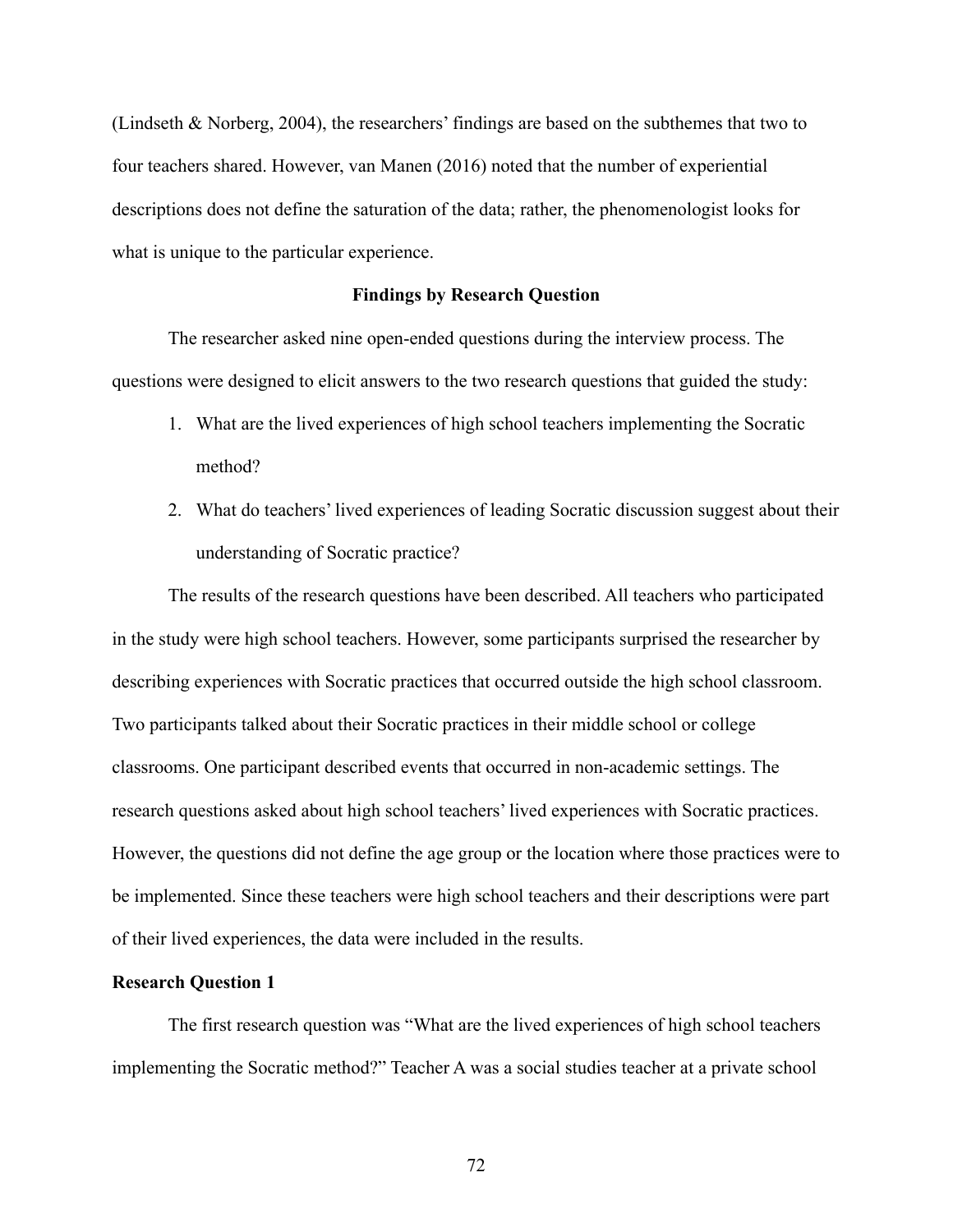who used Socratic seminars mostly in advanced placement (AP) classes. She was delighted by watching students grow. She also enjoyed looking at ideas from different perspectives. She was troubled by the time constraints inherent in preparing and leading Socratic practices and, before she experimented with Socratic seminars, the potential of losing control of her classroom. She also struggled with the value conflicts that emerged from the conversations. For example, Teacher A had to balance the needs of a student who spoke too much against the needs of other students to participate in the discussion. Despite the value conflict, Teacher A experienced a great deal of joy when students participated in the conversation, especially when she and the students gained new perspectives from individuals with different lived experiences. Teacher A experienced the conversations generally as an organic process whose main challenge was a lack of sufficient time. Although Teacher A did train her students to converse in a seminar format, she experienced the Socratic method as an observer who implemented processes to make the conversation flow; she made sure that students were prepared and engaged but minimally intervened.

Teacher B was a teacher in a classical education association and worked primarily with middle and high school students. She experienced the challenge of negotiating between her belief in biblical truth and wanting students to follow the conversation where it led. She practiced leading students into doubt and out of doubt by carefully asking chosen questions. Teacher B taught students to participate in discussions, though conversations were more structured with middle school students than with high school students. Teacher B saw shy students developing and growing throughout the semester as they became more comfortable with the format. She was distinct, however, in her emphasis on the significance of the prompt question as a means of giving Socratic discussions shape and character and her willingness to intervene directly with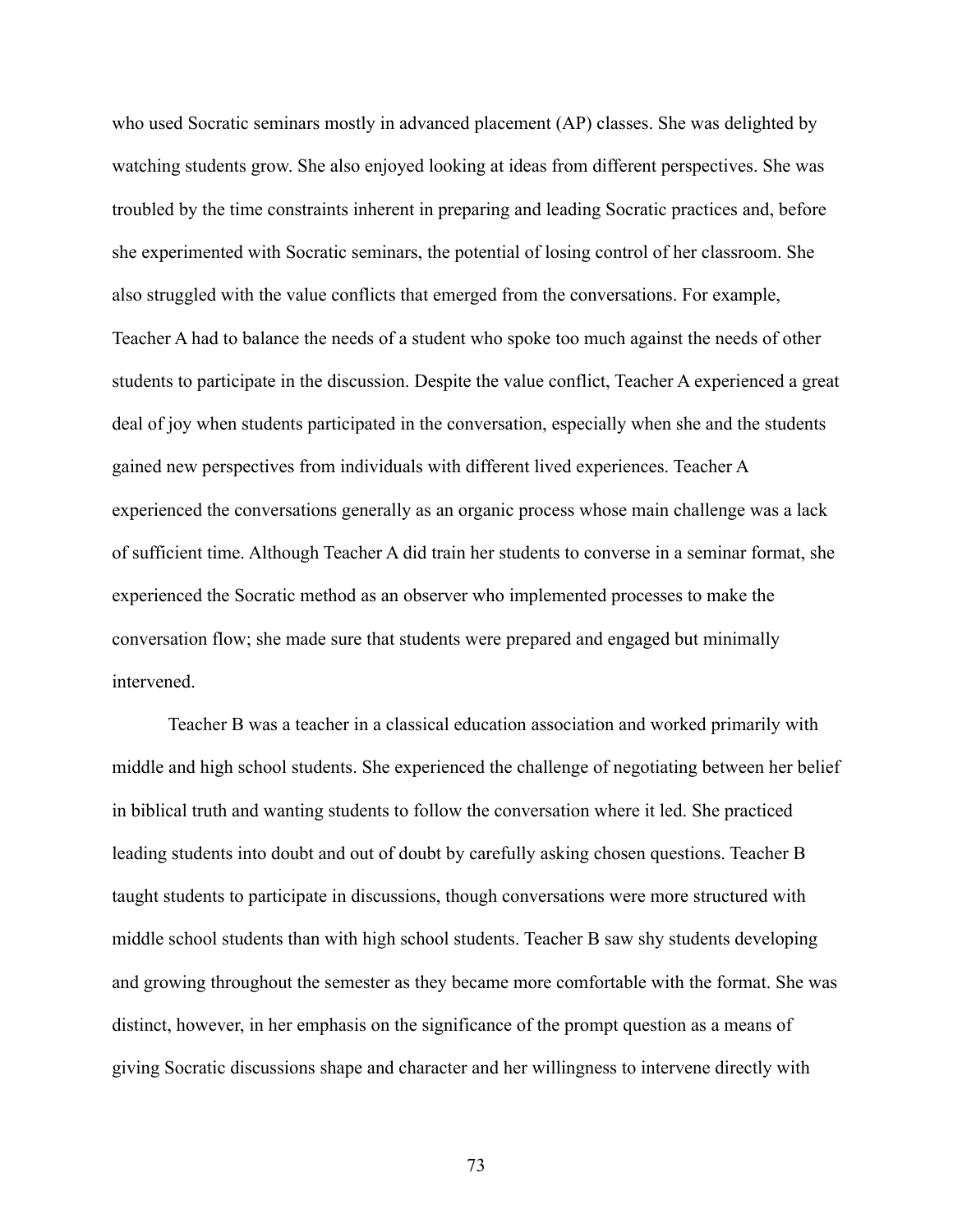targeted questions when students were "speaking on untruths." When she doubted herself, Teacher B did so in terms of the quality of her questions. Thus, Teacher B's experience of Socratic practice was as a questioner. She participated in the Socratic discussion as a gadfly that stung students into motion.

Teacher C was a high school English literature teacher who taught AP and regular-level high school students at a private school. She experienced Socratic practices as a mutual conversation and experienced joy when students were fully engaged in talk. She experienced the process of training students to participate in a conversation and built dialogue through scaffolding; Teacher C modeled the process, started small, and used student leaders as examples. She experienced uncertainty about where the conversation would be going and, in fact, liked the ambiguity. She expressed a preference towards discussing poetry because it was "open to interpretation." However, Teacher C was self-doubting about her questions and whether her students were ready to participate in the Socratic conversation when her students did not engage in conversation. Her goal was to produce engaged, critical thinking students. Teacher C was the teacher who most referred to her classroom discussions in terms of the first-person, plural. That is, she frequently talked about "us" and "we" when she discussed Socratic practices in the classroom and "love[d] to have that dialogue going." Thus, Teacher C experienced Socratic practice as a conversation partner and fellow member of a thought journey.

Teacher D led Socratic seminars with middle school, high school, and college students. She also trained parents and teachers to conduct Socratic seminars. She experienced Socratic practices as a process with rules and expectations and especially emphasized her experience of the time-bound quality of the conversation. She stressed the experience of being a dialoguebuilder. Her dialogue-building included clear expectations for inner and outer circles, a document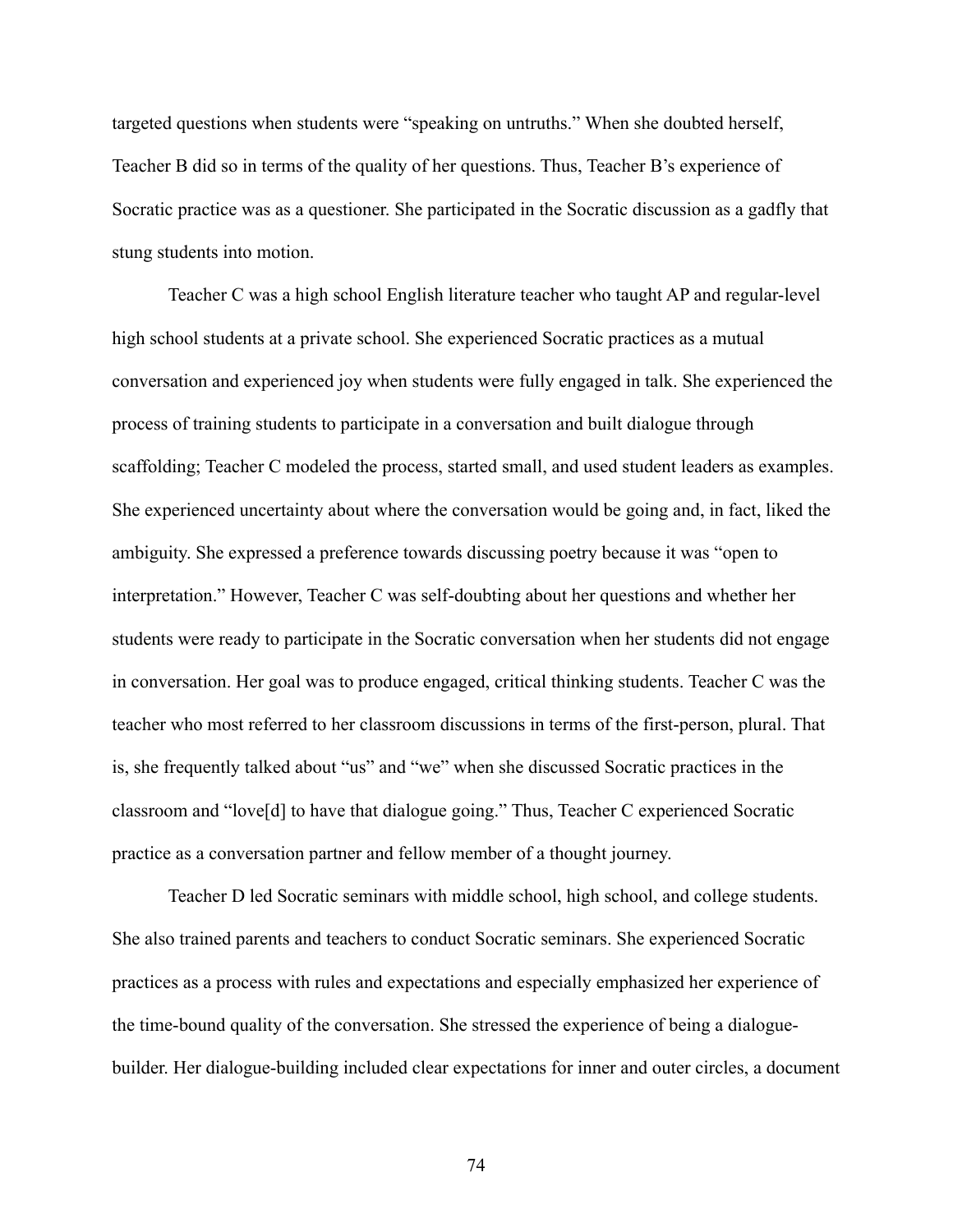with a list of expectations, and a precise timeframe during which conversation would occur. She experienced having to be flexible with how seminars were conducted depending on the class size, amount of time she had, and the age and skill of the students. She engaged in discussions as someone who guided the conversation to make it work properly and did not, generally, participate directly or extensively. For example, Teacher D once told students, "Don't talk to me, talk to each other." Teacher D encountered Socratic seminars as a technician. She guided students according to certain rules and strictures and intervened only when necessary.

#### **Research Question 2**

The second research question was "What do teachers' lived experiences of leading Socratic discussion suggest about their understanding of Socratic practice?" Teacher A understood Socratic practices as a means for correcting modern social polarization. Thus, she understood Socratic discussion as an opportunity to expose students to the ethical ambiguities that hide at the heart of human certainty. Although she initially understood Socratic seminars as something that would cause her to lose control of her classroom, she scaffolded expectations to train students to participate. Thus, she understood leading Socratic practice as a skill that could be developed rather than something innate. Although she believed in moral truth, she thought that moral truth was elusive and that Socratic practice was a means to allow students to see both sides of an issue and learn to respect others' perspectives. Students asked Teacher A to have Socratic seminars, and she referred to the practice as a "fun" thing she often could not do in AP classes before the AP exam due to time constraints. Thus, she thought of Socratic practices as enjoyable and an activity that students valued and appreciated. Because she expressed a struggle with what to do with a student who spoke too much at the expense of others, Teacher A also thought of seminars as an opportunity for students to participate fairly and equitably. She also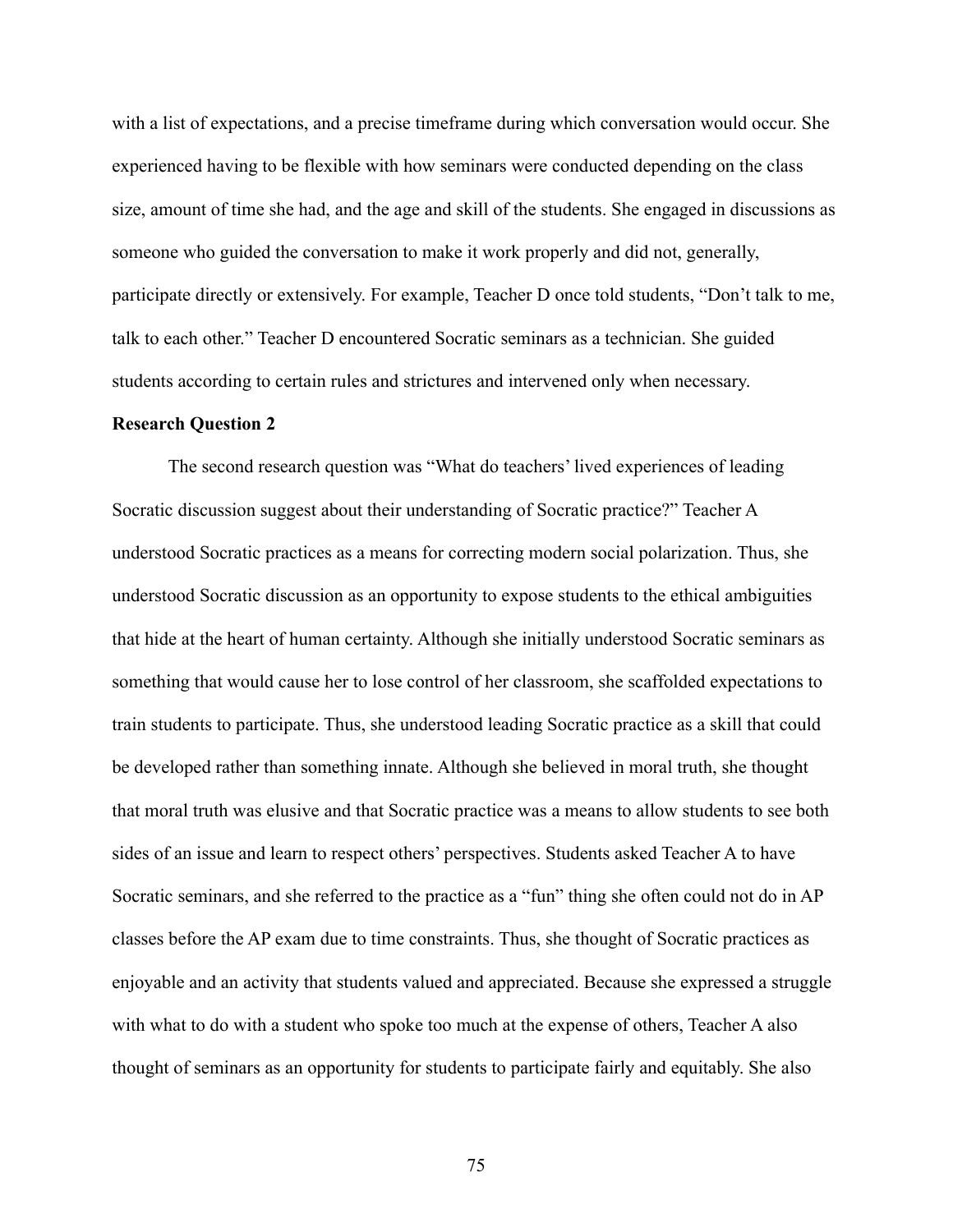understood Socratic practice as student-led rather than teacher-led and, thus, minimized direct participation in the conversation. As Teacher A said, "most teachers" intend to lead discussions where the teacher is "the observer."

Teacher B considered the Socratic practice to be a means of pursuing truth. She used her questions to guide students, often toward a specific understanding of the world, though she acknowledged that the conversations were often unpredictable. Her doubts related to the quality of her questions, and she understood those questions as the core feature of Socratic practice since the prompt questions provoked changes in student attitudes and conceptions about the world and helped students understand where the class was heading. Teacher B directly linked the prompt questions to her students' conclusions; she was "excited" about "how kids come to different conclusions through different promptings." She understood the classroom environment to be important, associating a more casual setting with being willing to engage and ask questions. She understood Socratic practice as a conversation about ideas and loved watching students continue the classroom conversation in the lunchroom, recommending that Socratic seminars be conducted just before lunch for that very reason. Ultimately, Teacher B understood Socratic seminars as a process of asking questions with a purpose.

Teacher C thought of Socratic practice as a means toward togetherness. She repeatedly used a plural first-person pronoun (i.e., we) when speaking of conversation in the seminar. She understood togetherness as an essential aspect of the practice and, thus, preferred topics that would spur on conversation. That togetherness was achieved through a slow journey that taught students to be comfortable with participation. Teacher C experienced fear of sharing her thoughts with groups; therefore, she empathized with students' fears. She believed that the Socratic journey needed to be paced appropriately based on students' capacity for participation. Although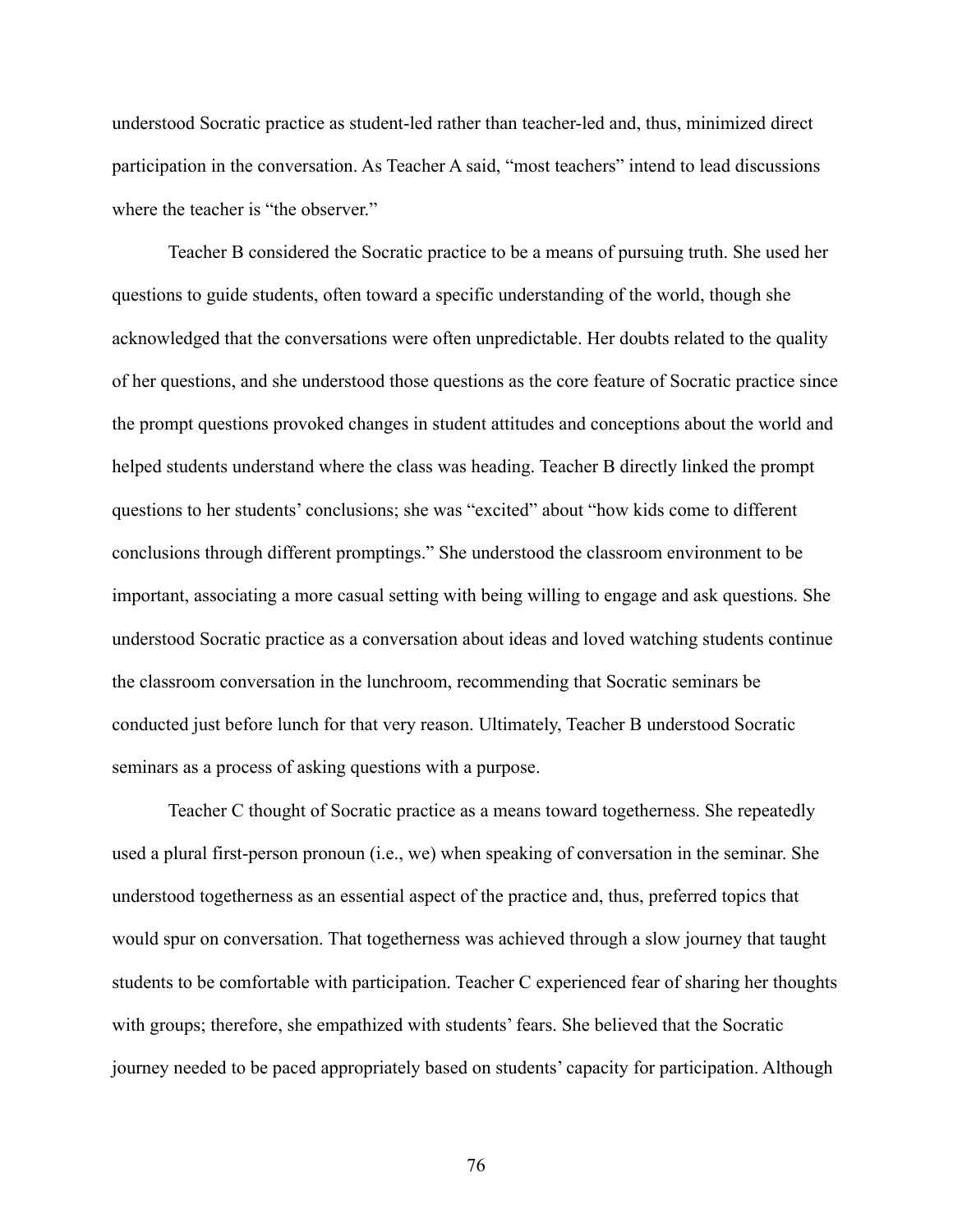she understood Socratic practices as something that needed to be scaffolded, she also thought the discussion was something some students "loved." She had a growth mindset and observed students develop throughout the semester. She viewed Socratic discussions in the classroom as something that should be student-led but also considered herself a participant in those conversations. She told students, "When a teacher does something like [a Socratic seminar], we are open" to following the conversation where it goes. Thus, she understood Socratic practices as something that, at its core, was an exploration of ideas together.

Teacher D understood Socratic discussion in terms of skills and expectations. Although she said that Socratic discussions might lead to unexpected discoveries and go in unanticipated directions, Teacher D often described Socratic practices in terms of techniques and expectations. She laid out expectations and rules for students and redirected them when they spoke directly to her as a pedagogue or when they violated other discussion norms. She also stressed a time-bound conception of Socratic practices in the classroom, describing moments when the constraints of time-limited conversation or an increase in temporal space freed the conversation. Teacher D thought of class size as a significant limitation to the effectiveness of Socratic practice and understood Socratic conversation as an activity best relegated to smaller groups. She expressed the importance of being a facilitator in the conversation because, "If you're not facilitating properly, [students will] get off-topic." She thus understood Socratic practices as a technique with rules and guidelines that others could be trained to use and apply in their classrooms. However, she thought of Socratic practice as something valuable beyond the classroom and as a tool that could help alleviate conflict through listening and careful questioning.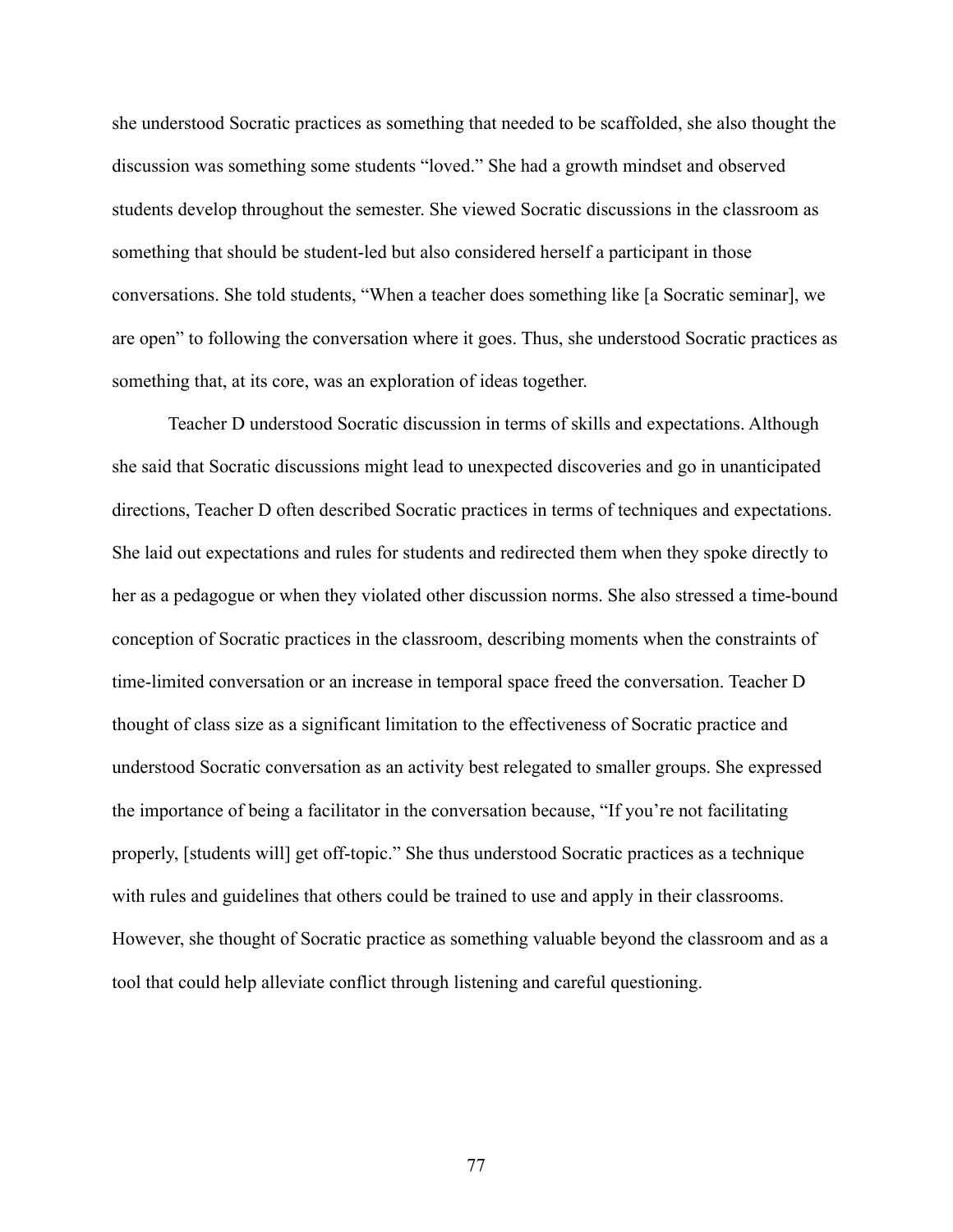#### **Themes**

#### **Theme 1: Being Delighted**

All four teachers reported being delighted by Socratic seminars; that is, teachers' lived experiences included the experience of delight directly resulting from their engagement in Socratic practices in the classroom. Teachers all shared experiences of joy, though not all objects of enjoyment were shared among teachers. Teachers were delighted when they encountered different perspectives, engaged learners, and student growth.

# *Being Delighted by Different Perspectives*

Three teachers, for example, reported delight about the students' sharing different perspectives during the discussion. For example, Teacher A said:

[International students] have a more global perspective. They can see things ... from the outside in... We're teaching them in American style and things like that, but they've had experiences elsewhere. They're coming in from the outside. So, I think it's helpful to hear what their perspective is, or if they've shared, "Back in China," or "Back in Korea, this is how things would be, or this is how we see things." …because some of that I wouldn't know unless you told me, right?

In this example, the teacher described the experience of discovering a line of thought she had not previously considered as a direct result of including students from different social contexts. She reveled in an understanding she could not have discovered except through discussion.

That taking-pleasure-in-different-perspectives was also represented by Teacher B saying that it was "really exciting to see how kids come to different conclusions through different promptings." Similarly, Teacher C "enjoyed using poetry because that's open to interpretation." Teacher A, a social studies teacher, also deliberately chose her topics based on the topic's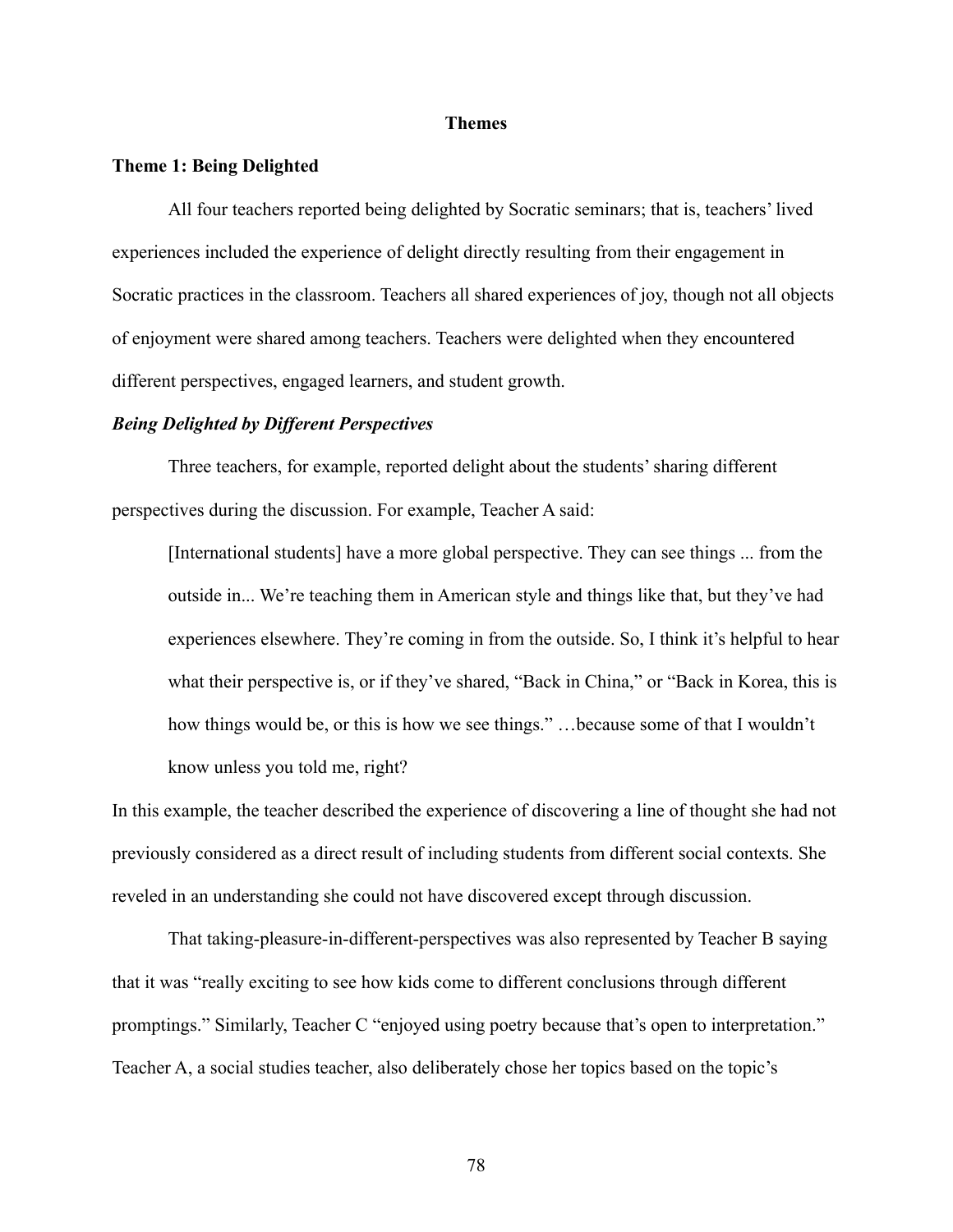openness to interpretation as she enjoyed the interplay between different perspectives. Thus, teachers reported delight at unexpected ideas that stemmed from students' backgrounds, the content they were discussing, or the sort of questions that were being asked.

### *Being Delighted by Student Ownership*

The teachers described their delight at student ownership in the conversation, whether in or out of class. Teacher C described a moment in which she experienced pleasure at students engaging in such a way that they took control of the conversation:

I did have one or two students who would get up and draw on the board and be like, "This is what I'm thinking." And those moments were really exciting for me because it's like, "Oh, my goodness, they're just taking total control." And I do like that I love when they are able to do that.

Teacher C relished the times when her students engaged in the conversation such that they took control of the conversation and, as the teacher, she could participate as an on-looker to a conversation that took on a life of its own.

A lived experience of delight in conversation that represented students owning their learning was also described by Teacher C in the following manner:

The way that our schedule works is my class is three hours in the morning, and then [students] have lunch right afterward. And I love it because I can just walk through their lunchroom and hear them still discussing what we just talked about.

Teacher C "loved" the experience of overhearing a conversation because the discussion extended from the classroom into the lunchroom. Thus, Teacher C suggested that schools should offer Socratic seminars before lunch so that students could naturally continue the dialogue.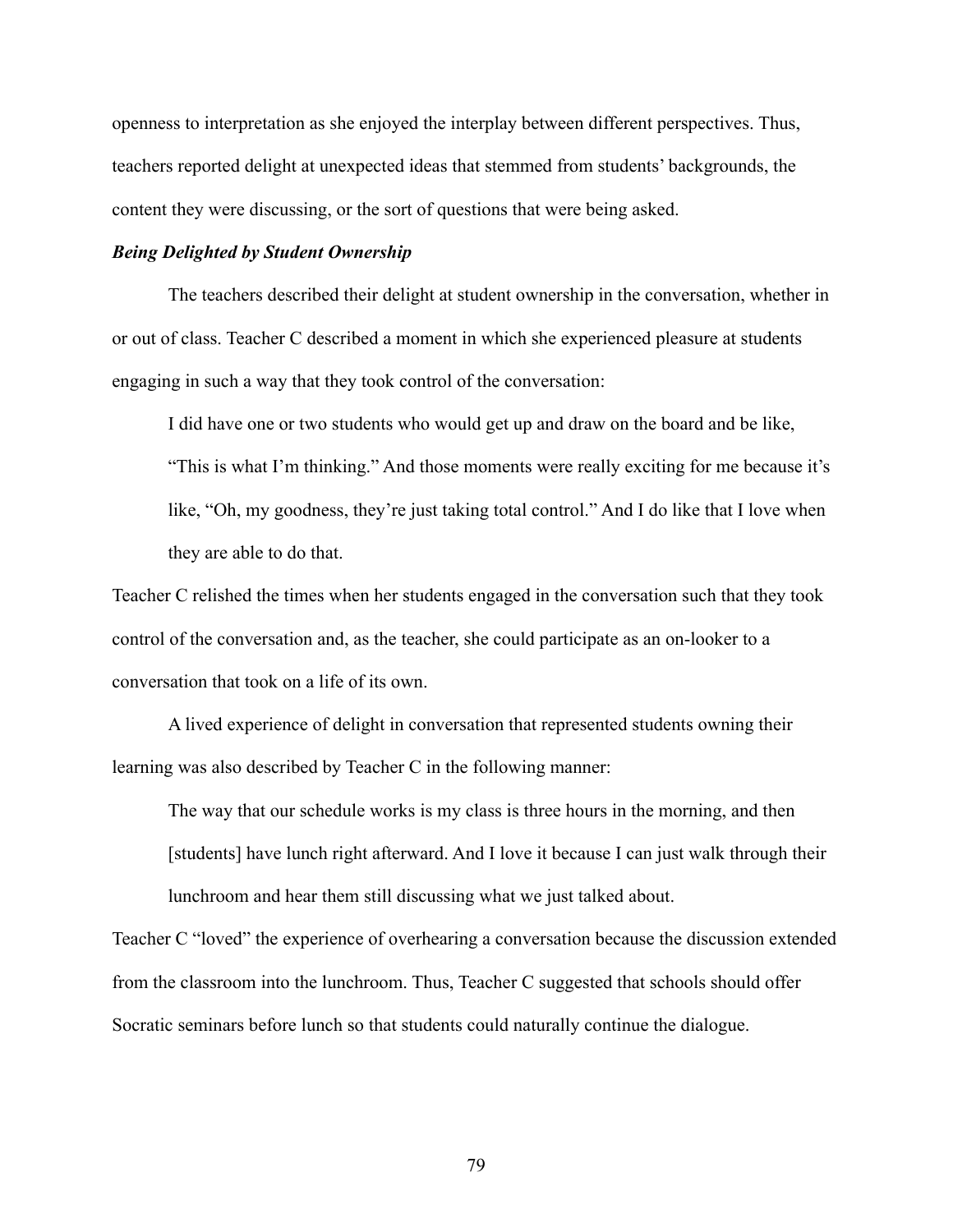Teacher D expressed a similar sentiment. She described a time when students owned their discussion:

And [the discussion leader] asked a question, a specific question, because she was struggling with where to place this idea in her Venn diagram. And it just took off again. So that's nice about a Socratic discussion; you have these real deep conversations. Teacher D described her pleasure at this experience, saying, "And the neat thing is that when they get it, and they go from one topic to another, and it flows." Thus, Teacher D also expressed the experience of enjoying when students take ownership of a discussion, and the conversation moves in an organic, student-guided direction.

# *Being Delighted by Student Growth*

Teachers expressed delight in student growth. Students, especially early in the semester, often struggled to understand how Socratic seminars should work or remained silent instead of conversing with their classmates. Yet, teachers reported enjoying watching students develop in skill and confidence throughout the semester. As Teacher A said, "[As students learn how to prepare for Socratic seminars], it's fun to see that process as they move along." Teacher C expressed a similar sentiment:

It was neat to see that progression, you know, when you first start the year, they're kind of shy, but then halfway through [the semester], they're like, "Wait a second, well, let me show you what I mean." And they are getting so excited in that.

Teacher C enjoyed the progression of growth over time and the way students showed growth in the quantity and quality of their conversations. Indeed, Teacher B said that "the change in [shy] kids who, beginning of the school year won't talk at all" and were fully participating in Socratic circles by February was a positive experience for her.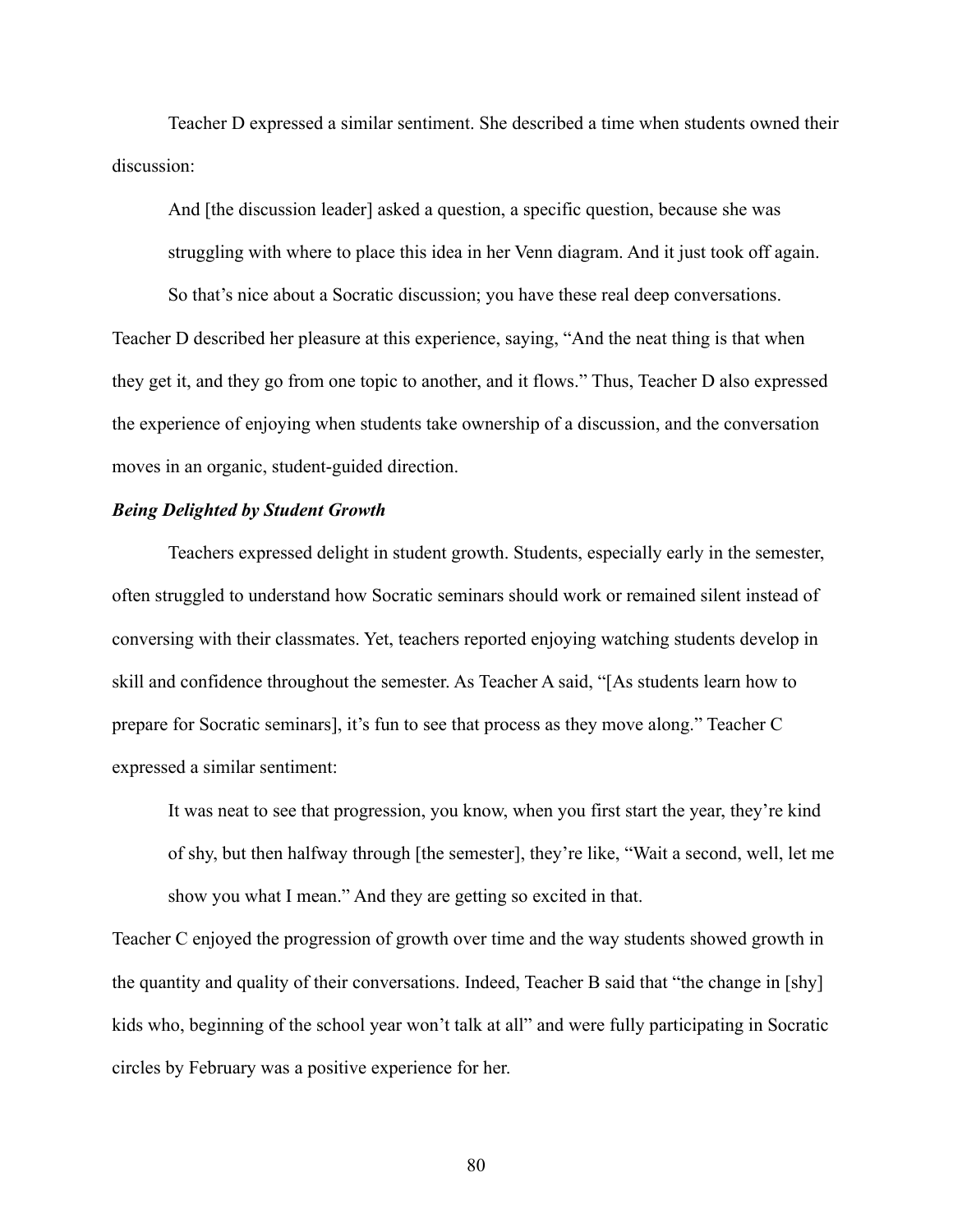### **Theme 2: Being Troubled**

Teachers did not report being tried, imprisoned, or forced to drink hemlock like Socrates. However, they reported encountering troubles in their Socratic practices. Their problems included the experiences of struggling with student engagement, being constrained by time, doubting themselves, and experiencing values conflicts during the seminars.

# *Being Challenged With Engagement*

Teachers broadly discussed experiencing challenges with how students engaged in conversation. One significant challenge two teachers described was large class sizes. Although Teacher A resolved the problem by using inner and outer circles, she mentioned the difficulty of running a Socratic discussion in large classes due to the challenges of keeping students on task. Teacher D was placed in a similar situation when she was asked to lead a room of 200 students. She divided the group into sub-groups and, after the discussion, selected random groups to describe what they learned.

Teacher C mentioned the challenge of engaging students when students lacked experience with Socratic seminars. However, she saw growth in students as the semester developed. Teachers A and D mentioned the inverse of this problem. As mentioned earlier, Teacher A experienced the challenge of dealing with a student who dominated the conversation. However, she noted that she generally did not have problems getting students to talk during discussions. Teacher D faced the challenge of the wrong kind of engagement while working with middle school students. She described their lack of focus:

Especially with a middle school [student], if you just ask a question, if you let them all talk, they just fight at each other, without thinking through things, without listening, and without providing support.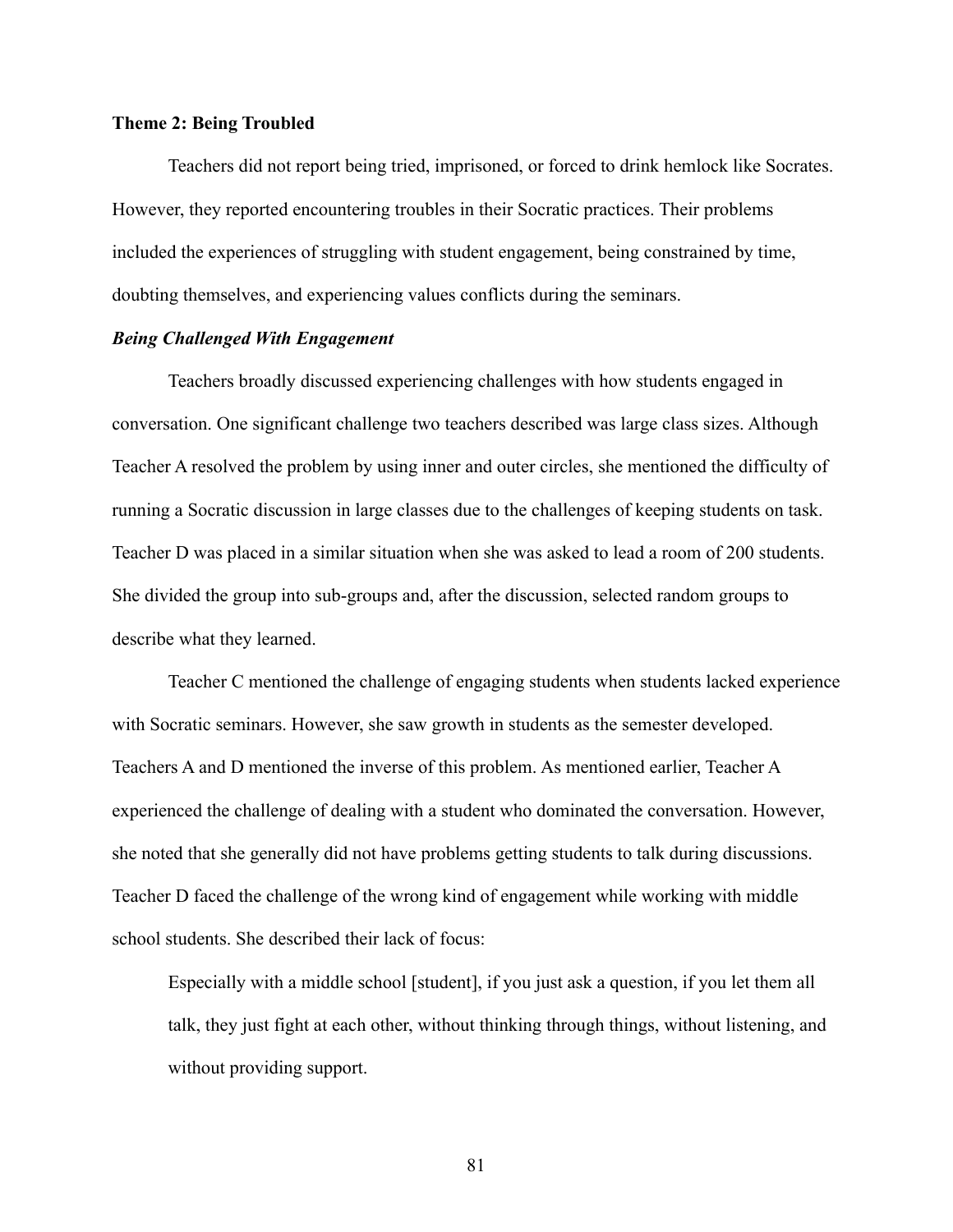Teacher D also noted that engaging middle school students once led to students misunderstanding or misremembering her statements and misreporting what she said to parents. She also described experiencing the challenge of having rich, engaging conversations with students in a Socratic discussion when she had too little time. Teachers, at times, reported problems getting students to speak but often associated the problem with their prompt questions, as discussed later in the subtheme of being self-doubting.

#### *Being Time-Bound*

All teachers reported the experience of being time-bound in the context of Socratic seminars. Teacher C mentioned that she limited early Socratic discussions to 10 minutes and increased the time students had as they developed their discussion skills. Teacher D repeatedly reported the challenge of not having enough time with students to conduct a discussion. She was highly aware of time in the context of seminars, repeating the subtheme of being time-bound multiple times in her interview. For example, she stated that students are "supposed to talk about [the question], and they have a certain amount of time. And I always timed it." Teacher D was explicit about being time-bound to her students: "The process is, is that you get to talk for a certain timeframe. And then after that timeframe, it [the discussion] stopped." Thus, Teacher D's being time-bound led her to express that time-boundedness to her classes; nevertheless, she did not experience time as a completely rigid structure. For example, she did not cut students off when the time was up, for she added, "Even if [the Socratic discussion] stopped in the middle of a sentence, or at the end of a question, I usually try to let somebody finish."

Teacher A also experienced being time-bound and allowed students to finish their thoughts, suggesting that the flexibility of allowing students to complete their thoughts minimized their frustration with time limits: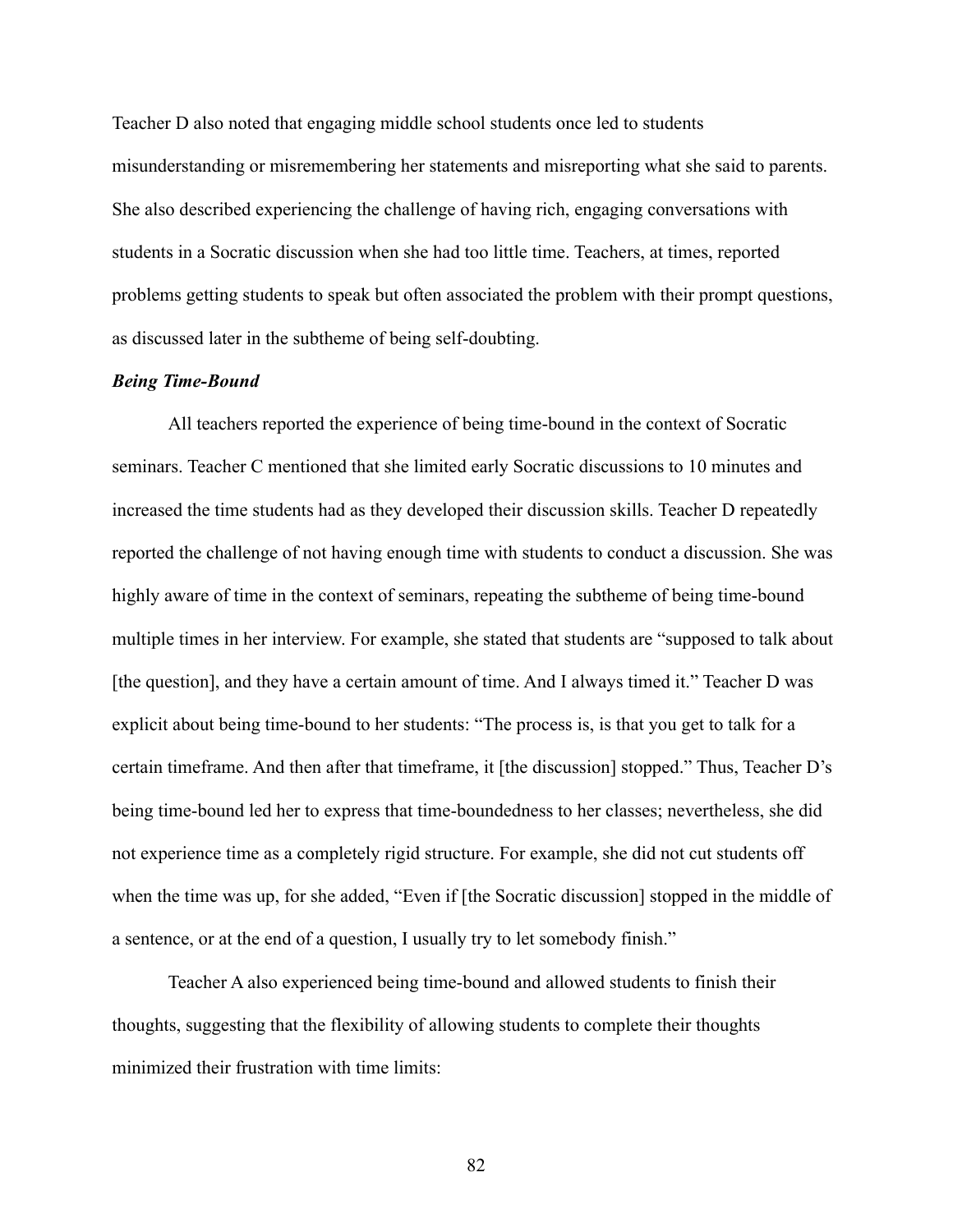I would expect kids to complain [about all the prep and not having a chance to share] but they don't usually… I'll give them [a warning that the seminar is ending and] let everyone have their final say. So, maybe that's why that doesn't happen as often. Teacher A also expressed that being time-bound was one of the most frustrating parts of leading Socratic discussions because she wished for more time for discussion:

I usually schedule only a single class period to do it… We have the prep time, and then we have a single class period, and then we'll do a debrief the next day. So, that is my most negative in that aspect.

# *Being Self-Doubting*

Teachers communicated the experience of doubt during seminars, especially concerning the quality of their prompt questions. Teacher A was uncertain if "doubt and confusion" were the right words to describe her experience but added, "I guess sometimes I feel like, 'Did I ask the right questions?'" Teacher C described self-doubt with regards to her questions when classes did not participate:

About two years ago, I had one class where I tried [Socratic seminars]. And it wasn't going anywhere. There was no conversation. I would ask a question. And then I kept thinking to myself, "Am I asking the wrong questions?" I mean, "Why aren't they engaged?" And so, there have been times when I've doubted.

Indeed, Teacher C began to wonder whether she, rather than just the questions she was asking, was the problem. She asked herself, "What's wrong with me? Why can't I get these kids to engage in this Socratic seminar?" However, she used the experience to rethink her approach and reflect on whether she should have prepared her students better for Socratic discussion.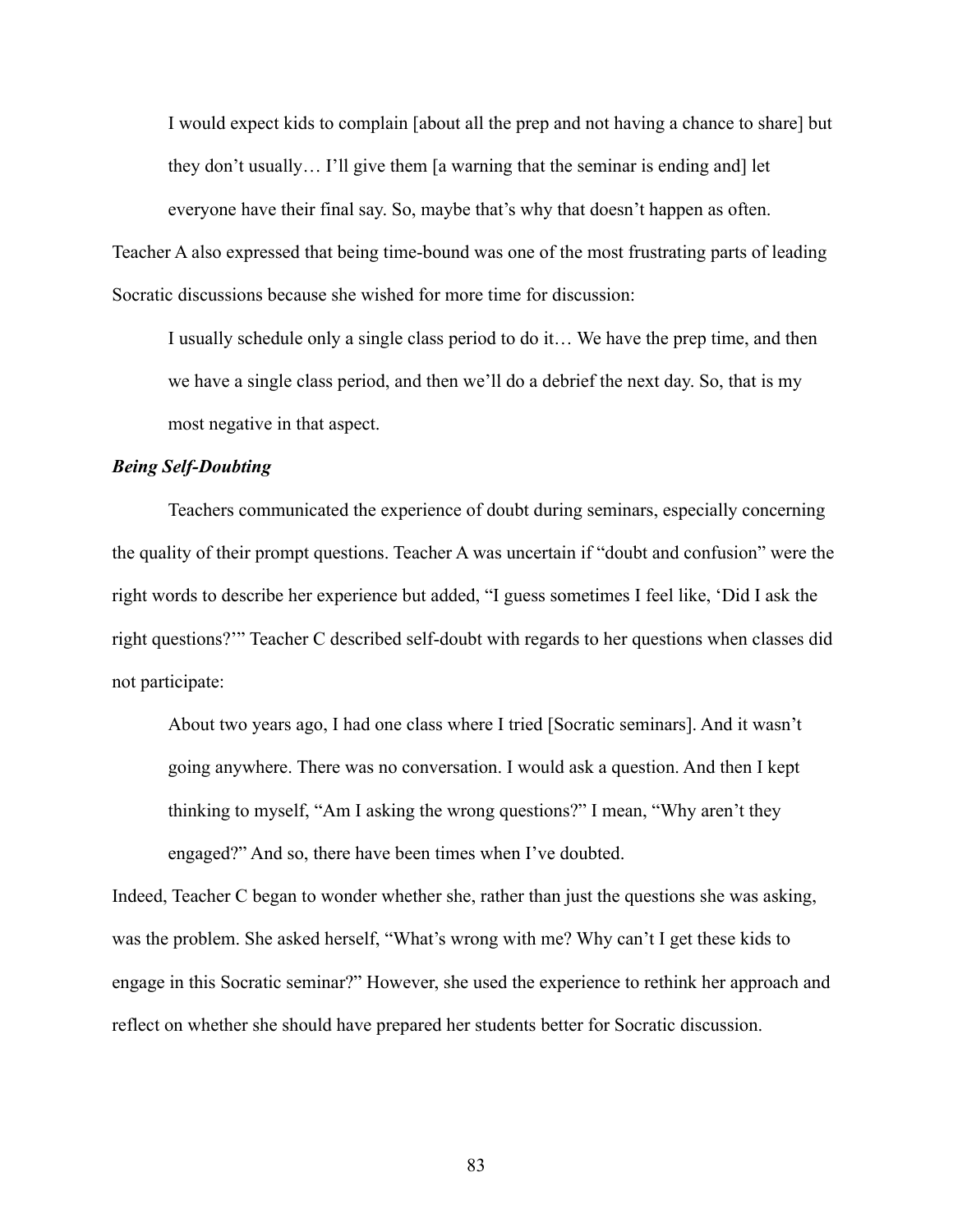When Teacher D received feedback that her middle school students were misrepresenting her questions to parents, she asked herself each week, "Should I do this? Should I not do this? And what's going to work?" She, too, expressed doubt about the quality of her questions in the context of being time-bound:

I did get one time where they all looked at me like, we don't really [want to talk]. They talked for three minutes, and they were done. I'm like, "Okay, so the question wasn't really good." Because maybe the question wasn't good, you know? Or maybe they didn't understand what the question is trying to get at.

She also described an experience of self-doubt, especially when she began leading seminars: So, that's where the doubts sometimes come when you first start implementing it. And [the] wondering is: "Did this go the way I wanted it to go? Was there enough conversation? Or was the question a good question? Did I design this properly? Did I explain it properly?"

# *Being Conflicted*

All teachers provided examples of being conflicted. Teacher A discussed being conflicted when dealing with a student who spoke too much and said of her experience, "I don't want to squash [the dominating student's] enthusiasm. But, also, I don't want the other kids not to have that chance [to participate]." Teacher A described a tension between the desire to allow students to speak their minds and the desire for all students to engage. She wanted students to participate; however, when one student spoke too much, that student prevented other students from participating. Thus, the teacher was conflicted. She valued engagement but did not want to restrict any student's desire to talk.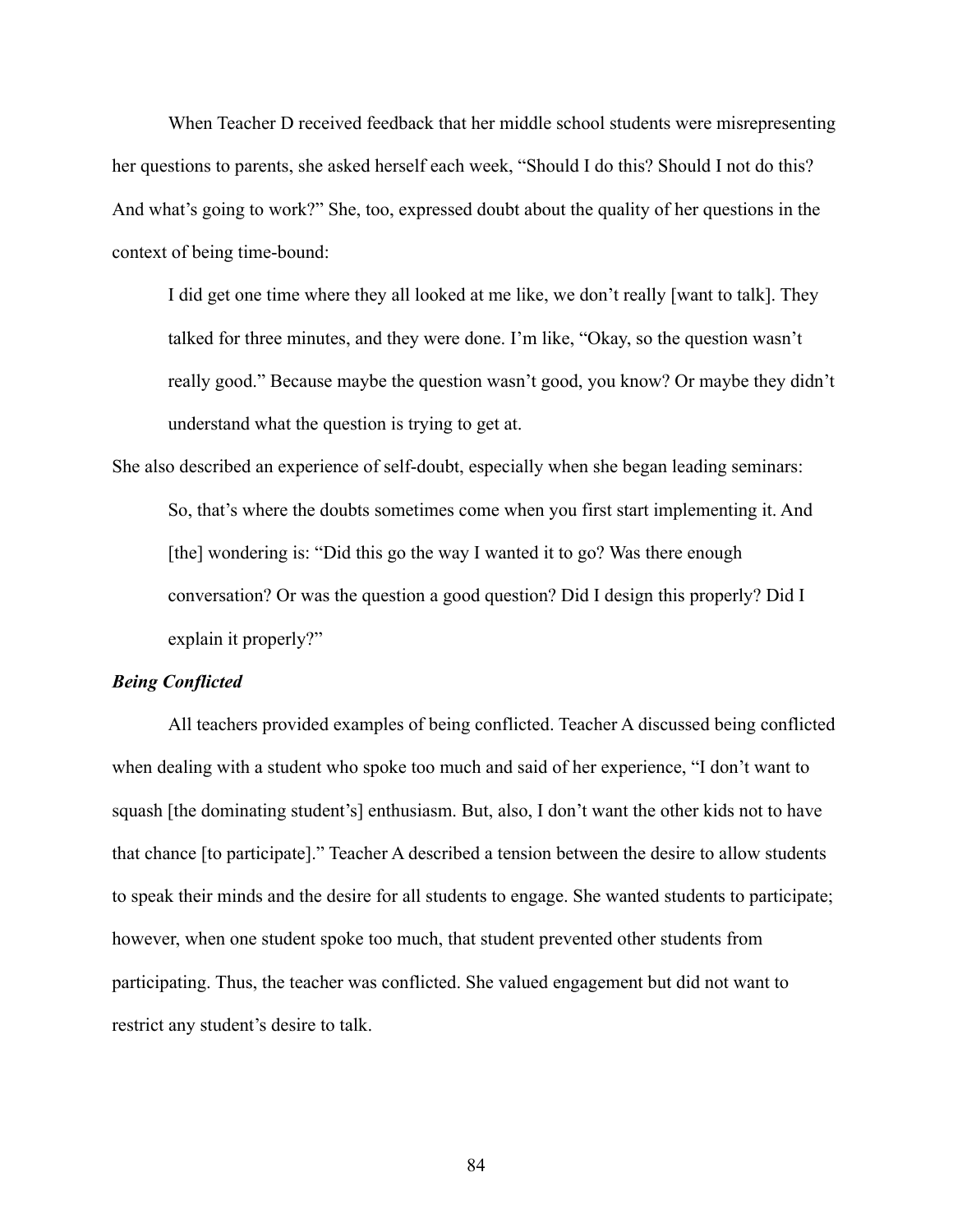Teacher B expressed a tension between valuing biblical truth and releasing control of the conversation to go where it led. She said, "I think when I'm trying to get biblical truth across [to] the kids is where I find it hardest to allow them to go down a path where they're speaking on untruths." Teacher B resolved the tension by directly intervening in the conversation and asking questions that guided students to her understanding of biblical truths. However, like Teacher A, Teacher B experienced being conflicted between two different goals.

Teacher C reported a conflict between her desire for safety and her desire to engage in conversation with the class. As she said, "I don't want to leave myself out there. I look vulnerable. And I think that that's something that through the year the kids overcome, especially those who are afraid." She used that conflict to empathize with her students. Still, she had to choose between her safety and the vulnerability of participating in and modeling the Socratic conversation she wished to see in her class.

Teacher D's conflict was a direct result of students misreporting what she was saying in class:

I started using the Socratic circles, and [the middle school students] would go home and [their] moms would say, "Susie said that you said [something]," and I'm like, "I didn't say that!" So that was the first time I had, I got feedback that I said things that I did not say. But then I also have to attribute it to the eighth-grade brain. So, every week, it was like, "Should I do this? Should I not do this? And what's going to work?"

Thus, Teacher D had to deal with the tension between using Socratic practices with her students and avoiding misrepresentation. She questioned whether she should take that risk. However, Teacher D resolved the conflict by accepting the misrepresentation as characteristic of the age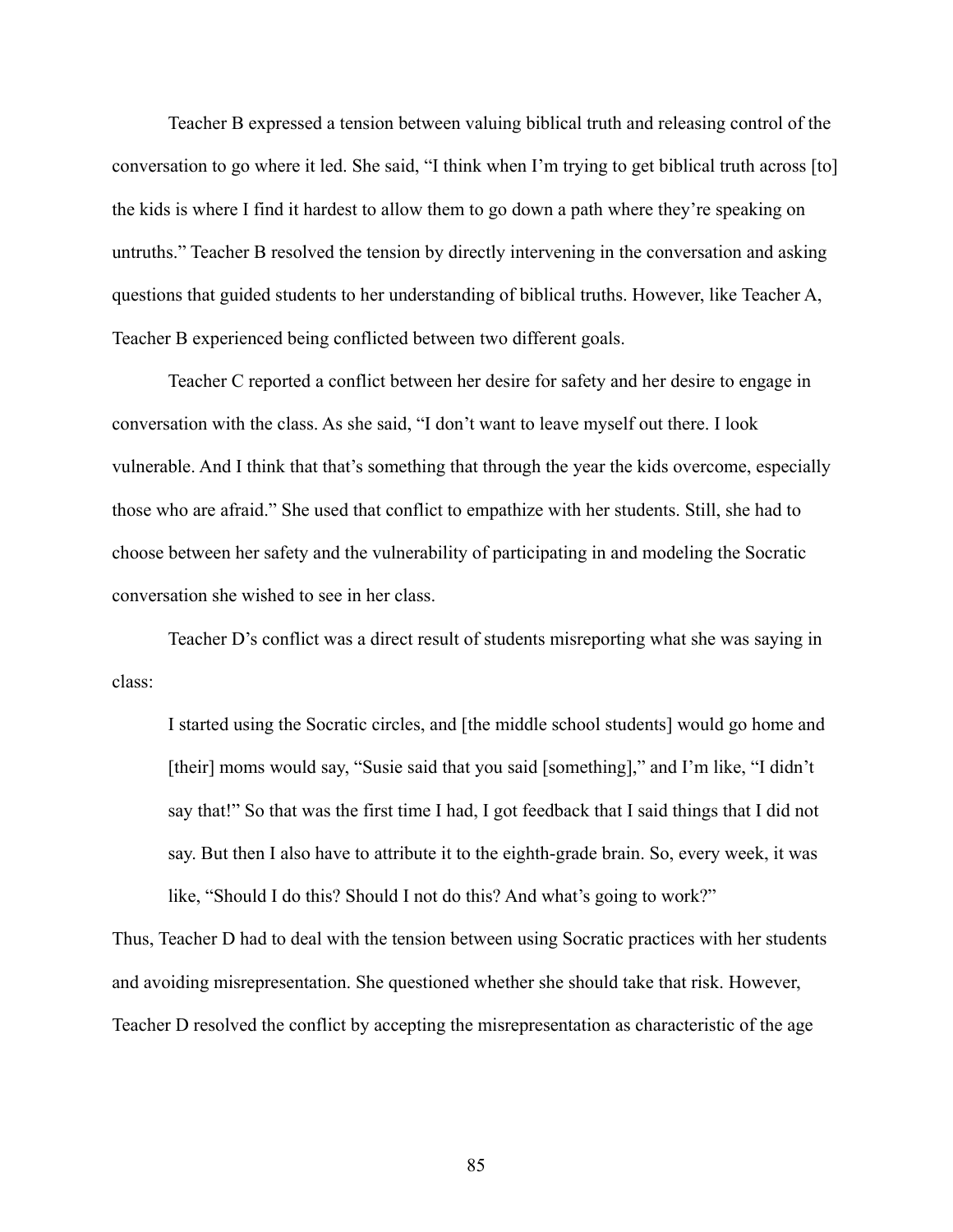group and accepting that misrepresentation was a normal part of the risk of leading Socratic discussions.

#### **Theme 3: Being a Dialogue-Builder**

All teachers shared the lived experience of training students to participate in Socratic discussion. In being dialogue-builders, teachers experienced being process, goal, and growthoriented. They also were clear about their expectations and empathized with their students. Although they maintained control of their classrooms, they were also flexible in their approach to Socratic practices.

# *Being Process-Oriented*

Teachers described lived experiences of being process-oriented; that is, teachers reported the experience of how the implementation of classroom processes impacted Socratic discussion. The teachers' procedures included developing discussion questions, enforcing rules for how seminars were conducted, and laying out expectations for student preparation. The physical structure of the room also became part of the process of how the dialogue was conducted. All four teachers discussed the experience of being process-oriented, and their descriptions were especially pronounced when it came to training students to participate in Socratic practice. For example, Teacher A stated:

We scaffold the expectations. In the very first Socratic seminar, I tell everybody, "My goal for you is to come prepared with your reading and your notes. And then you need to speak up once of your own volition; if someone asks you a question, that's not of your own volition."

Teacher A described the lived experience of leading the semester's first Socratic seminar. She explained how the process of participation worked and laid out her expectations for the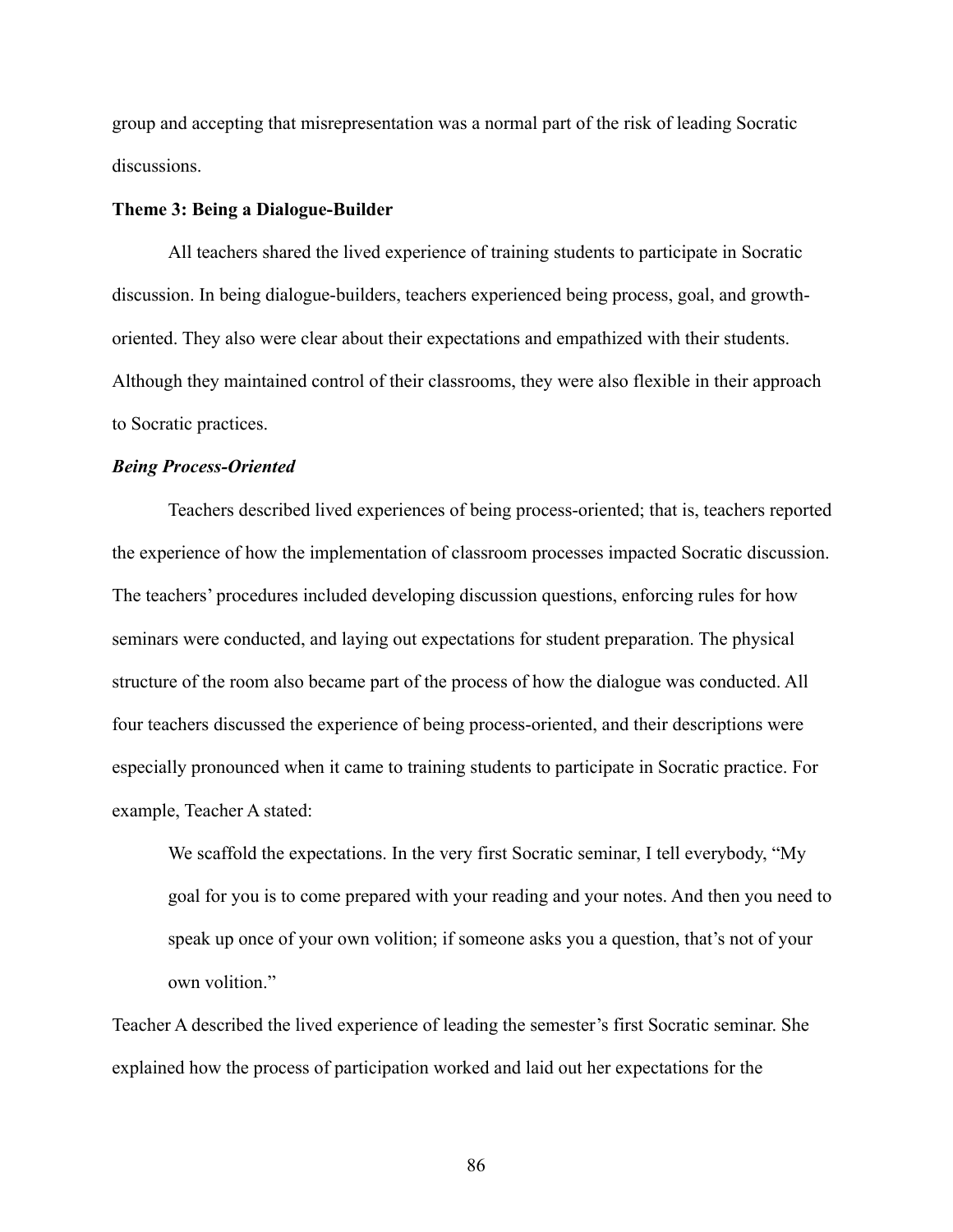conversation. The same teacher also told students that they could not participate unless they were prepared for class and that their grades would be docked if they did not participate. Thus, Teacher A described how her classroom would function before, during, and after Socratic discussions if expectations were not met.

The other teachers reported similar concerns for student preparation. For example, Teacher B explained some of her procedures:

[I] have prep sheets for the younger [students] that they need to fill out which, once I started implementing [seminars], they have to hand that in prior to coming to class so that I know that they're ready, and they have to come up with comprehensive questions, interpretive questions, so that I understand how they're understanding the text, and then critical thinking questions.

Like Teacher A, Teacher B linked the preparation process for the seminar with actual participation in the seminar and used the preparation work to examine student comprehension. Teacher B also had students come to the seminar with six questions prepared so that students could "fully engage" in the seminar. Thus, Teacher B also experienced being oriented toward the preparation process for the purpose of student engagement in conversation. Both Teacher A and Teacher B considered student preparation essential to Socratic practice.

The room's physical structure became part of the process of engaging in Socratic discussion. The teachers reported the significance of students' physical arrangement when they used Socratic seminars. The physical arrangement impacted the process. For example, Teacher B said:

But with my middle schoolers, I just put them in a circle. For middle school, I do an inner circle and an outer circle. The inner circle [students] are the only ones who are talking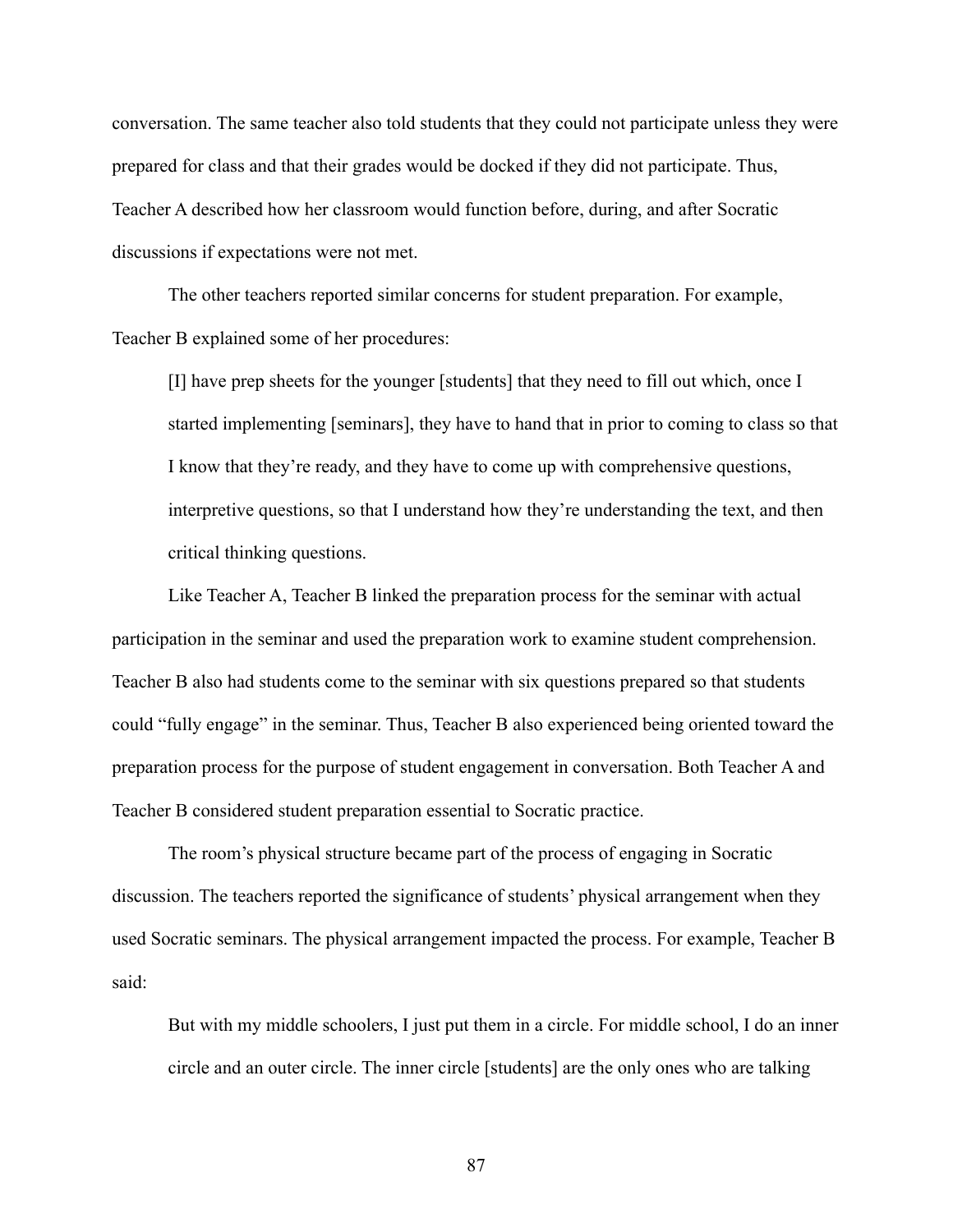and addressing the issue. And then, the outer circle is watching specific students. And they have [to] give them like an observation sheet that they're to use to watch that specific student for different things.

Thus, Teacher B experienced concern about how students' arrangement shaped Socratic practices and students' behavior. Students on the outside circle observed, and students on the inside circle spoke. Thus, Teacher B described the process through which her students' organization impacted behavior.

Teacher C noted that she went through expectations of how her Socratic discussions would work. In short, she explained the process to her students. She also experienced Socratic discussions as a process over time. The subtheme of "being time-bound" further explored how teachers encountered time in Socratic discussions. However, Teacher C experienced the discussion as something that developed gradually. Thus, she trusted the process and anticipated her students' eventual growth: "I've had some kids [who] are like, "I don't want to do this." And they'll just sit there, and I go slow. So, it's okay, at first, if they're just sitting there, as long as they're nodding their heads."

Teacher D also anticipated a process of growth by gradually increasing expectations for students. As she said, "If you have ten expectations, you work on three or four of them for two or three weeks, and then you add more." Like Teacher C, she experienced the seminars as a process in which students changed as they began to understand and implement teacher expectations.

#### *Being Goal-Oriented*

The teachers also experienced being goal-oriented as they conducted Socratic discussions. That is, teachers all had ends in mind as they shaped the conversations in their classrooms. Their ambitions differed to a degree, but all teachers wanted to produce critical,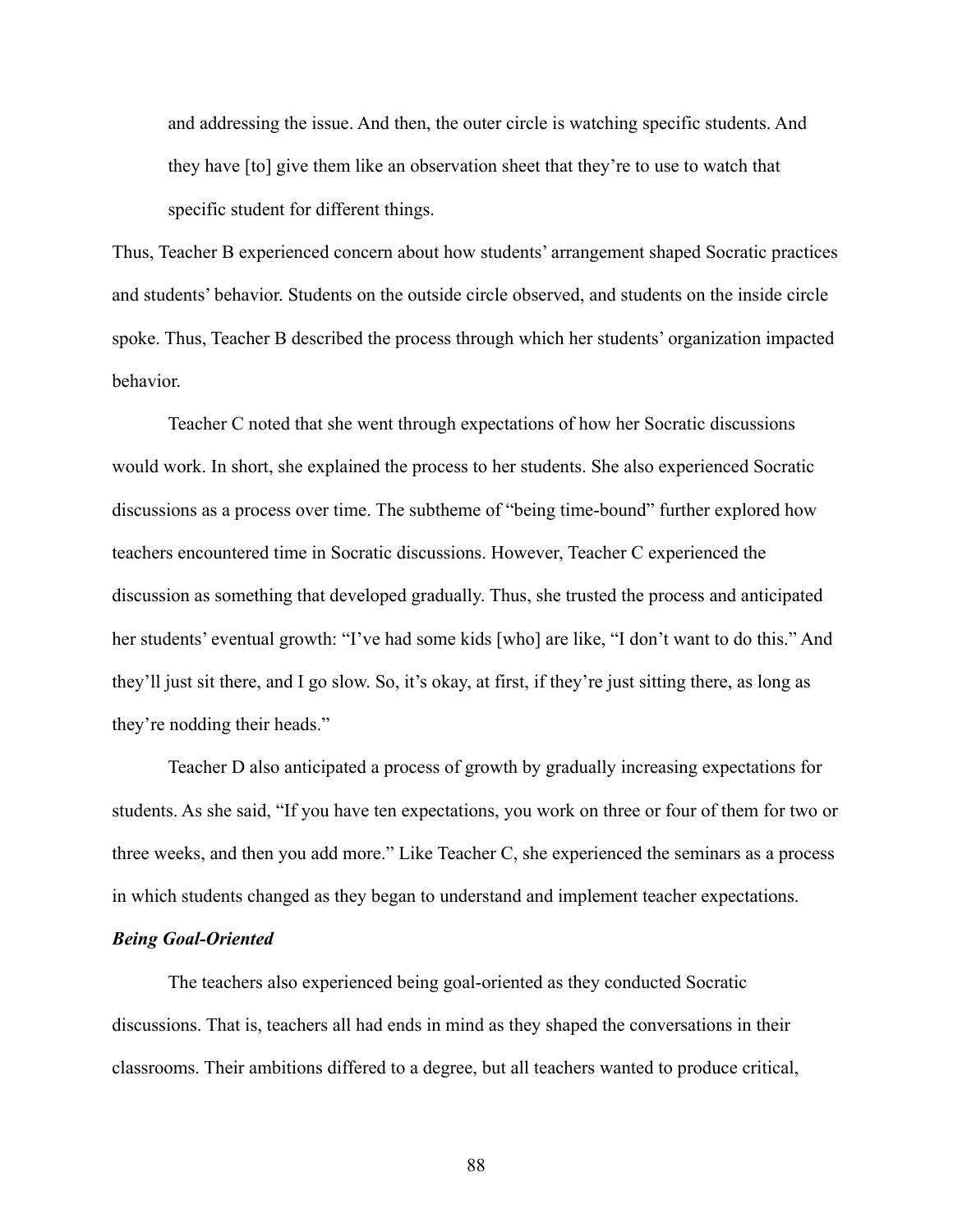flexible thinkers who took responsibility for their own education. For example, Teacher A wanted students who valued listening to and responding to other people's opinions. Yet, she also wanted to challenge students' thinking.

Teacher C frequently used the word "we" in the interviews, suggesting that she was oriented toward her goal of "want[ing] that conversation" with students through the experience of being with students in their conversations. In other words, Teacher C wanted a conversation with her class. She experienced the realization of her goal by being part of the discussion rather than being separate from it. Instead of being a distant observer or someone who minimally intervened as an objective observer, Teacher A was goal-oriented as part of her being-in-theworld of the discussion. She was also oriented toward giving voice to the voiceless:

I like the Socratic seminar. I will use it in all of [the] classes that I teach… because I do believe that those kids have to find their voice. And they have to be able to just give their opinion, share their thoughts.

Teacher C lived out the twin goals of conversing with students and giving students voices by giving herself a voice in the conversation. She was part of the "we" of the conversation. Yet she also had goals of producing critical thinkers and developing literary criticism skills.

Teacher D emphasized pedagogical objectives in seminars. She noted that when the "topic was bullying, that's the bottom line, you have to address bullying. That's your requirement." Teacher D experienced the necessity for there to be alignment between the content of the conversation with her pedagogical objectives. Yet, she also described a goal of producing critical thinkers when she said, "They've begun to demonstrate that they can do this, and they can think deeply… we are in the right direction." Teacher D's recognition of deep thinking as a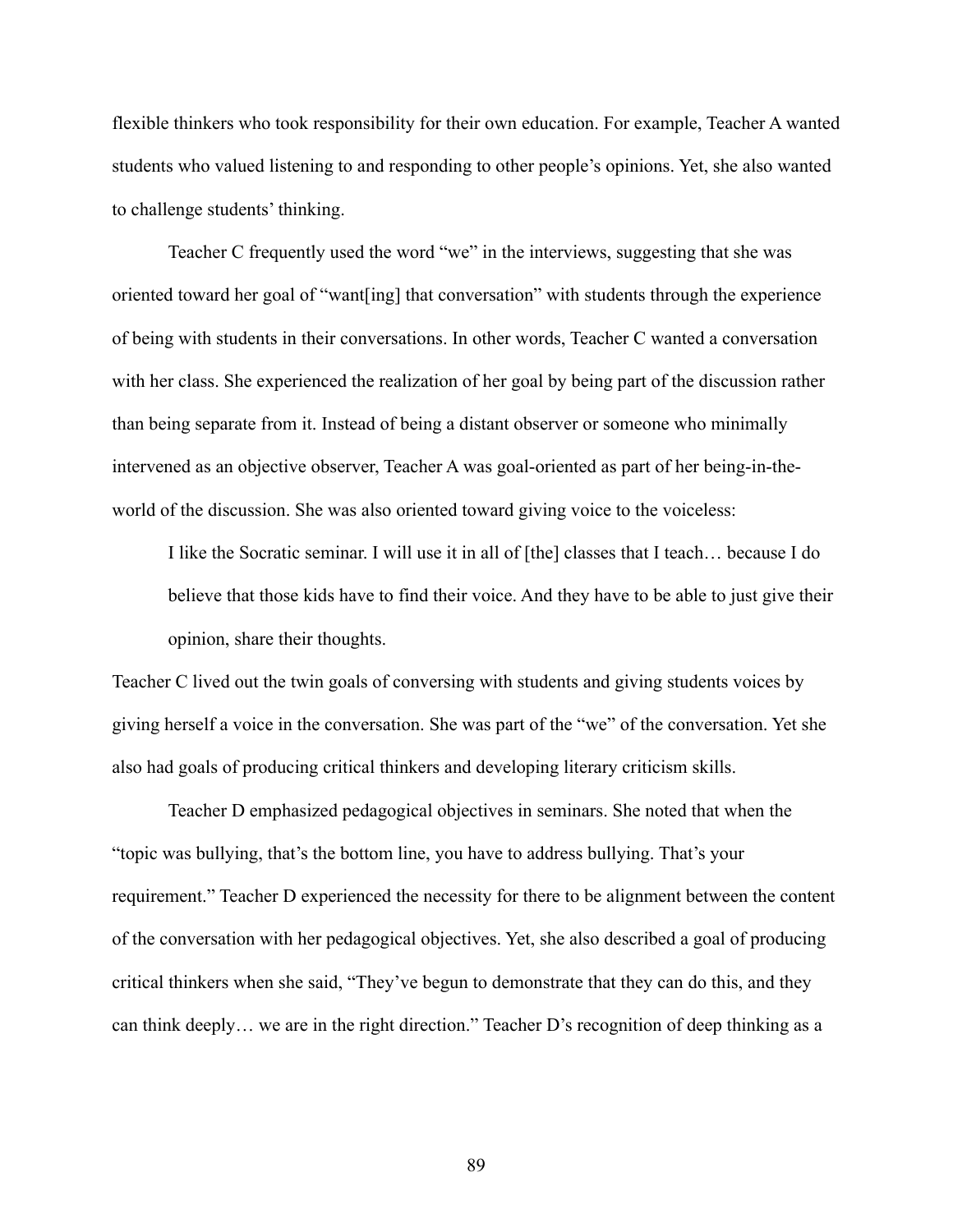sign that she was in "the right direction" suggests that she experienced the seminar as someone oriented toward the end of building deep thinkers.

### *Being Growth-Oriented*

As briefly mentioned earlier, three of the four teachers relayed experiences related to being growth-oriented. They understood that leading Socratic discussions was a process of becoming rather than a state of being. Teachers experienced an awareness that they were not perfect at leading seminars and had room to grow. For example, Teacher A created a SMART goal to feel more confident in conducting seminars each year, which suggests she experienced Socratic seminars as a process of personal growth. Yet, teachers also understood that students could not be expected to have mastered discussion skills right from the start. As noted earlier, Teacher D anticipated student growth by gradually increasing the expectations for students. She scaffolded expectations for her students, anticipating that they needed time and training to become skilled in dialogue.

Teacher B discussed her growth-oriented attitude toward seminars when she relayed that she did not expect students to be proficient at discussion right away and needed time to develop their skills:

We're going to build ourselves up to maybe an entire class, which I would have seniors do. I like to take it easy so that they learn because it's really a learning experience for the kids. And it really helps the seminar go a lot better towards the end of the year as we practice doing [seminars].

Indeed, Teacher B, in discussing her experience with seminars, revealed that she reflected after a particular seminar and realized that she needed to grow as an educator and to be more patient with students' growth. Teacher D relayed a similar experience of being growth-oriented when she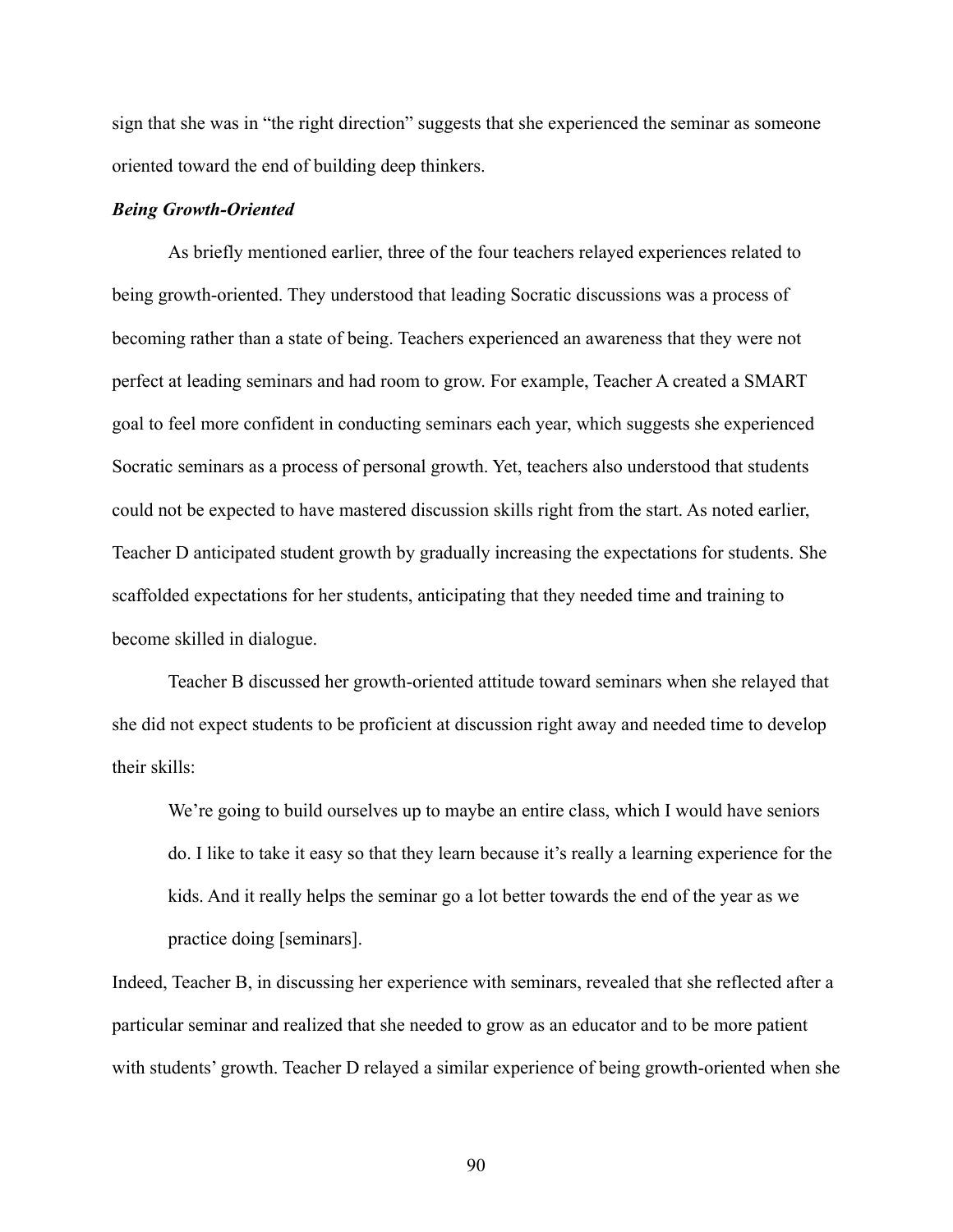said that she loosened up the structure of seminars as students grew more mature or in response to students' needs. She also suggested that teachers needed to learn how to "facilitate" Socratic dialogues.

#### *Being Clear About Expectations*

The teachers' lived experiences with Socratic practice included being clear about expectations when developing and leading seminars. Teachers used these expectations to shape the form of discussion. They modeled or provided models for their expectations and provided explicit instructions. Teacher A, for example, chose students to be exemplars of Socratic practices. Through leading discussions, the exemplar students showed the class what Teacher A expected. Teacher B also used student leaders to be clear about her expectations. However, Teacher B also discussed modeling her expectations through leading a short seminar:

I tried to model [my expectations] for them. I wouldn't necessarily choose a student leader at that point, I would just be the one that would be leading the conversation, and it would be short, so it might be only 10 minutes.

Teacher D described the experience of laying out expectations as well. She explicitly explained the rules for conducting Socratic seminars, with the inner and outer circles, in her syllabus. Other expectations were also included: "The first few times, we actually gave them four or five expectations, which [we] are supposed to be looking for. And that's how we do that." However, Teacher D also described moments when she had to be clear about expectations during the seminar discussion itself. For example, she had a situation when students continued to address her directly rather than other students. As a result, Teacher D had to tell the class, "Don't talk to me, talk to each other."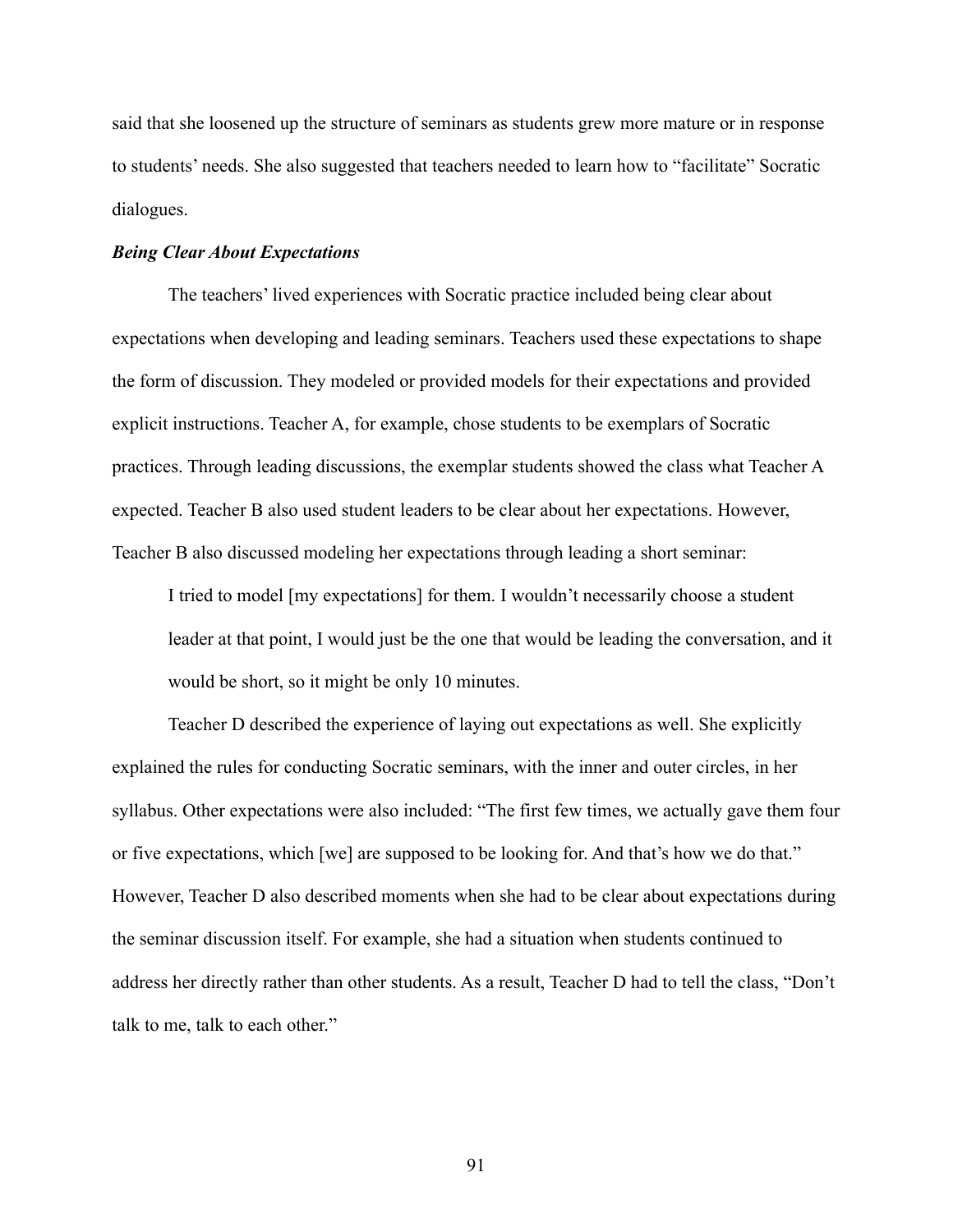# *Being in Control*

Teachers reported the experience of being in control of their seminars. That is, they intervened and engaged in the conversation as they felt necessary and expected students to follow their instructions. In this way, they shaped the conversation into alignment with their processes and goals. Teacher B was the most explicit about control when she described times when students might veer into "untruths," and she intervened: "So, from the outside, it is an agenda to some extent because I don't want them to walk out of that circle thinking untrue or unbiblical things."

However, being in control did not always mean preventing students from believing falsehoods. Teacher C reported controlling when and how seminars were conducted. She was responsive to students' enthusiasm but was explicit about the topic of conversation, the fact that they had to formulate questions, and that they were going to conduct a Socratic seminar at a particular time. She oversaw her classroom and her students:

I've had a couple of kids that were [doing] their summer reading. They read *The Stranger,* and they had to formulate questions as part of their assignment. And [with] questions, I said, "What we're going to do is at the beginning of the year, we are going to have a Socratic seminar."

Teacher D was in control when she described her leadership of the seminars: "The second question is read. I say, 'You may begin,' and then they start talking." When conducting seminars with high school cadets in a non-profit organization, Teacher D used a bell to maintain control in a large room with many students: "[The classroom noise] was like … a bus, you know. I'd have a bell-type thing to make them stop talking."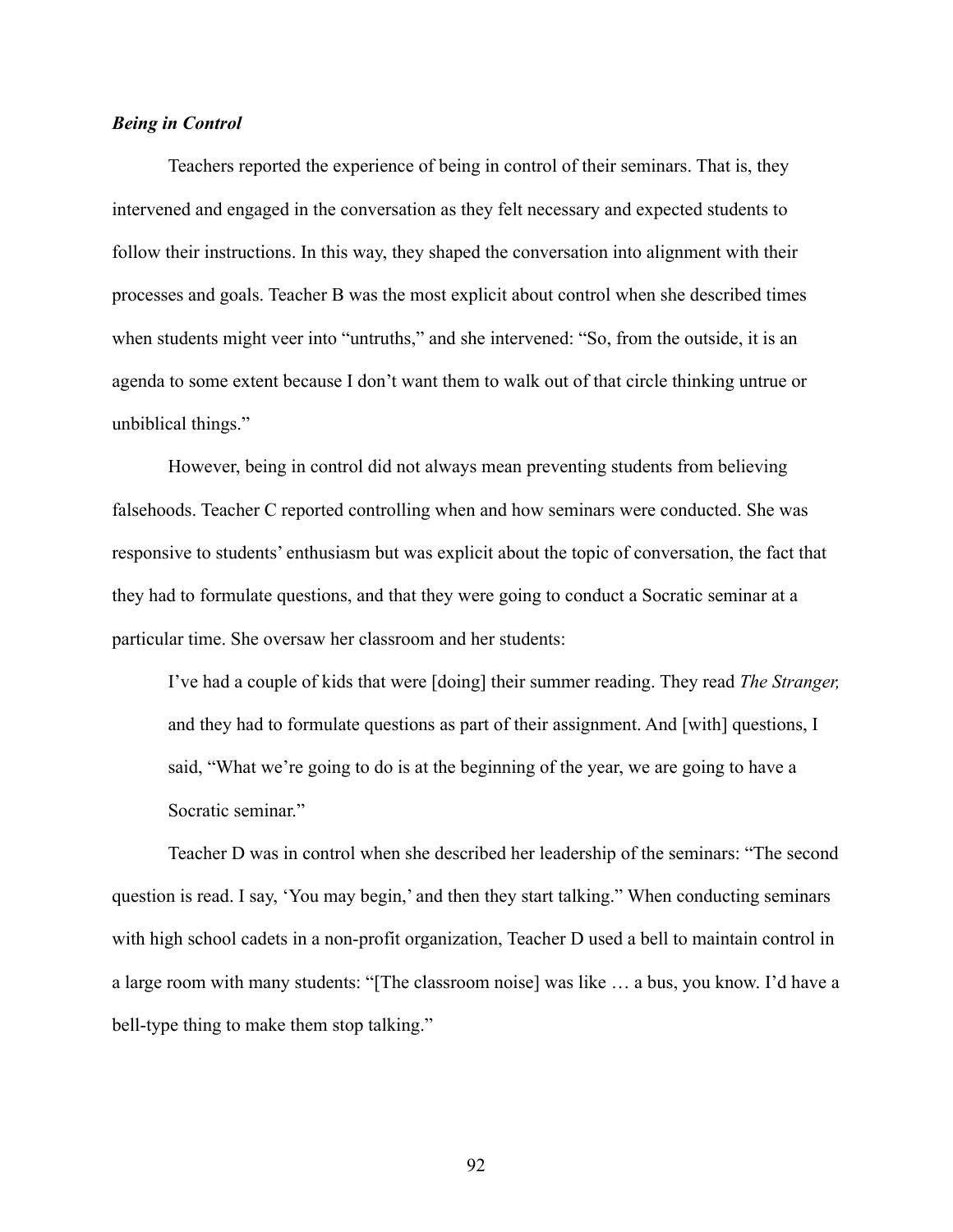# *Being Flexible*

Although teachers were in control in the classroom, they were also flexible and responsive. Teacher A offered Socratic seminars in her AP class after AP exams were completed because students asked her to do so. Teacher C talked about flexibility within the seminar as the conversation could go in unpredictable directions when students were highly engaged:

When you have the groups of kids who just want to take off with it, and they come prepared, and they are ready, and I always tell the students [that] when a teacher does something like this, we are open. I don't know where the conversation's going to go. And so, I just need to kind of be open to that.

Teacher D spoke the most about her experience with Socratic discussions and flexibility. She talked about shaping dialogues because students would get off-topic. She also planned a Socratic seminar then canceled the seminar because students were unfocused. At other times, she modified the questions or students' physical arrangements based on class size, age, or time allotted to the conversation. When she led online college-level seminars, she modified her approach to inner and outer circles because of the limits of videoconferencing.

## *Being Empathetic*

Two teachers reported an ontic state of being empathetic toward students in service of being dialogue-builders. This empathy formed a basis for the teachers' understanding of students' being-in-the-world and classroom adjustments to student needs. For example, Teacher D noted that she did not leave the timing of conversations open-ended because students, particularly students who were newer to Socratic practice, might feel uncomfortable: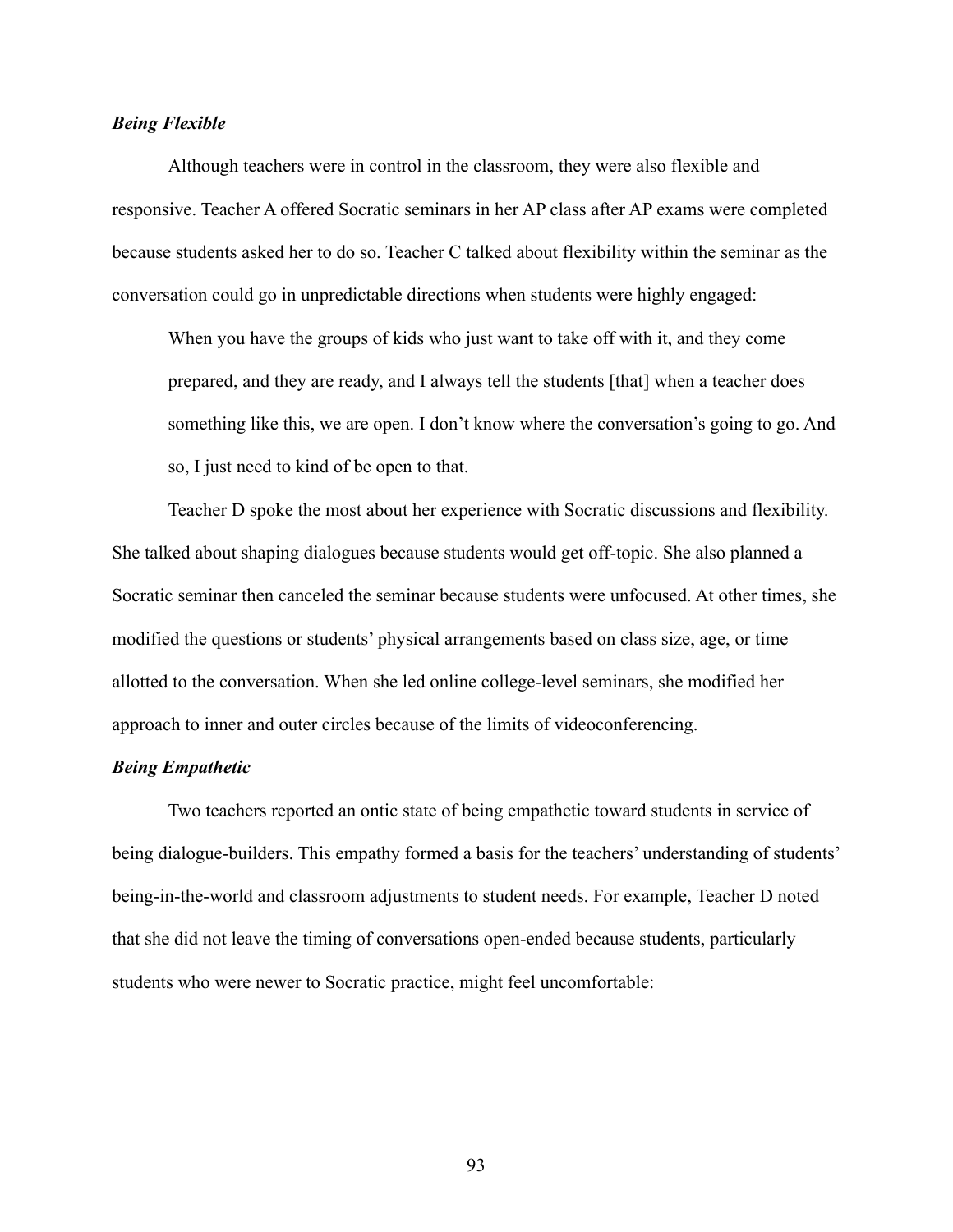There's a question given to the group, and they're [the students] supposed to talk about that, and they have a certain amount of time. And I always timed it. I didn't leave it openended because the students are uncomfortable.

Thus, the teacher's empathy—or the capacity to understand the feelings of others—led her to be concerned about the timing of the discussion to minimize feelings of discomfort. Teacher C also reported empathy for the students that resulted in her being flexible, growth-oriented, and process-oriented:

We're having a conversation here. And I'm scared, in some sense, of having a conversation. So, the kids must feel that way as well. Like, oh, no, I don't want to leave myself out there. I look vulnerable. And I think that that's something that through the year the kids overcome, especially those who are afraid. I've had some kids [who] are like, "I don't want to do this." And they'll just sit there, and I go slow. So, it's okay, at first, if they're just sitting there, as long as they're nodding their heads. They're looking like they're engaged in the conversation.

Teacher C's self-reflection and experience suggested to her the lived experiences of her students as they engaged in Socratic conversation. She was scared to engage in conversation with them and, thus, believed students must be scared as well. Consequently, Teacher C was willing to go slow with them. She was process-oriented and growth-oriented because of her empathy for her students because Teacher C understood what it meant to be afraid.

## **Theme 4: Being Socratic**

Socrates described the true teacher as someone who guided the eyes to the light rather than using direct instruction to put vision into the eye (Plato, 1991). He referred to himself as a stinging fly that forced the Athenians into intellectual motion through incessant questions (Plato,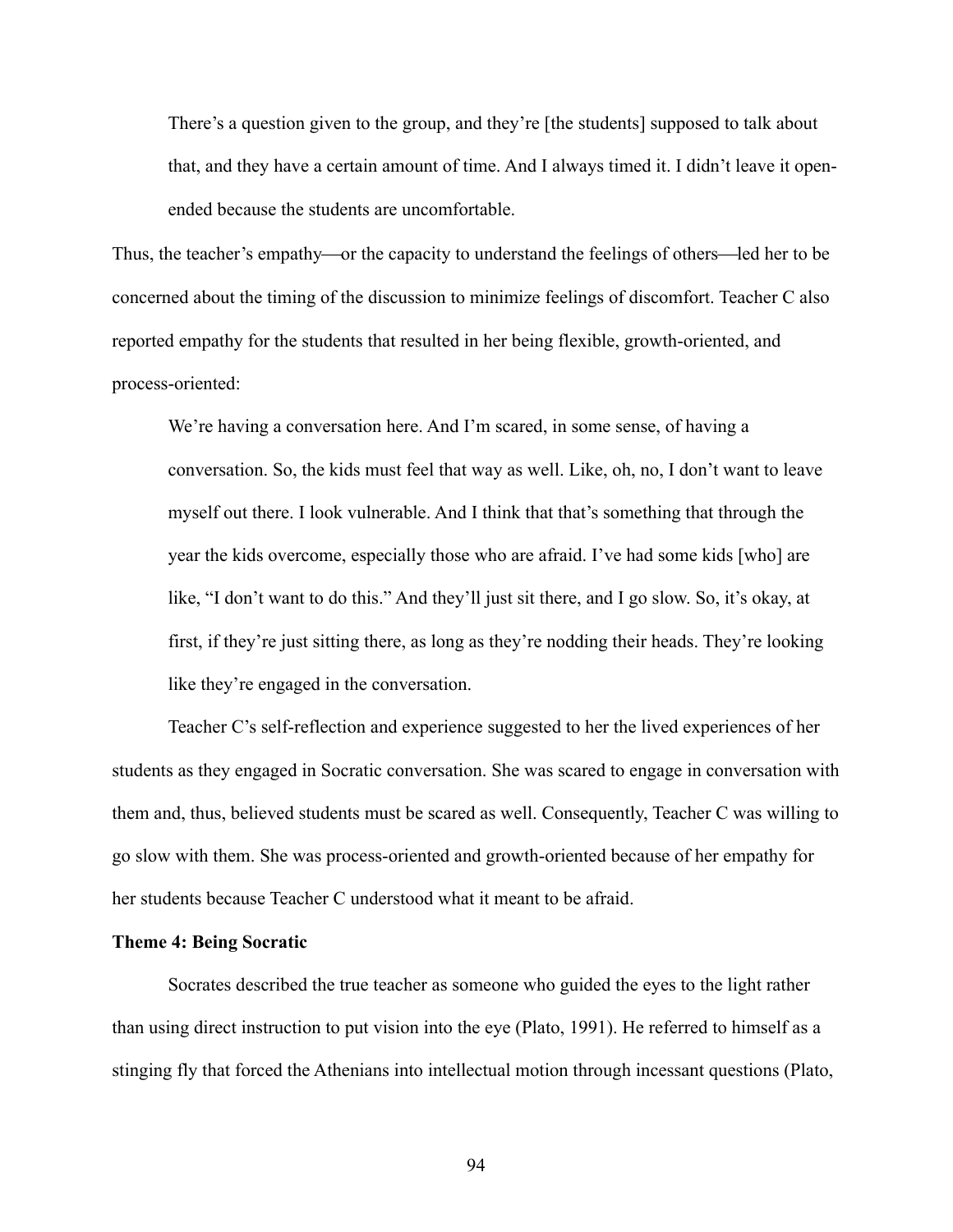2002). Socrates suggested, in the *Republic*, that he and his dialogue partners should follow arguments where they lead, though the conversations could be unpredictable (Plato, 1991). Socrates was also keenly observant of his interlocutors, for he "watch[ed] over the labour of [human] souls" in search of truth (Plato, 1992, p. 12). In these respects, the teachers interviewed reported the experience of being Socratic.

### *Being a Guide*

In the allegory of the cave, Socrates described prisoners in a cave who saw only shadows on the walls and, having only that experience, believed that the shadows represented real objects. Thus, the prisoners needed a guide to lead them out of the cave (Plato, 1991). Socrates also portrayed himself as a midwife of truth who assisted people through the pain of intellectual childbirth to the gentle peace at the end (Plato, 1992). The teachers also described being a guide as part of their experience with Socratic practice in the classroom.

However, the teachers experienced being guides often to the form rather than the content of the conversation. That is, teachers frequently described being midwives of conversation rather than midwives of truth. For example, Teacher A said, "Once in a while, I'll interject if I feel they need to get a little jumpstart or if they need a redirect, but actually, more often than not, they don't need it." Thus, Teacher A nudged and redirected, but she was not an active guide that led students toward specific conclusions.

Teacher B described her experience of leading a Socratic conversation as one of guiding students' thinking when she said that she "would try to gear my questioning then towards them thinking through something biblically or trying to find answers to something within the scriptures." In the same way that a guide has a destination in mind and takes people on a journey, Teacher B led students to a particular destination. She was an active guide with a destination in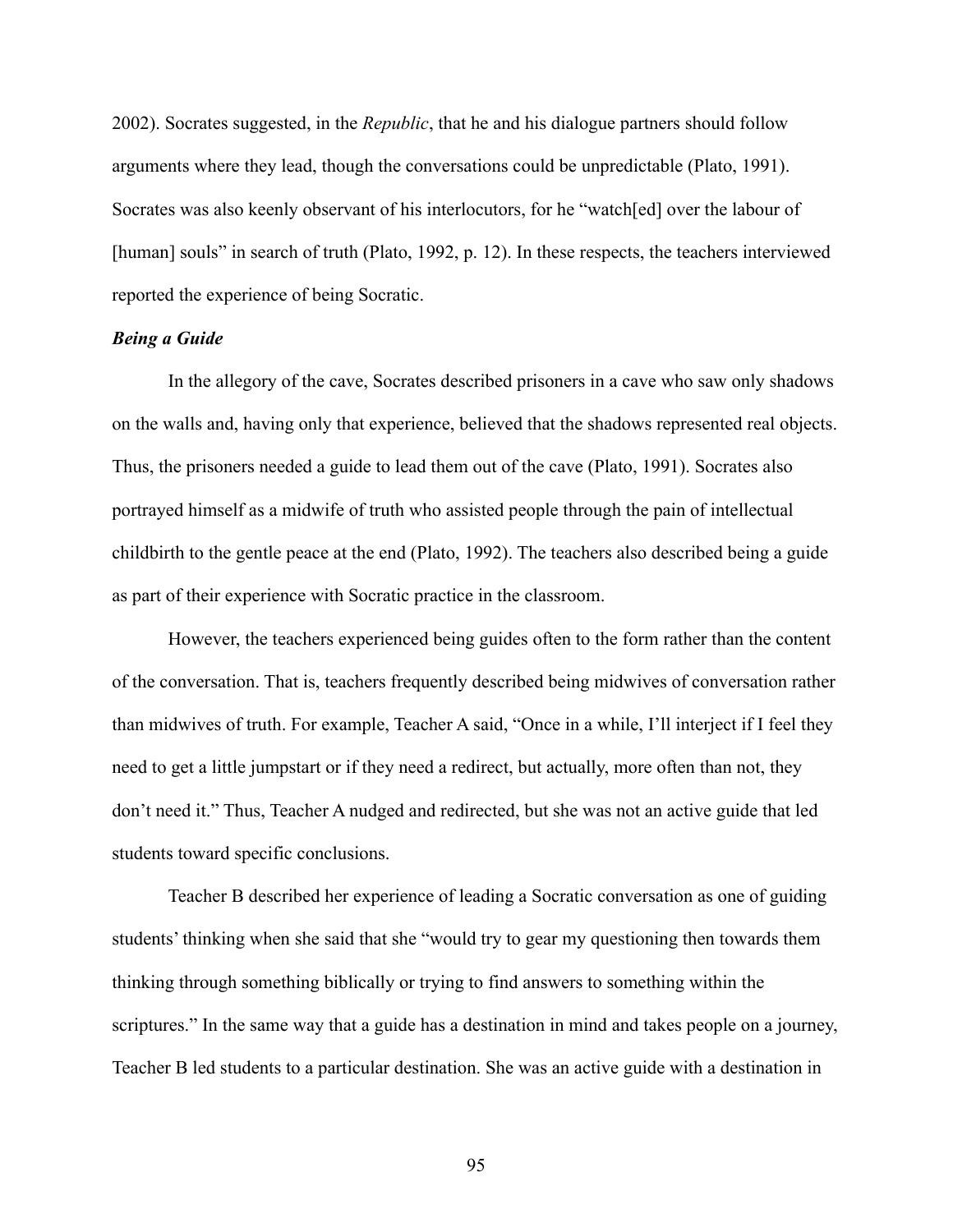mind. Sometimes, when Teacher B thought topics had moved too far into "untruth," she would stop the class from moving forward. She called her active control of the conversation an "agenda" because she did not want students to leave less knowledgeable about the truth after classroom discussion. Thus, she would choose questions that would allow students to think in a biblical framework. Hence, Teacher B's guidance was more direct, at times, than other teachers' guidance. Consequently, she emphasized the prompt question as an essential part of being a guide: "I think a prompt question is really important for the kids to know where we're heading."

In contrast, Teacher C deemphasized her role as a guide to precise conclusions. Rather, she allowed her students to lead the conversation. Though Teacher C led discussions early in the year, she also asked for volunteers or sought out students to lead seminars. Although she shaped how the conversation was conducted and chose the topic, she did not describe leading students to specific conclusions. Teacher D, too, deemphasized her role as a guide to specific inferences. She guided the quality of conversation, but not the content. Although she chose the topic, she allowed the conversation to move organically. Thus, she said, "I had to teach them to talk to each other in middle and high school." She redirected students who attempted to speak to her and described interrupting when the conversation was not focused on the topic. She deliberately avoided being a leader of the conversation and guided the form rather than the content of the conversation.

Teacher D told a story also of a time when she moderated a conversation between a student and some adults. She described this event as a time when she did not intend to lead a Socratic seminar but ended up implementing Socratic tools in her daily life when she dealt with a conflict between a student and an adult. Teacher D described herself as a moderator rather than a teacher in this story. She steered the participants by asking questions rather than being pedagogical or taking on a controlling role.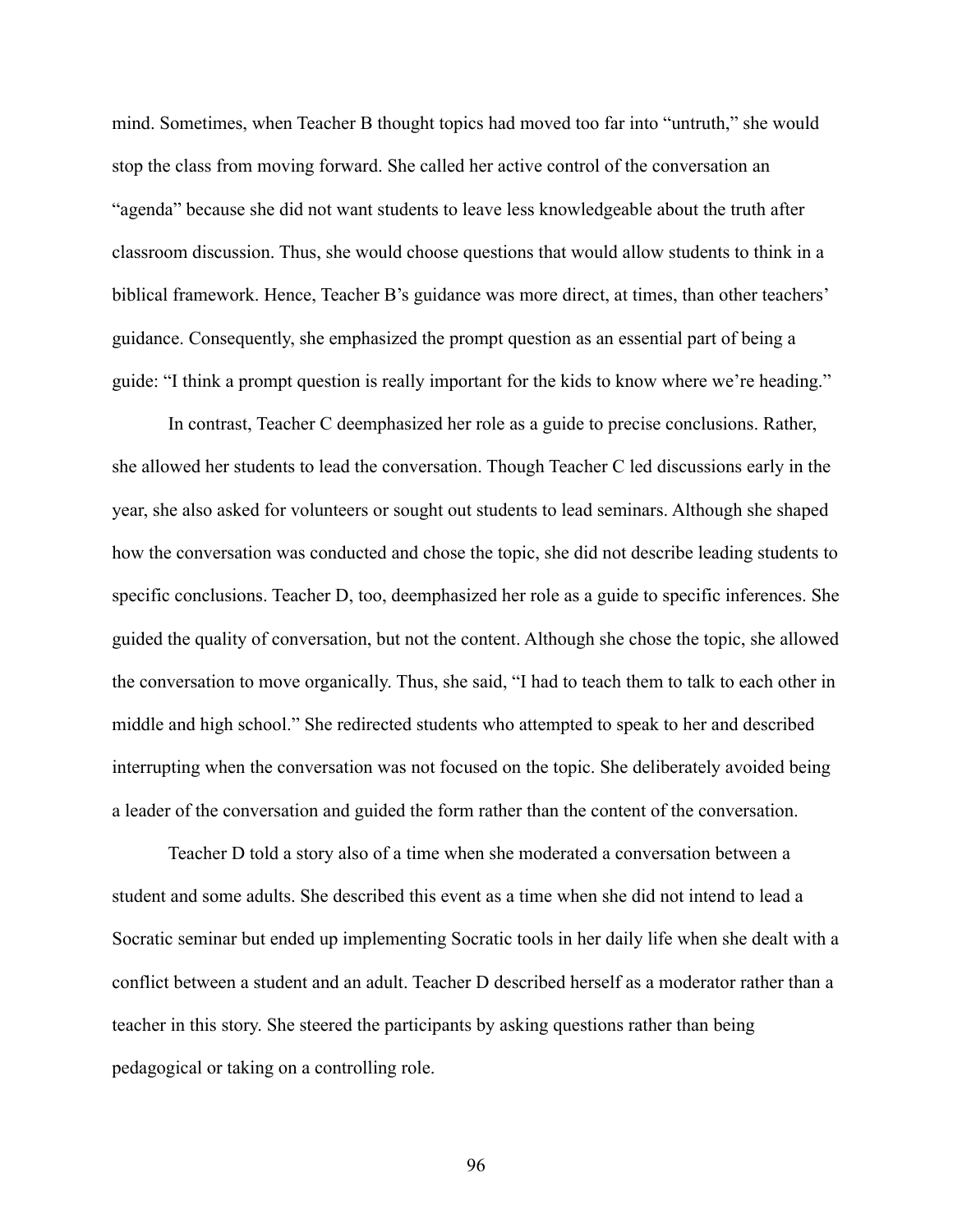## *Being Argument-Followers*

In the *Republic*, Socrates told his friends that they must follow the argument like the wind (Plato, 1991). That is, Socrates described accepting the unpredictability of lived conversation. Three teachers described a similar experience as they led a Socratic discussion. Teacher A, for example, said, "I want it [the conversation] to take its own path." This inclination to follow the conversation like the wind is an element of the teacher's flexibility, as noted earlier, when Teacher C said:

When you have the groups of kids who just want to take off with it, and they come prepared, and they are ready, and I always tell the students, you know, this is when a teacher does something like this, we are open. I don't know where the conversation's going to go. And so, I just need to kind of be open to that.

Teacher B made a similar point about the unpredictability of the conversation: "And you know, they end up going all over, which is somewhat the point. You don't know where it's going [to] end up and where it's going to go." Thus, Teacher B's essential experience included following the conversation where it led. Teacher D described a similar event:

A lot of the students, they kind of went with [the conversation]. It flowed, and it went in a direction that I didn't [expect]. They went deeper in another direction than I expected, but it was a very good conversation. So, either direction would have been fine. But, it went in the direction that I least expected it to go.

## *Being Observant*

Teachers described being observant as part of the Dasein of their Socratic practice. That is, three of four teachers described times when they were careful to pay attention to how their students were responding to Socratic practices as lived out in discussions. For example, Teacher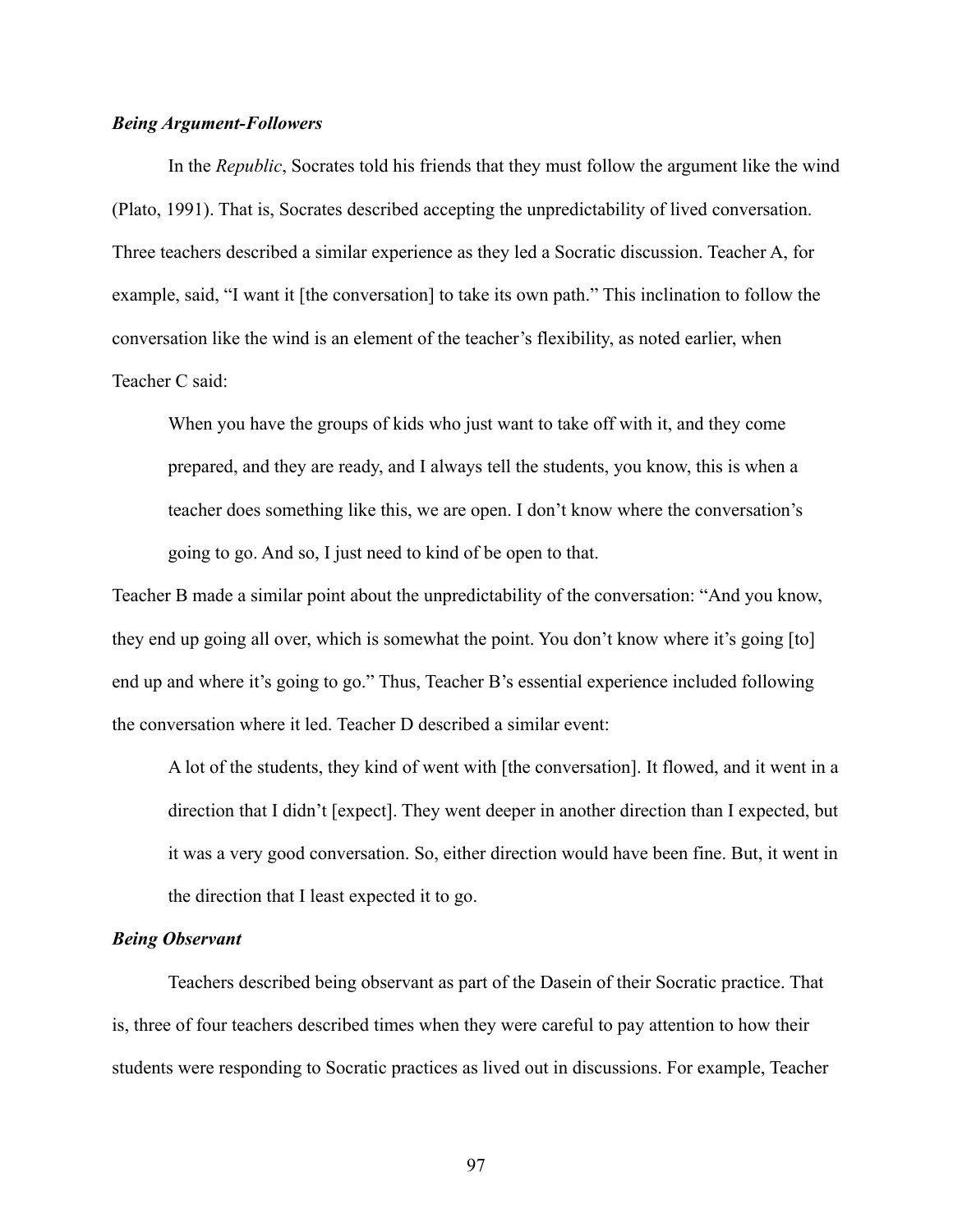A discussed a negative experience when a student "dominated" a conversation and how she observed other students' reactions to the conversation:

[A negative experience is] when a personality dominates in a negative way and instead of wanting to stay on topic wants to pontificate about their opinion on something. [There was] a young man who was one of the better students, but he didn't want to let the others have a chance to have their say... I could see the frustration on the other kids' faces like, "I have something valuable to say, too, but so and so's not letting me in."

Teacher A observed the classroom culture change as the student controlled the conversation and perceived how other students reacted.

Teacher B also experienced being observant, though in the context of being a gadfly. She watched as students began to experience doubt and needed a break from the conversation to reflect on their assumptions about the world:

And I see kids beginning to doubt what they're thinking to really kind of take a step back and be like, "Well, can we just [take a] timeout here? And let me think about this because I don't know," and they don't want to keep answering questions.

Teacher B experienced using Socratic practice also as an opportunity to observe student performance and student understanding:

[I] have prep sheets for the younger ones that they need to fill out, which, once I started implementing [Socratic seminars], they have to hand that in prior to coming to class so that I know that they're ready, and they have to come up with comprehensive questions, interpretive questions, so that I understand how they're understanding the text, and then critical thinking questions.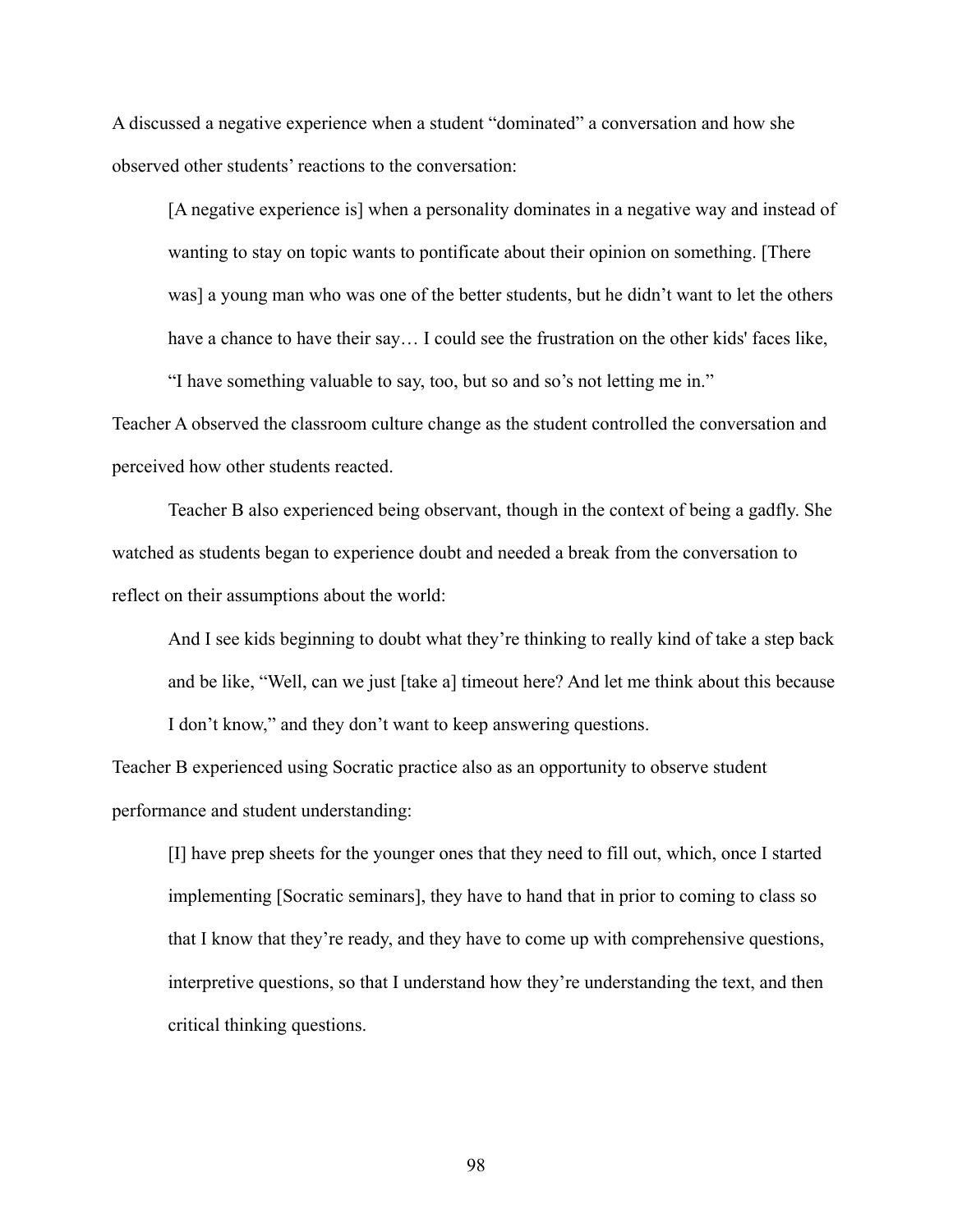Teacher B watched to see whether students were engaged in conversation when she said, "And I see [the students'] dynamic changing of wanting to ask more questions, wanting to be more engaged" as they grew more comfortable with Socratic practices. Teacher C also discussed accepting quietude during early seminars because "[Students are] looking like they're engaged in the conversation." Thus, being observant was a key element of the teachers' lived experience of Socratic practices.

# *Being a Gadfly*

Socrates referred to himself as a gadfly, a stinging fly whose questions prodded Athenians into motion (Plato, 2002). Similarly, three teachers' lived experiences with Socratic practice included being gadflies. They asked questions and challenged students' assumptions. Teacher A, for example, stated:

My main goal with Socratic discussions [is] that they … come in with some preconceived ideas, but then have those challenged by their own readings, as well as their own discussions within the group...

Teacher A desired to challenge students' assumptions, though she structured the class so that the gadfly was the reading and the group discussions. She created a situation when the class could challenge itself. Like Socrates, she dared students to be ignorant when she told them, "You don't have to have all the answers."

Teacher B gave an example of being a gadfly and described the essence of her experience as an active one: "When kids, especially in high school, they, you know, they are pretty darn sure they know the answer to something. And then as you keep prodding…" The gadfly, then, actively stings until the students understand that they do not know the answer. However, Teacher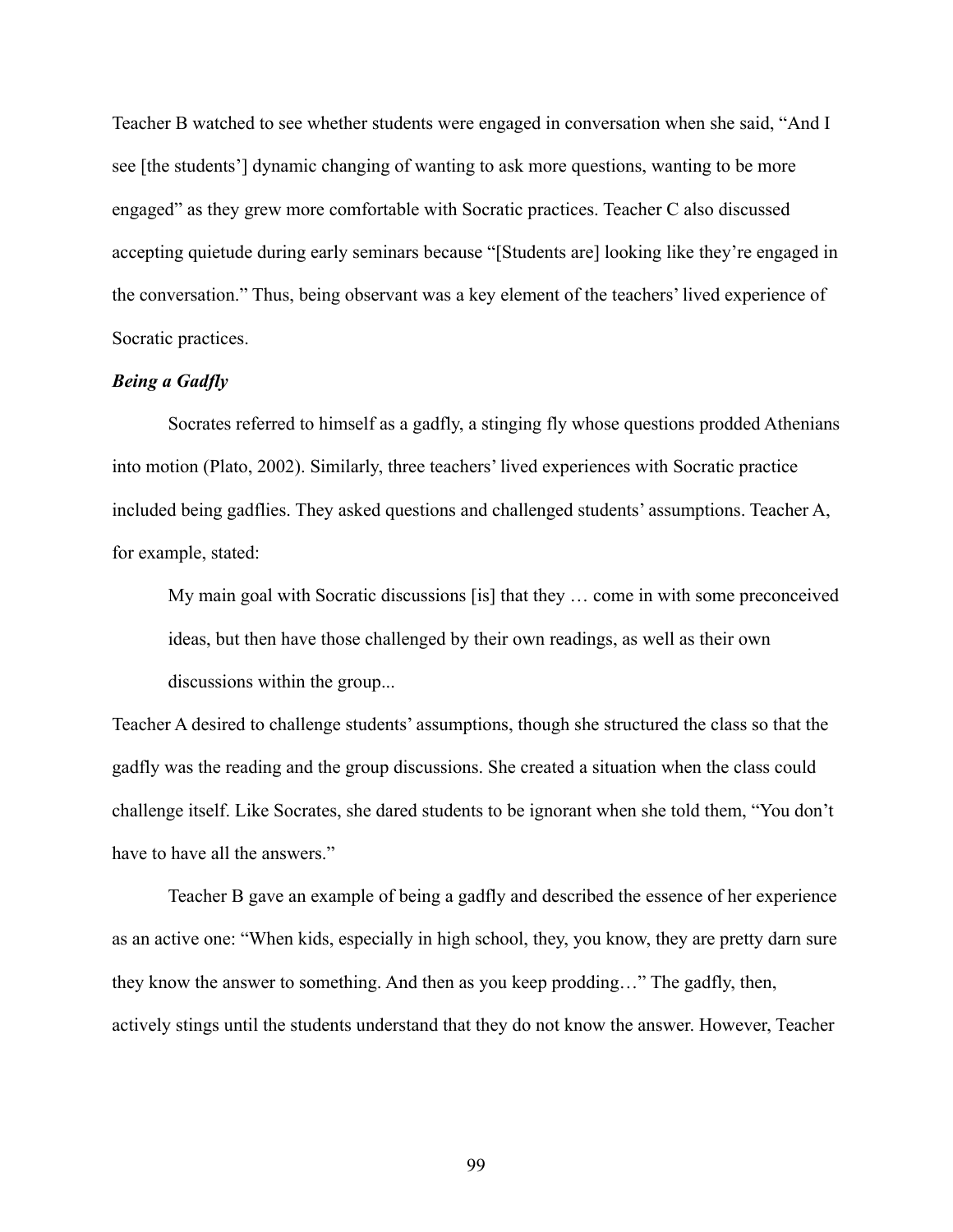B described a scenario in which she did not stop at the admission of ignorance but prodded students into a knowing:

I [gave] my seventh graders the prompt of "[Are] the Jewish, Christian, and Muslim gods the same? Do we worship the same God?" It's what I do every year for the last seven years. And it's been really interesting. Initially, when you ask the students, I would say the majority would be like, "Well, yeah, I mean, we all say, 'It's all one God. Yes, I think we all worship the same God.'" And as we dig deeper into the questioning to see these

light bulbs go on, like, "Oh, my gosh, I don't think we worship the same god." Thus, Teacher B used Socratic practice to ask questions and prodded students until they reached specific conclusions about reality.

Teacher D described her lived experience as a gadfly but emphasized the evidentiary requirements of logical assertions. She scaffolded her expectations. However, as students grew more familiar with Socratic seminars, her demands for support and evidence increased: "And then I started saying, 'Okay, some of these thoughts are great. Some of you are supporting your thoughts, but not everybody is [supporting] theirs.' I need you to start supporting your thoughts.'" She emphasized the experience of asking questions and demanding source-based evidence as well:

You always reference your source: What is your source? If you have an argument, What is your source? And from a Christian perspective, if we're using a text, if we're using literature, then you can also bring in Scripture: What [does] the Word of God say about this topic? What scripture verse would you have that would support that? And why would that scripture verse work?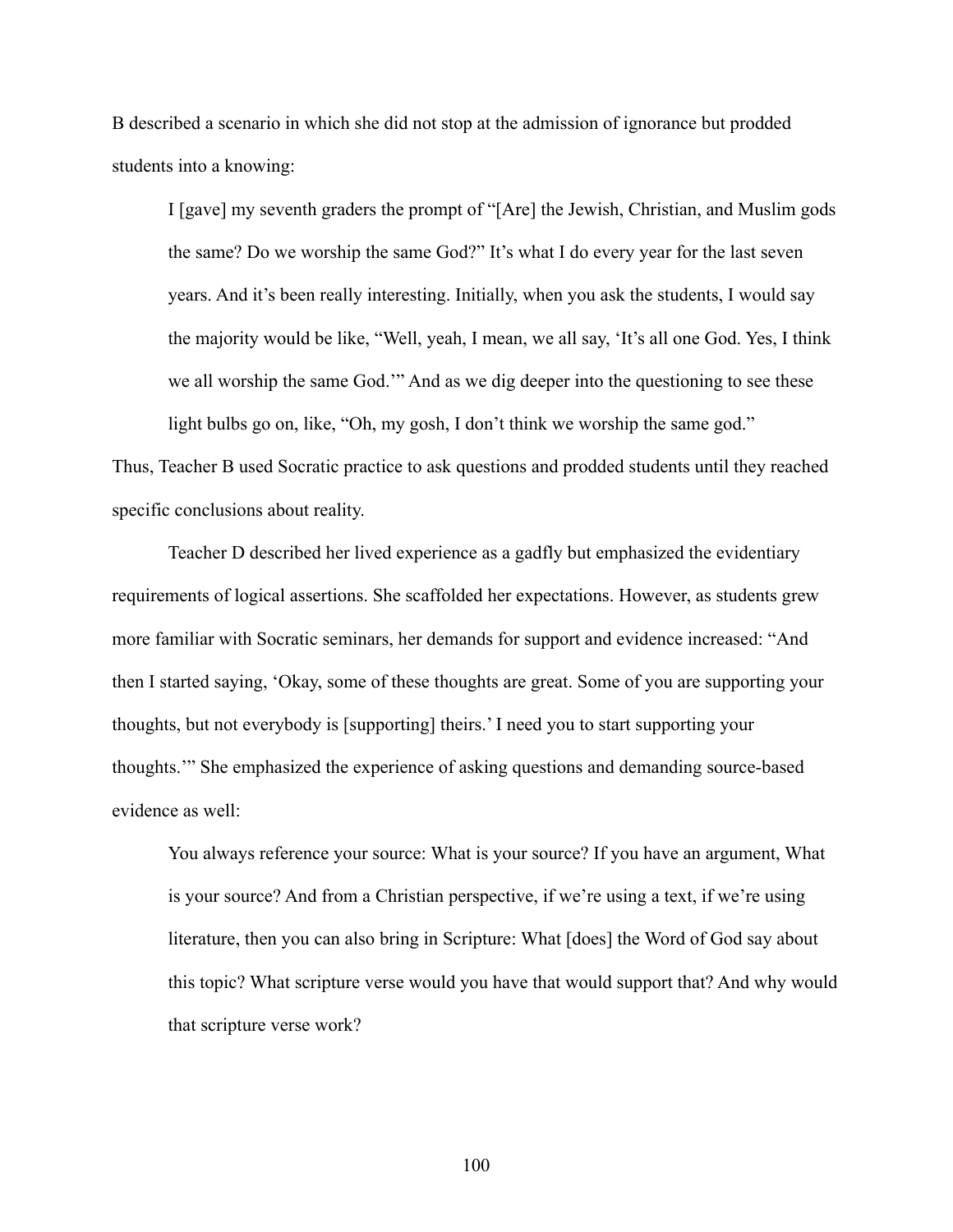Teacher D, like Teacher B, challenged students to support their arguments. Both teachers described a community with shared beliefs and practices by referencing the Christian perspective. This common frame of reference appeared to allow them to probe students' thinking for arguments that were weak or inconsistent with the community's claims about reality.

### **Evidence of Quality**

Hermeneutic phenomenology describes the lived experience of an individual or the essence of an individual's shared understanding of an experience or concept (Creswell & Poth, 2018; Moustakas, 1994). Following hermeneutic phenomenology, the researcher did not bracket himself and approached the interviews with a consciousness of his fore-conceptions. Through a spiraling process of revisiting and revising his own assumptions, the researcher analyzed the data to uncover the wholeness of the subject's lived experiences (Creswell & Poth, 2018; Huttunen & Kakkori, 2020; Peoples, 2020). The researcher described a phenomenology of his own experience with Socratic practices as a means of making his assumptions or foreknowledge explicit (Kafle, 2011). Teachers were interviewed, and the data were collected and transcribed. After the interviews were conducted and during the analysis process, the researcher created a written record of the merging of his own experience with the phenomena and the teachers' descriptions. During this process, the researcher recorded and considered his fore-knowledge and the developing fusion of horizons (Lindseth & Norberg, 2004).

Throughout the analysis process, the researcher used a hermeneutic circle to conduct data analysis: the data were examined as a whole, broken down into codes and themes, and synthesized. The spiraling process did not proceed in a linear fashion. Instead, the researcher returned to the data in a process of revision and reflection (Creswell & Poth, 2018; Peoples, 2020). During the analysis process, the researcher followed van Manen's (2016) three ways of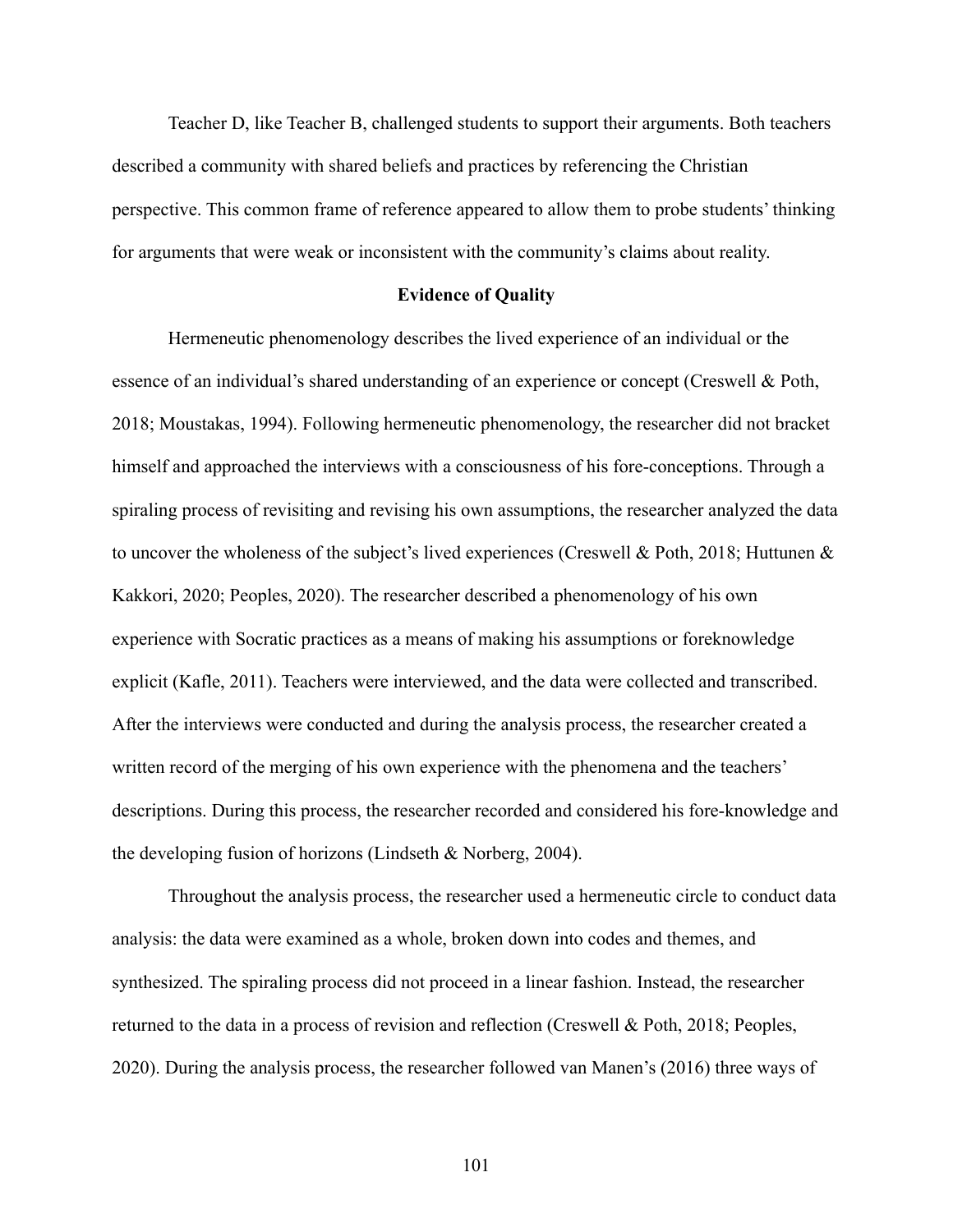viewing the transcripts: he reviewed the texts as a whole story, at the level of a paragraph, and at the level of a word or phrase. Following Lindseth and Norberg (2004), the researcher examined the transcripts using three steps. First, the researcher conducted a "naïve reading" (p. 149) of the text to gain an overall understanding while annotating and making notes in the text's margins. Second, the researcher then conducted a structural analysis: The researcher read with his foreconception in mind and developed a codebook where meaning units, condensed meaning units, subthemes, and themes were developed. Third, the researcher re-read the transcripts and summarized the themes. The researcher's fore-conceptions and growing awareness of his fusion of horizons were recorded in a separate fieldnotes document and used to describe his reflexivity in the results of the research.

Table 2 presents examples of coding as evidence of quality.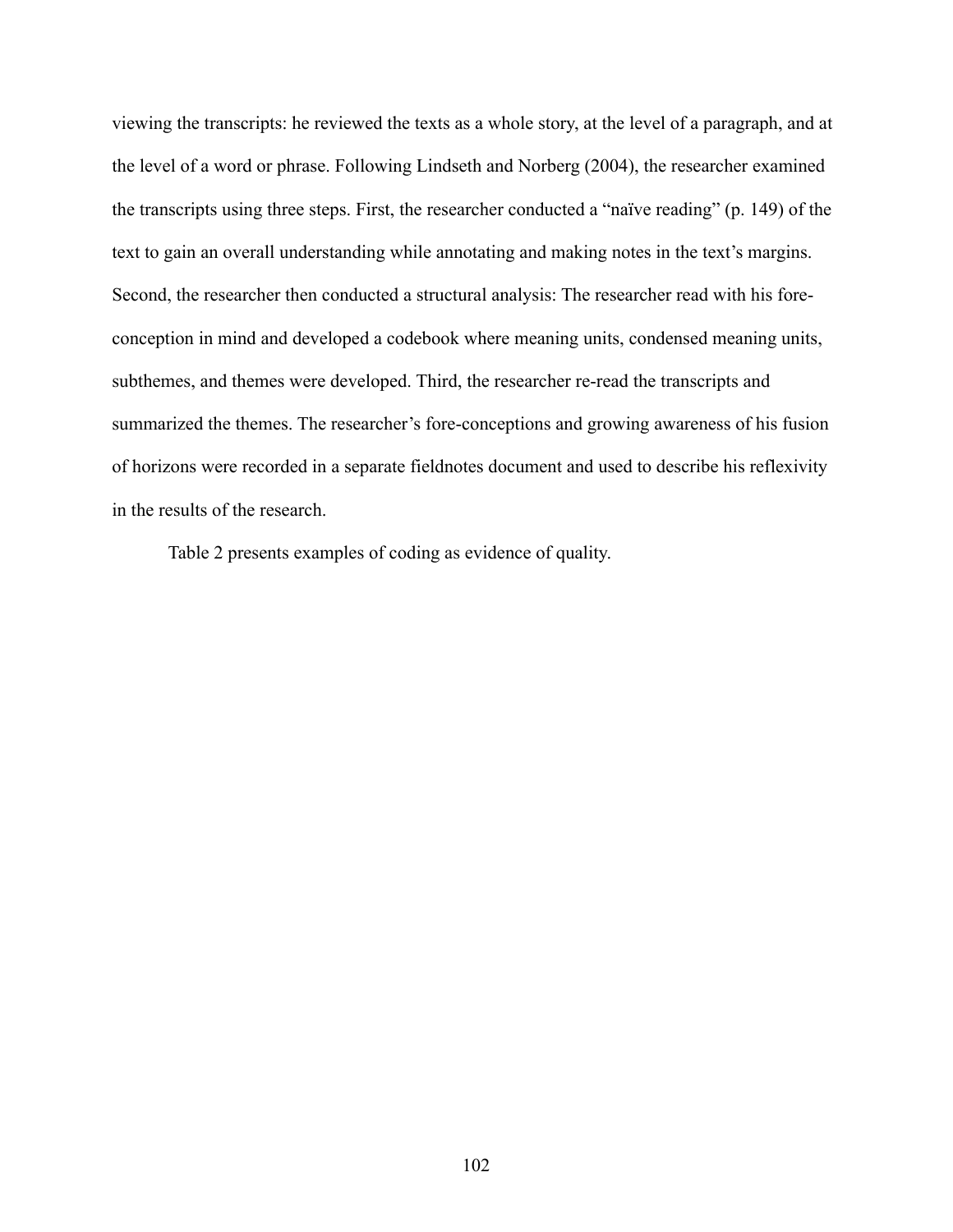# **Table 2**

| Meaning Unit                                                                                                                                                                                                                                                                                                         | Condensed                                                                                  | Subtheme                                         | Theme          |
|----------------------------------------------------------------------------------------------------------------------------------------------------------------------------------------------------------------------------------------------------------------------------------------------------------------------|--------------------------------------------------------------------------------------------|--------------------------------------------------|----------------|
|                                                                                                                                                                                                                                                                                                                      | Meaning Unit                                                                               |                                                  |                |
| Once in a while, I'll interject if<br>I feel they need to get a little<br>jumpstart, or if they need a redirect,<br>but actually, more often than not,<br>they don't need it.                                                                                                                                        | I am not actively<br>involved in the<br>conversation<br>except to guide it                 | Being a guide                                    | Being Socratic |
| I usually schedule only a single<br>class period to do it we have<br>the prep time, and then we have<br>a single class period, and then<br>we'll do a debrief the next day.<br>So that is my most negative in that<br>aspect.                                                                                        | I am challenged<br>by a lack of time                                                       | Being time-bound                                 | Being troubled |
| Another thing I think that's<br>interesting is the way that our<br>schedule works is my class is<br>three hours in the morning, and<br>then they have lunch right<br>afterwards. And I love it because<br>I can just walk through their<br>lunchroom and hear them still<br>discussing what we just talked<br>about. | I love hearing<br>students engage in<br>conversation<br>outside of class                   | Being delighted by Being delighted<br>engagement |                |
| We're having a conversation here.<br>And I'm scared, in some sense, of<br>having a conversation. So the kids<br>must feel that way as well.                                                                                                                                                                          | Because I am<br>scared of having a<br>conversation, the<br>students must also<br>be scared | Being empathetic Being a dialogue-               | builder        |

# *Examples of Coding as Evidence of Quality*

Creswell and Poth (2018) suggested that validity be established using at least two of nine validation strategies. The study used four of the nine strategies Creswell and Poth discussed.

First, the study sought participant feedback by asking them to review and evaluate transcripts of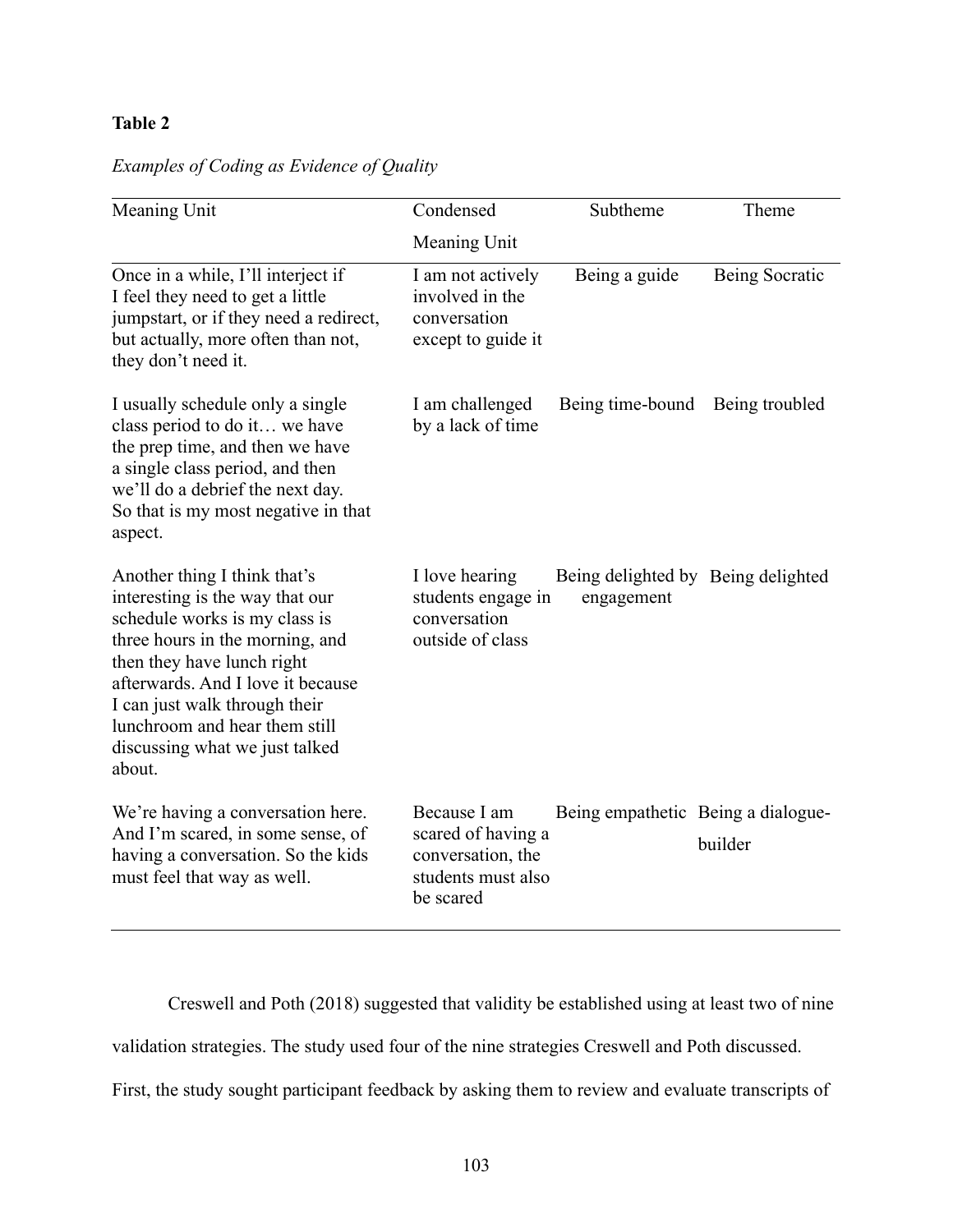their interviews for accuracy. Second, the study generated a rich, thick description. Third, the study looked for negative case analysis or discomforting evidence. Fourth, as a hermeneutic phenomenology, the study clarified the researcher's reflexivity. Reliability was ensured by using a computer with a high-quality microphone to produce accurate recording of the interviews. Reliability was further ensured by challenging the researcher's perspective through fieldnote writing and the data analysis process. Peoples (2020) noted that a phenomenological study that wholly affirms the researcher's biases lacks credibility and that rich descriptions of the phenomenon support reliability. Thus, some differences between the researchers' biases and the researcher's reflexivity will be discussed in Chapter 5. Cohen et al. (2000) added that reliability is affirmed when descriptions are accompanied by enough of the transcript that readers can form their own interpretations.

#### **Summary**

The purpose of this study was to explore teachers' lived experiences with Socratic practices. Hermeneutic phenomenology describes the lived experience of an individual or the essence of an individual's shared understanding of an experience or concept (Creswell & Poth, 2018; Moustakas, 1994). Four significant themes were uncovered through the analysis of the teachers' descriptions of their lived experiences with leading Socratic discussions: being delighted, being troubled, being a dialogue-builder, and being Socratic. Chapter 5 presents the discussion of the findings.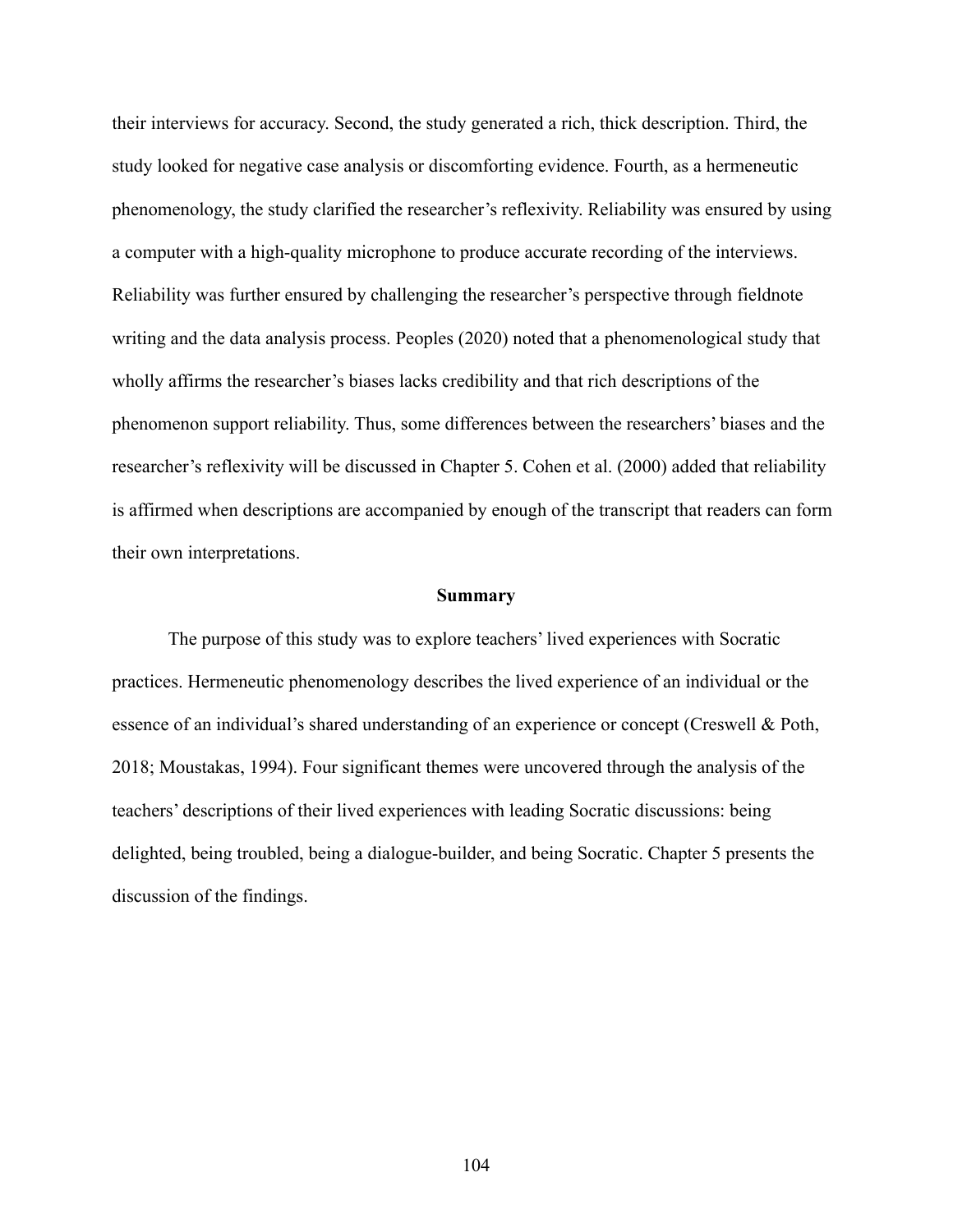## V. DISCUSSION

The study's objective was to describe teachers' lived experiences with Socratic practices. Hermeneutic phenomenology describes the lived experience of an individual or the essence of an individual's shared understanding of an experience or concept (Creswell & Poth, 2018; Moustakas, 1994). Data for the study were collected through interviews with four high school teachers. Following a hermeneutic phenomenology methodology, the researcher did not bracket himself and approached the interviews with a consciousness of his fore-conceptions. Through a spiraling process of revisiting and revising his assumptions, the researcher analyzed the data to uncover the wholeness of the subjects' lived experiences as themes emerged (Creswell & Poth, 2018; Huttunen & Kakkori, 2020; Peoples, 2020).

# **Methods of Data Collection**

This study was a phenomenology of Socratic practice. As a hermeneutic phenomenology, the study's purpose was to explore the essential meaning of teachers' being-in-the-world as they led Socratic practices. The researcher used a criterion sampling strategy to select four high school teachers who self-identified as being experienced with Socratic practice, were interested in understanding the phenomenon, and were willing to participate in an interview (Moustakas, 1994). Two of the teachers were selected by convenience sampling, as the researcher knew they had experience with Socratic practices. The researcher conducted semi-structured interviews with each of the four teachers over several months using an interview guide (see Appendix A),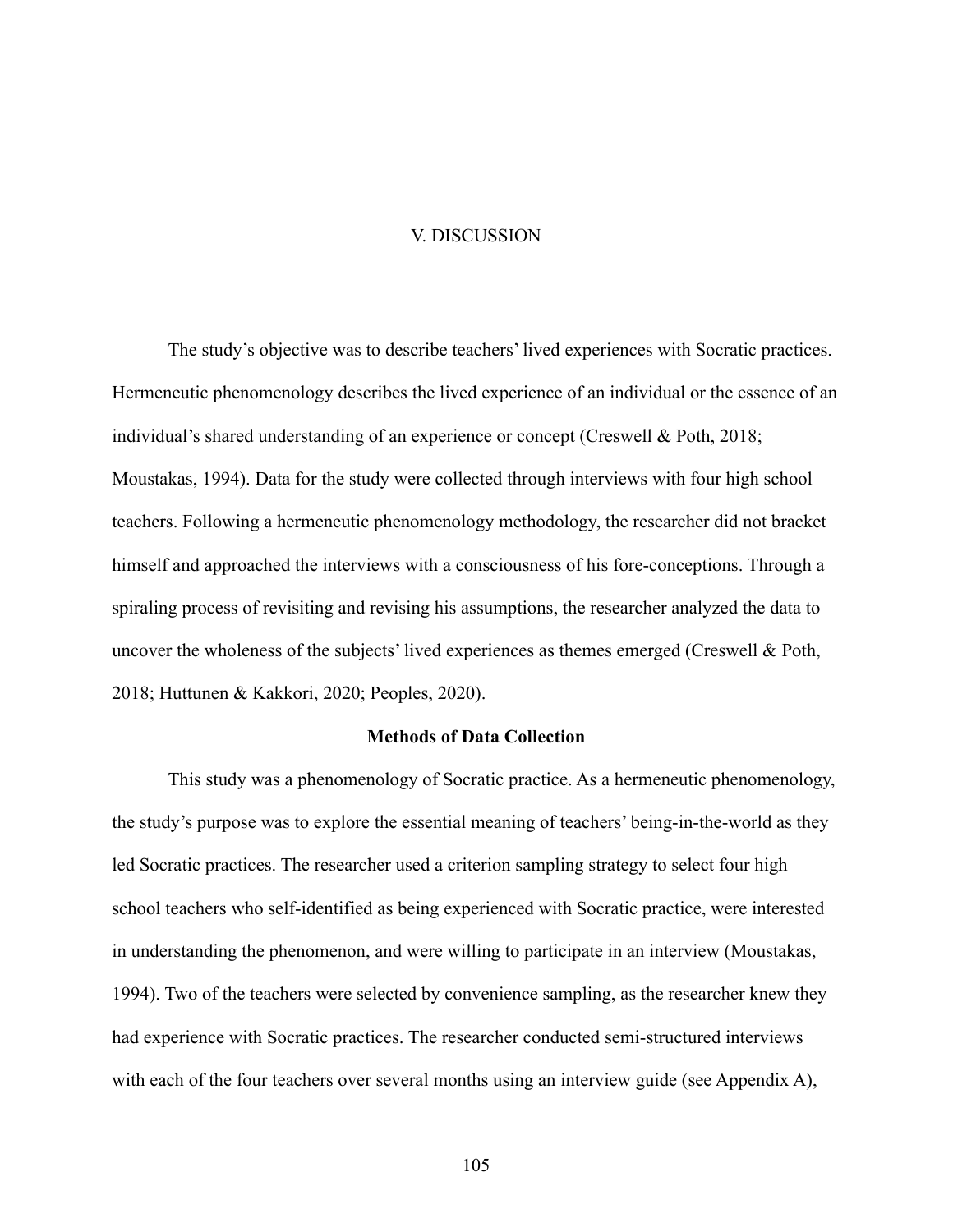transcribed the interviews, and sent the transcriptions to the subjects for verification. After each interview, the researcher recorded his experiences and understandings in a logbook. The data were analyzed using the hermeneutic circle. The data were reread multiple times for analysis in a non-linear process as the researcher gained more access to the teachers' lifeworld and experienced a fusion of horizons (Suddick et al., 2020).

# **Summary of Results**

Teachers experienced Socratic practice as both a challenge and a joy. They were also somewhat Socratic in their methods. Although teachers were guides, argument-followers, observers, and gadflies, they often focused on the form of the conversation rather than pursuing specific conclusions. That is, many teachers frequently were midwives of conversation rather than truth. Unlike Socrates, they were also explicitly pedagogical about their approach to setting up discussions. Teachers were dialogue-builders who paid attention to process, goals, and student growth; in doing so, teachers were clear about their expectations, flexible, and empathetic but in control of their classrooms. Thus, the teachers' lived experiences with Socratic practices included teaching students to participate in the seminars.

Teachers experienced troubles. They were challenged, in class, by student engagement. For example, students did not respond to prompt questions or the teachers' classes were too large. Teachers were time-bound, which impacted the implementation of their Socratic practices. They also experienced being conflicted when they had choose between conflicting values as they guided the conversation. Teachers also experienced self-doubt, which was often related to their skill in asking good questions. Despite these troubles, teachers frequently were delighted due to their Socratic discussions. They experienced joy when they encountered new ideas and new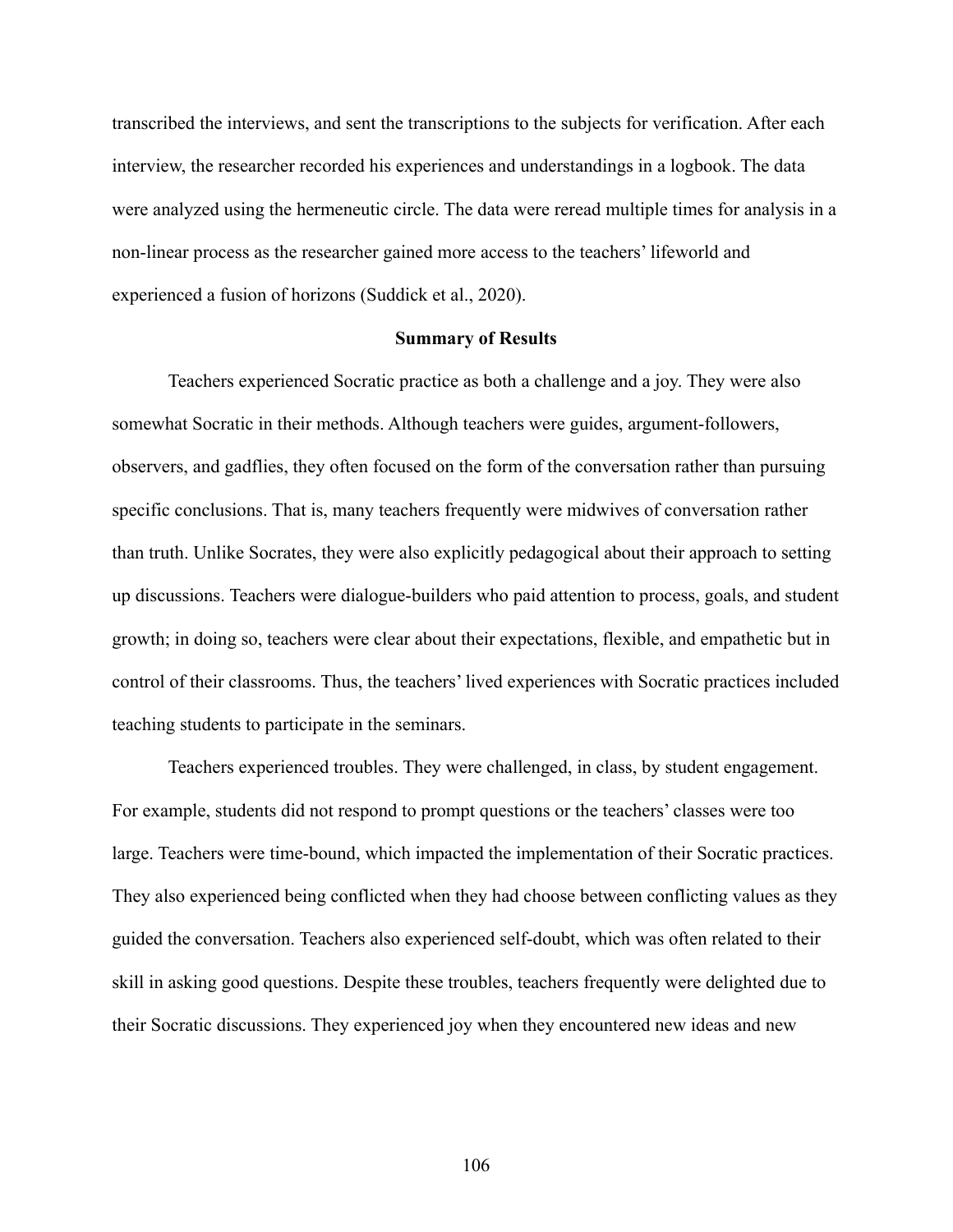perspectives. Teachers also were delighted when students took ownership of the conversations and demonstrated growth in their conversation skills.

The researcher uncovered four themes with corresponding subthemes. Three subthemes comprised the theme of being delighted: being delighted by different perspectives, being delighted by student growth, and being delighted by student ownership. Being troubled was the second theme. Four subthemes formed the second theme: being challenged with engagement, being time-bound, being self-doubting, and being conflicted. The theme of being a dialoguebuilder, the third theme, included subthemes of being process-oriented, being goal-oriented, being growth-oriented, being clear about expectations, being in control, being flexible, and being empathetic. Being Socratic was the fourth theme; this theme contained the subthemes of being a guide, being argument-followers, being observant, and being a gadfly.

# **Discussion by Research Question**

# **Research Question 1**

The first research question was "What are the lived experiences of high school teachers implementing the Socratic method?" The teachers' lived experiences included being delighted, being troubled, being a dialogue-builder, and being Socratic. The teachers found the need to teach Socratic practices to their students: that is, they needed to build a dialogue. In doing so, they scaffolded expectations, set clear goals, were explicit with their expectations, and were flexible yet in control of their classrooms. The researcher was surprised that dialogue building included so much articulated, direct training of students because his experience with the practice had little to no direct training, and Socrates himself did not explicitly teach his students a method, though he was a model to followers who imitated him (Haroutunian-Gordon, 1988;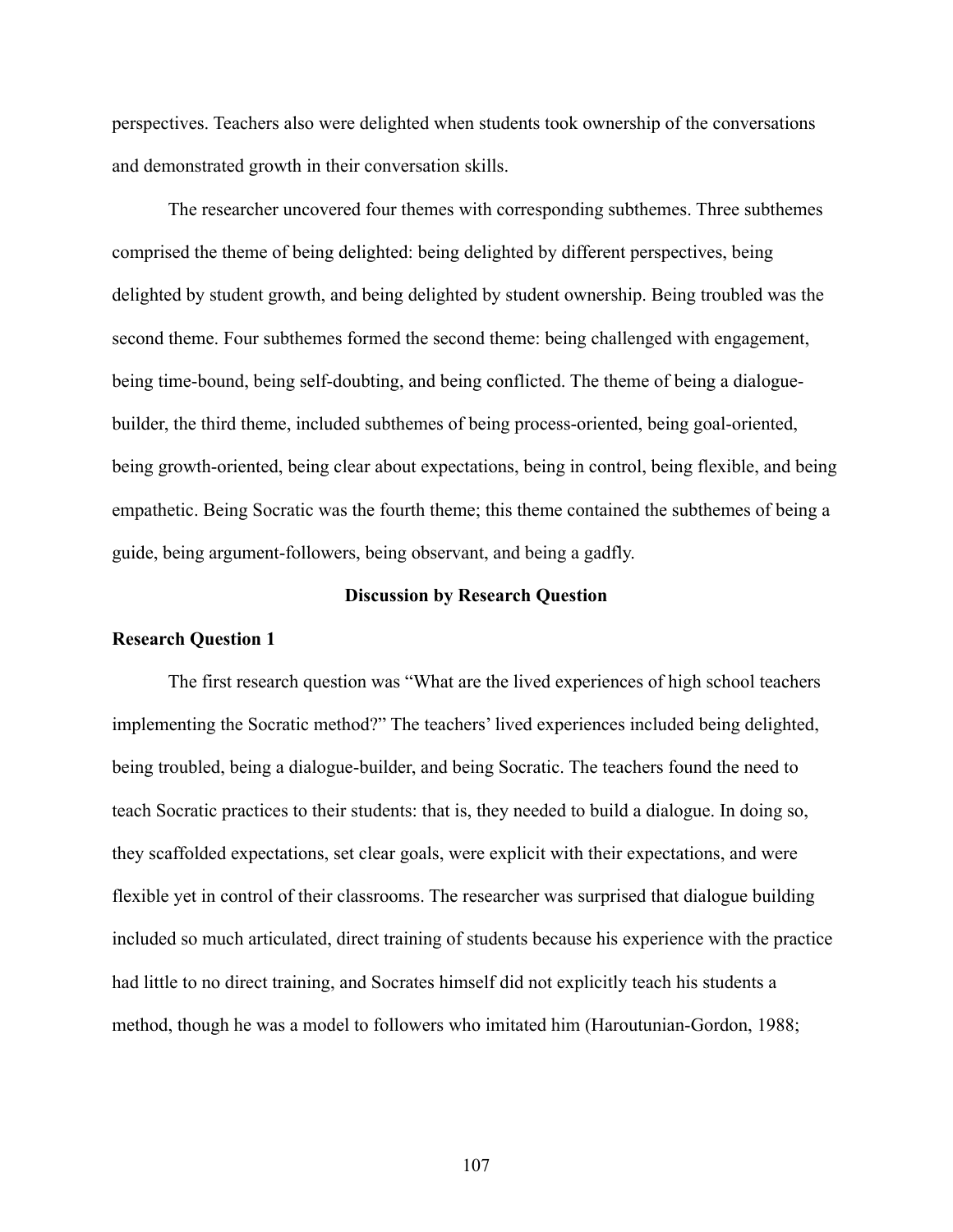Plato, 2002; Vlastos, 1982). Thus, teachers may consider training students to participate in Socratic dialogues an essential part of, and precursor, to Socratic practices.

Teachers acted as gadflies and challenged students' assumptions just as Socrates had done. However, they did not refer to any specific methodology. Thus, the participants did not describe the Socratic elenchus as part of their lived experiences. Teachers did not mention a strategy of asking questions to explore logical contradictions, and conversations were not generally focused on moral questions (McPherran, 2010). Instead, Socratic practices tended to explore new ideas or challenge preconceived notions. The participants also took an interest in allowing students to express their thoughts or showing students to reason and provide evidence. Only one teacher referred to the sort of intellectual numbness that Socrates would produce in his interlocutors because of elenchus; what was core to Socrates's practice seemed to be less critical to the teachers' experience with Socratic seminars.

Being time-bound was a common challenge for teachers: they described the length of their seminars and struggled with having limited time to train students and conduct seminars. The teachers were very conscious of time as having a significant impact on their practices. The teachers, too, tended to doubt themselves when questions failed to produce high levels of engagement; the assumption seemed to be that lack of student engagement resulted from poor questions or lack of scaffolding rather than a feature of the questions or the participants. Interestingly, this position seemed to conflict with the teachers' descriptions of being gadflies and one teacher's comfort with silence in the classroom since intellectual numbness suggests the possibility of students being quiet out of uncertainty. Thus, teachers may have experienced a lack of engagement in different ways at different times. This contradiction could be explained in terms of the teachers' broad goals and what delighted them: teachers were delighted by student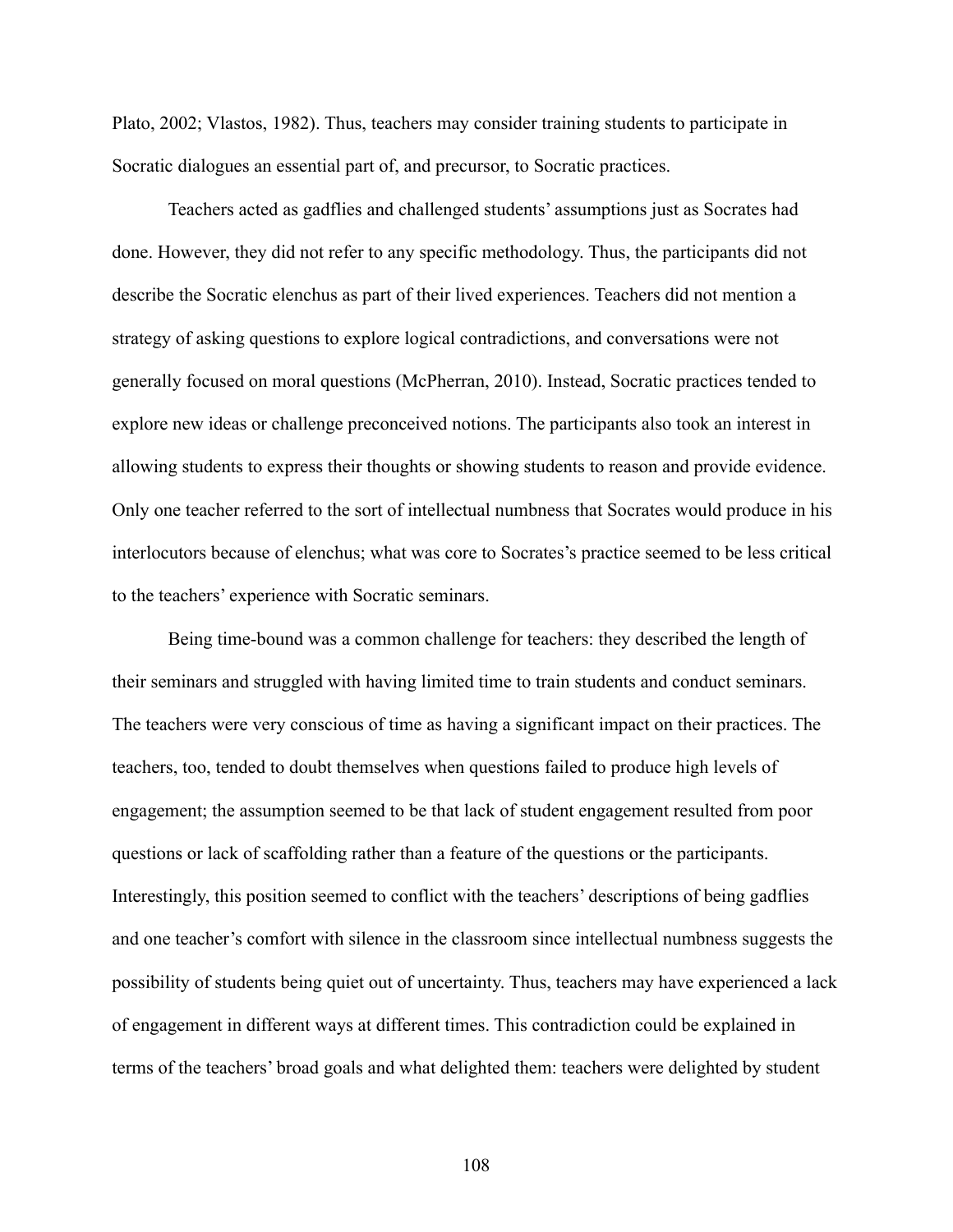growth (often characterized by an increased willingness to speak) and general student engagement. They wanted students to engage in conversation together and take ownership of their education. Thus, silence or lack of engagement seemed to suggest, to the teachers, that they failed to achieve their goals. Only one teacher mentioned truth as a goal of Socratic seminars. That same teacher was the only one who mentioned being comfortable with silence. Although that teacher sometimes doubted the quality of her questions, she seemed to come closest to expressing Socrates's experience of being a gadfly and torpedo-fish in pursuit of truth.

Unlike Socrates, who asserted that he was troubled by ignorance and uncertain about truth, teachers did not report self-doubt about their understanding of the topics. The self-doubt occurred in the quality of the questions rather than some essential aspect of their topical understanding; this self-doubt, too, was a surprise to the researcher, who is frequently troubled by doubt during Socratic conversations and quickly discovers his ignorance with regards to essences of things. The researcher also has experienced doubt about the quality of questions, but his doubt tends to center on objects of knowing. For example, as the researcher mentioned earlier, he once failed to understand the essence of a chair and pursued that understanding with his class.

The teachers' lived experiences included guiding the conversation and being argumentfollowers. Like Socrates, they did not view themselves as pedagogues during the conversation. Thus, teachers generally allowed conversations to flow organically if students stayed on topic and followed the teachers' expectations for discussion. Consequently, the teachers led a Socratic discussion with rules and limitations in mind; the conversation could only flow if certain boundaries restrained it. The researcher was surprised by the theme of control in the classroom, considering that he experienced Socratic practice as a loss of control. His own lived experience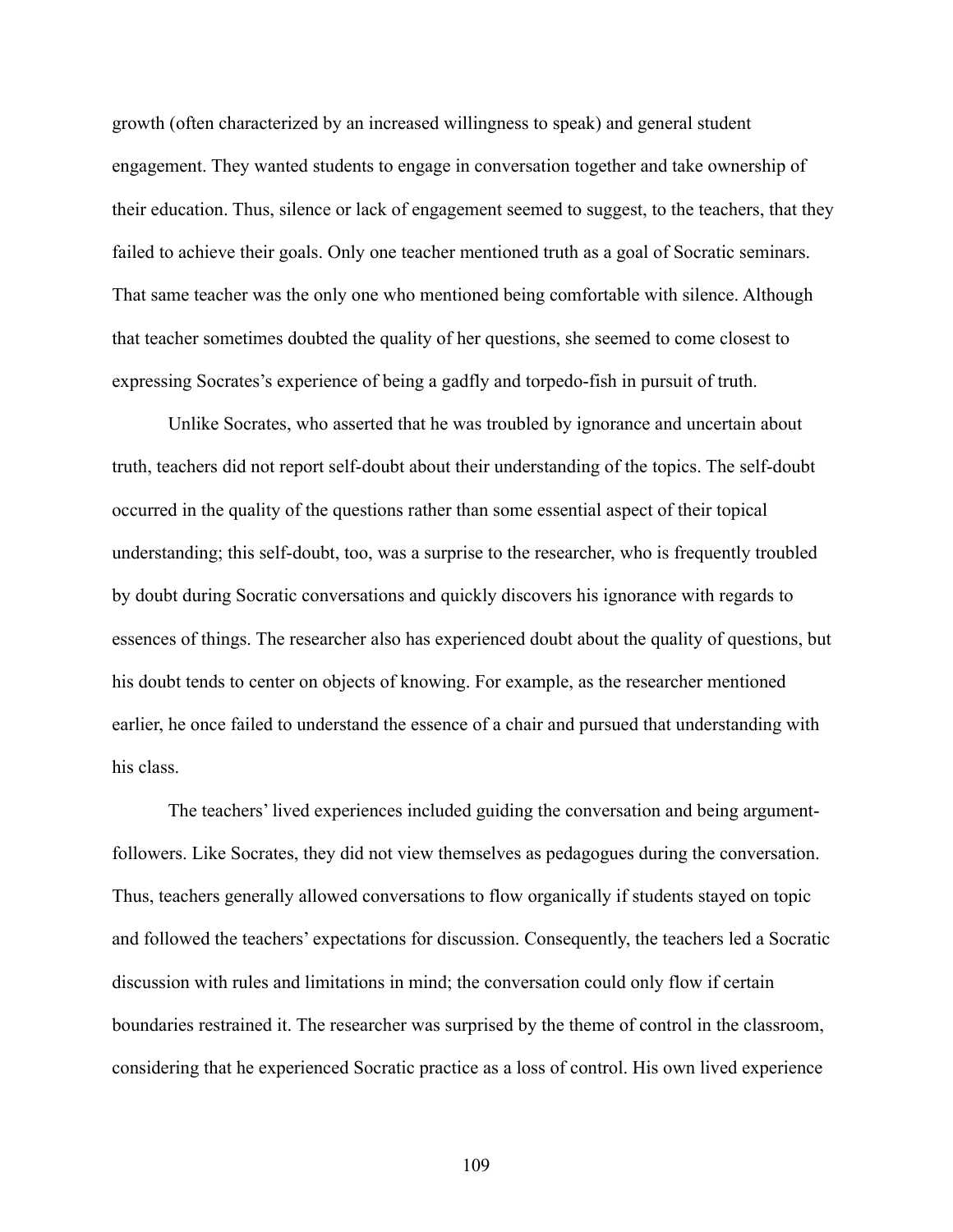of leading Socratic seminars centered around students taking control of the conversations, though he, in retrospect, recognized that the loss of power only occurred in a context of the conversation in which implicit or explicit discussion rules about process, goals, or content were followed and respected.

#### **Research Question 2**

The second research question was "What do teachers' lived experiences of leading Socratic discussion suggest about their understanding of Socratic practice?" Socratic practices among the teachers appeared to be more directly linked to a modern version of the Socratic method than the classical Socrates. The teachers' understanding of Socratic practice's purposes varied to a degree, though significant similarities existed in how they implemented the method, especially when it came to using inner and outer circles. This uniformity of implementation may suggest a growing agreement of how the Socratic method should be implemented in the classroom and supports Fullam's (2015) assertion that modern Socratic seminar techniques are preeminent in K-12 education. As noted earlier, only one teacher referred to the sort of intellectual numbness that Socrates would produce in his interlocutors because of elenchus; what was core to Socrates's practice seemed not to be a concern for most of the teachers. The lack of intellectual numbing further supports the possibility that the teachers' understanding of Socratic practice is more in line with 19th and early 20th conceptions of the Socratic method than the Socrates of Plato (Schneider, 2013). Furthermore, two teachers thought that students enjoyed and valued Socratic practices. They did not express a need to justify using Socratic seminars in the classroom, suggesting that they thought there was no question as to the benefits of the Socratic method as a teaching technique. Thus, the lack of justification points to the possibility that the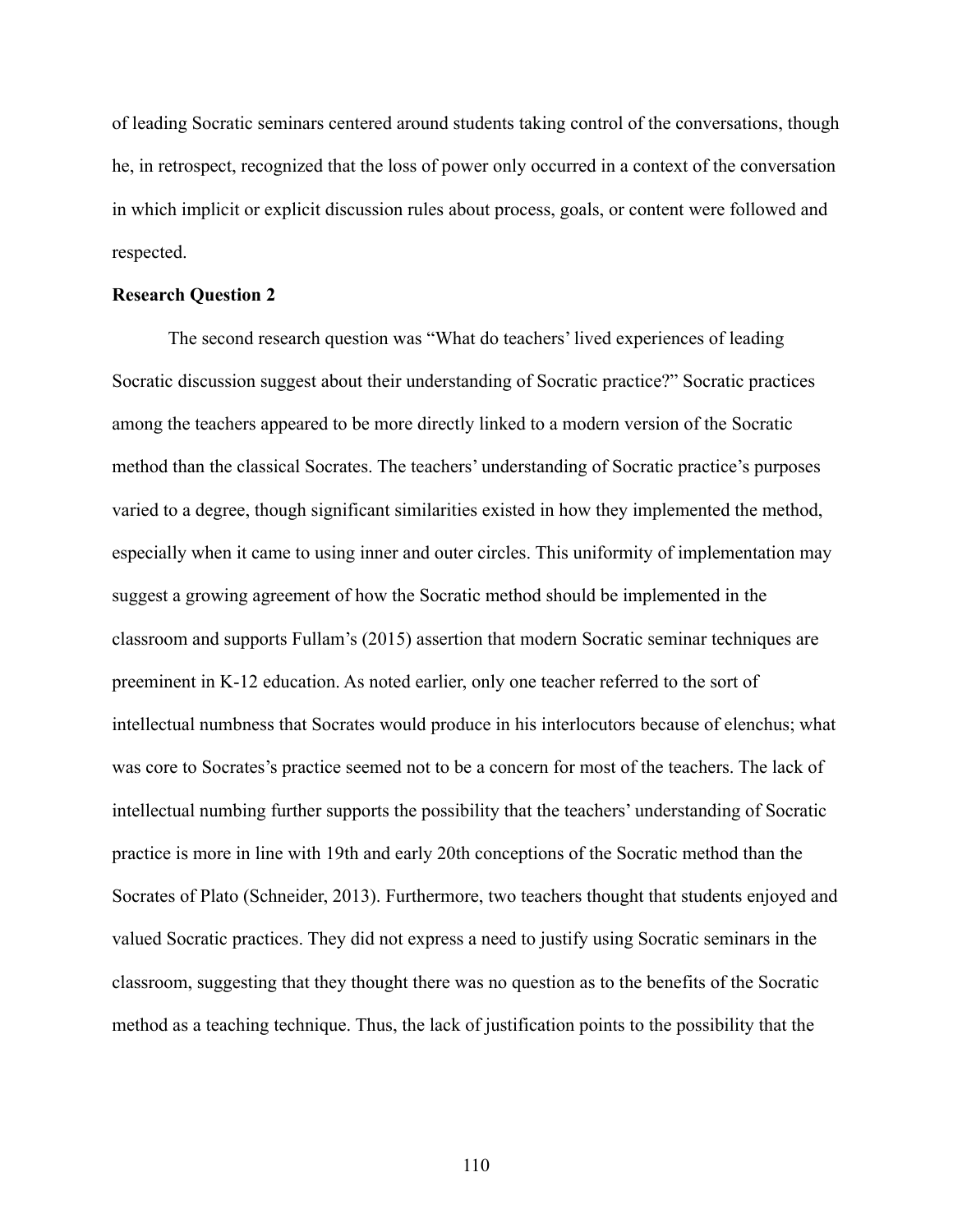early 20th century argument mentioned by Schneider about the relevance of Socratic discussion in the classroom is closed.

Furthermore, the teachers' experiences with doubt when questions failed to engage students and their delight when students did speak up implies that teachers may have linked Socratic practice's effectiveness with students' tangible engagement. Edwards's (2019) dissertation suggested that teachers connected the Socratic method's usefulness in developing critical thinking skills to students' active involvement in the discussion. Though teachers in the current study did not link critical thinking to engagement, they appeared to view verbal engagement as either a goal or an essential element of Socratic practice. Thus, teachers appeared to understand active, explicit engagement as essential to what they were accomplishing in the classroom. However, the form of engagement also did not need to be verbal. One teacher, for example, was content if students showed engagement by nodding their heads.

Interestingly, the teachers' doubt when students did not demonstrate tangible engagement suggested that they understood perplexity, generally, as something that comes from what is unclear or confusing. Boghossian (2012) distinguished between confusion caused by a lack of clarity and perplexity caused by challenging problems. However, teachers tended to assume the former rather than the latter and seemed to blame themselves for students' silence. They appeared to assume their questions were unclear rather than challenging. Socrates sometimes stultified his interlocutors to the point of anger or silence, as with Polemarchus in the *Republic* (Plato, 1991). Yet most teachers associated lack of engagement as the result of poor questions rather than the result of good questions.

Despite the doubt in their questions, teachers understood student preparation as important to students benefiting from a Socratic discussion. As Teacher D noted, "The more they put into it,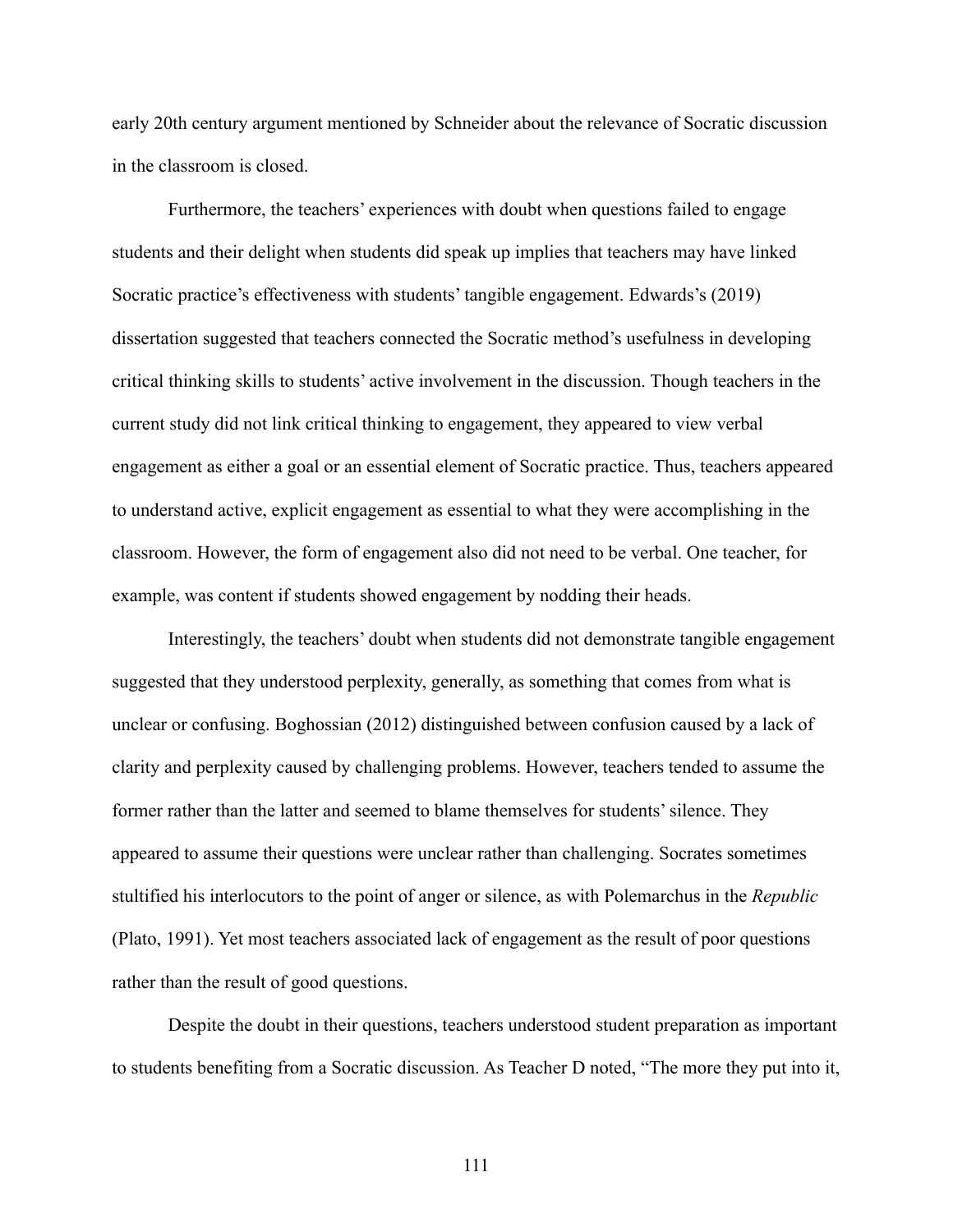the more effort they put into [preparing for discussion], the more they get out of it." The teachers consistently suggested that students benefited most when they prepared for their classes, which may be why teachers created a structure for students to prepare by asking for notes and questions to be brought to class. However, teachers also thought that the composition of students could also impact the quality of engagement. Teacher D, for example, suggested that one class struggled to have a productive conversation because "they just want [ed] to have fun." Although Teacher C also pointed to being "disappointed" when some classes came to discussion unprepared, she also suggested that some classes "just don't want to converse, they don't want to put themselves out there." Thus, the teachers provided several explanations for the lack of student engagement but also blamed themselves.

The teachers understood Socratic discussion as something that could be taught, as suggested by their emphasis on scaffolding. However, they did not appear to think that Socratic practices could be taught through simple explanation and used explicit instruction as well as modeling to teach the process. The teachers also intervened in the conversation as necessary. All teachers mentioned using inner and outer circles during class. Although teachers discussed using a single circle or informal Socratic practices, they appeared to understand the inner and outer circles to be an excellent approach to problems with engagement, particularly with younger students or large classes. Thus, they tended to follow the process discussed by Rud (1997) and Delić and Bećirović (2016). However, teachers did seem to think that seminar rules could be less rigid as students grew older and more experienced. Thus, they understood Socratic practice as something that could be learned, internalized, and developed with time and effort.

Consequently, teachers understood Socratic discussion as something that needed preparation and reflection. They prepared both their students and themselves. The preparation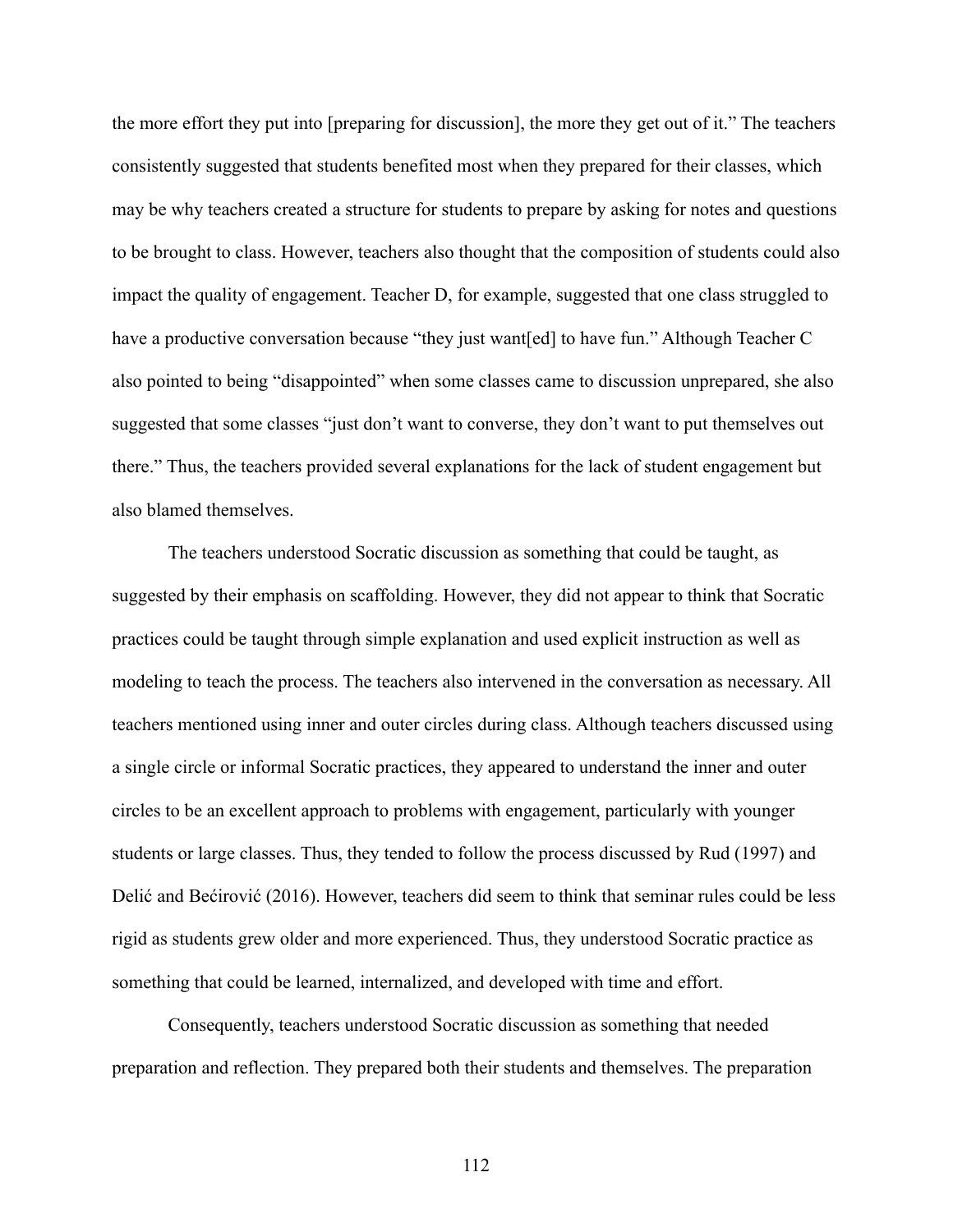took time and effort. Thus, Socratic practices were understood to come at the cost of classroom time and preparation time. Nevertheless, the teachers' enjoyment and belief in the value of Socratic discussion pointed toward a belief in its value in advancing their classroom goals.

# **Discussion of Themes**

## **Theme 1: Being Delighted**

All four teachers reported delight because of their Socratic practices. The teachers seemed to find Socratic practices rewarding on an emotional level. Three subthemes formed the basis of their satisfaction: being delighted by different perspectives, being delighted by student ownership, and being delighted by student growth. The teachers' enjoyment of the Socratic discussion was not a surprise to the researcher due to his delight in the classroom conversation; the researcher has also enjoyed exploring diverse ideas in discussion. Indeed, the teachers' delight in different perspectives aligns with Balbay's (2019) study on developing critical awareness. Balbay suggested that Socratic questioning strategies helped students avoid biased, subjective opinions and gave them broader perspectives. Additionally, Burns et al. (2016) conducted a study that suggested Socratic seminars can help students learn to tolerate ambiguity. Similarly, the current study adds to the literature by suggesting that teachers can take pleasure in opening students' intellectual horizons and that teachers' own critical awareness can grow during Socratic discussions.

The delight in student ownership and student growth seems to be tied together. Student ownership in the conversation seemed to be limited at first while the teachers trained students how to engage in Socratic dialogue. However, teachers perceived that as students grew, students conversed more and were better prepared for the conversation. Thus, students experienced decreased ownership of the conversation. Teachers enjoyed the way students embraced their own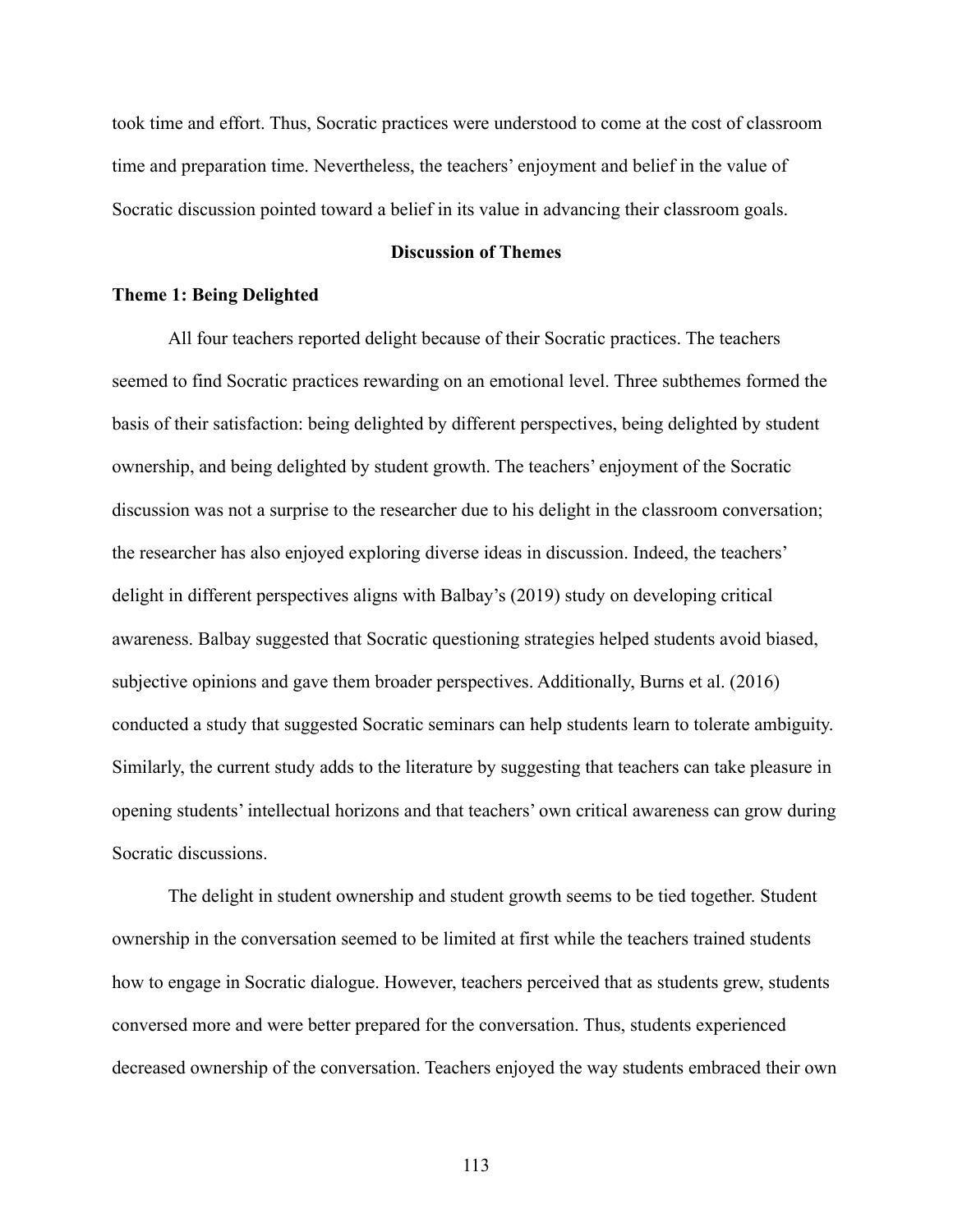learning. Hence, the delight of growth appears to have led to further happiness for teachers as students demonstrated their developing skills and used them in student-led conversations.

# **Theme 2: Being Troubled**

The teachers discussed being troubled because of challenging experiences during implementing Socratic practices. Four subthemes formed the stratum of this theme: being challenged with engagement, being time-bound, being self-doubting, and being conflicted. Of the subthemes, being time-bound interested the researcher the most because of its unexpected emergence as a subtheme. Although Haroutunian-Gordon (2009) discussed teachers' need for time to reflect on their discussions, the literature contains little discussion of the consequences of time in the context of Socratic discussion and how teachers experienced temporality. However, the teachers were especially conscious of time limitations on their discussion and discussion preparation, and the participants experienced Socratic seminars as a process that occurred in time and was limited by time.

When teachers discussed their experiences of self-doubt, the researcher was surprised by the nature of their self-doubt. As discussed earlier, the teachers tended to experience doubt about the quality of their questions rather than the nature of the problem being explored. The teachers wondered about the essence of a good question and compared their questions to their idea of a good question; the ideal question seemed a query that would produce much engagement and debate. The teachers' doubts about the nature of a good question point toward Haroutunian-Gordon's (2009) and Edwards's (2019) assertions that further training on the Socratic method might help teachers with classroom implementation. Further training may have the effect of giving teachers guidance on the nature and essence of a good question.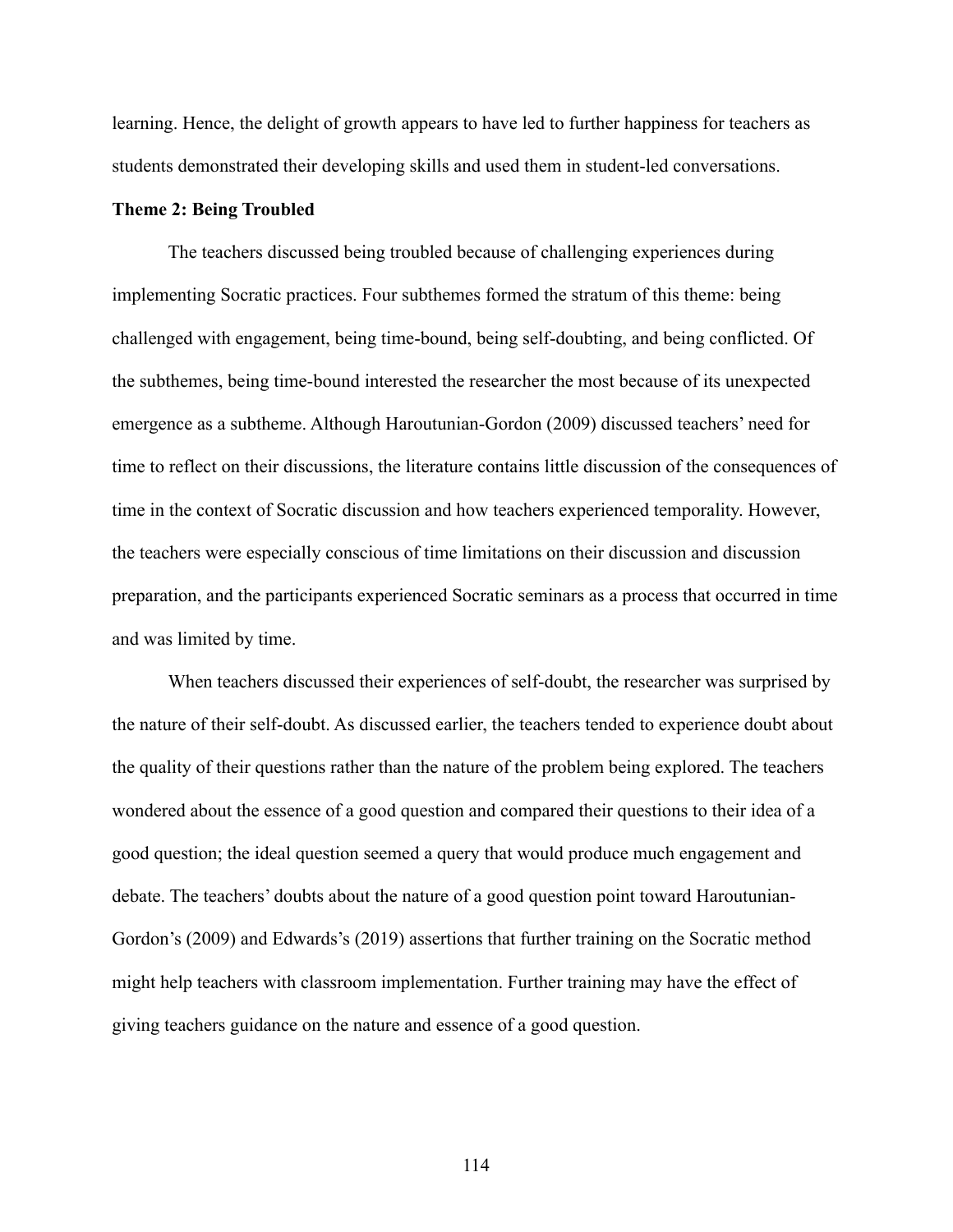Although one participant said she did not struggle with students speaking too little during the discussion, she reported an experience with a student speaking too much. The one student's over-engagement led to the other students' under-engagement. Griswold et al. (2017) reported a similar problem in their case study of Socratic seminars of a high school diabetes curriculum used in an 8th-grade class. Other teachers reported troubles with students not engaging enough, and one teacher reported problems with students speaking to her rather than to other students. Therefore, the teachers expressed that engagement problems could occur in various forms. Contrary to the Harvard Law approach, the teachers did not describe calling on students to encourage whole class participation (Gersen, 2017). Instead, they seemed to expect full class participation to be an outgrowth of their classroom expectations for student-led conversation. Broadly, then, the teachers followed Alder (1984) in designing discussions that were student-led and teacher-guided. The teachers' struggle with engagement seemed to result from their reduced involvement in the conversation and an expectation that students would take a leading role in shaping the conversation.

# **Theme 3: Being a Dialogue-Builder**

The participants reported being dialogue-builders. In doing so, the teachers experienced being process, goal, and growth-oriented. They were clear about their expectations and empathized with their students. The teachers maintained control of their classrooms but were also flexible in applying Socratic practices. In addition, the teachers expressed a goal of developing deep, critical thinkers. Teacher D, for example, celebrated a milestone when her students showed that they could "think deeply" in discussion together. The teachers' interest in deep conversations was mirrored by the research of Davies and Sinclair (2014), which shows that Socratic questioning following the paideia method increased deep student-to-student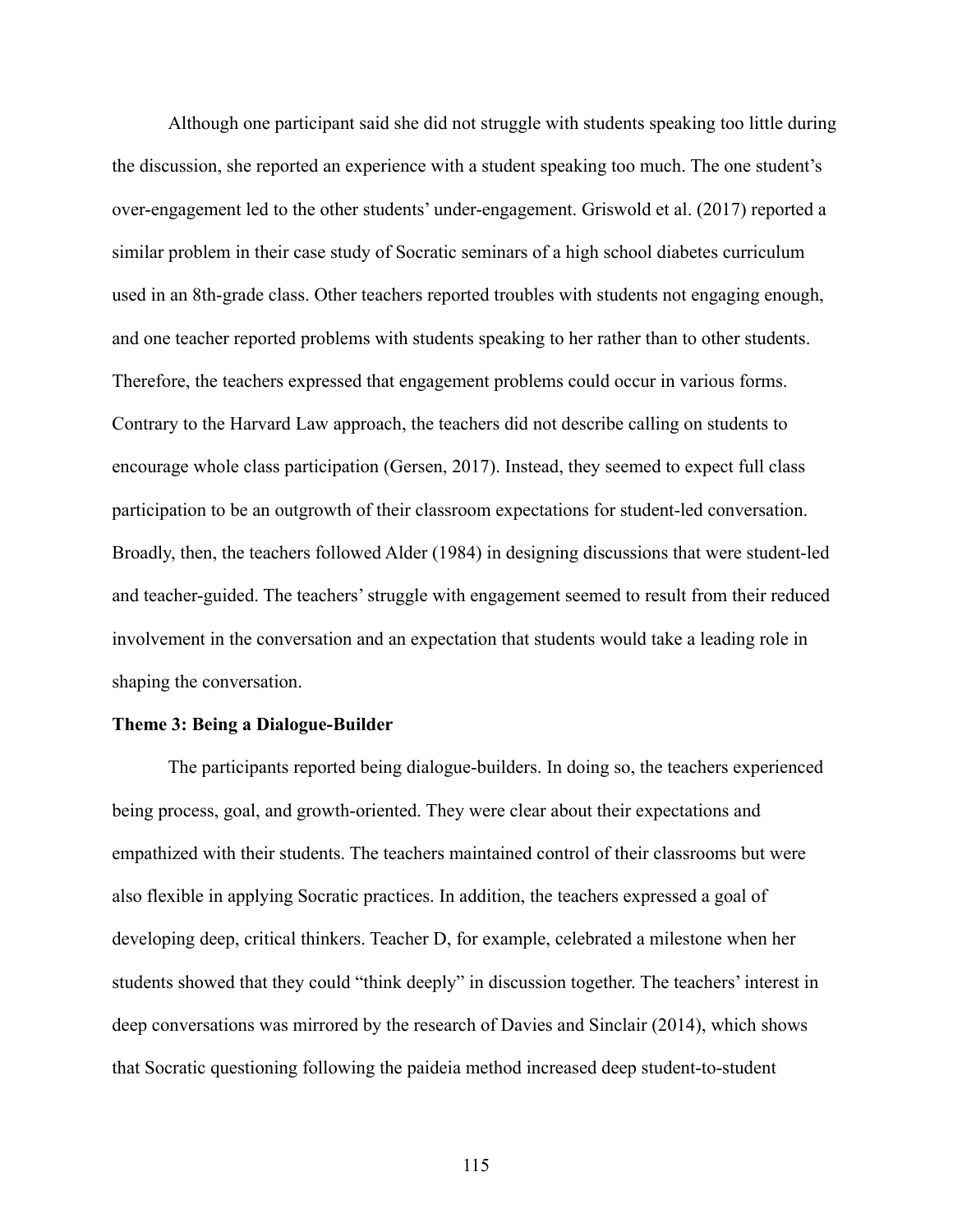interactions. Additionally, Blake's (2018) dissertation on the Socratic method in online higher education classrooms supports the teachers' perceptions that Socratic practices can help develop critical thinking skills.

Being growth-oriented seemed to be a crucial factor that enabled the teachers to tolerate some of the challenges they faced as they implemented Socratic practices. For example, Teacher B anticipated student growth throughout the semester and discussed a time when a lack of student participation challenged her. She had wondered if she had not prepared the students properly. Her reflection on the experience and decision to learn from the disappointing seminar led her to change her approach and develop further processes that would lead to student growth. Thus, because Teacher B interpreted her challenges as an opportunity to grow, she was able to overcome some challenges pertaining to engagement.

#### **Theme 4: Being Socratic**

The theme of being Socratic included four subthemes: being a guide, being argumentfollowers, being observant, and being a gadfly. Being Socratic meant, broadly, following practices that Socrates used. For example, the teachers reported challenging students' assumptions and, thus, were gadflies—in some respect—like Socrates. However, the data suggest that the teachers' questions had limits. Socrates often asked questions of his fellow Greeks until they were angry, upset, or confused (Blosser, 2014; Weiss, 2006). The teachers asked questions to challenge students and enjoyed exploring ambiguous or complex topics. Yet, the teachers also reported feeling empathy for their students. The teachers seemed to be careful not to make students too uncomfortable. Teacher C, for example, empathized with her students' fears, and Teacher D carefully timed her first seminars to make sure that the length of the seminars did not make students uncomfortable. Thus, although the teachers may have caused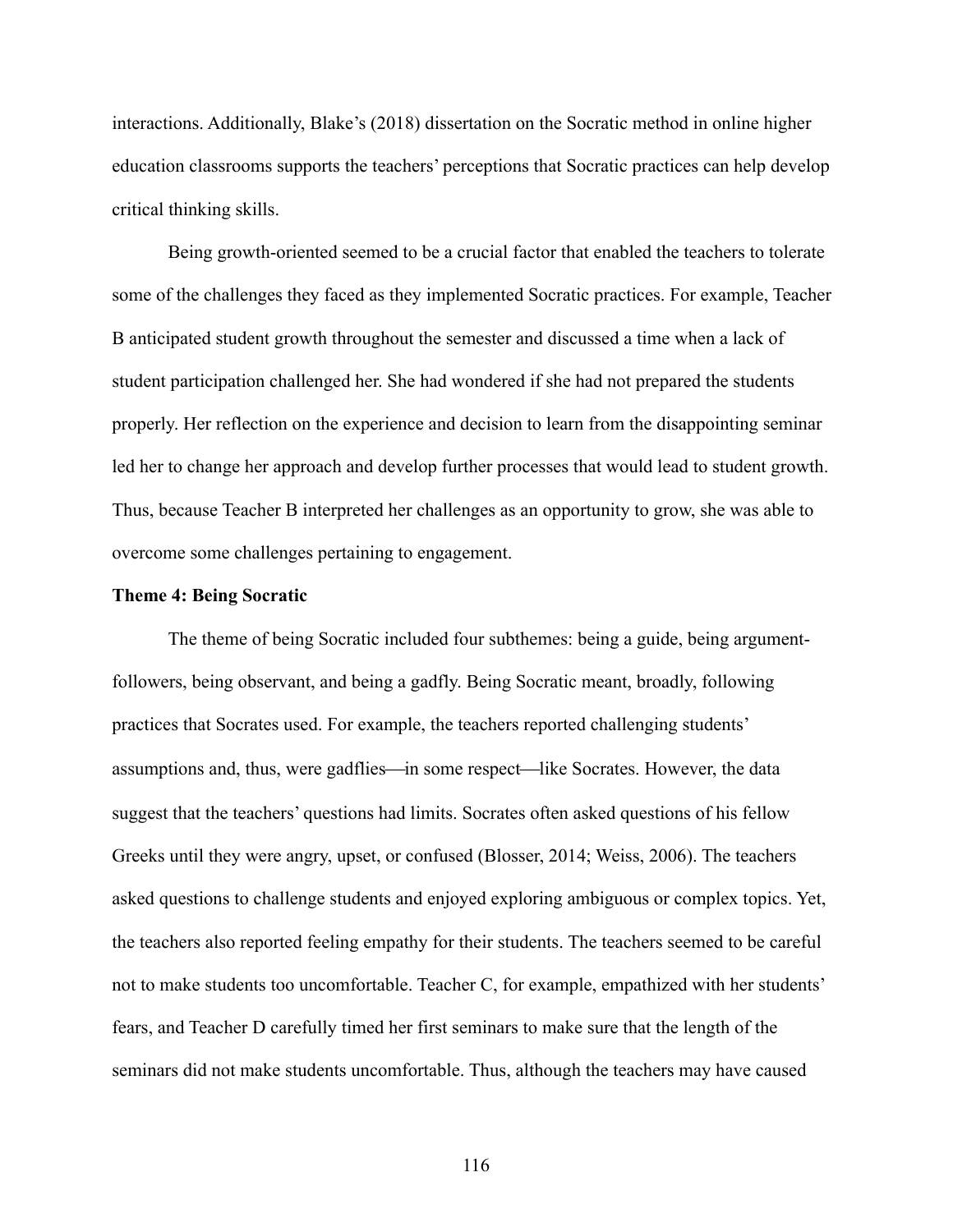students some discomfort, they were also careful to avoid causing the wrong kind of discomfort. Only one teacher expressed an explicit limit to being a gadfly: Teacher B ensured students were left with positive knowledge rather than doubts. In contrast, Teacher D emphasized being a gadfly concerning supporting evidence. Furthermore, Teachers A and B liked conversations with ambiguity. For the most part, then, the teachers seemed to be comfortable with uncertainty as an outcome of a Socratic discussion.

The teachers were Socratic concerning aspects of his method but did not mention virtue or goodness as an end goal of the discussion. The tendency to use leading questions and deemphasize correct answers follows modern Socratic seminar practices (Copeland, 2005). Indeed, as guides, the teachers tended to deemphasize their role in the conversation, as Adler (1984) suggested, with limited shaping of the content of the conversation. However, the teachers' approach was in contrast with Socrates's approach of rarely encouraging debate or discussion between students (Rud, 1997). The teachers often encouraged students to follow conversations where they led; however, they did not express an experience of being at the center of the conversation.

The researcher was curious about whether the teachers might express an experience of something like Socrates's daimon, which warned Socrates against acting or speaking in specific ways, especially regarding moral actions (Plato, 2002). One teacher did describe an experience of being conflicted when students were "speaking untruths" and followed the warning to redirect students toward her understanding of biblical truths. Her experience seemed to be the most akin to Socrates's inner warning, yet the Socratic daimon did not emerge as a subtheme in this study. However, the failure of the subtheme to emerge does not mean that the teachers did not have such an experience. Asserting so would be the fallacy of appealing to ignorance.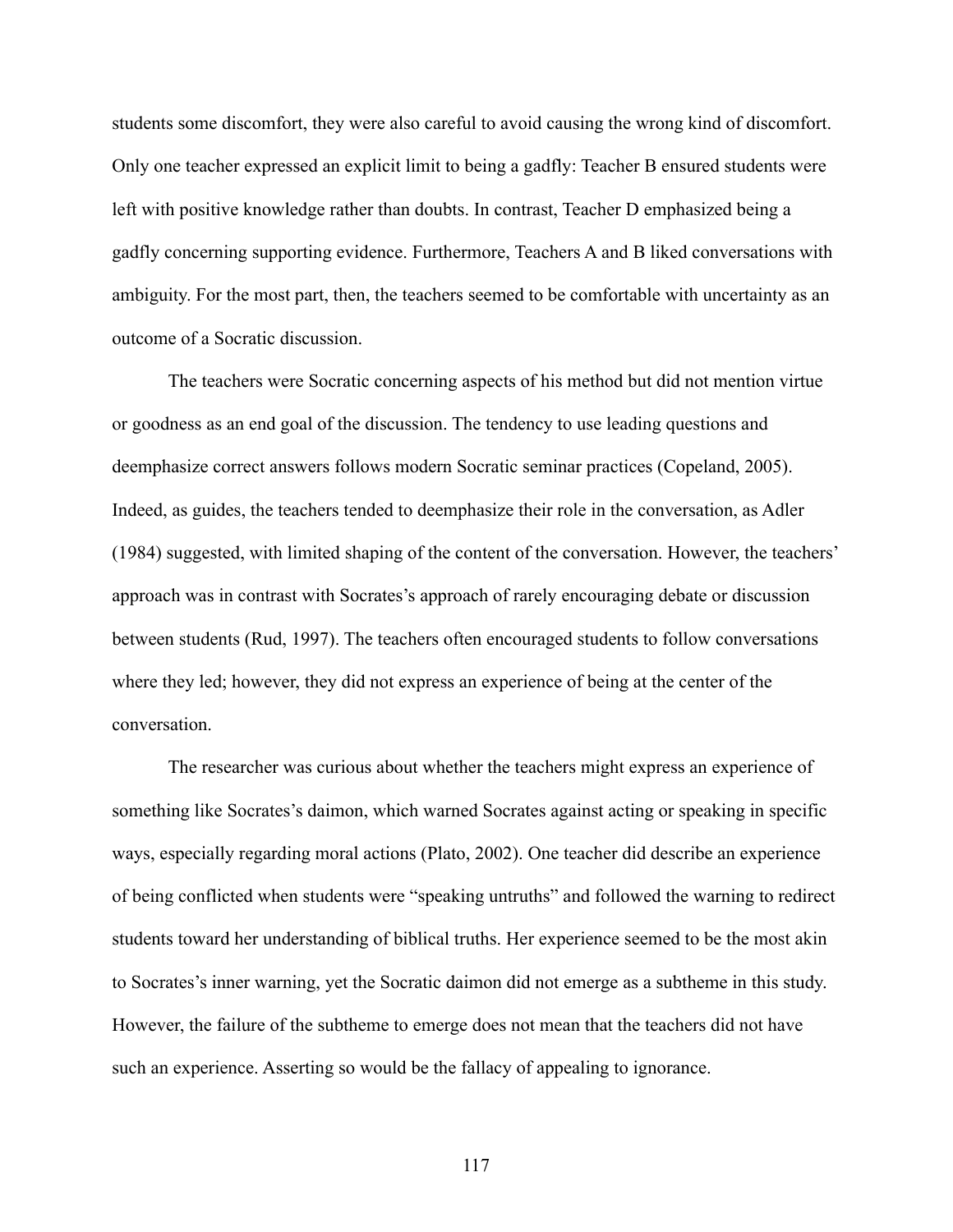## **Study Limitations**

The study was limited to four teachers who self-identified as being experienced in Socratic practices and were willing to participate in the study, fulfilling the requirements for a phenomenological study (Creswell & Poth, 2018; Moustakas, 1994). However, more subjects may have allowed for further data saturation and may have provided additional insight into the teachers' experiences. Furthermore, two teachers were from the same Christian private school, and the two remaining teachers were part of different Christian classical education organizations. In addition, all participants were female, and three of the four participants lived in the same geographic region. Consequently, the religious orientation, location, and gender of the teachers could be considered a limitation, though the purpose of phenomenology is not generalizability (Peoples, 2020).

The researcher interviewed each teacher only once. Additional interviews and direct classroom observations may have yielded further insight; therefore, the number of interviews and lack of direct observation might be considered a limitation. The use of videoconference technology could have been another limitation because people may be more likely to discuss difficult issues and personal challenges in person than in video conferences (Sedgwick & Spiers, 2009). Finally, as Dasein himself, the researcher's fore-conceptions were a limitation of the study; researchers who apply hermeneutic phenomenology work from the assumption that they cannot achieve a state of pure objectivity (van Manen, 2016). Despite the hermeneutic circle used in the analysis, the researchers' fore-conception about Socratic practices may have impacted his capacity to fully uncover (i.e., aletheia) the essence of the phenomenon as it exists in each teacher's lifeworld.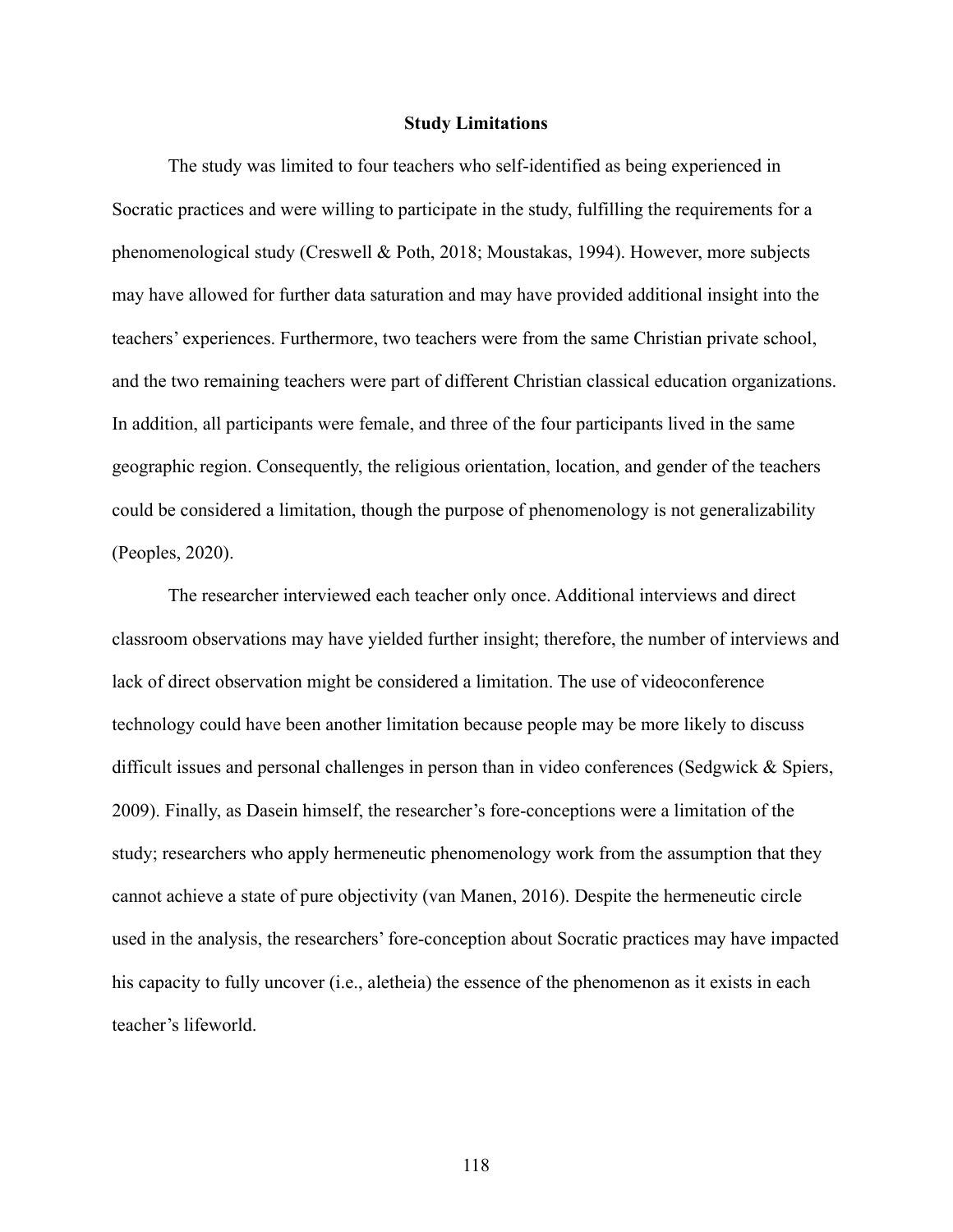# **Implications for Future Practice**

The teachers' responses to the interviews suggested a few lessons for educators interested in using the Socratic method in their classrooms. First, the teachers had considered building a dialogue essential for success, especially in the early stages of the school year. This emphasis on dialogue-building suggests that teachers who plan to use the practice should train students in how to engage in dialogue with each other. Teachers should be clear with their expectations, goals, and processes. Teachers should try to understand how students might experience seminars through imagination. Alternatively, teachers might seek to participate in seminars themselves and examine their own lived experiences, as Haroutunian-Gordon suggested (2009).

Second, teachers should expect challenges along the way with student participation and the way that time limits both the preparation for the discussion and the conversation itself. Teachers can expect to be disappointed by the dialogue and experience self-doubt from poor student engagement. However, following Boghossian (2012), teachers should remember that perplexity may emerge from a lack of clarity or challenging content. Teachers should not assume that their questions were unclear but should ask whether the question encouraged students to reflect on difficult ideas. Doubt in the quality of the questions was common; however, such doubt may allow teachers to reflect and grow as seminar leaders, as Teacher C described in her reflection on the experience. The implication for practice is that challenges may come, and selfdoubt may be essential to the experience of leading Socratic conversations. Thus, teachers should anticipate and accept challenges as part of the process and as opportunities to grow as teachers and discussion leaders.

Third, teachers can anticipate being a guide in the conversation, not the final say, though they may choose to participate in the discussion to varying degrees. However, teacher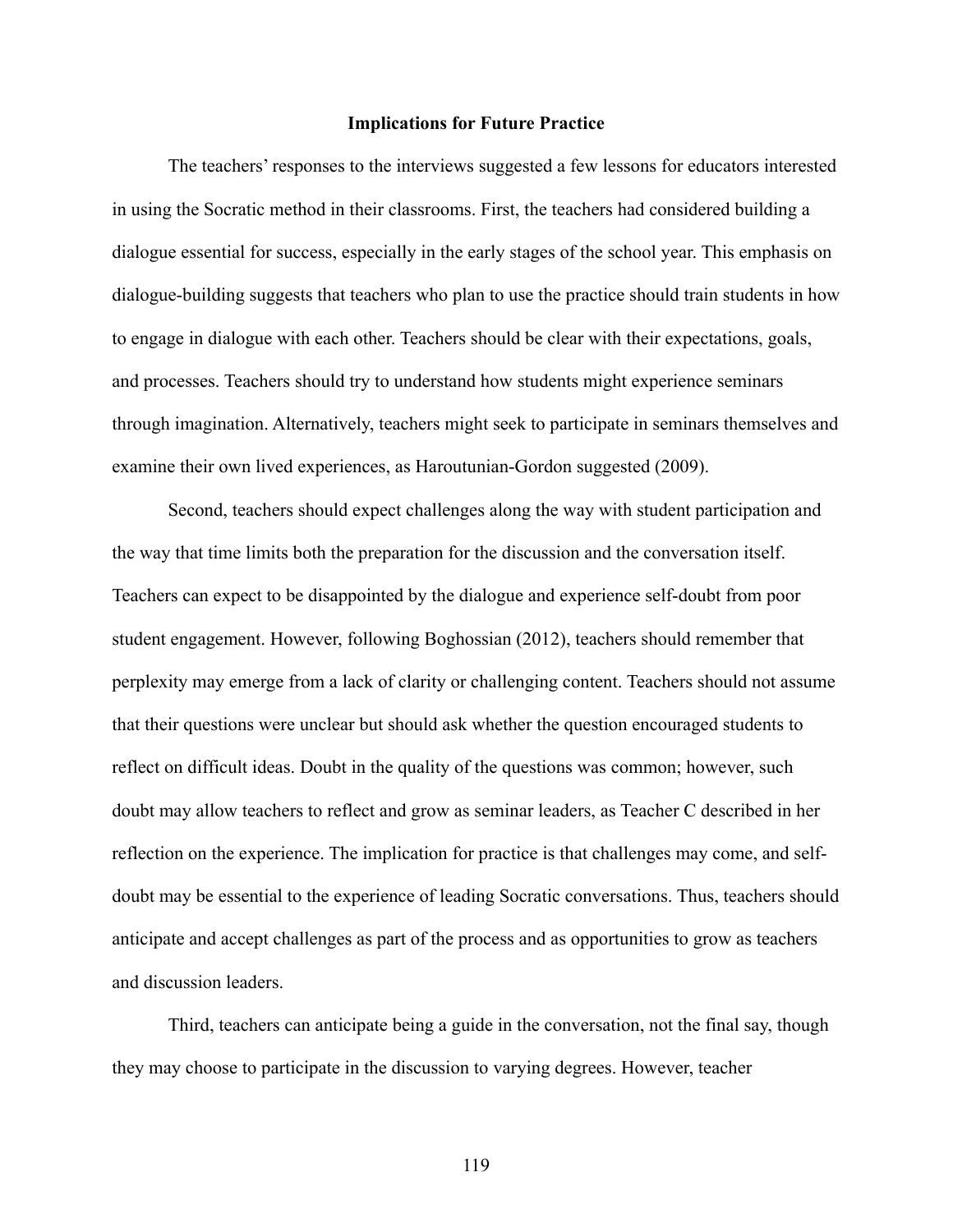participation means releasing control, which results in a conflict for teachers who value control in their classroom. Turning the eyes to the light, rather than placing sight into the eyes (Plato, 1991), is part of the experience of leading a Socratic discussion. Thus, teachers should accept that they must find a new role as a guide rather than a pedagogue in their classroom. Teachers' questions become a tool of causing students to think new thoughts rather than giving them answers, though teachers should recognize that their questions shape students' conclusions. Teachers might benefit from training in the difference between confusing or unclear questions and good questions that might produce positive stultification and deep thoughts on a complicated subject. Hence, teachers might benefit from studying Paul and Elder's (2007) system of Socratic questioning. Doing so may relieve some self-doubt.

Fourth, teachers should look past the struggles and conflicts and anticipate being delighted because of the experience despite all the challenges. Socrates suggested that happiness was found in virtue (Plato, 2004). Although phenomenology is not an approach for developing a theory, and Socrates himself did not claim to know whether virtue could be taught, the teachers seemed to find the greatest happiness when the conversation aligned with their classroom virtues or the highest ends of their classes. Teacher A, for example, articulated a goal of teaching students to explore diverse perspectives and found delight when diverse perspectives were explored. Teacher C wanted students to develop their own voices and talk honestly with each other and, thus, found joy when the conversation blossomed. Thus, teachers who plan to implement Socratic practices in their classes might take a few moments to define the virtues they expect to recognize and rejoice in them.

Lastly, the researcher, in his reflexivity, would like to suggest that teachers spend time reading Socratic dialogues as a preparation for leading their own discussions. The teachers who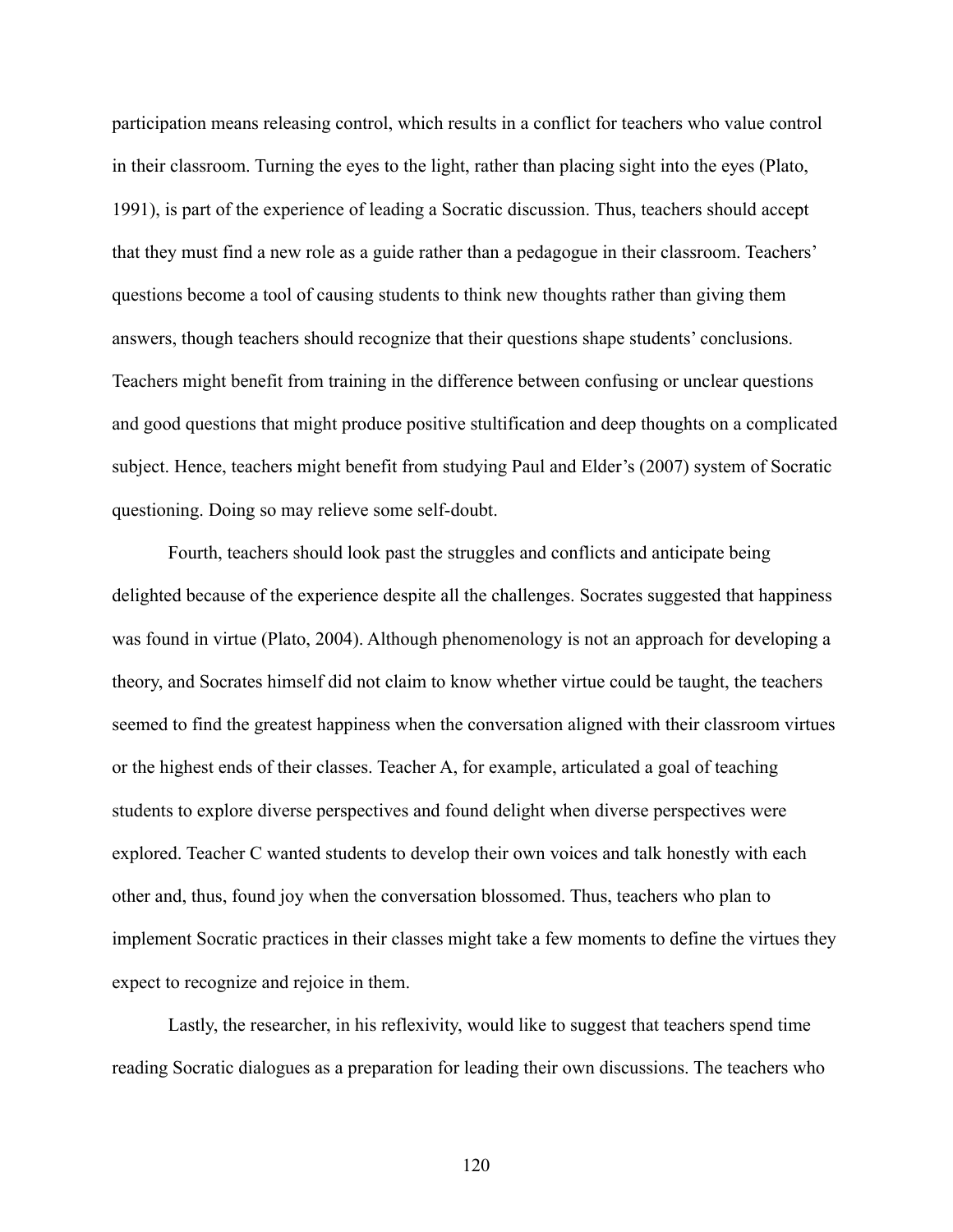participated in this study described their experience with being dialogue-builders and how they provided models and expectations for their students. The researcher can think of no better place for teachers to learn Socratic discussion than the model of Socrates himself. Teachers may find value in connecting Socratic practice to its source and transforming nominal dialectical continuity to actual dialogical continuity. Socrates was the master questioner and helped his students develop a deep understanding of concepts (Delić & Bećirović, 2016). In studying Socrates, teachers may discover how to ask the same sort of probing questions Socrates had asked. Certainly, the researcher's experience with studying Plato's dialogues taught him to grow comfortable with self-doubt and the sort of questions that lead students to a state of healthy aporia.

## **Recommendations for Future Research**

This study addressed the lived experiences of four teachers as they led Socratic discussions. However, more research into the Socratic experience of teachers as a phenomenon is warranted since the teachers were all Christians who worked within liberal-arts classes. Phenomenological research into public school teachers' experiences with Socratic practices as well as teachers' lived experiences within science and math classrooms might prove valuable. Additionally, the teachers appear to have slightly different goals for their seminars; qualitative investigation into the different goals and outcomes that teachers have might yield interesting insights into why teachers use Socratic practices in their classes and how teachers' goals impact the mode of conversation.

One teacher's assertion that she was interested in how specific questions lead to different outcomes points toward another potential quantitative study: how questions impact student outcomes and understandings. Paul and Elder (2008) described three different kinds of questions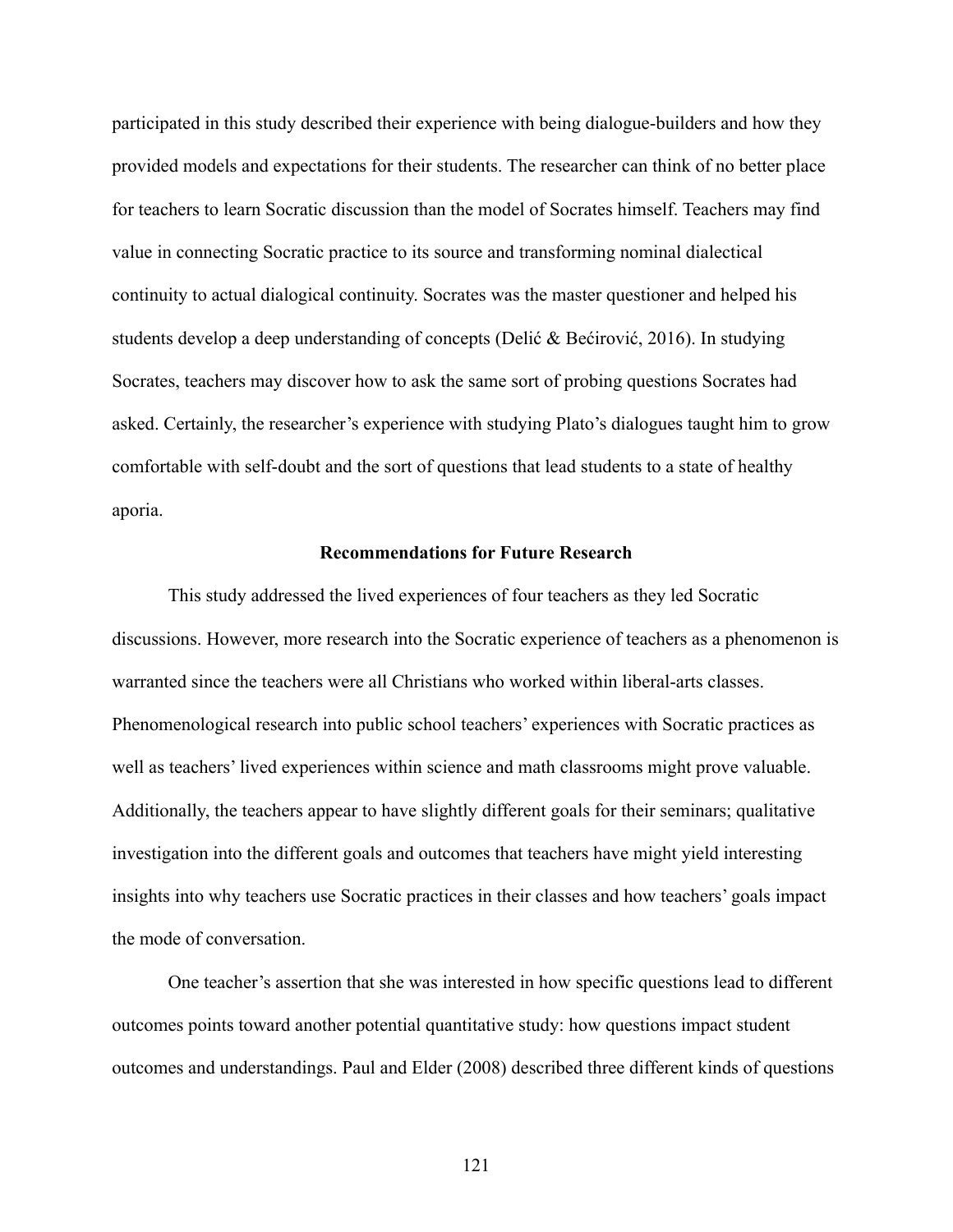and gave examples of each kind. Although the teachers did not reference Paul and Elder, a study into the kind of questions asked during seminars and how they influence students might help teachers understand the effectiveness of certain types of questions in achieving their discussion goals. Furthermore, the teachers' emphasis on dialogue-building suggests the value of studying the effectiveness of scaffolding techniques in producing productive Socratic conversations.

Balbay (2019) suggested that Socratic seminars using Socratic questioning strategies may help students develop critical awareness—a broader, more objective perspective about the world. In the current study, one teacher said that her critical awareness developed because of leading Socratic seminars, and several teachers expressed enjoyment at discussions about topics that encouraged debate and different perspectives. Thus, future qualitative studies might explore how Socratic practices lead teachers to develop their own critical awareness.

Finally, the literature contains broad and contradictory definitions of Socratic practices. Qualitative research that lays out a taxonomy of Socratic approaches may help researchers categorize the kind of Socratic practice they see in the classroom. This categorization may help researchers who seek to understand the effectiveness of Socratic discussion in the classroom to compare the various approaches. Indeed, further exploration of the similarities and differences between the modern practice of the Socratic method in the school and its historical roots could be revealing. For, as Socrates argued, humans cannot know much about whether a thing can be taught and learned without first knowing what it is (Plato, 2004).

## **Conclusion**

When educators use Socratic practices, they link their classrooms with a rich historical context or, at least, evoke the rich historical context. Training students to participate in discussions goes beyond the historical Socrates, who had followers but did not explicitly teach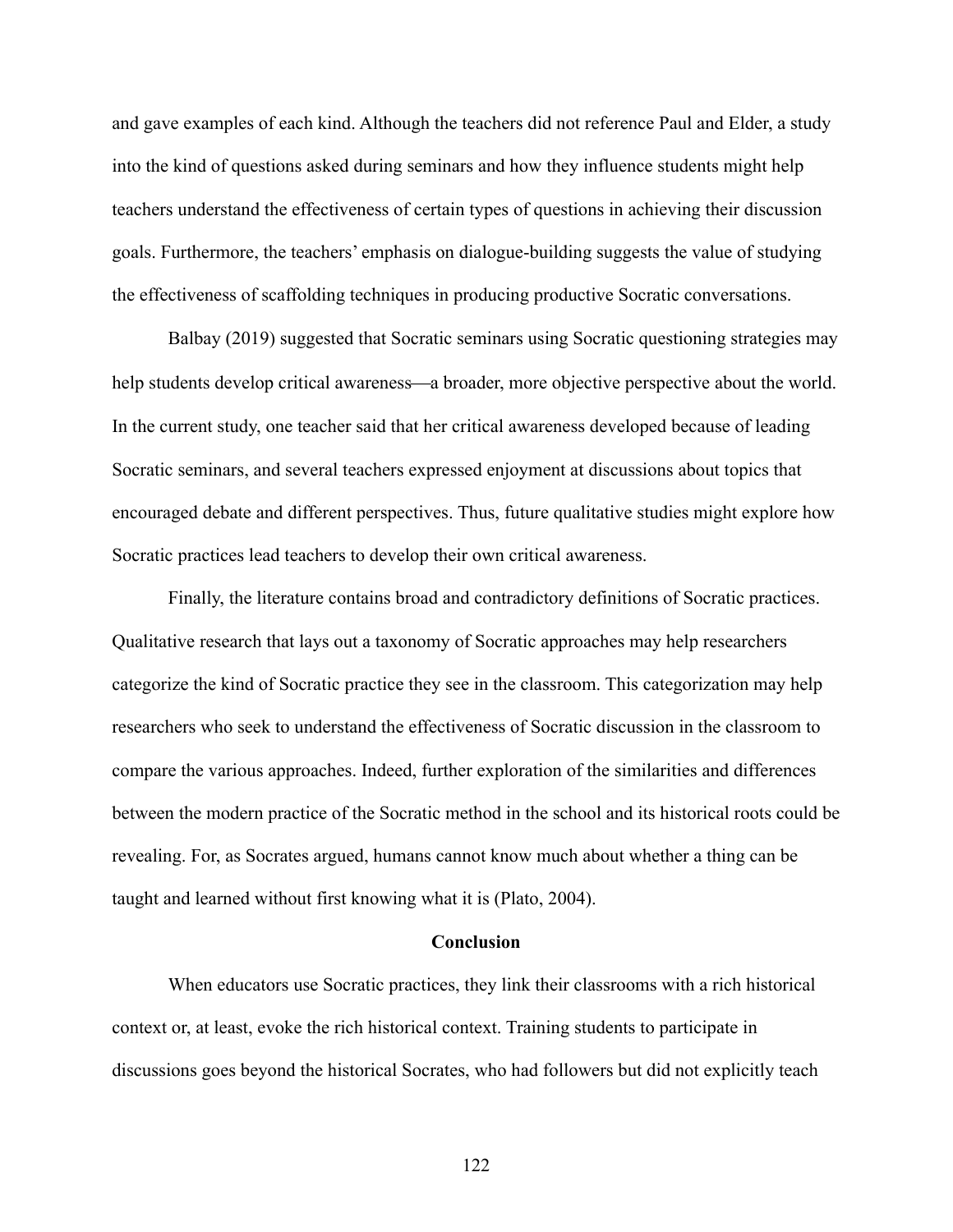his method. Fortunately, the teachers in this study were not forced to drink hemlock because they conversed with students and asked them questions. Nevertheless, the teachers experienced challenges as they led their classes in discussions. Like Socrates, the teachers experienced joys and pleasures as they talked with students and taught them to converse with each other. Similarly, Socrates found no greater pleasure than philosophizing with his friends. Even on his deathbed, Socrates continued to converse with his friends about the nature of the beautiful and the good. Yet, the teachers' goals in their classes varied. Though all the teachers emphasized asking questions and communal engagement and encouraged deep thinking, they described some disagreement about the ends of Socratic practice. This disagreement evokes a question that Socrates may have asked in his state of divine ignorance. Although this study contributes to the literature by exploring teachers' lived experiences with Socratic practices, teachers and researchers alike might benefit by perpetually asking themselves, "What is Socratic practice?"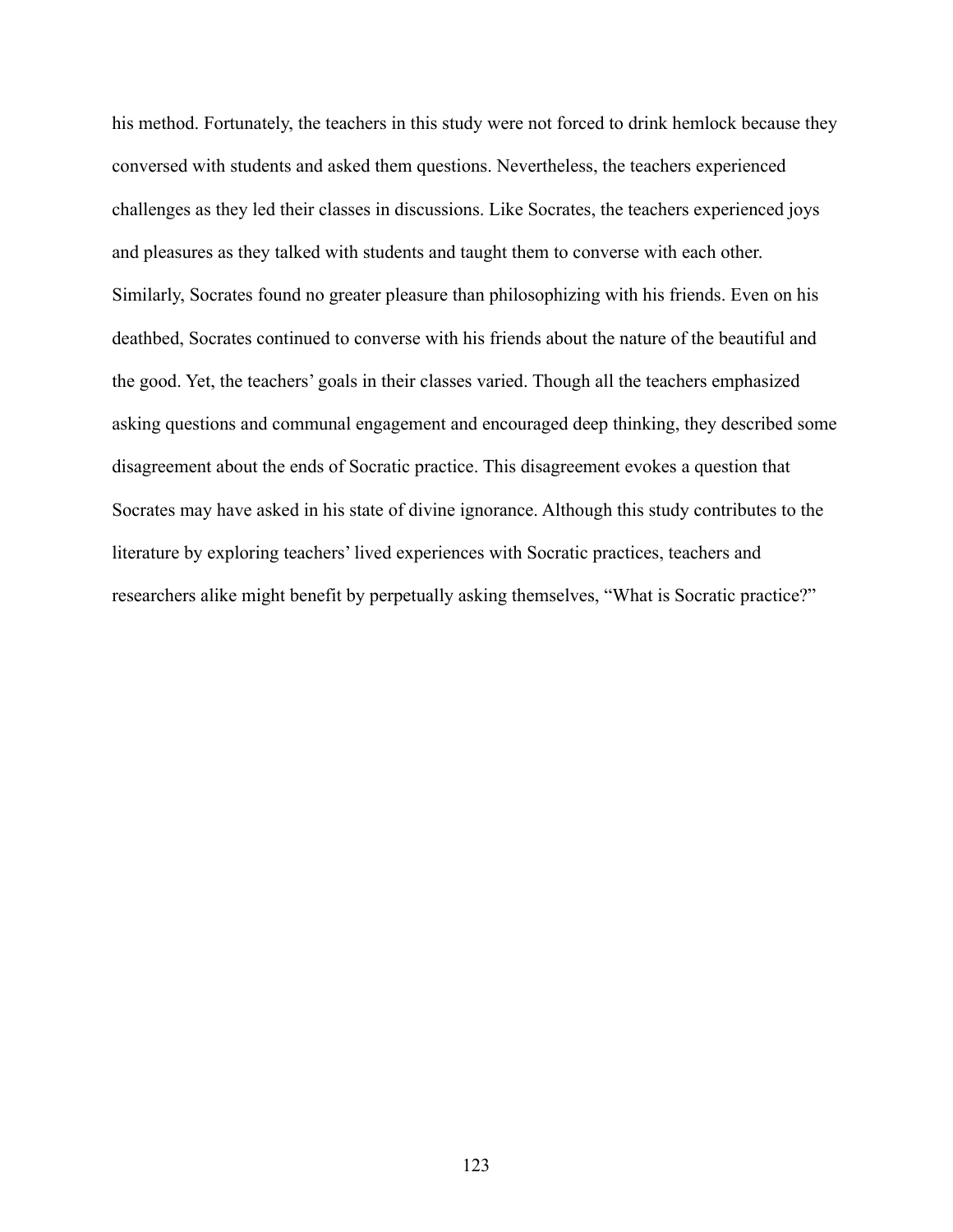# **References**

- Adler, M. (1984). *The Paideia Program: An educational syllabus* (1st ed.). Institute for Philosophical Research.
- Adler, M. (1998). *The paideia proposal: An educational manifesto* (1st ed.). Touchstone.
- Ahbel-Rappe, S., & Kamtekar, R. (Eds.). (2006). *A companion to Socrates*. Blackwell Publishing.
- Alon, I. (2006). Socrates in Arabic philosophy. In S. Ahbel-Rappe & R. Kamtekar (Eds.), *A companion to Socrates* (pp. 317–336). Blackwell Publishing.
- Altorf, H. M. (2019). Dialogue and discussion: Reflections on a Socratic method. *Arts and Humanities in Higher Education*, *18*(1), 60–75. https://doi.org/10.1177/1474022216670607
- Balbay, S. (2019). Enhancing critical awareness through Socratic pedagogy. *Eurasian Journal of Applied Linguistics*, *5*(3), 515–536. https://doi.org/10.32601/ejal.651348

Barr, S. (1968). *Notes on dialogue*. St. John's College.

https://www.bc.edu/content/dam/files/centers/boisi/pdf/f10/Notes\_on\_Dialogue.pdf

Batista, G. A. (2015). Socrates: Philosophy applied to education—Search for virtue. *Athens Journal of Education*, *2*(2), 149–156. https://doi.org/10.30958/aje.2-2-5

Blake, K. A. (2018). *Faculty members' perspectives—Using the Socratic method in the online higher education classroom to increase cognitive presence, critical thinking, and decision-making skills: Implications for the workplace* (Order No. 13857647) [Doctoral dissertation, Baker College (Michigan)]. ProQuest Dissertations and Theses. http://search.proquest.com/docview/2210120591/abstract/D21B109FE6394EF3PQ/12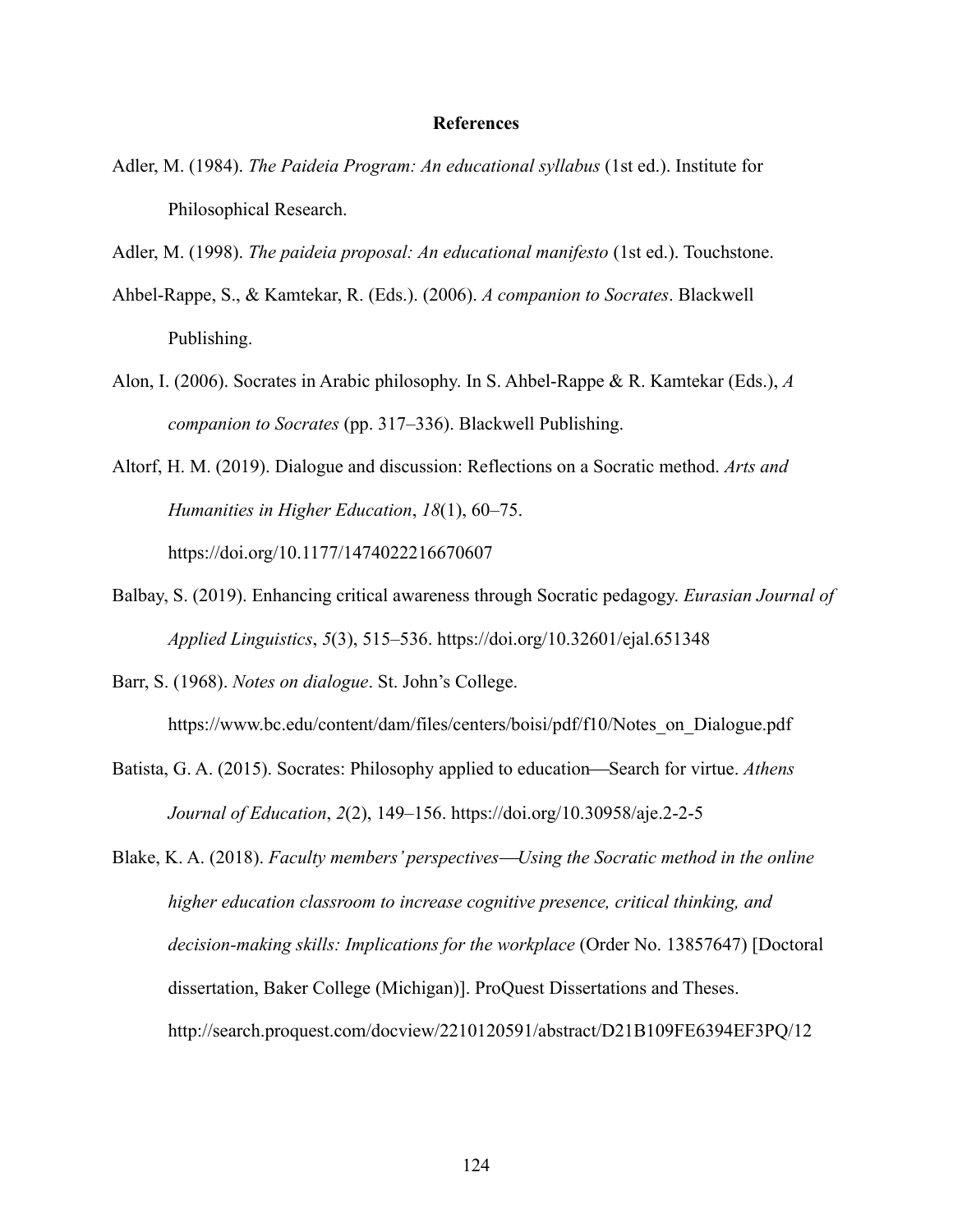- Blosser, J. (2014). Turning from the shadows: Meno, the cave, and the service-learning classroom. *Michigan Journal of Community Service Learning*, *20*(2), 79–89.
- Boghossian, P. (2002). Socratic pedagogy, race, and power: From people to propositions. *Educational Policy Analysis Archives*, *10*(3), 9. https://doi.org/10.14507/epaa.v10n3.2002
- Boghossian, P. (2003). How Socratic pedagogy works. *Informal Logic*, *23*(2), TS17–TS25. https://doi.org/10.22329/il.v23i2.2170
- Boghossian, P. (2006). Behaviorism, constructivism, and Socratic pedagogy. *Educational Philosophy and Theory*, *38*(6). https://doi.org/10.1111/j.1469-5812.2006.00226.x
- Boghossian, P. (2012). Socratic pedagogy: Perplexity, humiliation, shame and a broken egg. *Educational Philosophy & Theory*, *44*(7), 710–720. https://doi.org/10.1111/j.1469- 5812.2011.00773.x
- Boghossian, P., & Lindsay, J. (2018). The Socratic method, defeasibility, and doxastic responsibility. *Educational Philosophy & Theory*, *50*(3), 244–253. https://doi.org/10.1080/00131857.2017.1343111
- Brann, E., Kalkavage, P., & Salem, E. (1998). Introduction. In E. Brann, P. Kalkavage, & E. Salem (Trans.), *Phaedo*. Focus Publishing.
- Brennan, T. (2006). Socrates and Epictetus. In S. Ahbel-Rappe & R. Kamtekar (Eds.), *A companion to Socrates* (pp. 285–297). Blackwell Publishing.
- Brun, J. (1962). *Socrates* (D. Scott, Trans.). Walker and Company.
- Burns, L. R., Stephenson, P. L., & Bellamy, K. (2016). The Socratic method: Empirical assessment of a psychology capstone course. *Psychology Learning & Teaching*, *15*(3), 370–383. https://doi.org/10.1177/1475725716671824

Chowning, J. T. (2009). Socratic seminars in science class. *Science Teacher*, *76*(7), 36–41.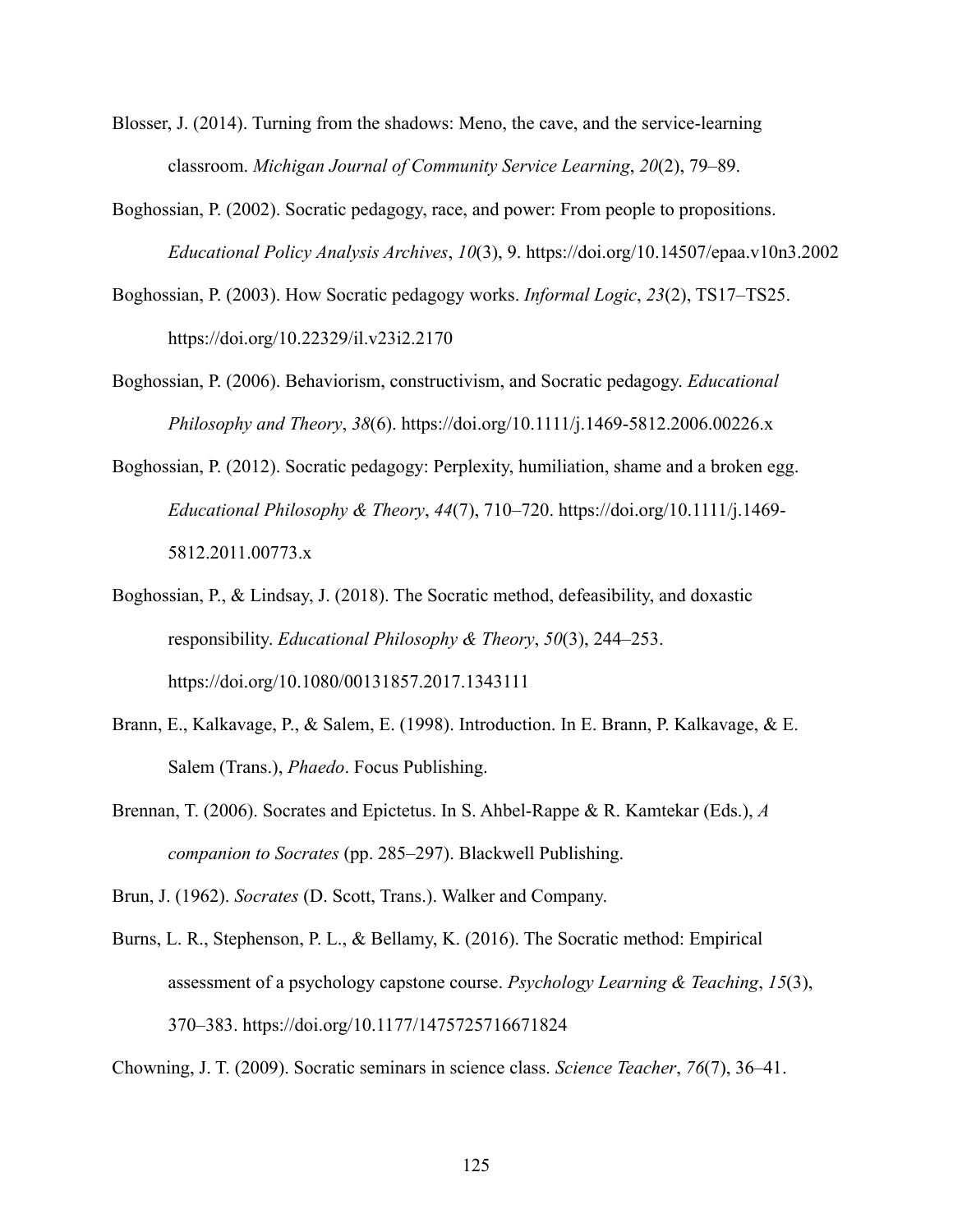- Cohen, M. Z., Kahn, D. L., & Steeves, R. H. (2000). *Hermeneutic Phenomenological Research: A Practical Guide for Nurse Researchers.* Sage Publications.
- Colombos, A. (2020). Applying Gustav Heckmann's version of the Socratic method and the Hawaiian talk therapy to students with developmental disabilities: An intercultural case study. *Language Teaching Research Quarterly*, *17*, 34–44. https://doi.org/10.32038/ltrq.2020.17.03
- Copeland, M. (2005). *Socratic circles: Fostering critical and creative thinking in middle and high school*. Stenhouse Publishers.
- Creswell, J. W., & Poth, C. N. (2018). *Qualitative inquiry & research design: Choosing among five approaches*. SAGE.
- Cruchett, A. (2017). *Joining in conversation: A study of Socratic discussion in second grade reading groups* (Order No. 10622429). [Master's thesis, Saint Mary's College of California]. ProQuest Dissertations & Theses Global. (1961184126).
- Davies, M., & Sinclair, A. (2014). Socratic questioning in the paideia method to encourage dialogical discussions. *Research Papers in Education*, *29*(1), 20–43. https://doi.org/10.1080/02671522.2012.742132
- Delić, H., & Bećirović, S. (2016). Socratic method as an approach to teaching. *European Researcher*, *111*(10), 511–517. https://doi.org/10.13187/er.2016.111.511
- Diener, D. (2007). An inquiry into teaching in the "Meno." *Philosophical Studies in Education*, *38*, 141–150.
- Edwards, M. (2019). *High school teachers' perceptions of developing critical thinkers via the Socratic method* (Order No. 13807256) [Doctoral dissertation, Walden University].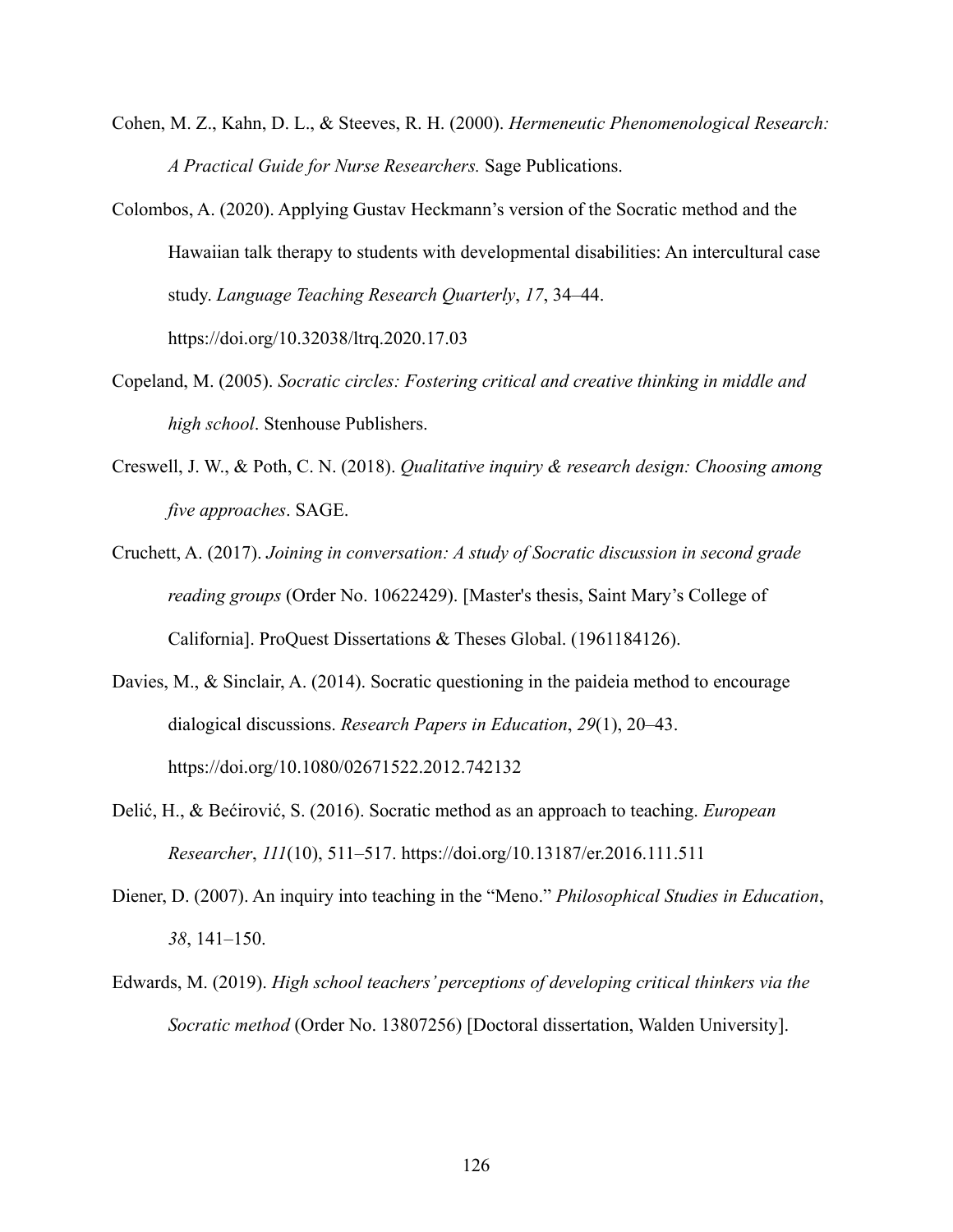ProQuest Dissertations & Theses Global.

http://search.proquest.com/docview/2195536463/abstract/D21B109FE6394EF3PQ/16

Fessenden, F. G. (1920). The rebirth of the Harvard Law School. *Harvard Law Review*, *33*(4), 493–517. https://doi.org/10.2307/1328030

Flanagan, F. M. (2006). *The greatest educators ever*. Continuum.

- Fullam, J. (2015). "Listen then, or, rather, answer": Contemporary challenges to Socratic education. *Educational Theory*, *65*(1), 53–71. https://doi.org/10.1111/edth.12095
- Gendron, C. (1999). Reconsidering Socrates' influence on moral education through the elenchus. *Philosophical Inquiry in Education*, *12*(2), 19–31. https://doi.org/10.7202/1073087ar
- Gersen, J. S. (2017). The Socratic method in the age of trauma. *Harvard Law Review*, *130*(9), 2320–2347.
- Golding, C. (2011). The many faces of constructivist discussion. *Educational Philosophy & Theory*, *43*(5), 467–483. https://doi.org/10.1111/j.1469-5812.2008.00481.x
- Gonzalez, F. (2006). The Socratic hermeneutics of Heidegger and Gadamer. In S. Ahbel-Rappe & R. Kamtekar (Eds.), *A companion to Socrates* (pp. 426–441). Blackwell Publishing.
- Griswold, J., Shaw, L., & Munn, M. (2017). Socratic seminar with data: A strategy to support student discourse and understanding. *American Biology Teacher (University of California Press)*, *79*(6), 492–495. https://doi.org/10.1525/abt.2017.79.6.492
- Gutek, G. L. (2011). *Historical and philosophical foundations of education: A biographical introduction* (5th ed.). Pearson.
- Hankins, J. (2006). Socrates in the Italian Renaissance. In S. Ahbel-Rappe & R. Kamtekar (Eds.), *A companion to Socrates* (pp. 337–352). Blackwell Publishing.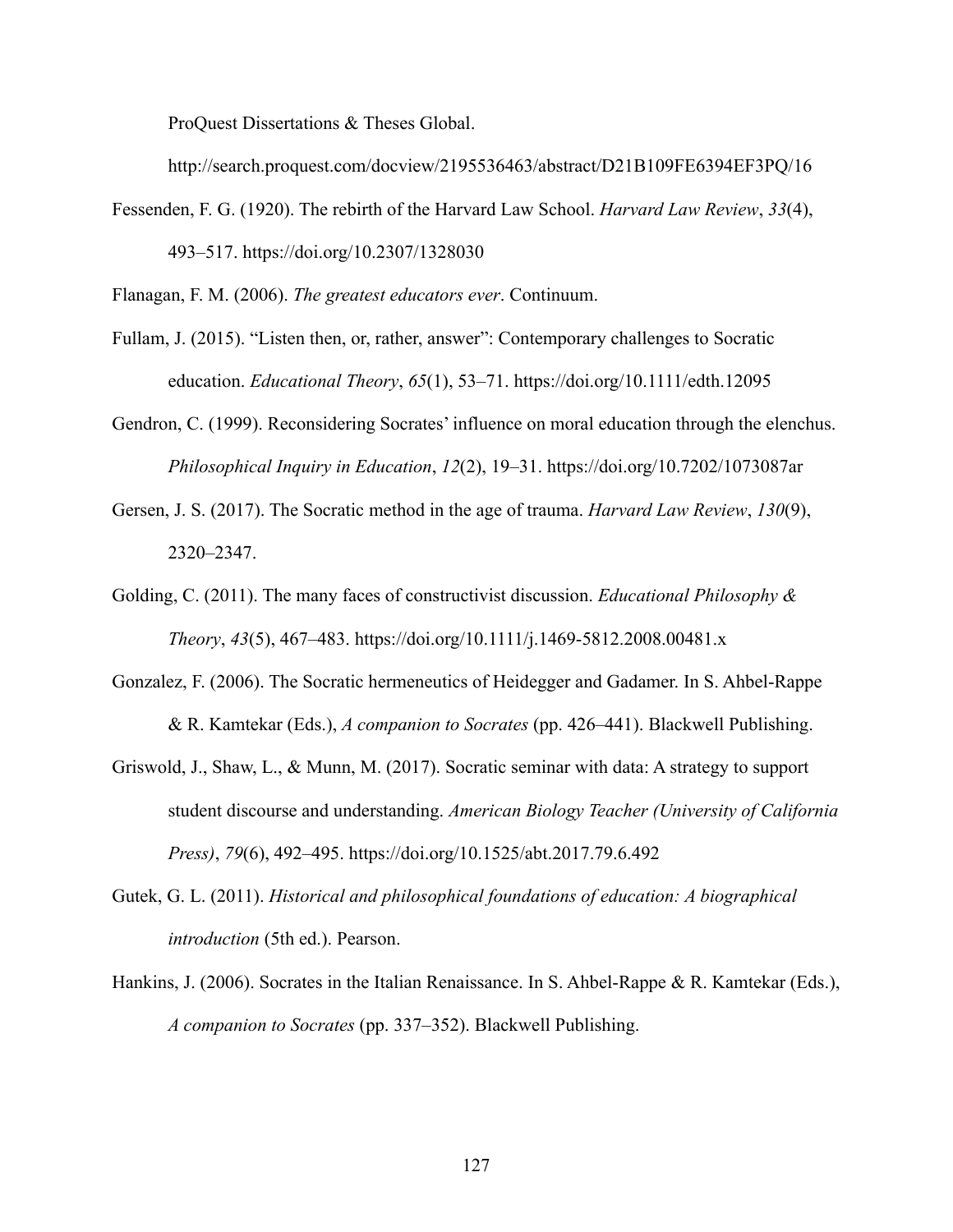Haroutunian-Gordon, S. (1988). Teaching in an "ill-structured" situation: The case of Socrates. *Educational Theory*, *38*(2), 225–237. https://doi.org/10.1111/j.1741-5446.1988.00225.x

Haroutunian-Gordon, S. (1990). Statements of method and teaching: The case of Socrates. *Studies in Philosophy and Education*, *10*(2), 139–156. https://doi.org/10.1007/BF00372680

- Haroutunian-Gordon, S. (2009). *Learning to teach through discussion: The art of turning the soul*. Yale University Press.
- Huttunen, R., & Kakkori, L. (2020). Heidegger's theory of truth and its importance for the quality of qualitative research. *Journal of Philosophy of Education*, *54*(3), 600–616. https://doi.org/10.1111/1467-9752.12429
- Jurić, M. (2013). Paideia and the neo-platonic ideas on music education and culture in renaissance Dubrovnik in the works by Niccolò Vito di Gozze (Nikola Vitov Gučetić, 1549-1610). *International Review of the Aesthetics and Sociology of Music*, *44*(1), 3–17.
- Kafle, N. P. (2011). Hermeneutic phenomenological research method simplified. *Bodhi: An Interdisciplinary Journal*, *5*(1), 181–200. https://doi.org/10.3126/bodhi.v5i1.8053
- Kimball, B. A. (2009). *The inception of modern professional education C. C. Langdell, 1826- 1906*. University of North Carolina Press.
- Lindseth, A., & Norberg, A. (2004). A phenomenological hermeneutical method for researching lived experience. *Scandinavian Journal of Caring Sciences*, *18*(2), 145–153. https://doi.org/10.1111/j.1471-6712.2004.00258.x
- Magrini, J. M. (2014). Dialectic and dialogue in Plato: Refuting the model of Socrates-as-teacher in the pursuit of authentic paideia. *Educational Philosophy and Theory*, *46*(12), 1320– 1336. https://doi.org/10.1080/00131857.2013.817942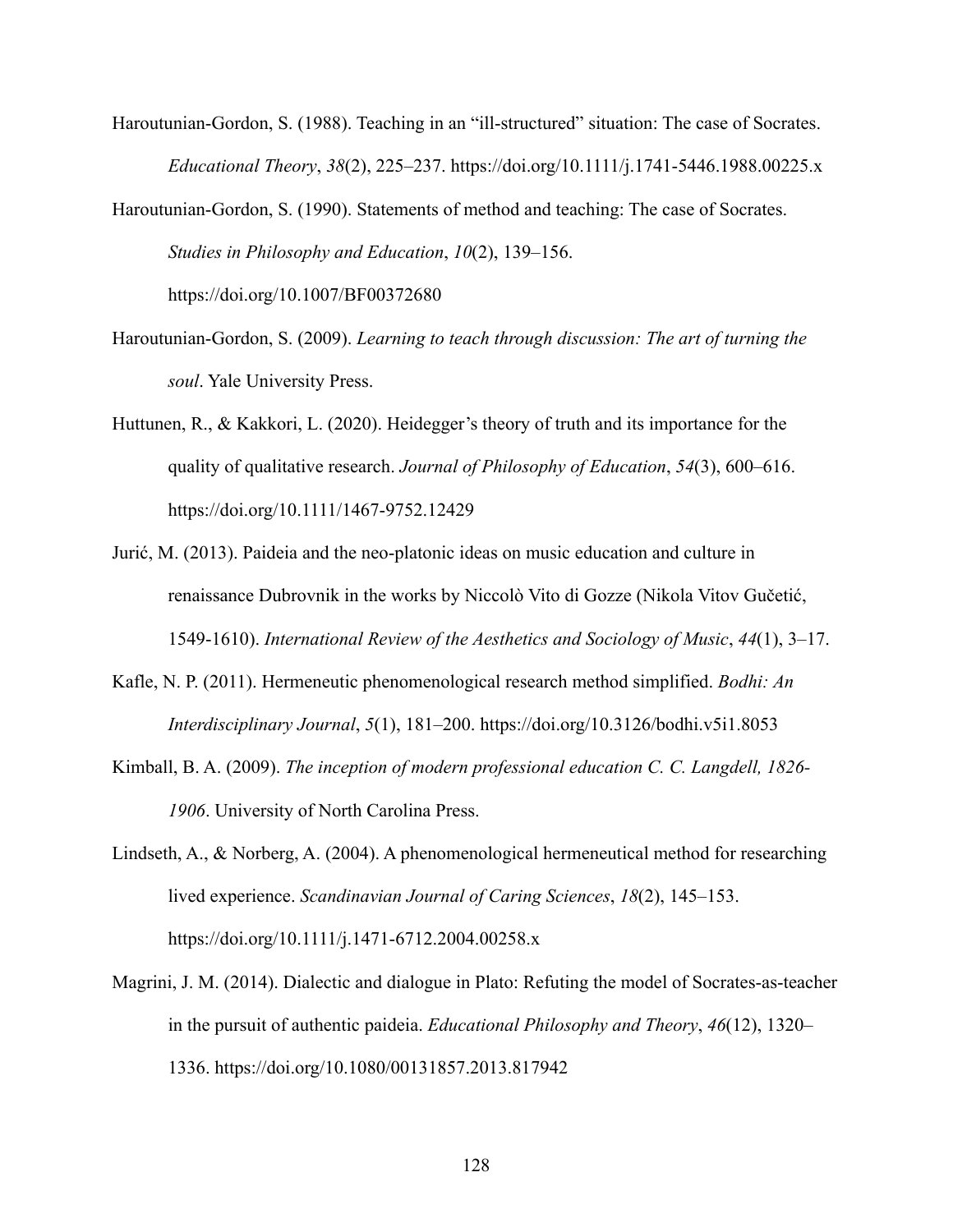- McPherran, M. L. (2010). Socrates, Plato, erôs and liberal education. *Oxford Review of Education*, *36*(5), 527–541. https://doi.org/10.1080/03054985.2010.514433
- Mintz, A. (2006). From grade school to law school: Socrates' legacy in education. In S. Ahbel-Rappe & R. Kamtekar (Eds.), *A companion to Socrates* (pp. 476–492). Blackwell Publishing.
- Mintz, A. (2014). Why did Socrates deny that he was a teacher? Locating Socrates among the new educators and the traditional education in Plato's *Apology of Socrates*. *Educational Philosophy and Theory*, *46*(7), 735–747. https://doi.org/10.1080/00131857.2013.787586

Moustakas, C. (1994). *Phenomenological research methods*. SAGE Publications.

- Nelson, A. R. (2001). *Education and democracy: The meaning of Alexander Meiklejohn, 1872- 1964.* Univ of Wisconsin Press.
- Paul, R., & Elder, L. (2007). *The art of Socratic questioning*. Foundation for Critical Thinking. https://www.criticalthinking.org/files/SocraticQuestioning2006.pdf
- Paul, R., & Elder, L. (2008). Critical thinking: The art of Socratic questioning, part III. *Journal of Developmental Education*, *31*(3), 34–35.
- Paul, R., Elder, L., & Bartell, T. (1997). *California teacher preparation for instruction in critical thinking: Research findings and policy recommendations*. California Commission on Teacher Credentialing. https://fliphtml5.com/kbhsd/yhie/basic
- Peoples, K. (2020). *How to write a phenomenological dissertation: A step-by-step guide* (1st ed.). SAGE Publications.
- Plato. (1991). *The republic of Plato* (A. Bloom, Trans.; 2nd ed). Basic Books.
- Plato. (1992). *Theaetetus* (B. Williams, Ed.; M. J. Levett & M. Burnyeat, Trans.). Hackett Publishing.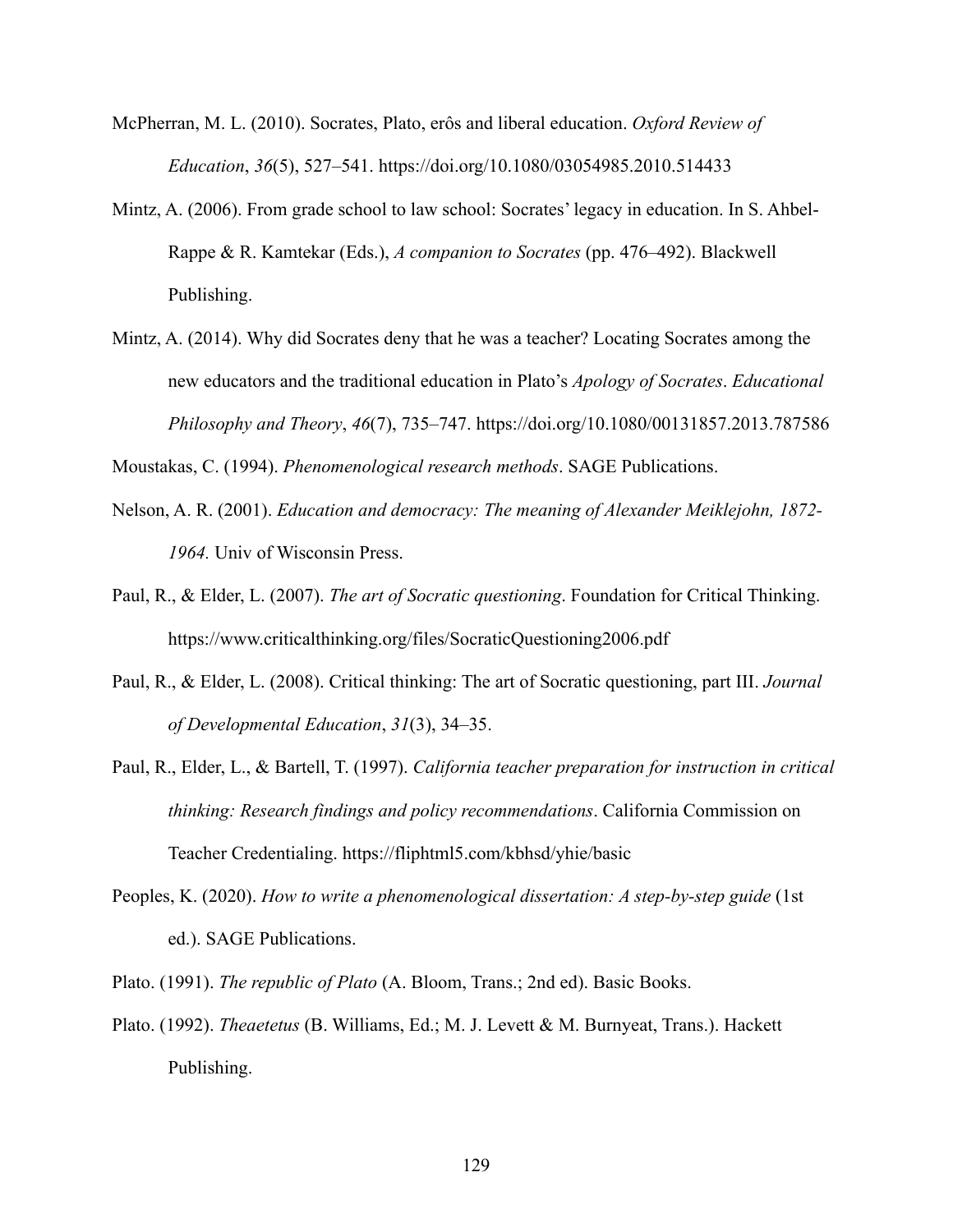- Plato. (1998). *Phaedo* (E. Brann, P. Kalkavage, & E. Salem, Trans.). Focus Publishing /R. Pullins Company.
- Plato. (2002). Apology. In G. M. A. Grube (Trans.), *Five dialogues* (2nd ed). Hackett Publishing Company, Inc.
- Plato. (1993). *Philebus* (D. Frede, Trans.). Hackett Publishing Company, Inc.

Plato. (2004). *Plato's Meno* (G. Anastaplo & L. Berns, Trans.). Focus Publishing.

- Robinson, R. (1971). Blenchus. In G. Vlastos (Ed.), *The philosophy of Socrates* (pp. 95–109). Doubleday and Company Inc.
- Rud, A. G., Jr. (1997). The use and abuse of Socrates in present day teaching. *Education Policy Analysis*, *5*(20), 21. https://doi.org/10.14507/epaa.v5n20.1997
- Sahamid, H. (2016). Developing critical thinking through Socratic questioning: An action research study. *International Journal of Education and Literacy Studies*, *4*(3), 62–72.
- Schneider, J. (2013). Remembrance of things past: A history of the Socratic method in the United States. *Curriculum Inquiry*, *43*(5), 613–640. https://doi.org/10.1111/curi.12030
- Scott, G. A. (2000). *Plato's Socrates as educator*. State University of New York Press.
- Sedgwick, M., & Spiers, J. (2009). The use of videoconferencing as a medium for the qualitative interview. *International Journal of Qualitative Methods*, *8*(1), 1–11. https://doi.org/10.1177/160940690900800101

Sheehan, S. (2007). *Socrates*. Haus Publishing.

- Smith, L. B. (1997). *Fools, martyrs, traitors: The story of martyrdom in the western world.* Alfred A. Knopf.
- Strong, M. (1996). *The habit of thought: From Socratic seminars to Socratic practice*. New View Publications.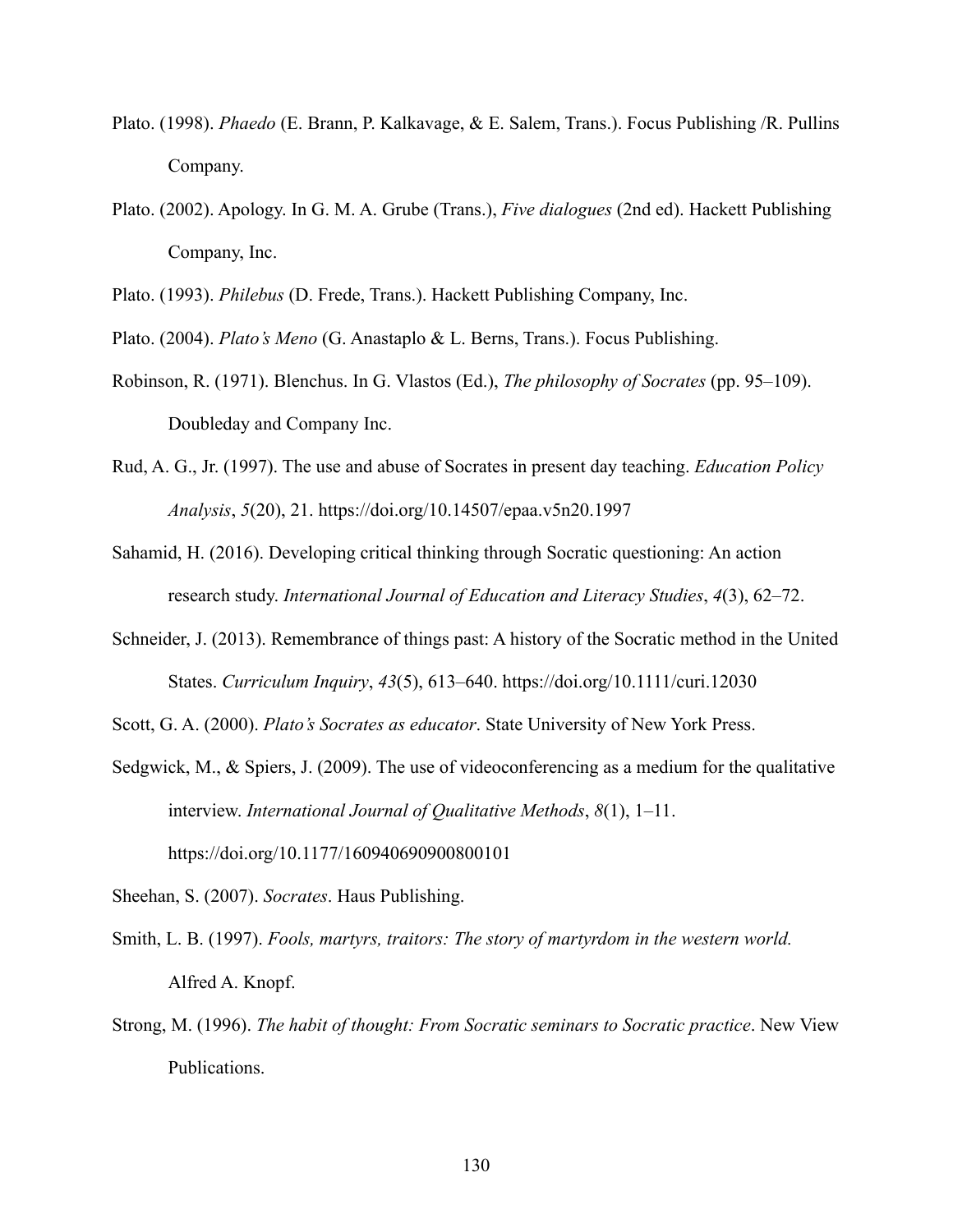Suddick, K. M., Cross, V., Vuoskoski, P., Galvin, K. T., & Stew, G. (2020). The work of hermeneutic phenomenology. *International Journal of Qualitative Methods*, *19*, 1–14. https://doi.org/10.1177/1609406920947600

Taylor, A. E. (1976). *Socrates*. Greenwood Press.

Tredway, L. (1995). Socratic seminars: Engaging students in intellectual discourse. *Educational Leadership*, *53*(1), 26–29.

van Manen, M. (2016). *Phenomenology of practice: Meaning-giving methods in phenomenological research and writing*. Routledge.

- Vivilaki, V., & Johnson, M. (2008). Research philosophy and Socrates: Rediscovering the birth of phenomenology. *Nurse Researcher*, *16*(1), 84–92. https://doi.org/10.7748/nr2008.10.16.1.84.c6755
- Vlastos, G. (1982). The Socratic elenchus. *Journal of Philosophy*, *79*(11), 711–714. https://doi.org/10.2307/2026548

Vlastos, G. (1994). *Socratic studies* (M. Burnyeat, Ed.). Cambridge University Press.

- Vlastos, G. (2007). *Socrates: Ironist and moral philosopher* (Transferred to digital printing). Cambridge University Press.
- Waterfield, R. (2009). *Why Socrates died: Dispelling the myths* (1st ed.). W. W. Norton & Company.
- Weiss, R. (2006). Socrates: Seeker or preacher. In S. Ahbel-Rappe & R. Kamtekar (Eds.), *A companion to Socrates* (pp. 243–253). Blackwell Publishing.

Williams, B. (1992). Introduction. In Plato, *Theaetetus*. Hackett Publishing Company.

Winspear, A., & Silverberg, T. (1960). *Who was Socrates?* (2nd ed.). Russell & Russell, Inc.

Wrathall, M. A. (2006). *How to read Heidegger* (1st American ed). W. W. Norton.